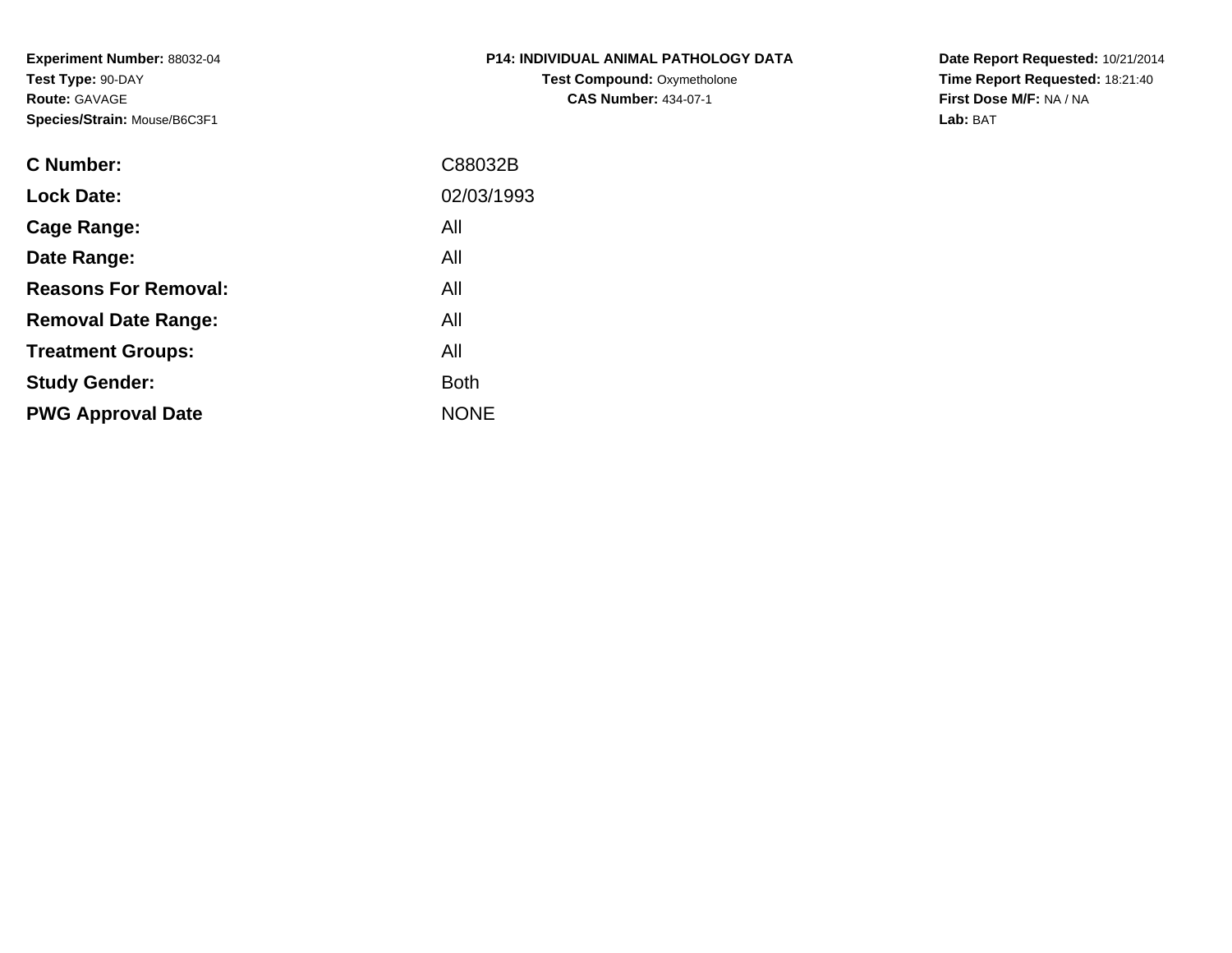| Experiment Number: 88032-04<br>Test Type: 90-DAY<br><b>Route: GAVAGE</b> | <b>P14: INDIVIDUAL ANIMAL PATHOLOGY DATA</b><br>Test Compound: Oxymetholone<br><b>CAS Number: 434-07-1</b> |                                   | Date Report Requested: 10/21/2014<br>Time Report Requested: 18:21:40<br>First Dose M/F: NA / NA |  |
|--------------------------------------------------------------------------|------------------------------------------------------------------------------------------------------------|-----------------------------------|-------------------------------------------------------------------------------------------------|--|
| Species/Strain: Mouse/B6C3F1                                             |                                                                                                            |                                   | Lab: BAT                                                                                        |  |
| <b>ANIMAL ID: 1</b>                                                      | <b>TRT#: 1</b>                                                                                             | <b>SEX: Male</b>                  | DAY ON TEST: 93                                                                                 |  |
|                                                                          | DOSE: 0 MG/KG                                                                                              | <b>DISP: Terminal Sacrifice</b>   | <b>HISTO: 9206271</b>                                                                           |  |
|                                                                          |                                                                                                            | ORGAN AND ACCOUNTABLE SITE STATUS |                                                                                                 |  |
| <b>NORMAL</b>                                                            |                                                                                                            |                                   |                                                                                                 |  |
| * Adrenal Cortex                                                         | * Adrenal Medulla                                                                                          | * Blood Vessel                    | * Bone                                                                                          |  |
| * Bone Marrow                                                            | * Brain                                                                                                    | * Epididymis                      | * Esophagus                                                                                     |  |
| * Gallbladder                                                            | * Heart                                                                                                    | * Intestine Large, Cecum          | * Intestine Large, Colon                                                                        |  |
| * Intestine Large, Rectum                                                | * Intestine Small, Duodenum                                                                                | * Intestine Small. Ileum          | * Intestine Small, Jejunum                                                                      |  |
| * Islets. Pancreatic                                                     | * Kidney                                                                                                   | * Liver                           | * Lung                                                                                          |  |
| * Lymph Node, Mandibular                                                 | * Lymph Node, Mesenteric                                                                                   | * Nose                            | * Pancreas                                                                                      |  |
| * Parathyroid Gland                                                      | * Pituitary Gland                                                                                          | * Preputial Gland                 | * Prostate                                                                                      |  |
| * Salivary Glands                                                        | * Seminal Vesicle                                                                                          | * Skin                            | * Spleen                                                                                        |  |
| * Stomach, Forestomach                                                   | * Stomach, Glandular                                                                                       | * Testes                          | * Thymus                                                                                        |  |
| * Thyroid Gland                                                          | * Trachea                                                                                                  | * Urinary Bladder                 |                                                                                                 |  |
| <b>MISSING</b>                                                           |                                                                                                            |                                   |                                                                                                 |  |
| * Mammary Gland                                                          |                                                                                                            |                                   |                                                                                                 |  |
| PRIMARY CAUSE OF DEATH                                                   |                                                                                                            |                                   |                                                                                                 |  |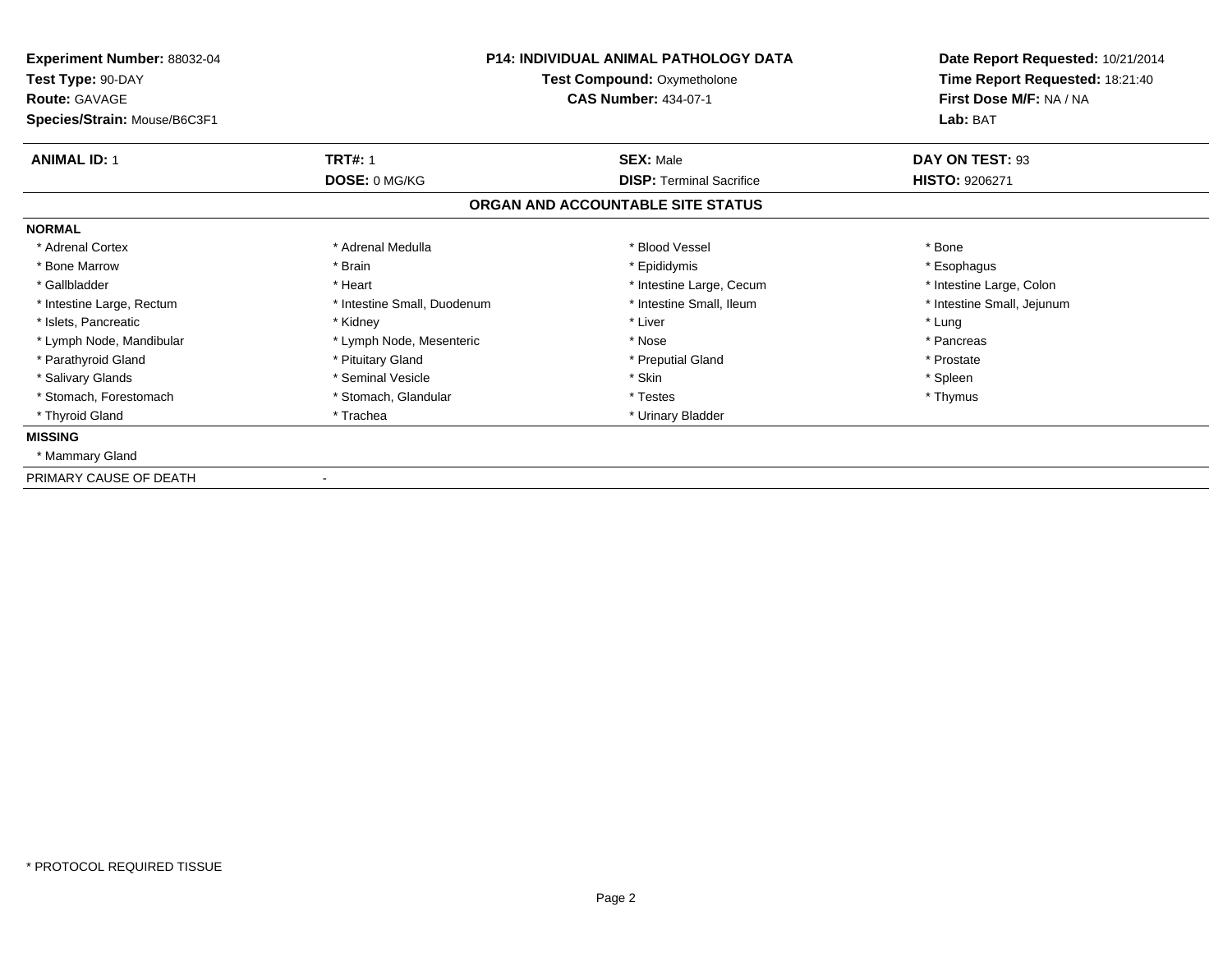| Experiment Number: 88032-04<br>Test Type: 90-DAY<br><b>Route: GAVAGE</b> | P14: INDIVIDUAL ANIMAL PATHOLOGY DATA<br><b>Test Compound: Oxymetholone</b><br><b>CAS Number: 434-07-1</b> |                                   | Date Report Requested: 10/21/2014<br>Time Report Requested: 18:21:40<br>First Dose M/F: NA / NA |  |
|--------------------------------------------------------------------------|------------------------------------------------------------------------------------------------------------|-----------------------------------|-------------------------------------------------------------------------------------------------|--|
| Species/Strain: Mouse/B6C3F1                                             |                                                                                                            |                                   | Lab: BAT                                                                                        |  |
| <b>ANIMAL ID: 2</b>                                                      | <b>TRT#: 1</b>                                                                                             | <b>SEX: Male</b>                  | DAY ON TEST: 93                                                                                 |  |
|                                                                          | DOSE: 0 MG/KG                                                                                              | <b>DISP: Terminal Sacrifice</b>   | <b>HISTO: 9206272</b>                                                                           |  |
|                                                                          |                                                                                                            | ORGAN AND ACCOUNTABLE SITE STATUS |                                                                                                 |  |
| <b>NORMAL</b>                                                            |                                                                                                            |                                   |                                                                                                 |  |
| * Adrenal Cortex                                                         | * Adrenal Medulla                                                                                          | * Blood Vessel                    | * Bone                                                                                          |  |
| * Bone Marrow                                                            | * Brain                                                                                                    | * Epididymis                      | * Esophagus                                                                                     |  |
| * Gallbladder                                                            | * Heart                                                                                                    | * Intestine Large, Cecum          | * Intestine Large, Colon                                                                        |  |
| * Intestine Large, Rectum                                                | * Intestine Small, Duodenum                                                                                | * Intestine Small, Ileum          | * Intestine Small, Jejunum                                                                      |  |
| * Islets, Pancreatic                                                     | * Kidney                                                                                                   | * Liver                           | * Lung                                                                                          |  |
| * Lymph Node, Mandibular                                                 | * Lymph Node, Mesenteric                                                                                   | * Nose                            | * Pancreas                                                                                      |  |
| * Parathyroid Gland                                                      | * Preputial Gland                                                                                          | * Prostate                        | * Salivary Glands                                                                               |  |
| * Seminal Vesicle                                                        | * Skin                                                                                                     | * Spleen                          | * Stomach, Forestomach                                                                          |  |
| * Stomach, Glandular                                                     | * Testes                                                                                                   | * Thymus                          | * Thyroid Gland                                                                                 |  |
| * Trachea                                                                | * Urinary Bladder                                                                                          |                                   |                                                                                                 |  |
| <b>MISSING</b>                                                           |                                                                                                            |                                   |                                                                                                 |  |
| * Mammary Gland                                                          | * Pituitary Gland                                                                                          |                                   |                                                                                                 |  |
| PRIMARY CAUSE OF DEATH                                                   |                                                                                                            |                                   |                                                                                                 |  |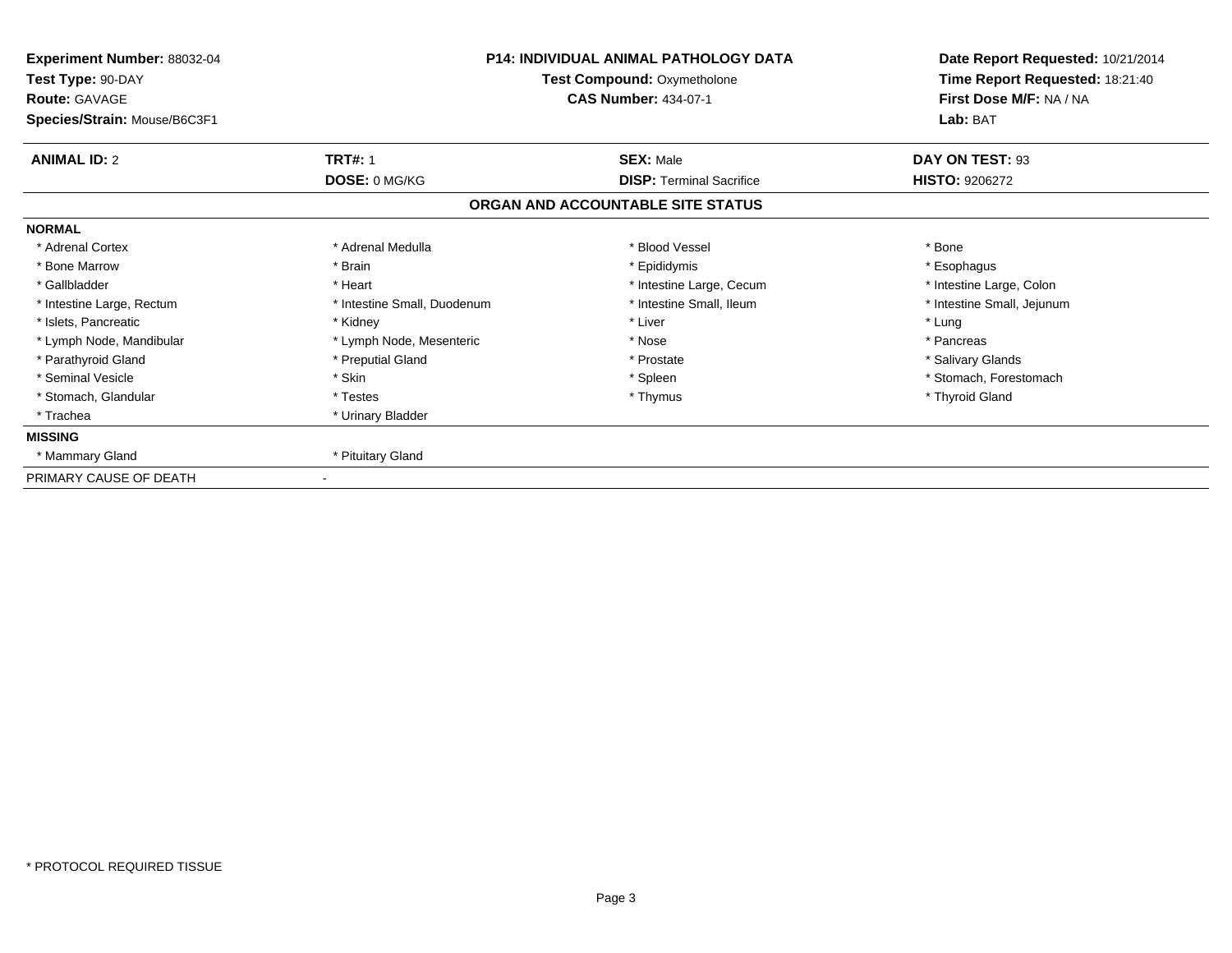| Experiment Number: 88032-04<br>Test Type: 90-DAY<br><b>Route: GAVAGE</b><br>Species/Strain: Mouse/B6C3F1 |                             | <b>P14: INDIVIDUAL ANIMAL PATHOLOGY DATA</b><br>Test Compound: Oxymetholone<br><b>CAS Number: 434-07-1</b> | Date Report Requested: 10/21/2014<br>Time Report Requested: 18:21:40<br>First Dose M/F: NA / NA<br>Lab: BAT |
|----------------------------------------------------------------------------------------------------------|-----------------------------|------------------------------------------------------------------------------------------------------------|-------------------------------------------------------------------------------------------------------------|
| <b>ANIMAL ID: 3</b>                                                                                      | <b>TRT#: 1</b>              | <b>SEX: Male</b>                                                                                           | DAY ON TEST: 93                                                                                             |
|                                                                                                          | DOSE: 0 MG/KG               | <b>DISP: Terminal Sacrifice</b>                                                                            | <b>HISTO: 9206273</b>                                                                                       |
|                                                                                                          |                             | ORGAN AND ACCOUNTABLE SITE STATUS                                                                          |                                                                                                             |
| <b>NORMAL</b>                                                                                            |                             |                                                                                                            |                                                                                                             |
| * Adrenal Cortex                                                                                         | * Adrenal Medulla           | * Blood Vessel                                                                                             | * Bone                                                                                                      |
| * Bone Marrow                                                                                            | * Brain                     | * Epididymis                                                                                               | * Esophagus                                                                                                 |
| * Gallbladder                                                                                            | * Heart                     | * Intestine Large, Cecum                                                                                   | * Intestine Large, Colon                                                                                    |
| * Intestine Large, Rectum                                                                                | * Intestine Small, Duodenum | * Intestine Small, Ileum                                                                                   | * Intestine Small, Jejunum                                                                                  |
| * Islets, Pancreatic                                                                                     | * Kidney                    | * Liver                                                                                                    | * Lung                                                                                                      |
| * Lymph Node, Mandibular                                                                                 | * Lymph Node, Mesenteric    | * Nose                                                                                                     | * Pancreas                                                                                                  |
| * Preputial Gland                                                                                        | * Prostate                  | * Salivary Glands                                                                                          | * Seminal Vesicle                                                                                           |
| * Skin                                                                                                   | * Spleen                    | * Stomach, Forestomach                                                                                     | * Stomach, Glandular                                                                                        |
| * Testes                                                                                                 | * Thymus                    | * Thyroid Gland                                                                                            | * Trachea                                                                                                   |
| * Urinary Bladder                                                                                        |                             |                                                                                                            |                                                                                                             |
| <b>MISSING</b>                                                                                           |                             |                                                                                                            |                                                                                                             |
| * Mammary Gland                                                                                          | * Parathyroid Gland         | * Pituitary Gland                                                                                          |                                                                                                             |
| PRIMARY CAUSE OF DEATH                                                                                   |                             |                                                                                                            |                                                                                                             |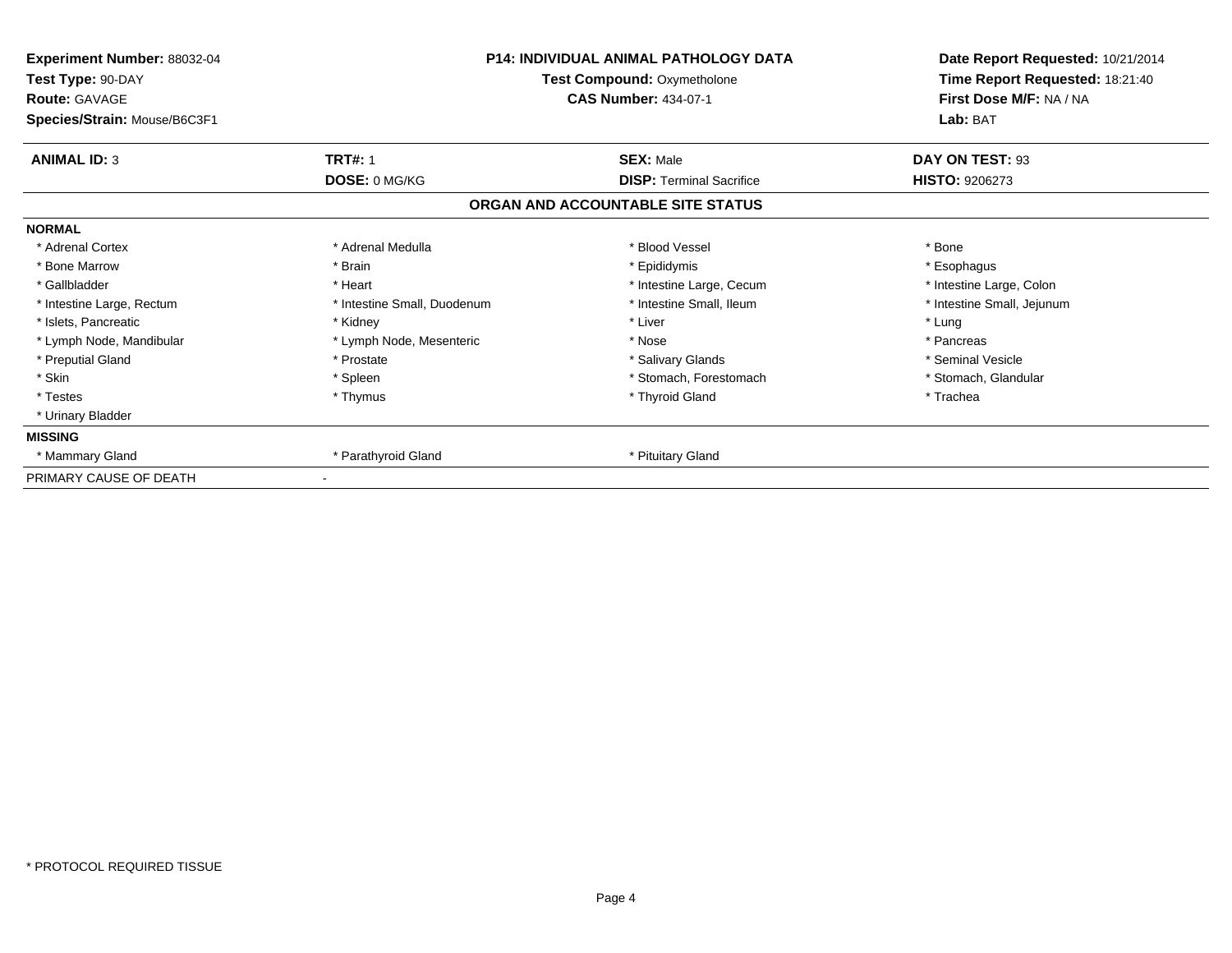| Experiment Number: 88032-04<br>Test Type: 90-DAY<br><b>Route: GAVAGE</b> | <b>P14: INDIVIDUAL ANIMAL PATHOLOGY DATA</b><br>Test Compound: Oxymetholone<br><b>CAS Number: 434-07-1</b> |                                   | Date Report Requested: 10/21/2014<br>Time Report Requested: 18:21:40<br>First Dose M/F: NA / NA |  |
|--------------------------------------------------------------------------|------------------------------------------------------------------------------------------------------------|-----------------------------------|-------------------------------------------------------------------------------------------------|--|
| Species/Strain: Mouse/B6C3F1                                             |                                                                                                            |                                   | Lab: BAT                                                                                        |  |
| <b>ANIMAL ID: 4</b>                                                      | <b>TRT#: 1</b>                                                                                             | <b>SEX: Male</b>                  | DAY ON TEST: 93                                                                                 |  |
|                                                                          | DOSE: 0 MG/KG                                                                                              | <b>DISP: Terminal Sacrifice</b>   | <b>HISTO: 9206274</b>                                                                           |  |
|                                                                          |                                                                                                            | ORGAN AND ACCOUNTABLE SITE STATUS |                                                                                                 |  |
| <b>NORMAL</b>                                                            |                                                                                                            |                                   |                                                                                                 |  |
| * Adrenal Cortex                                                         | * Adrenal Medulla                                                                                          | * Blood Vessel                    | * Bone                                                                                          |  |
| * Bone Marrow                                                            | * Brain                                                                                                    | * Epididymis                      | * Esophagus                                                                                     |  |
| * Gallbladder                                                            | * Heart                                                                                                    | * Intestine Large, Cecum          | * Intestine Large, Colon                                                                        |  |
| * Intestine Large, Rectum                                                | * Intestine Small, Duodenum                                                                                | * Intestine Small. Ileum          | * Intestine Small, Jejunum                                                                      |  |
| * Islets. Pancreatic                                                     | * Kidney                                                                                                   | * Liver                           | * Lung                                                                                          |  |
| * Lymph Node, Mandibular                                                 | * Lymph Node, Mesenteric                                                                                   | * Nose                            | * Pancreas                                                                                      |  |
| * Parathyroid Gland                                                      | * Pituitary Gland                                                                                          | * Preputial Gland                 | * Prostate                                                                                      |  |
| * Salivary Glands                                                        | * Seminal Vesicle                                                                                          | * Skin                            | * Spleen                                                                                        |  |
| * Stomach, Forestomach                                                   | * Stomach, Glandular                                                                                       | * Testes                          | * Thymus                                                                                        |  |
| * Thyroid Gland                                                          | * Trachea                                                                                                  | * Urinary Bladder                 |                                                                                                 |  |
| <b>MISSING</b>                                                           |                                                                                                            |                                   |                                                                                                 |  |
| * Mammary Gland                                                          |                                                                                                            |                                   |                                                                                                 |  |
| PRIMARY CAUSE OF DEATH                                                   |                                                                                                            |                                   |                                                                                                 |  |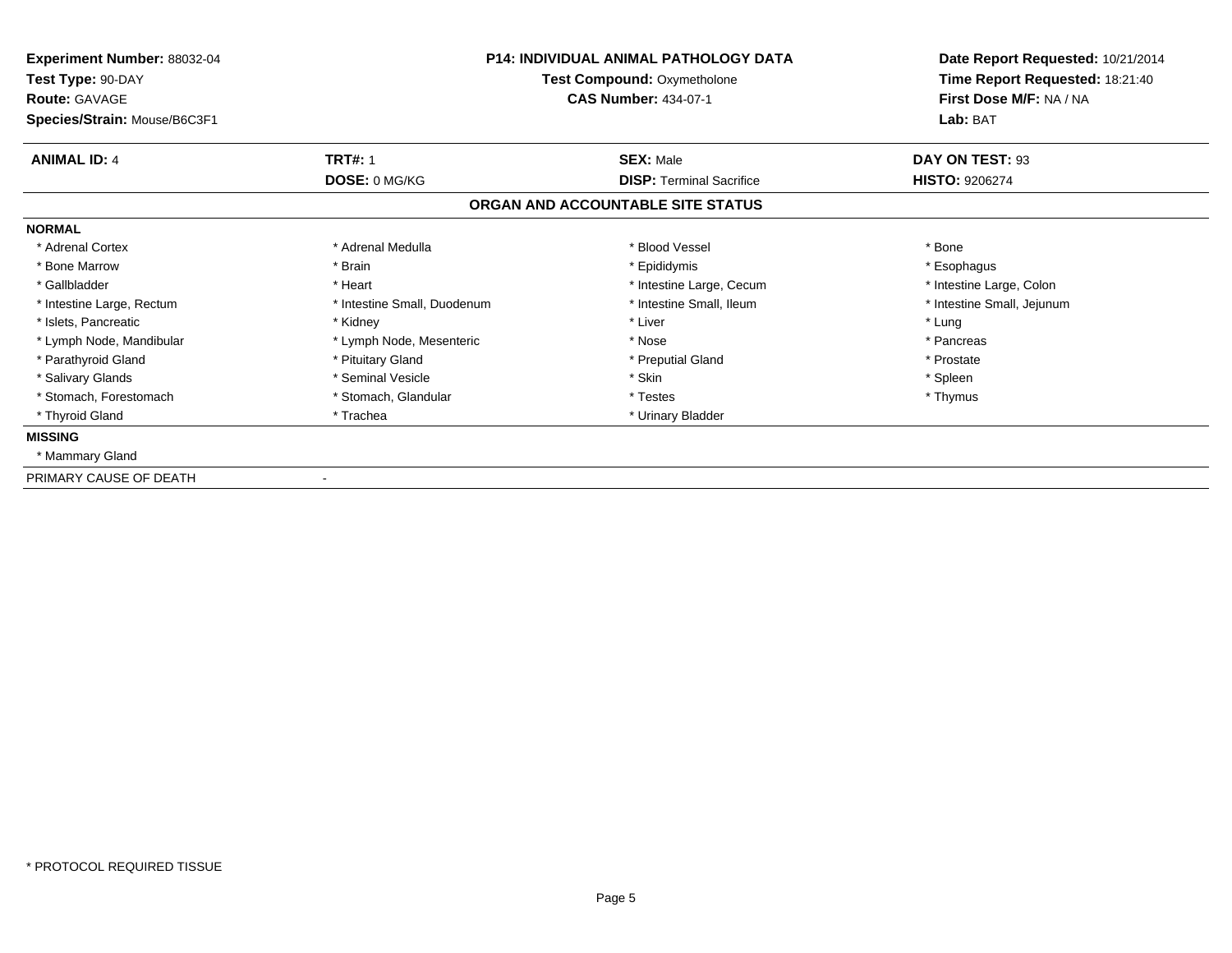| Experiment Number: 88032-04<br>Test Type: 90-DAY<br><b>Route: GAVAGE</b> | <b>P14: INDIVIDUAL ANIMAL PATHOLOGY DATA</b><br>Test Compound: Oxymetholone<br><b>CAS Number: 434-07-1</b> |                                   | Date Report Requested: 10/21/2014<br>Time Report Requested: 18:21:40<br>First Dose M/F: NA / NA |  |
|--------------------------------------------------------------------------|------------------------------------------------------------------------------------------------------------|-----------------------------------|-------------------------------------------------------------------------------------------------|--|
| Species/Strain: Mouse/B6C3F1                                             |                                                                                                            |                                   | Lab: BAT                                                                                        |  |
| <b>ANIMAL ID: 5</b>                                                      | <b>TRT#: 1</b>                                                                                             | <b>SEX: Male</b>                  | DAY ON TEST: 93                                                                                 |  |
|                                                                          | DOSE: 0 MG/KG                                                                                              | <b>DISP: Terminal Sacrifice</b>   | <b>HISTO: 9206275</b>                                                                           |  |
|                                                                          |                                                                                                            | ORGAN AND ACCOUNTABLE SITE STATUS |                                                                                                 |  |
| <b>NORMAL</b>                                                            |                                                                                                            |                                   |                                                                                                 |  |
| * Adrenal Cortex                                                         | * Adrenal Medulla                                                                                          | * Blood Vessel                    | * Bone                                                                                          |  |
| * Bone Marrow                                                            | * Brain                                                                                                    | * Epididymis                      | * Esophagus                                                                                     |  |
| * Gallbladder                                                            | * Heart                                                                                                    | * Intestine Large, Cecum          | * Intestine Large, Colon                                                                        |  |
| * Intestine Large, Rectum                                                | * Intestine Small, Duodenum                                                                                | * Intestine Small. Ileum          | * Intestine Small, Jejunum                                                                      |  |
| * Islets. Pancreatic                                                     | * Kidney                                                                                                   | * Liver                           | * Lung                                                                                          |  |
| * Lymph Node, Mandibular                                                 | * Lymph Node, Mesenteric                                                                                   | * Nose                            | * Pancreas                                                                                      |  |
| * Parathyroid Gland                                                      | * Pituitary Gland                                                                                          | * Preputial Gland                 | * Prostate                                                                                      |  |
| * Salivary Glands                                                        | * Seminal Vesicle                                                                                          | * Skin                            | * Spleen                                                                                        |  |
| * Stomach, Forestomach                                                   | * Stomach, Glandular                                                                                       | * Testes                          | * Thymus                                                                                        |  |
| * Thyroid Gland                                                          | * Trachea                                                                                                  | * Urinary Bladder                 |                                                                                                 |  |
| <b>MISSING</b>                                                           |                                                                                                            |                                   |                                                                                                 |  |
| * Mammary Gland                                                          |                                                                                                            |                                   |                                                                                                 |  |
| PRIMARY CAUSE OF DEATH                                                   |                                                                                                            |                                   |                                                                                                 |  |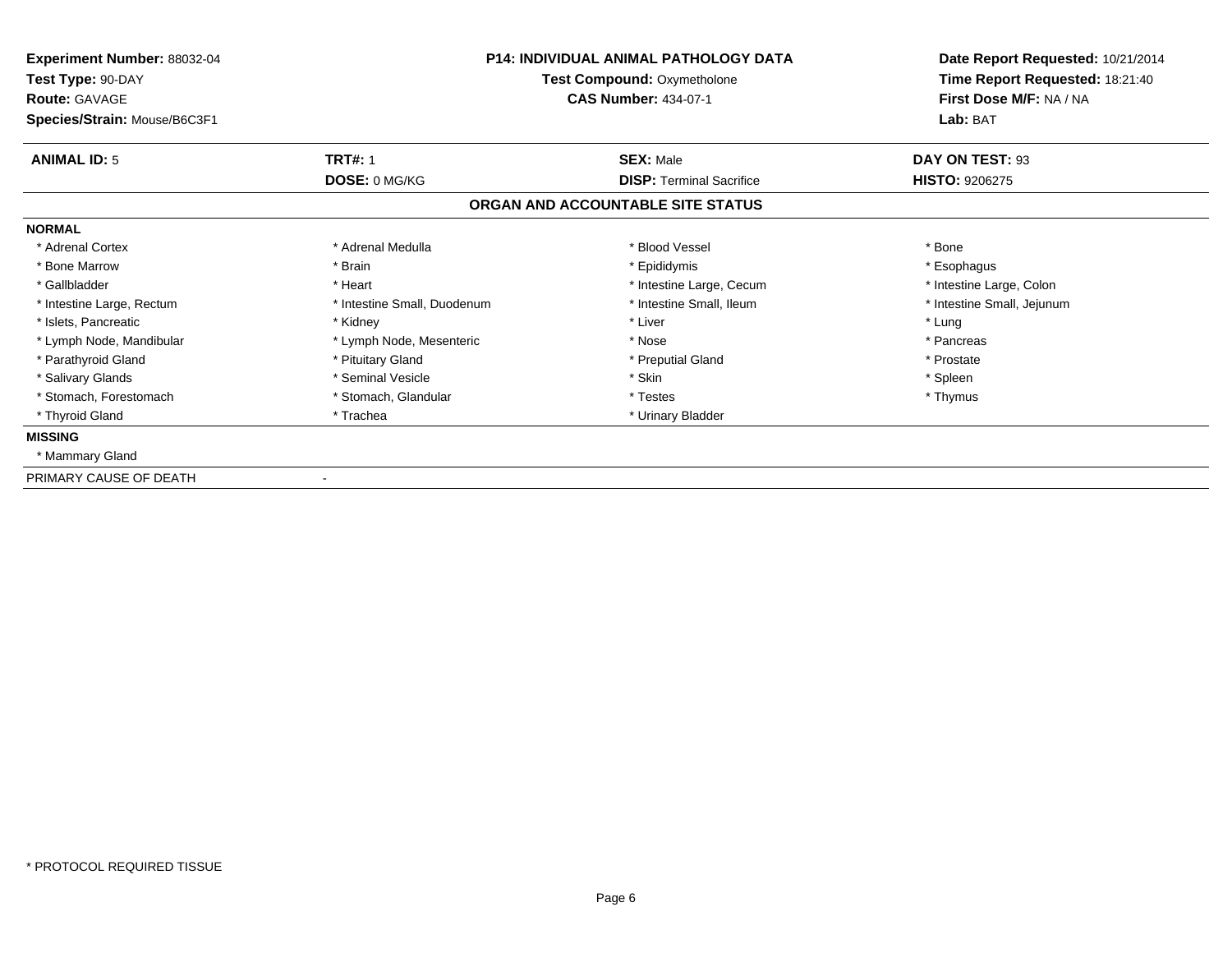| Experiment Number: 88032-04<br>Test Type: 90-DAY<br><b>Route: GAVAGE</b> | <b>P14: INDIVIDUAL ANIMAL PATHOLOGY DATA</b><br>Test Compound: Oxymetholone<br><b>CAS Number: 434-07-1</b> |                                   | Date Report Requested: 10/21/2014<br>Time Report Requested: 18:21:40<br>First Dose M/F: NA / NA |  |
|--------------------------------------------------------------------------|------------------------------------------------------------------------------------------------------------|-----------------------------------|-------------------------------------------------------------------------------------------------|--|
| Species/Strain: Mouse/B6C3F1                                             |                                                                                                            |                                   | Lab: BAT                                                                                        |  |
| <b>ANIMAL ID: 6</b>                                                      | <b>TRT#: 1</b>                                                                                             | <b>SEX: Male</b>                  | DAY ON TEST: 93                                                                                 |  |
|                                                                          | DOSE: 0 MG/KG                                                                                              | <b>DISP: Terminal Sacrifice</b>   | <b>HISTO: 9206276</b>                                                                           |  |
|                                                                          |                                                                                                            | ORGAN AND ACCOUNTABLE SITE STATUS |                                                                                                 |  |
| <b>NORMAL</b>                                                            |                                                                                                            |                                   |                                                                                                 |  |
| * Adrenal Cortex                                                         | * Adrenal Medulla                                                                                          | * Blood Vessel                    | * Bone                                                                                          |  |
| * Bone Marrow                                                            | * Brain                                                                                                    | * Epididymis                      | * Esophagus                                                                                     |  |
| * Gallbladder                                                            | * Heart                                                                                                    | * Intestine Large, Cecum          | * Intestine Large, Colon                                                                        |  |
| * Intestine Large, Rectum                                                | * Intestine Small, Duodenum                                                                                | * Intestine Small. Ileum          | * Intestine Small, Jejunum                                                                      |  |
| * Islets. Pancreatic                                                     | * Kidney                                                                                                   | * Liver                           | * Lung                                                                                          |  |
| * Lymph Node, Mandibular                                                 | * Nose                                                                                                     | * Pancreas                        | * Parathyroid Gland                                                                             |  |
| * Pituitary Gland                                                        | * Preputial Gland                                                                                          | * Prostate                        | * Salivary Glands                                                                               |  |
| * Seminal Vesicle                                                        | * Skin                                                                                                     | * Spleen                          | * Stomach, Forestomach                                                                          |  |
| * Stomach, Glandular                                                     | * Testes                                                                                                   | * Thymus                          | * Thyroid Gland                                                                                 |  |
| * Trachea                                                                | * Urinary Bladder                                                                                          |                                   |                                                                                                 |  |
| <b>MISSING</b>                                                           |                                                                                                            |                                   |                                                                                                 |  |
| * Lymph Node, Mesenteric                                                 | * Mammary Gland                                                                                            |                                   |                                                                                                 |  |
| PRIMARY CAUSE OF DEATH                                                   |                                                                                                            |                                   |                                                                                                 |  |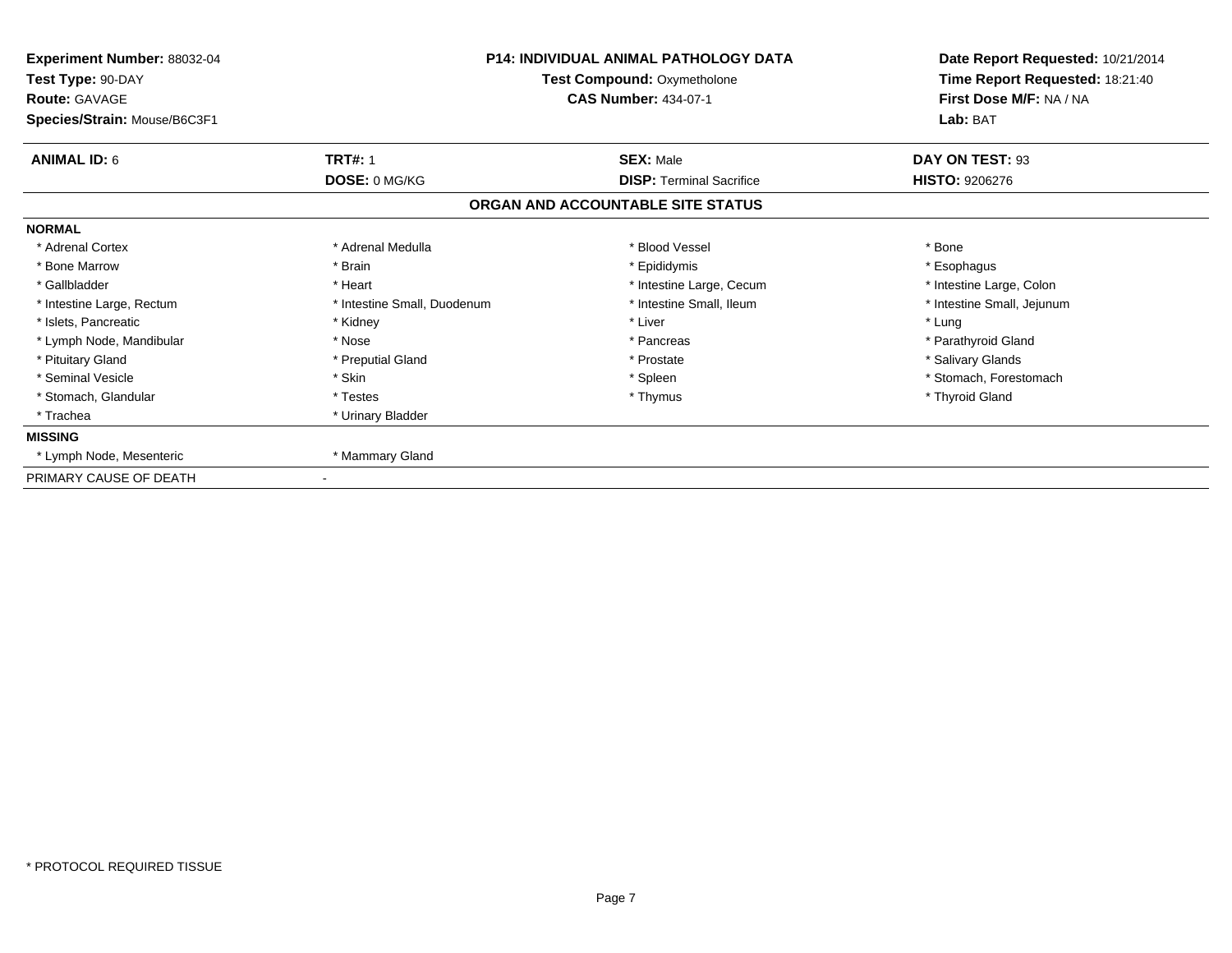| Experiment Number: 88032-04<br>Test Type: 90-DAY<br><b>Route: GAVAGE</b> | <b>P14: INDIVIDUAL ANIMAL PATHOLOGY DATA</b><br>Test Compound: Oxymetholone<br><b>CAS Number: 434-07-1</b> |                                   | Date Report Requested: 10/21/2014<br>Time Report Requested: 18:21:40<br>First Dose M/F: NA / NA |  |
|--------------------------------------------------------------------------|------------------------------------------------------------------------------------------------------------|-----------------------------------|-------------------------------------------------------------------------------------------------|--|
| Species/Strain: Mouse/B6C3F1                                             |                                                                                                            |                                   | Lab: BAT                                                                                        |  |
| <b>ANIMAL ID: 7</b>                                                      | <b>TRT#: 1</b>                                                                                             | <b>SEX: Male</b>                  | DAY ON TEST: 93                                                                                 |  |
|                                                                          | DOSE: 0 MG/KG                                                                                              | <b>DISP: Terminal Sacrifice</b>   | <b>HISTO: 9206277</b>                                                                           |  |
|                                                                          |                                                                                                            | ORGAN AND ACCOUNTABLE SITE STATUS |                                                                                                 |  |
| <b>NORMAL</b>                                                            |                                                                                                            |                                   |                                                                                                 |  |
| * Adrenal Cortex                                                         | * Adrenal Medulla                                                                                          | * Blood Vessel                    | * Bone                                                                                          |  |
| * Bone Marrow                                                            | * Brain                                                                                                    | * Epididymis                      | * Esophagus                                                                                     |  |
| * Gallbladder                                                            | * Heart                                                                                                    | * Intestine Large, Cecum          | * Intestine Large, Colon                                                                        |  |
| * Intestine Large, Rectum                                                | * Intestine Small, Duodenum                                                                                | * Intestine Small. Ileum          | * Intestine Small, Jejunum                                                                      |  |
| * Islets. Pancreatic                                                     | * Kidney                                                                                                   | * Liver                           | * Lung                                                                                          |  |
| * Lymph Node, Mandibular                                                 | * Lymph Node, Mesenteric                                                                                   | * Nose                            | * Pancreas                                                                                      |  |
| * Parathyroid Gland                                                      | * Pituitary Gland                                                                                          | * Preputial Gland                 | * Prostate                                                                                      |  |
| * Salivary Glands                                                        | * Seminal Vesicle                                                                                          | * Skin                            | * Spleen                                                                                        |  |
| * Stomach, Forestomach                                                   | * Stomach, Glandular                                                                                       | * Testes                          | * Thymus                                                                                        |  |
| * Thyroid Gland                                                          | * Trachea                                                                                                  | * Urinary Bladder                 |                                                                                                 |  |
| <b>MISSING</b>                                                           |                                                                                                            |                                   |                                                                                                 |  |
| * Mammary Gland                                                          |                                                                                                            |                                   |                                                                                                 |  |
| PRIMARY CAUSE OF DEATH                                                   |                                                                                                            |                                   |                                                                                                 |  |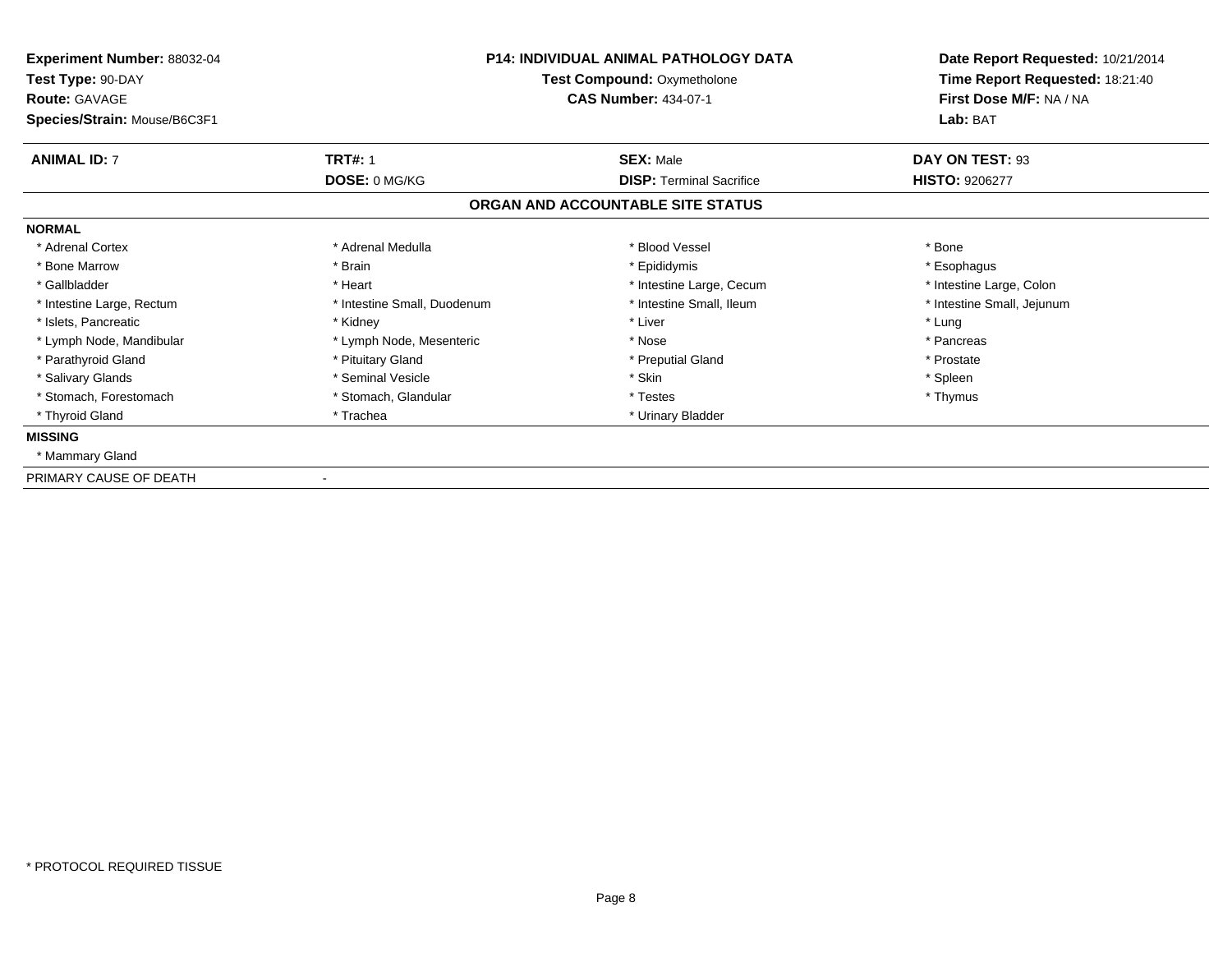| Experiment Number: 88032-04<br>Test Type: 90-DAY<br><b>Route: GAVAGE</b> | <b>P14: INDIVIDUAL ANIMAL PATHOLOGY DATA</b><br>Test Compound: Oxymetholone<br><b>CAS Number: 434-07-1</b> |                                   | Date Report Requested: 10/21/2014<br>Time Report Requested: 18:21:40<br>First Dose M/F: NA / NA |  |
|--------------------------------------------------------------------------|------------------------------------------------------------------------------------------------------------|-----------------------------------|-------------------------------------------------------------------------------------------------|--|
| Species/Strain: Mouse/B6C3F1                                             |                                                                                                            |                                   | Lab: BAT                                                                                        |  |
| <b>ANIMAL ID: 8</b>                                                      | <b>TRT#: 1</b>                                                                                             | <b>SEX: Male</b>                  | DAY ON TEST: 93                                                                                 |  |
|                                                                          | DOSE: 0 MG/KG                                                                                              | <b>DISP: Terminal Sacrifice</b>   | <b>HISTO: 9206278</b>                                                                           |  |
|                                                                          |                                                                                                            | ORGAN AND ACCOUNTABLE SITE STATUS |                                                                                                 |  |
| <b>NORMAL</b>                                                            |                                                                                                            |                                   |                                                                                                 |  |
| * Adrenal Cortex                                                         | * Adrenal Medulla                                                                                          | * Blood Vessel                    | * Bone                                                                                          |  |
| * Bone Marrow                                                            | * Brain                                                                                                    | * Epididymis                      | * Esophagus                                                                                     |  |
| * Gallbladder                                                            | * Heart                                                                                                    | * Intestine Large, Cecum          | * Intestine Large, Colon                                                                        |  |
| * Intestine Large, Rectum                                                | * Intestine Small, Duodenum                                                                                | * Intestine Small. Ileum          | * Intestine Small, Jejunum                                                                      |  |
| * Islets. Pancreatic                                                     | * Kidney                                                                                                   | * Liver                           | * Lung                                                                                          |  |
| * Lymph Node, Mandibular                                                 | * Lymph Node, Mesenteric                                                                                   | * Nose                            | * Pancreas                                                                                      |  |
| * Parathyroid Gland                                                      | * Pituitary Gland                                                                                          | * Preputial Gland                 | * Prostate                                                                                      |  |
| * Salivary Glands                                                        | * Seminal Vesicle                                                                                          | * Skin                            | * Spleen                                                                                        |  |
| * Stomach, Forestomach                                                   | * Stomach, Glandular                                                                                       | * Testes                          | * Thymus                                                                                        |  |
| * Thyroid Gland                                                          | * Trachea                                                                                                  | * Urinary Bladder                 |                                                                                                 |  |
| <b>MISSING</b>                                                           |                                                                                                            |                                   |                                                                                                 |  |
| * Mammary Gland                                                          |                                                                                                            |                                   |                                                                                                 |  |
| PRIMARY CAUSE OF DEATH                                                   |                                                                                                            |                                   |                                                                                                 |  |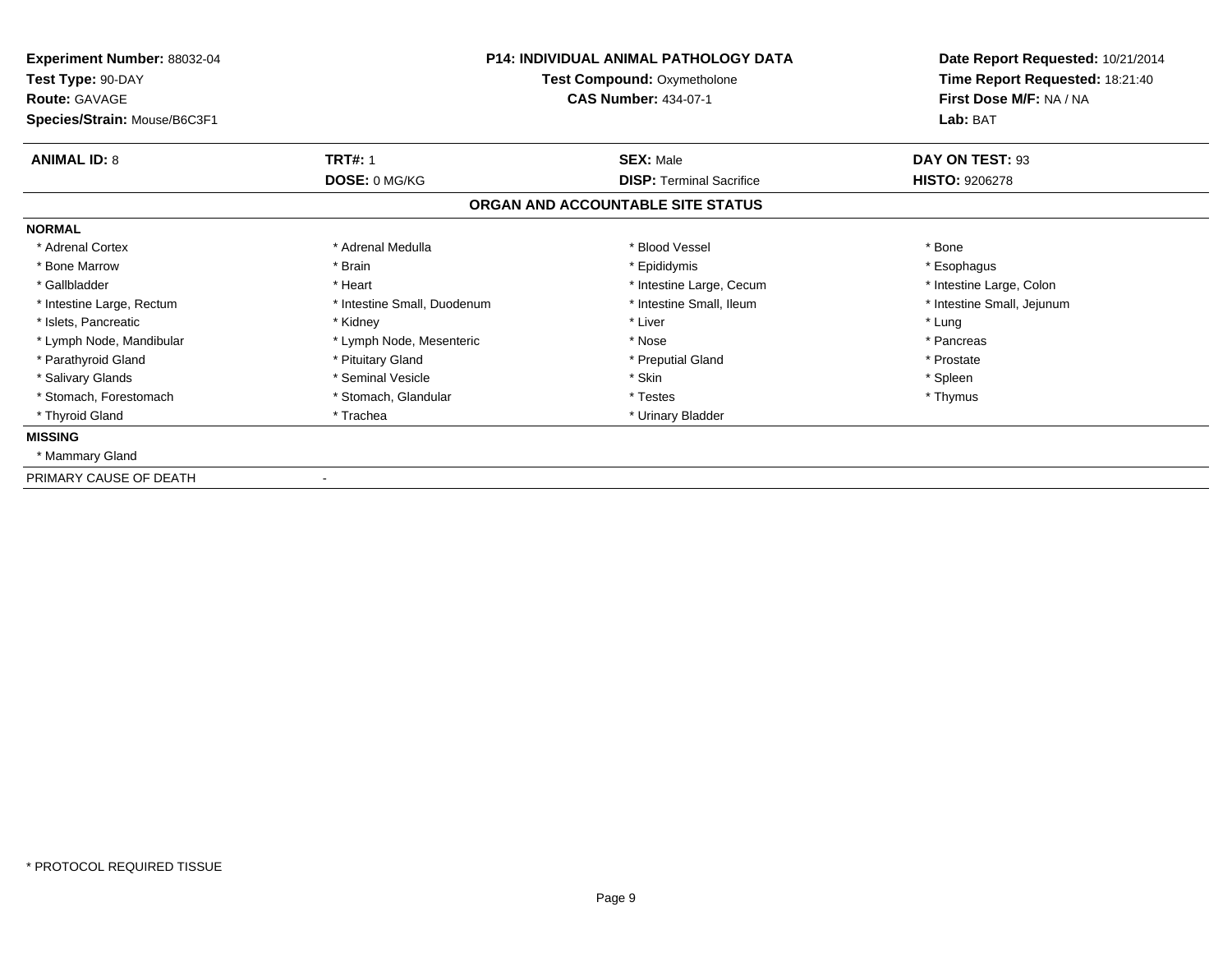| Experiment Number: 88032-04<br>Test Type: 90-DAY<br><b>Route: GAVAGE</b> | <b>P14: INDIVIDUAL ANIMAL PATHOLOGY DATA</b><br><b>Test Compound: Oxymetholone</b><br><b>CAS Number: 434-07-1</b> |                                   | First Dose M/F: NA / NA    |  | Date Report Requested: 10/21/2014<br>Time Report Requested: 18:21:40 |
|--------------------------------------------------------------------------|-------------------------------------------------------------------------------------------------------------------|-----------------------------------|----------------------------|--|----------------------------------------------------------------------|
| Species/Strain: Mouse/B6C3F1                                             |                                                                                                                   |                                   | Lab: BAT                   |  |                                                                      |
| <b>ANIMAL ID: 9</b>                                                      | <b>TRT#: 1</b>                                                                                                    | <b>SEX: Male</b>                  | DAY ON TEST: 93            |  |                                                                      |
|                                                                          | DOSE: 0 MG/KG                                                                                                     | <b>DISP: Terminal Sacrifice</b>   | <b>HISTO: 9206279</b>      |  |                                                                      |
|                                                                          |                                                                                                                   | ORGAN AND ACCOUNTABLE SITE STATUS |                            |  |                                                                      |
| <b>NORMAL</b>                                                            |                                                                                                                   |                                   |                            |  |                                                                      |
| * Adrenal Cortex                                                         | * Adrenal Medulla                                                                                                 | * Blood Vessel                    | * Bone                     |  |                                                                      |
| * Bone Marrow                                                            | * Brain                                                                                                           | * Epididymis                      | * Esophagus                |  |                                                                      |
| * Gallbladder                                                            | * Heart                                                                                                           | * Intestine Large, Cecum          | * Intestine Large, Colon   |  |                                                                      |
| * Intestine Large, Rectum                                                | * Intestine Small, Duodenum                                                                                       | * Intestine Small, Ileum          | * Intestine Small, Jejunum |  |                                                                      |
| * Islets, Pancreatic                                                     | * Kidney                                                                                                          | * Liver                           | * Lung                     |  |                                                                      |
| * Lymph Node, Mandibular                                                 | * Lymph Node, Mesenteric                                                                                          | * Nose                            | * Pancreas                 |  |                                                                      |
| * Parathyroid Gland                                                      | * Pituitary Gland                                                                                                 | * Preputial Gland                 | * Prostate                 |  |                                                                      |
| * Salivary Glands                                                        | * Seminal Vesicle                                                                                                 | * Skin                            | * Spleen                   |  |                                                                      |
| * Stomach, Forestomach                                                   | * Stomach, Glandular                                                                                              | * Testes                          | * Thymus                   |  |                                                                      |
| * Thyroid Gland                                                          | * Trachea                                                                                                         | * Urinary Bladder                 |                            |  |                                                                      |
| <b>MISSING</b>                                                           |                                                                                                                   |                                   |                            |  |                                                                      |
| * Mammary Gland                                                          |                                                                                                                   |                                   |                            |  |                                                                      |
| PRIMARY CAUSE OF DEATH                                                   |                                                                                                                   |                                   |                            |  |                                                                      |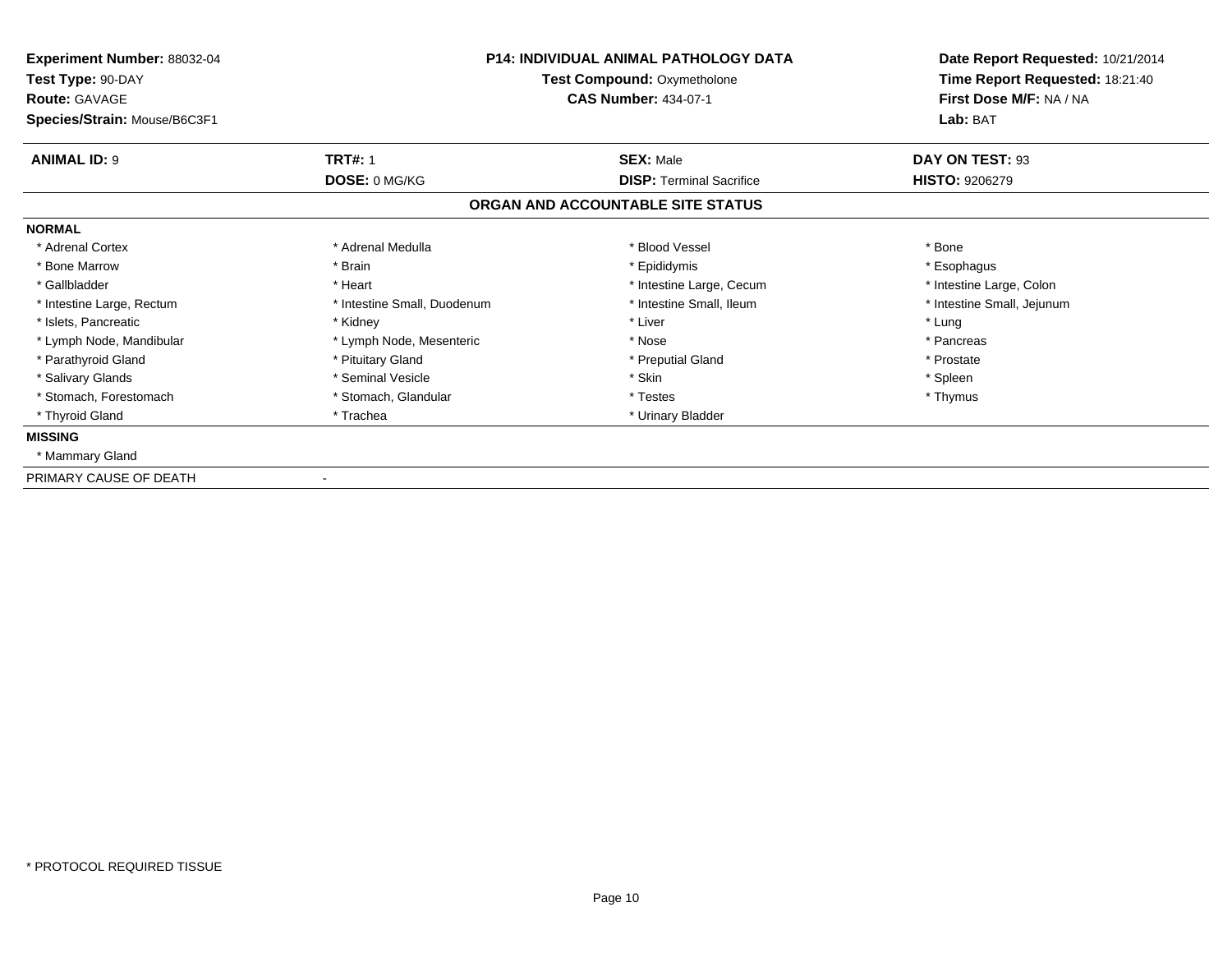| Experiment Number: 88032-04<br>Test Type: 90-DAY<br><b>Route: GAVAGE</b> | <b>P14: INDIVIDUAL ANIMAL PATHOLOGY DATA</b><br>Test Compound: Oxymetholone<br><b>CAS Number: 434-07-1</b> |                                   | Date Report Requested: 10/21/2014<br>Time Report Requested: 18:21:40<br>First Dose M/F: NA / NA |  |
|--------------------------------------------------------------------------|------------------------------------------------------------------------------------------------------------|-----------------------------------|-------------------------------------------------------------------------------------------------|--|
| Species/Strain: Mouse/B6C3F1                                             |                                                                                                            |                                   | Lab: BAT                                                                                        |  |
| <b>ANIMAL ID: 10</b>                                                     | <b>TRT#: 1</b>                                                                                             | <b>SEX: Male</b>                  | DAY ON TEST: 93                                                                                 |  |
|                                                                          | DOSE: 0 MG/KG                                                                                              | <b>DISP: Terminal Sacrifice</b>   | <b>HISTO: 9206280</b>                                                                           |  |
|                                                                          |                                                                                                            | ORGAN AND ACCOUNTABLE SITE STATUS |                                                                                                 |  |
| <b>NORMAL</b>                                                            |                                                                                                            |                                   |                                                                                                 |  |
| * Adrenal Cortex                                                         | * Adrenal Medulla                                                                                          | * Blood Vessel                    | * Bone                                                                                          |  |
| * Bone Marrow                                                            | * Brain                                                                                                    | * Epididymis                      | * Esophagus                                                                                     |  |
| * Gallbladder                                                            | * Heart                                                                                                    | * Intestine Large, Cecum          | * Intestine Large, Colon                                                                        |  |
| * Intestine Large, Rectum                                                | * Intestine Small, Duodenum                                                                                | * Intestine Small. Ileum          | * Intestine Small, Jejunum                                                                      |  |
| * Islets. Pancreatic                                                     | * Kidney                                                                                                   | * Liver                           | * Lung                                                                                          |  |
| * Lymph Node, Mandibular                                                 | * Lymph Node, Mesenteric                                                                                   | * Nose                            | * Pancreas                                                                                      |  |
| * Parathyroid Gland                                                      | * Pituitary Gland                                                                                          | * Preputial Gland                 | * Prostate                                                                                      |  |
| * Salivary Glands                                                        | * Seminal Vesicle                                                                                          | * Skin                            | * Spleen                                                                                        |  |
| * Stomach, Forestomach                                                   | * Stomach, Glandular                                                                                       | * Testes                          | * Thymus                                                                                        |  |
| * Thyroid Gland                                                          | * Trachea                                                                                                  | * Urinary Bladder                 |                                                                                                 |  |
| <b>MISSING</b>                                                           |                                                                                                            |                                   |                                                                                                 |  |
| * Mammary Gland                                                          |                                                                                                            |                                   |                                                                                                 |  |
| PRIMARY CAUSE OF DEATH                                                   |                                                                                                            |                                   |                                                                                                 |  |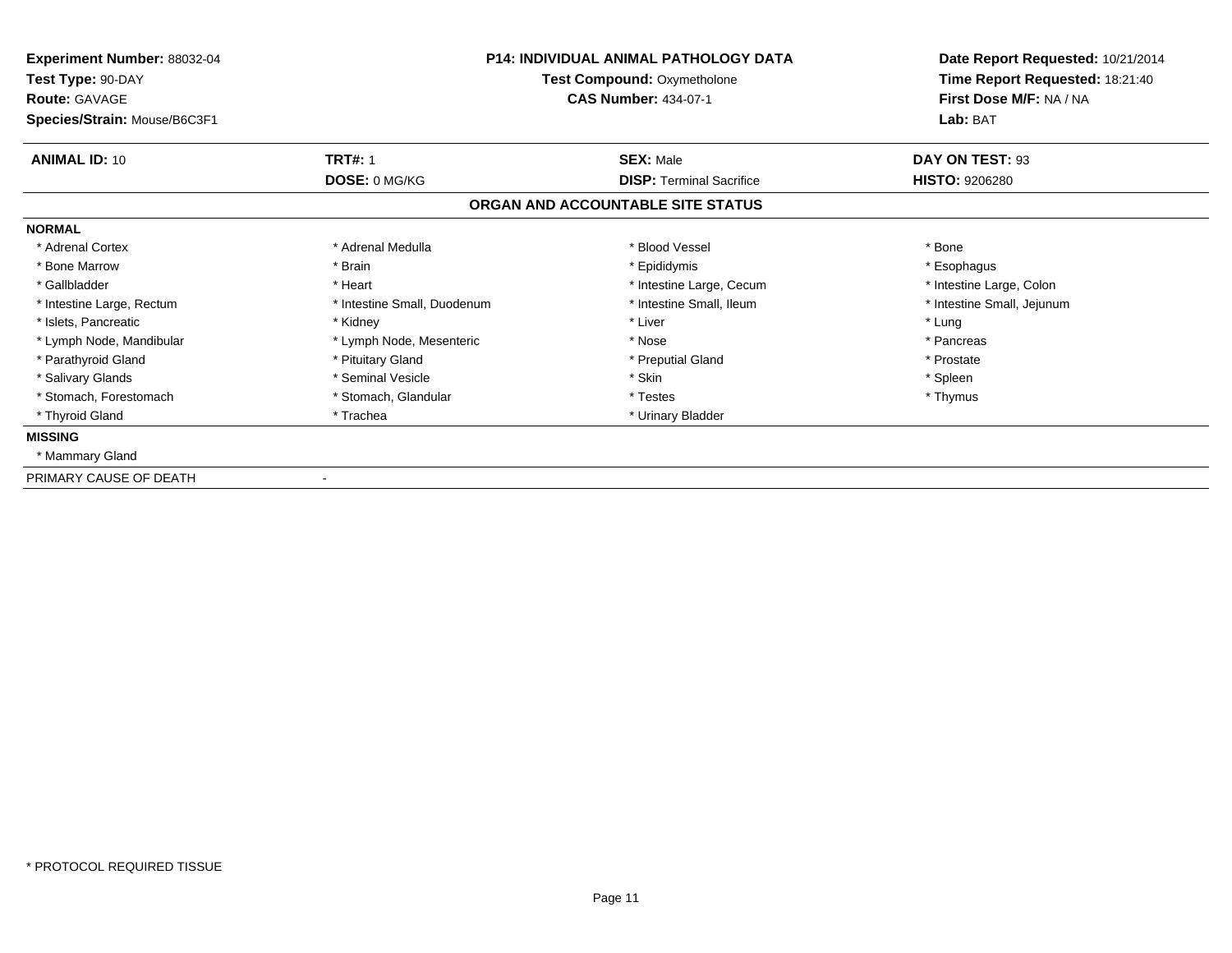| Experiment Number: 88032-04<br>Test Type: 90-DAY<br><b>Route: GAVAGE</b><br>Species/Strain: Mouse/B6C3F1 |                             | <b>P14: INDIVIDUAL ANIMAL PATHOLOGY DATA</b><br>Test Compound: Oxymetholone<br><b>CAS Number: 434-07-1</b> | Date Report Requested: 10/21/2014<br>Time Report Requested: 18:21:40<br>First Dose M/F: NA / NA<br>Lab: BAT |  |
|----------------------------------------------------------------------------------------------------------|-----------------------------|------------------------------------------------------------------------------------------------------------|-------------------------------------------------------------------------------------------------------------|--|
| <b>ANIMAL ID: 51</b>                                                                                     | <b>TRT#: 11</b>             | <b>SEX: Male</b>                                                                                           | DAY ON TEST: 93                                                                                             |  |
|                                                                                                          | <b>DOSE: 2500</b><br>MG/KG  | <b>DISP: Terminal Sacrifice</b>                                                                            | <b>HISTO: 9206291</b>                                                                                       |  |
|                                                                                                          |                             | ORGAN AND ACCOUNTABLE SITE STATUS                                                                          |                                                                                                             |  |
| <b>NORMAL</b>                                                                                            |                             |                                                                                                            |                                                                                                             |  |
| * Adrenal Cortex                                                                                         | * Adrenal Medulla           | * Blood Vessel                                                                                             | * Bone                                                                                                      |  |
| * Bone Marrow                                                                                            | * Brain                     | * Epididymis                                                                                               | * Esophagus                                                                                                 |  |
| * Gallbladder                                                                                            | * Heart                     | * Intestine Large, Cecum                                                                                   | * Intestine Large, Colon                                                                                    |  |
| * Intestine Large, Rectum                                                                                | * Intestine Small, Duodenum | * Intestine Small, Ileum                                                                                   | * Intestine Small, Jejunum                                                                                  |  |
| * Islets, Pancreatic                                                                                     | * Kidney                    | * Liver                                                                                                    | * Lung                                                                                                      |  |
| * Lymph Node, Mandibular                                                                                 | * Lymph Node, Mesenteric    | * Nose                                                                                                     | * Pancreas                                                                                                  |  |
| * Pituitary Gland                                                                                        | * Preputial Gland           | * Prostate                                                                                                 | * Salivary Glands                                                                                           |  |
| * Seminal Vesicle                                                                                        | * Skin                      | * Spleen                                                                                                   | * Stomach, Forestomach                                                                                      |  |
| * Stomach, Glandular                                                                                     | * Testes                    | * Thyroid Gland                                                                                            | * Trachea                                                                                                   |  |
| * Urinary Bladder                                                                                        |                             |                                                                                                            |                                                                                                             |  |
| <b>MISSING</b>                                                                                           |                             |                                                                                                            |                                                                                                             |  |
| * Mammary Gland                                                                                          | * Parathyroid Gland         | * Thymus                                                                                                   |                                                                                                             |  |
| PRIMARY CAUSE OF DEATH                                                                                   |                             |                                                                                                            |                                                                                                             |  |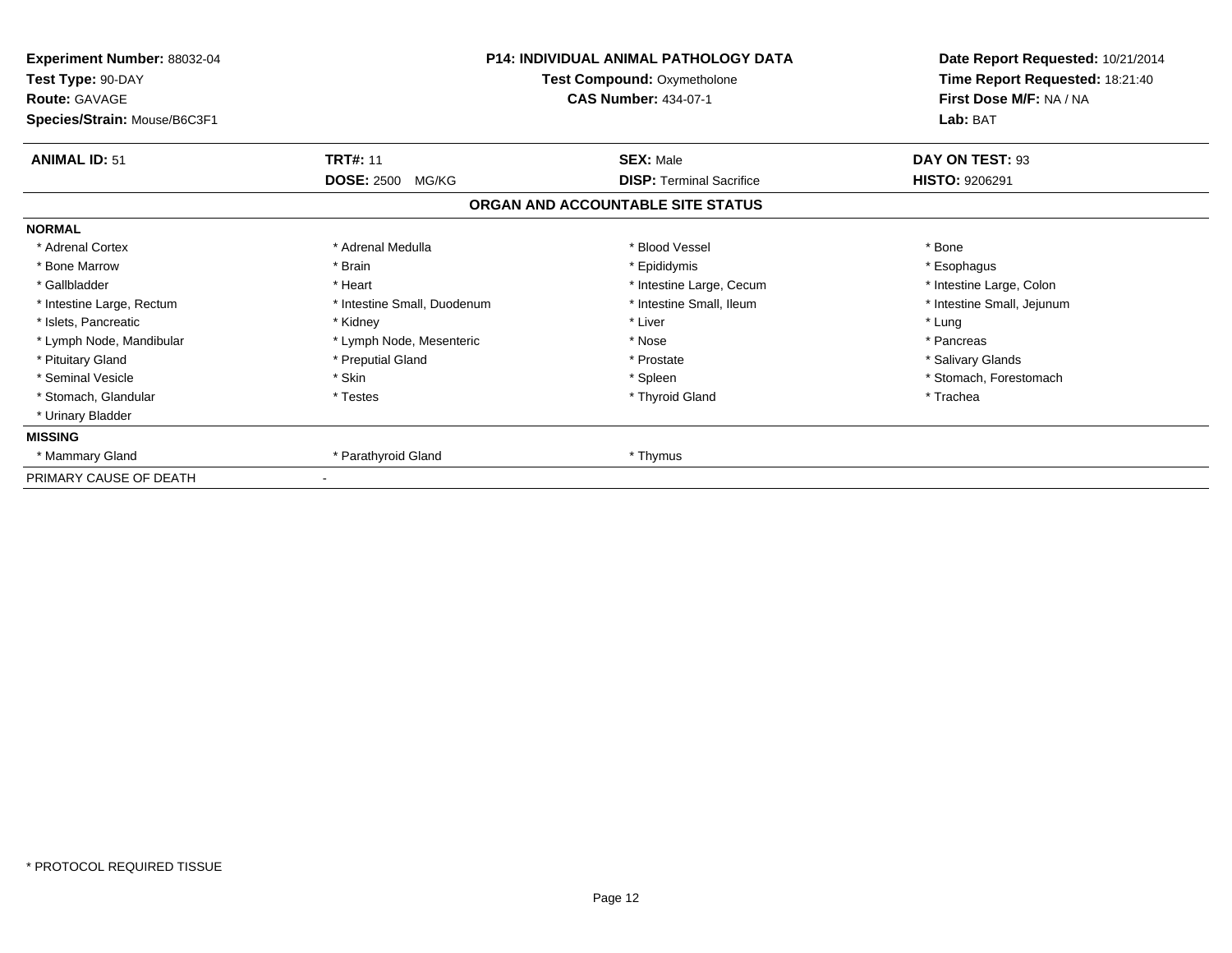| Experiment Number: 88032-04<br>Test Type: 90-DAY<br><b>Route: GAVAGE</b><br>Species/Strain: Mouse/B6C3F1 | <b>P14: INDIVIDUAL ANIMAL PATHOLOGY DATA</b><br>Test Compound: Oxymetholone<br><b>CAS Number: 434-07-1</b> |                                   | Date Report Requested: 10/21/2014<br>Time Report Requested: 18:21:40<br>First Dose M/F: NA / NA<br>Lab: BAT |  |
|----------------------------------------------------------------------------------------------------------|------------------------------------------------------------------------------------------------------------|-----------------------------------|-------------------------------------------------------------------------------------------------------------|--|
| <b>ANIMAL ID: 52</b>                                                                                     | <b>TRT#: 11</b>                                                                                            | <b>SEX: Male</b>                  | DAY ON TEST: 93                                                                                             |  |
|                                                                                                          | <b>DOSE: 2500</b><br>MG/KG                                                                                 | <b>DISP: Terminal Sacrifice</b>   | <b>HISTO: 9206292</b>                                                                                       |  |
|                                                                                                          |                                                                                                            | ORGAN AND ACCOUNTABLE SITE STATUS |                                                                                                             |  |
| <b>NORMAL</b>                                                                                            |                                                                                                            |                                   |                                                                                                             |  |
| * Adrenal Cortex                                                                                         | * Adrenal Medulla                                                                                          | * Blood Vessel                    | * Bone                                                                                                      |  |
| * Bone Marrow                                                                                            | * Brain                                                                                                    | * Epididymis                      | * Esophagus                                                                                                 |  |
| * Gallbladder                                                                                            | * Heart                                                                                                    | * Intestine Large, Cecum          | * Intestine Large, Colon                                                                                    |  |
| * Intestine Large, Rectum                                                                                | * Intestine Small, Duodenum                                                                                | * Intestine Small, Ileum          | * Intestine Small, Jejunum                                                                                  |  |
| * Islets. Pancreatic                                                                                     | * Kidney                                                                                                   | * Liver                           | * Lung                                                                                                      |  |
| * Lymph Node, Mandibular                                                                                 | * Lymph Node, Mesenteric                                                                                   | * Nose                            | * Pancreas                                                                                                  |  |
| * Parathyroid Gland                                                                                      | * Pituitary Gland                                                                                          | * Preputial Gland                 | * Prostate                                                                                                  |  |
| * Salivary Glands                                                                                        | * Seminal Vesicle                                                                                          | * Skin                            | * Spleen                                                                                                    |  |
| * Stomach, Forestomach                                                                                   | * Stomach, Glandular                                                                                       | * Testes                          | * Thymus                                                                                                    |  |
| * Thyroid Gland                                                                                          | * Trachea                                                                                                  | * Urinary Bladder                 |                                                                                                             |  |
| <b>MISSING</b>                                                                                           |                                                                                                            |                                   |                                                                                                             |  |
| * Mammary Gland                                                                                          |                                                                                                            |                                   |                                                                                                             |  |
| PRIMARY CAUSE OF DEATH                                                                                   |                                                                                                            |                                   |                                                                                                             |  |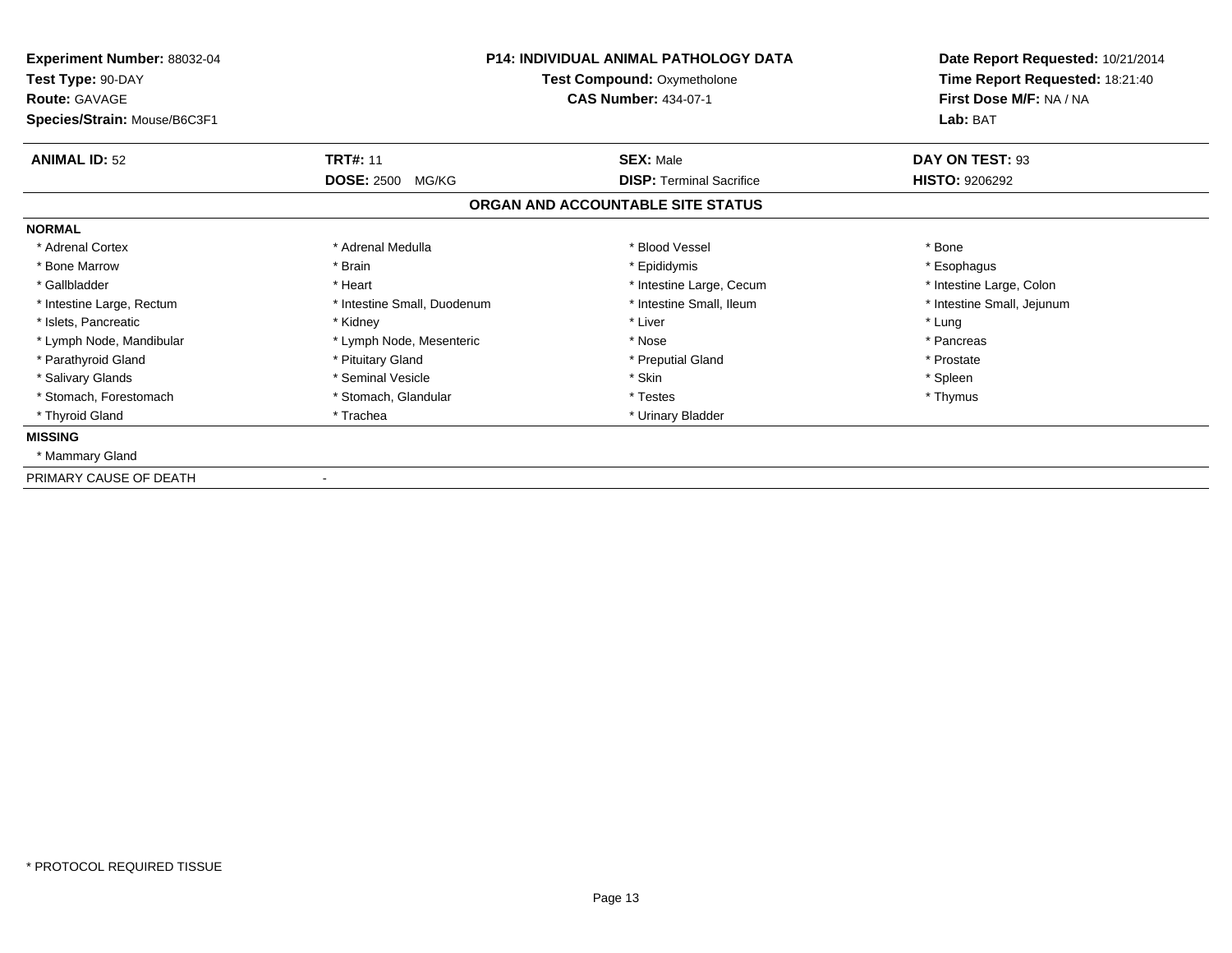| <b>Experiment Number: 88032-04</b><br>Test Type: 90-DAY<br><b>Route: GAVAGE</b><br>Species/Strain: Mouse/B6C3F1 | <b>P14: INDIVIDUAL ANIMAL PATHOLOGY DATA</b><br>Test Compound: Oxymetholone<br><b>CAS Number: 434-07-1</b> |                                   | Date Report Requested: 10/21/2014<br>Time Report Requested: 18:21:40<br>First Dose M/F: NA / NA<br>Lab: BAT |
|-----------------------------------------------------------------------------------------------------------------|------------------------------------------------------------------------------------------------------------|-----------------------------------|-------------------------------------------------------------------------------------------------------------|
| <b>ANIMAL ID: 53</b>                                                                                            | <b>TRT#: 11</b>                                                                                            | <b>SEX: Male</b>                  | DAY ON TEST: 93                                                                                             |
|                                                                                                                 | <b>DOSE: 2500</b><br>MG/KG                                                                                 | <b>DISP: Terminal Sacrifice</b>   | <b>HISTO: 9206293</b>                                                                                       |
|                                                                                                                 |                                                                                                            | ORGAN AND ACCOUNTABLE SITE STATUS |                                                                                                             |
| <b>NORMAL</b>                                                                                                   |                                                                                                            |                                   |                                                                                                             |
| * Adrenal Cortex                                                                                                | * Adrenal Medulla                                                                                          | * Blood Vessel                    | * Bone                                                                                                      |
| * Bone Marrow                                                                                                   | * Brain                                                                                                    | * Epididymis                      | * Esophagus                                                                                                 |
| * Gallbladder                                                                                                   | * Heart                                                                                                    | * Intestine Large, Cecum          | * Intestine Large, Colon                                                                                    |
| * Intestine Large, Rectum                                                                                       | * Intestine Small, Duodenum                                                                                | * Intestine Small, Ileum          | * Intestine Small, Jejunum                                                                                  |
| * Islets, Pancreatic                                                                                            | * Kidney                                                                                                   | * Liver                           | * Lung                                                                                                      |
| * Lymph Node, Mandibular                                                                                        | * Lymph Node, Mesenteric                                                                                   | * Nose                            | * Pancreas                                                                                                  |
| * Parathyroid Gland                                                                                             | * Pituitary Gland                                                                                          | * Preputial Gland                 | * Prostate                                                                                                  |
| * Salivary Glands                                                                                               | * Seminal Vesicle                                                                                          | * Skin                            | * Spleen                                                                                                    |
| * Stomach, Forestomach                                                                                          | * Testes                                                                                                   | * Thymus                          | * Thyroid Gland                                                                                             |
| * Trachea                                                                                                       | * Urinary Bladder                                                                                          |                                   |                                                                                                             |
| <b>MISSING</b>                                                                                                  |                                                                                                            |                                   |                                                                                                             |
| * Mammary Gland                                                                                                 |                                                                                                            |                                   |                                                                                                             |
| <b>OBSERVATIONS</b>                                                                                             |                                                                                                            |                                   |                                                                                                             |
| * Stomach, Glandular                                                                                            | Epithelium                                                                                                 | Mineralization                    | Minimal                                                                                                     |
| PRIMARY CAUSE OF DEATH                                                                                          |                                                                                                            |                                   |                                                                                                             |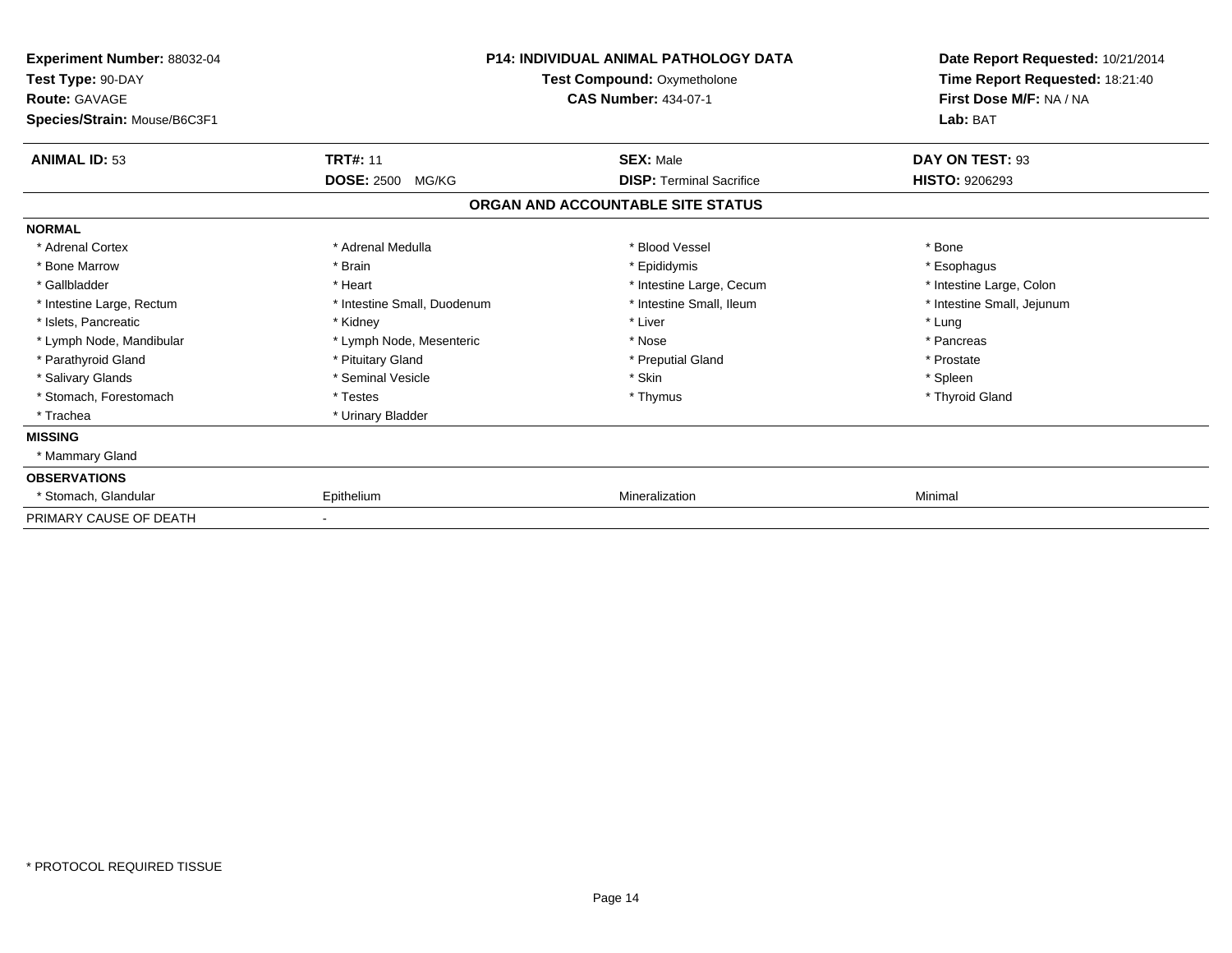| Experiment Number: 88032-04<br>Test Type: 90-DAY<br><b>Route: GAVAGE</b><br>Species/Strain: Mouse/B6C3F1 | <b>P14: INDIVIDUAL ANIMAL PATHOLOGY DATA</b><br>Test Compound: Oxymetholone<br><b>CAS Number: 434-07-1</b> |                                   | Date Report Requested: 10/21/2014<br>Time Report Requested: 18:21:40<br>First Dose M/F: NA / NA<br>Lab: BAT |
|----------------------------------------------------------------------------------------------------------|------------------------------------------------------------------------------------------------------------|-----------------------------------|-------------------------------------------------------------------------------------------------------------|
| <b>ANIMAL ID: 54</b>                                                                                     | <b>TRT#: 11</b>                                                                                            | <b>SEX: Male</b>                  | DAY ON TEST: 93                                                                                             |
|                                                                                                          | <b>DOSE: 2500</b><br>MG/KG                                                                                 | <b>DISP: Terminal Sacrifice</b>   | <b>HISTO: 9206294</b>                                                                                       |
|                                                                                                          |                                                                                                            | ORGAN AND ACCOUNTABLE SITE STATUS |                                                                                                             |
| <b>NORMAL</b>                                                                                            |                                                                                                            |                                   |                                                                                                             |
| * Adrenal Cortex                                                                                         | * Adrenal Medulla                                                                                          | * Blood Vessel                    | * Bone                                                                                                      |
| * Bone Marrow                                                                                            | * Brain                                                                                                    | * Epididymis                      | * Esophagus                                                                                                 |
| * Gallbladder                                                                                            | * Heart                                                                                                    | * Intestine Large, Cecum          | * Intestine Large, Colon                                                                                    |
| * Intestine Large, Rectum                                                                                | * Intestine Small, Duodenum                                                                                | * Intestine Small, Ileum          | * Intestine Small, Jejunum                                                                                  |
| * Islets, Pancreatic                                                                                     | * Kidney                                                                                                   | * Liver                           | * Lung                                                                                                      |
| * Lymph Node, Mandibular                                                                                 | * Lymph Node, Mesenteric                                                                                   | * Nose                            | * Pancreas                                                                                                  |
| * Pituitary Gland                                                                                        | * Preputial Gland                                                                                          | * Prostate                        | * Salivary Glands                                                                                           |
| * Seminal Vesicle                                                                                        | * Skin                                                                                                     | * Spleen                          | * Stomach, Forestomach                                                                                      |
| * Stomach, Glandular                                                                                     | * Testes                                                                                                   | * Thymus                          | * Thyroid Gland                                                                                             |
| * Trachea                                                                                                | * Urinary Bladder                                                                                          |                                   |                                                                                                             |
| <b>MISSING</b>                                                                                           |                                                                                                            |                                   |                                                                                                             |
| * Mammary Gland                                                                                          | * Parathyroid Gland                                                                                        |                                   |                                                                                                             |
| PRIMARY CAUSE OF DEATH                                                                                   |                                                                                                            |                                   |                                                                                                             |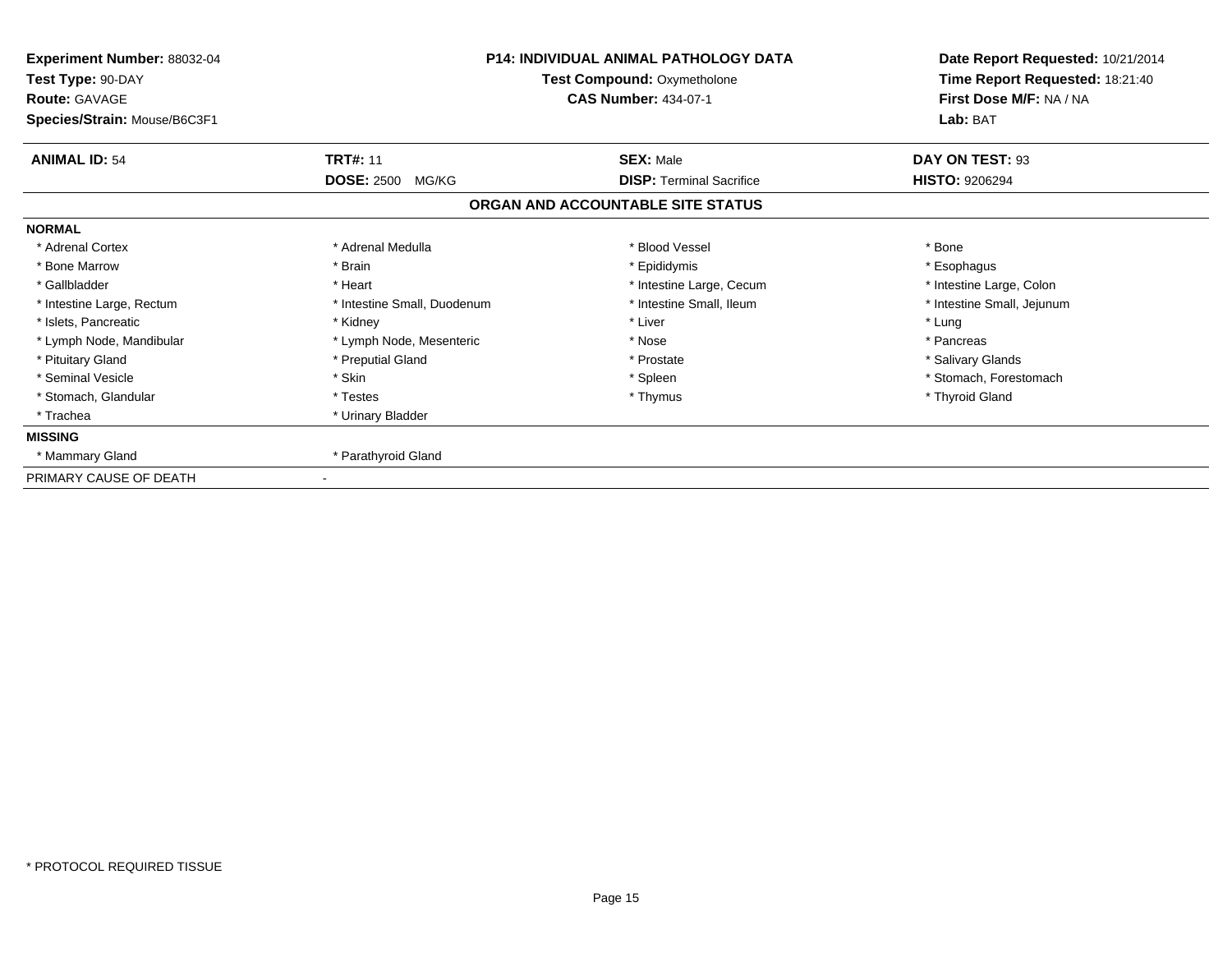| <b>Experiment Number: 88032-04</b><br>Test Type: 90-DAY<br><b>Route: GAVAGE</b><br>Species/Strain: Mouse/B6C3F1 | <b>P14: INDIVIDUAL ANIMAL PATHOLOGY DATA</b><br>Test Compound: Oxymetholone<br><b>CAS Number: 434-07-1</b> |                                   | Date Report Requested: 10/21/2014<br>Time Report Requested: 18:21:40<br>First Dose M/F: NA / NA<br>Lab: BAT |
|-----------------------------------------------------------------------------------------------------------------|------------------------------------------------------------------------------------------------------------|-----------------------------------|-------------------------------------------------------------------------------------------------------------|
| <b>ANIMAL ID: 55</b>                                                                                            | <b>TRT#: 11</b>                                                                                            | <b>SEX: Male</b>                  | DAY ON TEST: 93                                                                                             |
|                                                                                                                 | <b>DOSE: 2500</b><br>MG/KG                                                                                 | <b>DISP: Terminal Sacrifice</b>   | <b>HISTO: 9206295</b>                                                                                       |
|                                                                                                                 |                                                                                                            | ORGAN AND ACCOUNTABLE SITE STATUS |                                                                                                             |
| <b>NORMAL</b>                                                                                                   |                                                                                                            |                                   |                                                                                                             |
| * Adrenal Cortex                                                                                                | * Adrenal Medulla                                                                                          | * Blood Vessel                    | * Bone                                                                                                      |
| * Bone Marrow                                                                                                   | * Brain                                                                                                    | * Epididymis                      | * Esophagus                                                                                                 |
| * Gallbladder                                                                                                   | * Heart                                                                                                    | * Intestine Large, Cecum          | * Intestine Large, Colon                                                                                    |
| * Intestine Large, Rectum                                                                                       | * Intestine Small, Duodenum                                                                                | * Intestine Small. Ileum          | * Intestine Small, Jejunum                                                                                  |
| * Islets, Pancreatic                                                                                            | * Kidney                                                                                                   | * Liver                           | * Lung                                                                                                      |
| * Lymph Node, Mandibular                                                                                        | * Lymph Node, Mesenteric                                                                                   | * Nose                            | * Pancreas                                                                                                  |
| * Pituitary Gland                                                                                               | * Preputial Gland                                                                                          | * Prostate                        | * Salivary Glands                                                                                           |
| * Seminal Vesicle                                                                                               | * Skin                                                                                                     | * Spleen                          | * Testes                                                                                                    |
| * Thymus                                                                                                        | * Thyroid Gland                                                                                            | * Trachea                         | * Urinary Bladder                                                                                           |
| <b>MISSING</b>                                                                                                  |                                                                                                            |                                   |                                                                                                             |
| * Mammary Gland                                                                                                 | * Parathyroid Gland                                                                                        |                                   |                                                                                                             |
| <b>OBSERVATIONS</b>                                                                                             |                                                                                                            |                                   |                                                                                                             |
| * Stomach, Forestomach                                                                                          | Epithelium                                                                                                 | Hyperplasia                       | Focal, Moderate                                                                                             |
| * Stomach, Glandular                                                                                            | Epithelium                                                                                                 | Mineralization                    | Minimal                                                                                                     |
| PRIMARY CAUSE OF DEATH                                                                                          |                                                                                                            |                                   |                                                                                                             |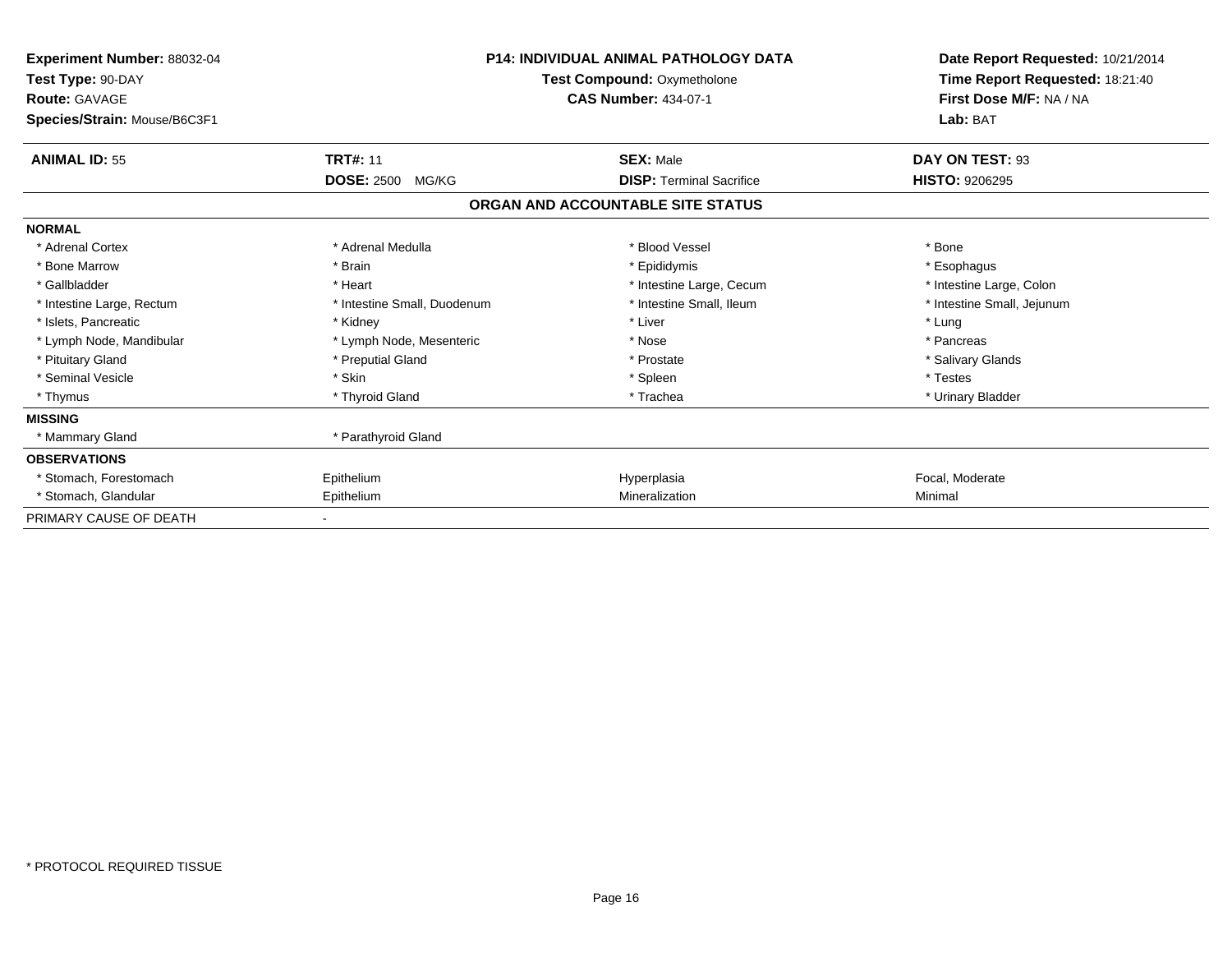| Experiment Number: 88032-04<br>Test Type: 90-DAY<br><b>Route: GAVAGE</b><br>Species/Strain: Mouse/B6C3F1 | <b>P14: INDIVIDUAL ANIMAL PATHOLOGY DATA</b><br>Test Compound: Oxymetholone<br><b>CAS Number: 434-07-1</b> |                                                     | Date Report Requested: 10/21/2014<br>Time Report Requested: 18:21:40<br>First Dose M/F: NA / NA<br>Lab: BAT |
|----------------------------------------------------------------------------------------------------------|------------------------------------------------------------------------------------------------------------|-----------------------------------------------------|-------------------------------------------------------------------------------------------------------------|
| <b>ANIMAL ID: 56</b>                                                                                     | <b>TRT#: 11</b><br><b>DOSE: 2500</b><br>MG/KG                                                              | <b>SEX: Male</b><br><b>DISP: Terminal Sacrifice</b> | DAY ON TEST: 93<br><b>HISTO: 9206296</b>                                                                    |
|                                                                                                          |                                                                                                            | ORGAN AND ACCOUNTABLE SITE STATUS                   |                                                                                                             |
| <b>NORMAL</b>                                                                                            |                                                                                                            |                                                     |                                                                                                             |
| * Adrenal Cortex                                                                                         | * Adrenal Medulla                                                                                          | * Blood Vessel                                      | * Bone                                                                                                      |
| * Bone Marrow                                                                                            | * Brain                                                                                                    | * Epididymis                                        | * Esophagus                                                                                                 |
| * Gallbladder                                                                                            | * Heart                                                                                                    | * Intestine Large, Cecum                            | * Intestine Large, Colon                                                                                    |
| * Intestine Large, Rectum                                                                                | * Intestine Small, Duodenum                                                                                | * Intestine Small, Ileum                            | * Intestine Small, Jejunum                                                                                  |
| * Islets. Pancreatic                                                                                     | * Kidney                                                                                                   | * Liver                                             | * Lung                                                                                                      |
| * Lymph Node, Mandibular                                                                                 | * Lymph Node, Mesenteric                                                                                   | * Nose                                              | * Pancreas                                                                                                  |
| * Parathyroid Gland                                                                                      | * Pituitary Gland                                                                                          | * Preputial Gland                                   | * Prostate                                                                                                  |
| * Salivary Glands                                                                                        | * Seminal Vesicle                                                                                          | * Skin                                              | * Spleen                                                                                                    |
| * Stomach, Forestomach                                                                                   | * Stomach, Glandular                                                                                       | * Testes                                            | * Thymus                                                                                                    |
| * Thyroid Gland                                                                                          | * Trachea                                                                                                  | * Urinary Bladder                                   |                                                                                                             |
| <b>MISSING</b>                                                                                           |                                                                                                            |                                                     |                                                                                                             |
| * Mammary Gland                                                                                          |                                                                                                            |                                                     |                                                                                                             |
| PRIMARY CAUSE OF DEATH                                                                                   |                                                                                                            |                                                     |                                                                                                             |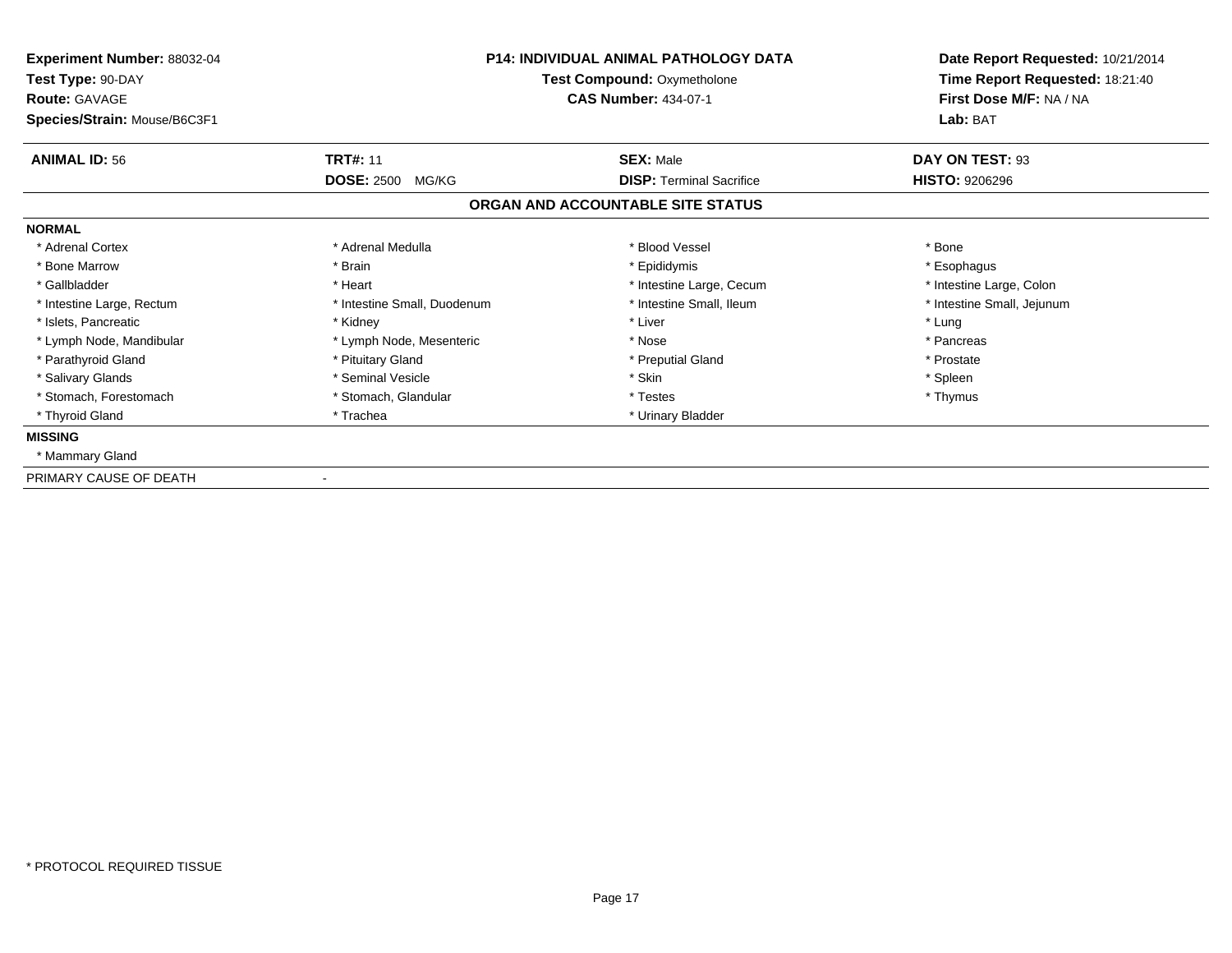| Experiment Number: 88032-04<br>Test Type: 90-DAY<br><b>Route: GAVAGE</b><br>Species/Strain: Mouse/B6C3F1 | <b>P14: INDIVIDUAL ANIMAL PATHOLOGY DATA</b><br>Test Compound: Oxymetholone<br><b>CAS Number: 434-07-1</b> |                                                     | Date Report Requested: 10/21/2014<br>Time Report Requested: 18:21:40<br>First Dose M/F: NA / NA<br>Lab: BAT |  |
|----------------------------------------------------------------------------------------------------------|------------------------------------------------------------------------------------------------------------|-----------------------------------------------------|-------------------------------------------------------------------------------------------------------------|--|
| <b>ANIMAL ID: 57</b>                                                                                     | <b>TRT#: 11</b><br><b>DOSE: 2500</b><br>MG/KG                                                              | <b>SEX: Male</b><br><b>DISP: Terminal Sacrifice</b> | DAY ON TEST: 93<br><b>HISTO: 9206297</b>                                                                    |  |
|                                                                                                          |                                                                                                            | ORGAN AND ACCOUNTABLE SITE STATUS                   |                                                                                                             |  |
| <b>NORMAL</b>                                                                                            |                                                                                                            |                                                     |                                                                                                             |  |
| * Adrenal Cortex                                                                                         | * Adrenal Medulla                                                                                          | * Blood Vessel                                      | * Bone                                                                                                      |  |
| * Bone Marrow                                                                                            | * Brain                                                                                                    | * Epididymis                                        | * Esophagus                                                                                                 |  |
| * Gallbladder                                                                                            | * Heart                                                                                                    | * Intestine Large, Cecum                            | * Intestine Large, Colon                                                                                    |  |
| * Intestine Large, Rectum                                                                                | * Intestine Small, Duodenum                                                                                | * Intestine Small, Ileum                            | * Intestine Small, Jejunum                                                                                  |  |
| * Islets. Pancreatic                                                                                     | * Kidney                                                                                                   | * Liver                                             | * Lung                                                                                                      |  |
| * Lymph Node, Mandibular                                                                                 | * Lymph Node, Mesenteric                                                                                   | * Nose                                              | * Pancreas                                                                                                  |  |
| * Parathyroid Gland                                                                                      | * Pituitary Gland                                                                                          | * Preputial Gland                                   | * Prostate                                                                                                  |  |
| * Salivary Glands                                                                                        | * Seminal Vesicle                                                                                          | * Skin                                              | * Spleen                                                                                                    |  |
| * Stomach, Forestomach                                                                                   | * Stomach, Glandular                                                                                       | * Testes                                            | * Thymus                                                                                                    |  |
| * Thyroid Gland                                                                                          | * Trachea                                                                                                  | * Urinary Bladder                                   |                                                                                                             |  |
| <b>MISSING</b>                                                                                           |                                                                                                            |                                                     |                                                                                                             |  |
| * Mammary Gland                                                                                          |                                                                                                            |                                                     |                                                                                                             |  |
| PRIMARY CAUSE OF DEATH                                                                                   |                                                                                                            |                                                     |                                                                                                             |  |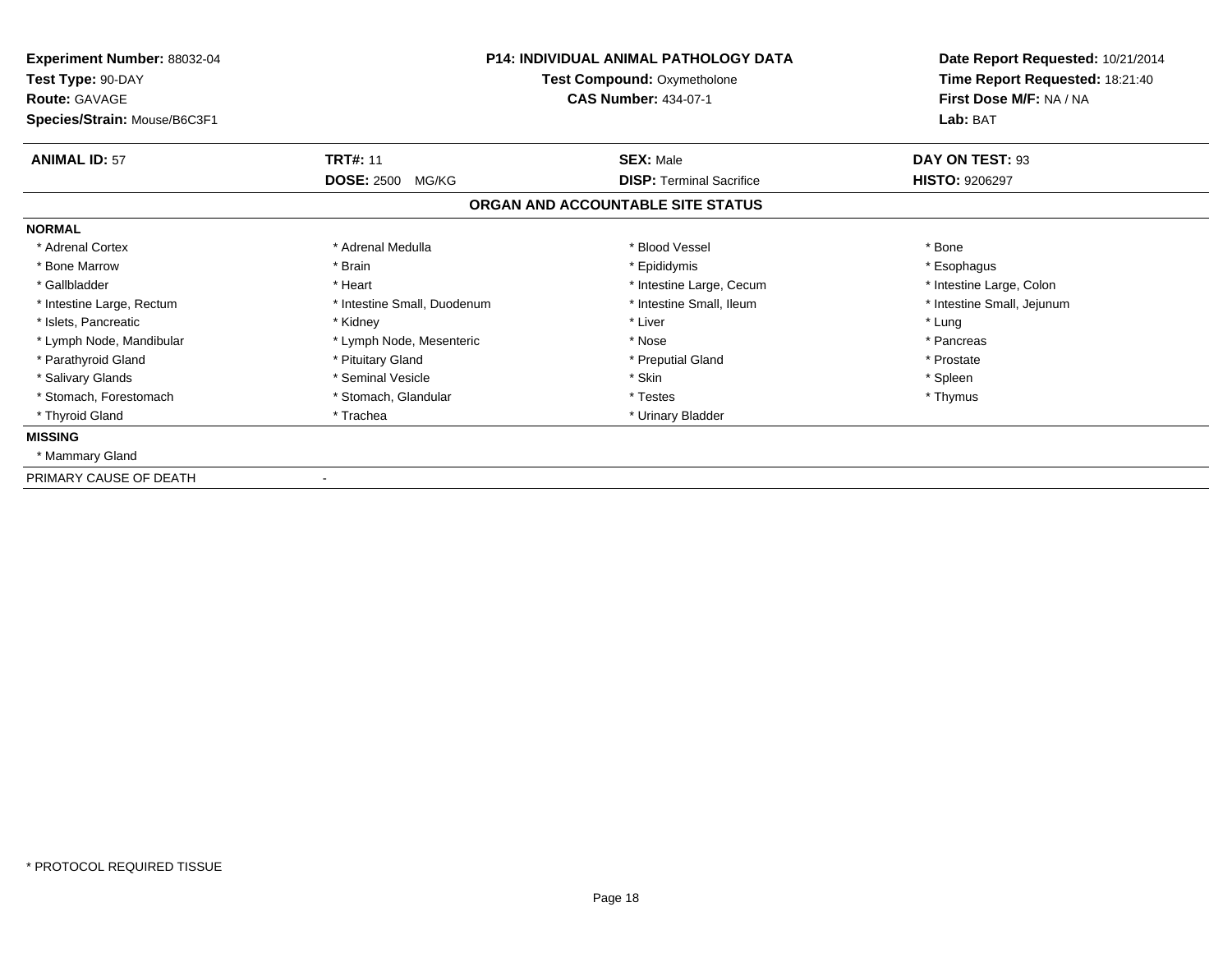| Experiment Number: 88032-04<br>Test Type: 90-DAY<br><b>Route: GAVAGE</b><br>Species/Strain: Mouse/B6C3F1 | P14: INDIVIDUAL ANIMAL PATHOLOGY DATA<br><b>Test Compound: Oxymetholone</b><br><b>CAS Number: 434-07-1</b> |                                   | Date Report Requested: 10/21/2014<br>Time Report Requested: 18:21:40<br>First Dose M/F: NA / NA<br>Lab: BAT |  |
|----------------------------------------------------------------------------------------------------------|------------------------------------------------------------------------------------------------------------|-----------------------------------|-------------------------------------------------------------------------------------------------------------|--|
| <b>ANIMAL ID: 58</b>                                                                                     | <b>TRT#: 11</b>                                                                                            | <b>SEX: Male</b>                  | DAY ON TEST: 93                                                                                             |  |
|                                                                                                          | <b>DOSE: 2500</b><br>MG/KG                                                                                 | <b>DISP: Terminal Sacrifice</b>   | <b>HISTO: 9206298</b>                                                                                       |  |
|                                                                                                          |                                                                                                            | ORGAN AND ACCOUNTABLE SITE STATUS |                                                                                                             |  |
| <b>NORMAL</b>                                                                                            |                                                                                                            |                                   |                                                                                                             |  |
| * Adrenal Cortex                                                                                         | * Adrenal Medulla                                                                                          | * Blood Vessel                    | * Bone                                                                                                      |  |
| * Bone Marrow                                                                                            | * Brain                                                                                                    | * Epididymis                      | * Esophagus                                                                                                 |  |
| * Gallbladder                                                                                            | * Heart                                                                                                    | * Intestine Large, Cecum          | * Intestine Large, Colon                                                                                    |  |
| * Intestine Large, Rectum                                                                                | * Intestine Small, Duodenum                                                                                | * Intestine Small, Ileum          | * Intestine Small, Jejunum                                                                                  |  |
| * Islets, Pancreatic                                                                                     | * Kidney                                                                                                   | * Liver                           | * Lung                                                                                                      |  |
| * Lymph Node, Mandibular                                                                                 | * Lymph Node, Mesenteric                                                                                   | * Nose                            | * Pancreas                                                                                                  |  |
| * Pituitary Gland                                                                                        | * Preputial Gland                                                                                          | * Prostate                        | * Salivary Glands                                                                                           |  |
| * Seminal Vesicle                                                                                        | * Skin                                                                                                     | * Spleen                          | * Stomach, Forestomach                                                                                      |  |
| * Stomach, Glandular                                                                                     | * Testes                                                                                                   | * Thymus                          | * Thyroid Gland                                                                                             |  |
| * Trachea                                                                                                | * Urinary Bladder                                                                                          |                                   |                                                                                                             |  |
| <b>MISSING</b>                                                                                           |                                                                                                            |                                   |                                                                                                             |  |
| * Mammary Gland                                                                                          | * Parathyroid Gland                                                                                        |                                   |                                                                                                             |  |
| PRIMARY CAUSE OF DEATH                                                                                   |                                                                                                            |                                   |                                                                                                             |  |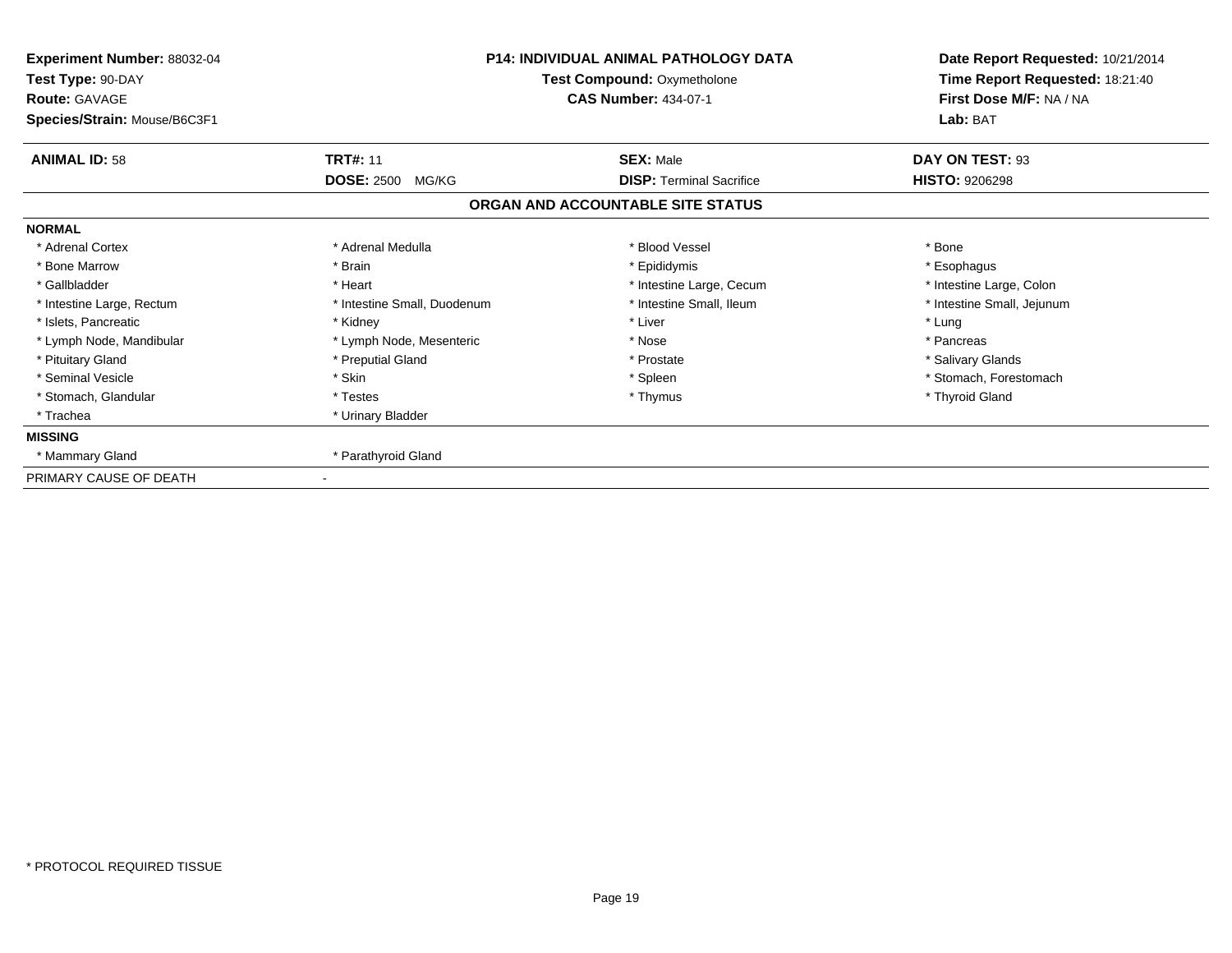| Experiment Number: 88032-04<br>Test Type: 90-DAY<br><b>Route: GAVAGE</b><br>Species/Strain: Mouse/B6C3F1 | P14: INDIVIDUAL ANIMAL PATHOLOGY DATA<br><b>Test Compound: Oxymetholone</b><br><b>CAS Number: 434-07-1</b> |                                   | Date Report Requested: 10/21/2014<br>Time Report Requested: 18:21:40<br>First Dose M/F: NA / NA<br>Lab: BAT |  |
|----------------------------------------------------------------------------------------------------------|------------------------------------------------------------------------------------------------------------|-----------------------------------|-------------------------------------------------------------------------------------------------------------|--|
| <b>ANIMAL ID: 59</b>                                                                                     | <b>TRT#: 11</b>                                                                                            | <b>SEX: Male</b>                  | DAY ON TEST: 93                                                                                             |  |
|                                                                                                          | <b>DOSE: 2500</b><br>MG/KG                                                                                 | <b>DISP: Terminal Sacrifice</b>   | <b>HISTO: 9206299</b>                                                                                       |  |
|                                                                                                          |                                                                                                            | ORGAN AND ACCOUNTABLE SITE STATUS |                                                                                                             |  |
| <b>NORMAL</b>                                                                                            |                                                                                                            |                                   |                                                                                                             |  |
| * Adrenal Cortex                                                                                         | * Adrenal Medulla                                                                                          | * Blood Vessel                    | * Bone                                                                                                      |  |
| * Bone Marrow                                                                                            | * Brain                                                                                                    | * Epididymis                      | * Esophagus                                                                                                 |  |
| * Gallbladder                                                                                            | * Heart                                                                                                    | * Intestine Large, Cecum          | * Intestine Large, Colon                                                                                    |  |
| * Intestine Large, Rectum                                                                                | * Intestine Small, Duodenum                                                                                | * Intestine Small, Ileum          | * Intestine Small, Jejunum                                                                                  |  |
| * Islets, Pancreatic                                                                                     | * Kidney                                                                                                   | * Liver                           | * Lung                                                                                                      |  |
| * Lymph Node, Mandibular                                                                                 | * Lymph Node, Mesenteric                                                                                   | * Nose                            | * Pancreas                                                                                                  |  |
| * Pituitary Gland                                                                                        | * Preputial Gland                                                                                          | * Prostate                        | * Salivary Glands                                                                                           |  |
| * Seminal Vesicle                                                                                        | * Skin                                                                                                     | * Spleen                          | * Stomach, Forestomach                                                                                      |  |
| * Stomach, Glandular                                                                                     | * Testes                                                                                                   | * Thymus                          | * Thyroid Gland                                                                                             |  |
| * Trachea                                                                                                | * Urinary Bladder                                                                                          |                                   |                                                                                                             |  |
| <b>MISSING</b>                                                                                           |                                                                                                            |                                   |                                                                                                             |  |
| * Mammary Gland                                                                                          | * Parathyroid Gland                                                                                        |                                   |                                                                                                             |  |
| PRIMARY CAUSE OF DEATH                                                                                   |                                                                                                            |                                   |                                                                                                             |  |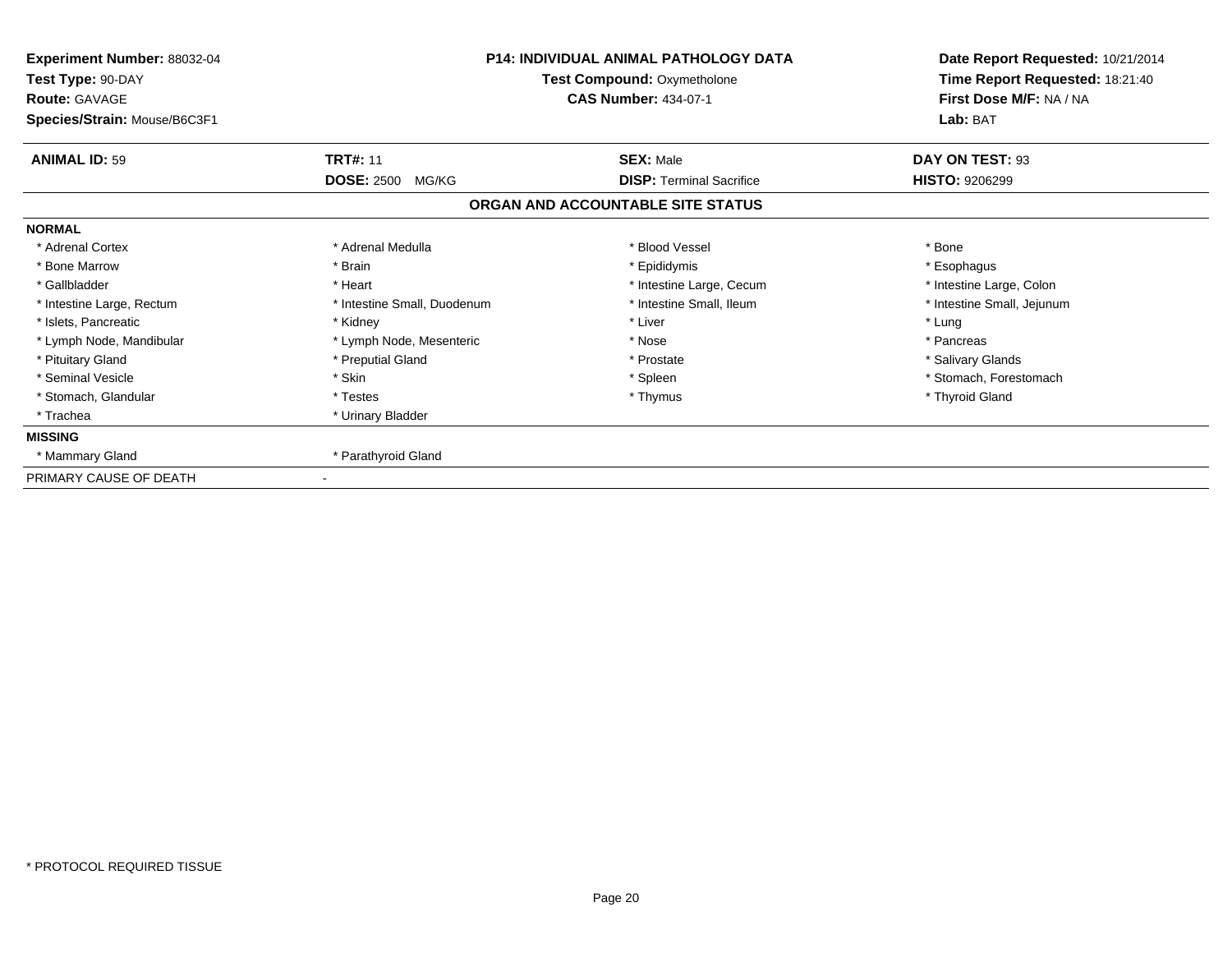| Experiment Number: 88032-04<br>Test Type: 90-DAY<br><b>Route: GAVAGE</b><br>Species/Strain: Mouse/B6C3F1 | <b>P14: INDIVIDUAL ANIMAL PATHOLOGY DATA</b><br>Test Compound: Oxymetholone<br><b>CAS Number: 434-07-1</b> |                                                     | Date Report Requested: 10/21/2014<br>Time Report Requested: 18:21:40<br>First Dose M/F: NA / NA<br>Lab: BAT |  |
|----------------------------------------------------------------------------------------------------------|------------------------------------------------------------------------------------------------------------|-----------------------------------------------------|-------------------------------------------------------------------------------------------------------------|--|
| <b>ANIMAL ID: 60</b>                                                                                     | <b>TRT#: 11</b><br><b>DOSE: 2500</b><br>MG/KG                                                              | <b>SEX: Male</b><br><b>DISP: Terminal Sacrifice</b> | DAY ON TEST: 93<br><b>HISTO: 9206300</b>                                                                    |  |
|                                                                                                          |                                                                                                            | ORGAN AND ACCOUNTABLE SITE STATUS                   |                                                                                                             |  |
| <b>NORMAL</b>                                                                                            |                                                                                                            |                                                     |                                                                                                             |  |
| * Adrenal Cortex                                                                                         | * Adrenal Medulla                                                                                          | * Blood Vessel                                      | * Bone                                                                                                      |  |
| * Bone Marrow                                                                                            | * Brain                                                                                                    | * Epididymis                                        | * Esophagus                                                                                                 |  |
| * Gallbladder                                                                                            | * Heart                                                                                                    | * Intestine Large, Cecum                            | * Intestine Large, Colon                                                                                    |  |
| * Intestine Large, Rectum                                                                                | * Intestine Small, Duodenum                                                                                | * Intestine Small, Ileum                            | * Intestine Small, Jejunum                                                                                  |  |
| * Islets, Pancreatic                                                                                     | * Kidney                                                                                                   | * Liver                                             | * Lung                                                                                                      |  |
| * Lymph Node, Mandibular                                                                                 | * Lymph Node, Mesenteric                                                                                   | * Nose                                              | * Pancreas                                                                                                  |  |
| * Parathyroid Gland                                                                                      | * Pituitary Gland                                                                                          | * Preputial Gland                                   | * Prostate                                                                                                  |  |
| * Salivary Glands                                                                                        | * Seminal Vesicle                                                                                          | * Skin                                              | * Spleen                                                                                                    |  |
| * Stomach, Forestomach                                                                                   | * Stomach, Glandular                                                                                       | * Testes                                            | * Thymus                                                                                                    |  |
| * Thyroid Gland                                                                                          | * Trachea                                                                                                  | * Urinary Bladder                                   |                                                                                                             |  |
| <b>MISSING</b>                                                                                           |                                                                                                            |                                                     |                                                                                                             |  |
| * Mammary Gland                                                                                          |                                                                                                            |                                                     |                                                                                                             |  |
| PRIMARY CAUSE OF DEATH                                                                                   |                                                                                                            |                                                     |                                                                                                             |  |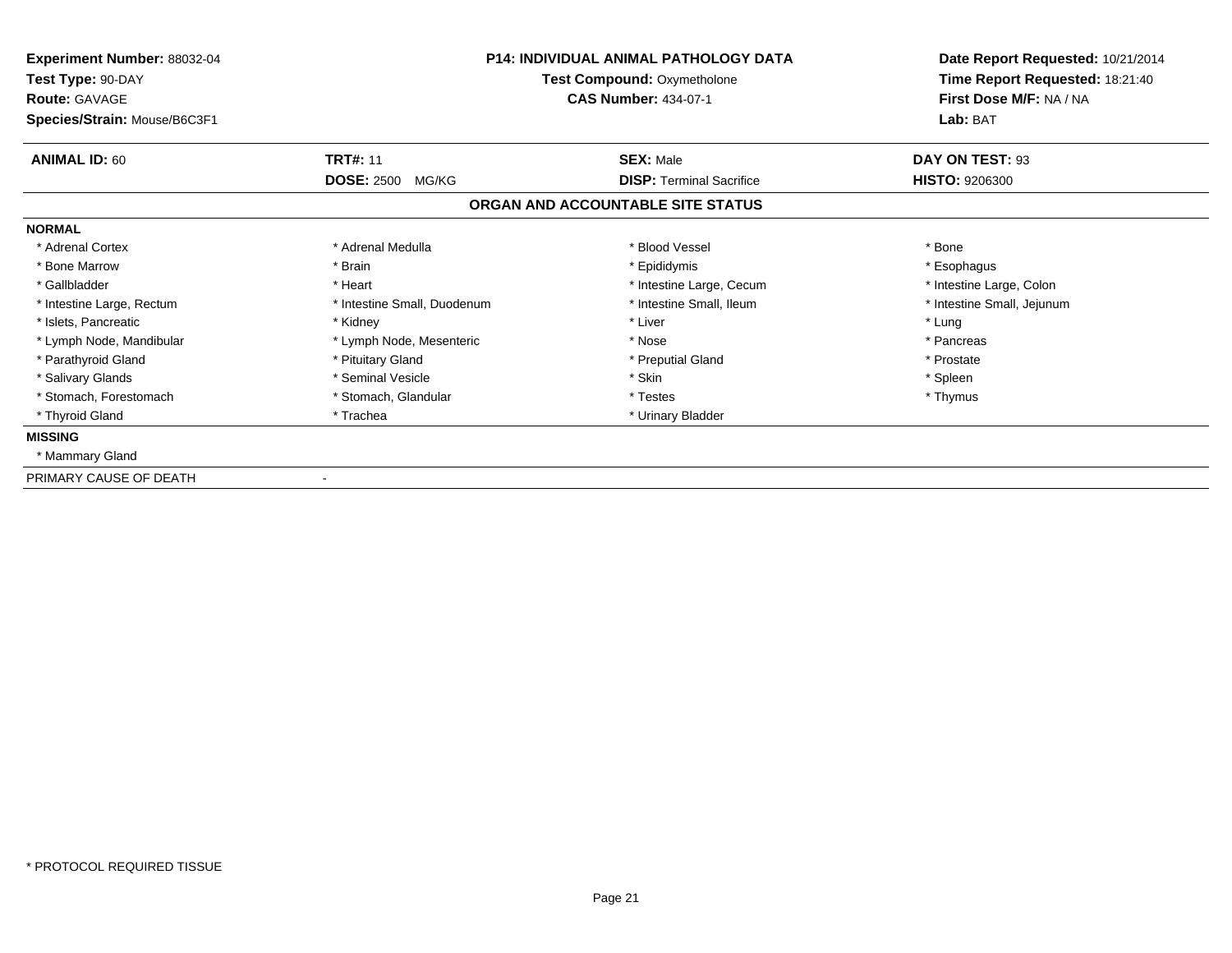| <b>Experiment Number: 88032-04</b><br>Test Type: 90-DAY<br><b>Route: GAVAGE</b> |                             | P14: INDIVIDUAL ANIMAL PATHOLOGY DATA<br><b>Test Compound: Oxymetholone</b><br><b>CAS Number: 434-07-1</b> | Date Report Requested: 10/21/2014<br>Time Report Requested: 18:21:40<br>First Dose M/F: NA / NA |
|---------------------------------------------------------------------------------|-----------------------------|------------------------------------------------------------------------------------------------------------|-------------------------------------------------------------------------------------------------|
| Species/Strain: Mouse/B6C3F1                                                    |                             |                                                                                                            | Lab: BAT                                                                                        |
| <b>ANIMAL ID: 61</b>                                                            | <b>TRT#: 2</b>              | <b>SEX: Female</b>                                                                                         | DAY ON TEST: 93                                                                                 |
|                                                                                 | <b>DOSE: 0 MG/KG</b>        | <b>DISP:</b> Terminal Sacrifice                                                                            | <b>HISTO: 9206281</b>                                                                           |
|                                                                                 |                             | ORGAN AND ACCOUNTABLE SITE STATUS                                                                          |                                                                                                 |
| <b>NORMAL</b>                                                                   |                             |                                                                                                            |                                                                                                 |
| * Adrenal Cortex                                                                | * Adrenal Medulla           | * Blood Vessel                                                                                             | * Bone                                                                                          |
| * Bone Marrow                                                                   | * Brain                     | * Clitoral Gland                                                                                           | * Esophagus                                                                                     |
| * Gallbladder                                                                   | * Heart                     | * Intestine Large, Cecum                                                                                   | * Intestine Large, Colon                                                                        |
| * Intestine Large, Rectum                                                       | * Intestine Small, Duodenum | * Intestine Small, Ileum                                                                                   | * Intestine Small, Jejunum                                                                      |
| * Islets, Pancreatic                                                            | * Kidney                    | * Liver                                                                                                    | * Lung                                                                                          |
| * Lymph Node, Mandibular                                                        | * Lymph Node, Mesenteric    | * Mammary Gland                                                                                            | * Nose                                                                                          |
| * Ovary                                                                         | * Pancreas                  | * Parathyroid Gland                                                                                        | * Pituitary Gland                                                                               |
| * Salivary Glands                                                               | * Skin                      | * Spleen                                                                                                   | * Stomach, Forestomach                                                                          |
| * Stomach, Glandular                                                            | * Thymus                    | * Thyroid Gland                                                                                            | * Trachea                                                                                       |
| * Urinary Bladder                                                               | * Uterus                    |                                                                                                            |                                                                                                 |
| PRIMARY CAUSE OF DEATH                                                          |                             |                                                                                                            |                                                                                                 |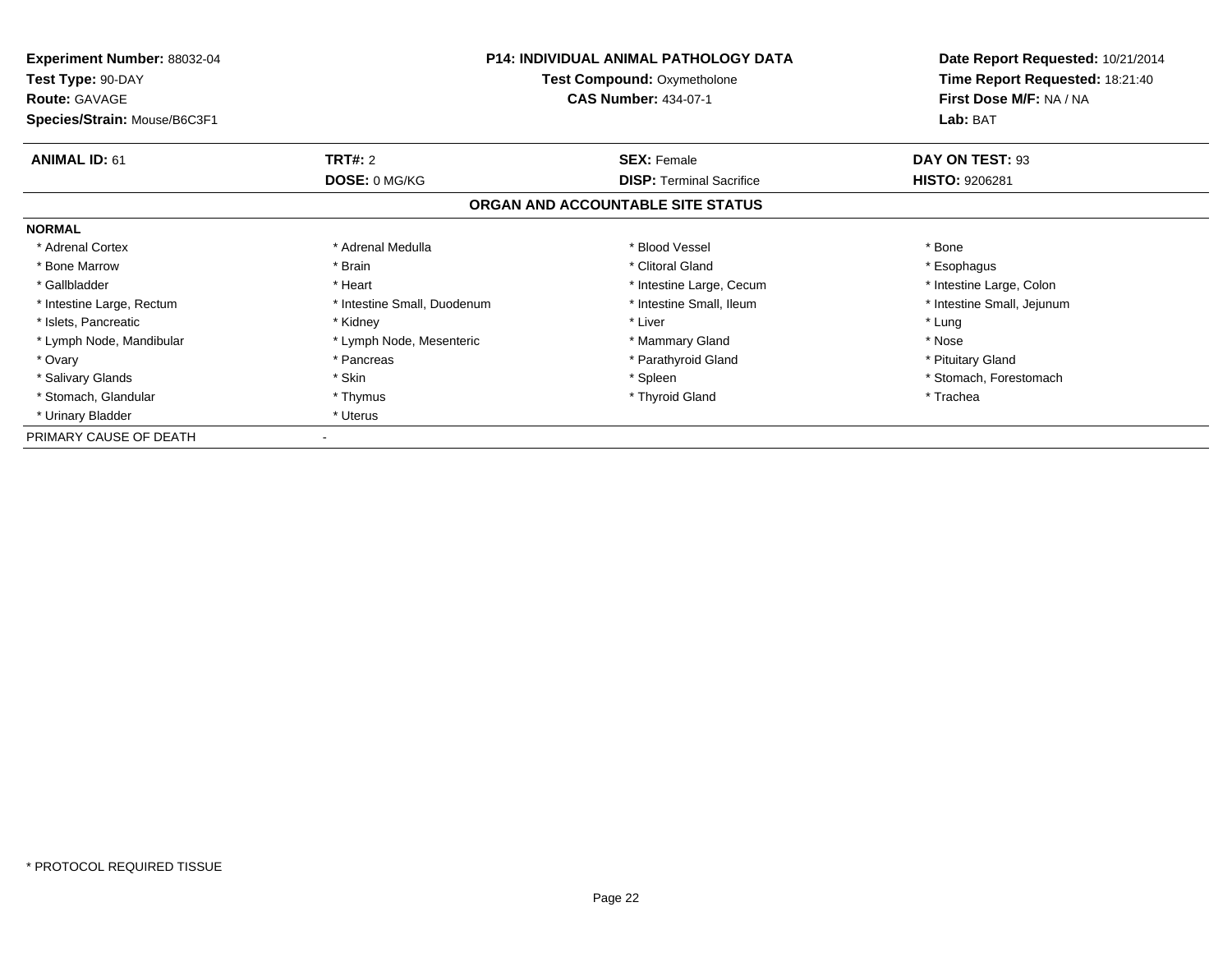| <b>Experiment Number: 88032-04</b><br>Test Type: 90-DAY<br><b>Route: GAVAGE</b> | P14: INDIVIDUAL ANIMAL PATHOLOGY DATA<br><b>Test Compound: Oxymetholone</b><br><b>CAS Number: 434-07-1</b> |                                   | Date Report Requested: 10/21/2014<br>Time Report Requested: 18:21:40<br>First Dose M/F: NA / NA |
|---------------------------------------------------------------------------------|------------------------------------------------------------------------------------------------------------|-----------------------------------|-------------------------------------------------------------------------------------------------|
| Species/Strain: Mouse/B6C3F1                                                    |                                                                                                            |                                   | Lab: BAT                                                                                        |
| <b>ANIMAL ID: 62</b>                                                            | <b>TRT#: 2</b>                                                                                             | <b>SEX: Female</b>                | DAY ON TEST: 93                                                                                 |
|                                                                                 | DOSE: 0 MG/KG                                                                                              | <b>DISP:</b> Terminal Sacrifice   | <b>HISTO: 9206282</b>                                                                           |
|                                                                                 |                                                                                                            | ORGAN AND ACCOUNTABLE SITE STATUS |                                                                                                 |
| <b>NORMAL</b>                                                                   |                                                                                                            |                                   |                                                                                                 |
| * Adrenal Cortex                                                                | * Adrenal Medulla                                                                                          | * Blood Vessel                    | * Bone                                                                                          |
| * Bone Marrow                                                                   | * Brain                                                                                                    | * Clitoral Gland                  | * Esophagus                                                                                     |
| * Gallbladder                                                                   | * Heart                                                                                                    | * Intestine Large, Cecum          | * Intestine Large, Colon                                                                        |
| * Intestine Large, Rectum                                                       | * Intestine Small, Duodenum                                                                                | * Intestine Small, Ileum          | * Intestine Small, Jejunum                                                                      |
| * Islets, Pancreatic                                                            | * Kidney                                                                                                   | * Liver                           | * Lung                                                                                          |
| * Lymph Node, Mandibular                                                        | * Lymph Node, Mesenteric                                                                                   | * Mammary Gland                   | * Nose                                                                                          |
| * Ovary                                                                         | * Pancreas                                                                                                 | * Parathyroid Gland               | * Pituitary Gland                                                                               |
| * Salivary Glands                                                               | * Skin                                                                                                     | * Spleen                          | * Stomach, Forestomach                                                                          |
| * Stomach, Glandular                                                            | * Thymus                                                                                                   | * Thyroid Gland                   | * Trachea                                                                                       |
| * Urinary Bladder                                                               | * Uterus                                                                                                   |                                   |                                                                                                 |
| PRIMARY CAUSE OF DEATH                                                          |                                                                                                            |                                   |                                                                                                 |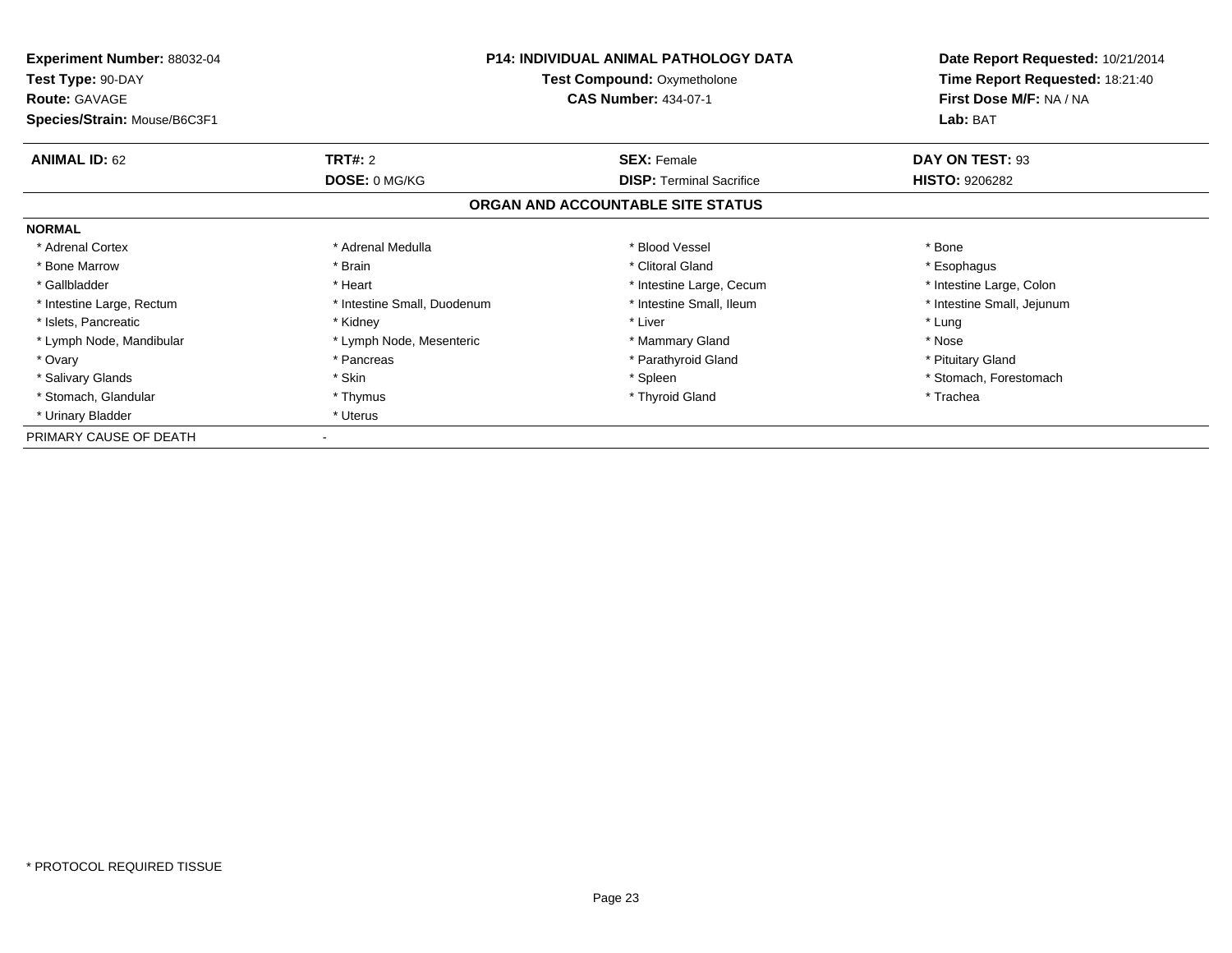| Experiment Number: 88032-04<br>Test Type: 90-DAY<br><b>Route: GAVAGE</b><br>Species/Strain: Mouse/B6C3F1 |                             | <b>P14: INDIVIDUAL ANIMAL PATHOLOGY DATA</b><br><b>Test Compound: Oxymetholone</b><br><b>CAS Number: 434-07-1</b> | Date Report Requested: 10/21/2014<br>Time Report Requested: 18:21:40<br>First Dose M/F: NA / NA<br>Lab: BAT |
|----------------------------------------------------------------------------------------------------------|-----------------------------|-------------------------------------------------------------------------------------------------------------------|-------------------------------------------------------------------------------------------------------------|
| <b>ANIMAL ID: 63</b>                                                                                     | TRT#: 2<br>DOSE: 0 MG/KG    | <b>SEX: Female</b><br><b>DISP: Terminal Sacrifice</b>                                                             | DAY ON TEST: 93<br>HISTO: 9206283                                                                           |
|                                                                                                          |                             | ORGAN AND ACCOUNTABLE SITE STATUS                                                                                 |                                                                                                             |
| <b>NORMAL</b>                                                                                            |                             |                                                                                                                   |                                                                                                             |
| * Adrenal Cortex                                                                                         | * Adrenal Medulla           | * Blood Vessel                                                                                                    | * Bone                                                                                                      |
| * Bone Marrow                                                                                            | * Brain                     | * Clitoral Gland                                                                                                  | * Esophagus                                                                                                 |
| * Gallbladder                                                                                            | * Heart                     | * Intestine Large, Cecum                                                                                          | * Intestine Large, Colon                                                                                    |
| * Intestine Large, Rectum                                                                                | * Intestine Small, Duodenum | * Intestine Small, Ileum                                                                                          | * Intestine Small, Jejunum                                                                                  |
| * Islets, Pancreatic                                                                                     | * Kidney                    | * Liver                                                                                                           | * Lung                                                                                                      |
| * Lymph Node, Mandibular                                                                                 | * Lymph Node, Mesenteric    | * Mammary Gland                                                                                                   | * Nose                                                                                                      |
| * Ovary                                                                                                  | * Pancreas                  | * Pituitary Gland                                                                                                 | * Salivary Glands                                                                                           |
| * Skin                                                                                                   | * Spleen                    | * Stomach, Forestomach                                                                                            | * Stomach, Glandular                                                                                        |
| * Thymus                                                                                                 | * Thyroid Gland             | * Trachea                                                                                                         | * Urinary Bladder                                                                                           |
| * Uterus                                                                                                 |                             |                                                                                                                   |                                                                                                             |
| <b>OBSERVATIONS</b>                                                                                      |                             |                                                                                                                   |                                                                                                             |
| * Parathyroid Gland                                                                                      |                             | Cyst                                                                                                              | Mild                                                                                                        |
| PRIMARY CAUSE OF DEATH                                                                                   |                             |                                                                                                                   |                                                                                                             |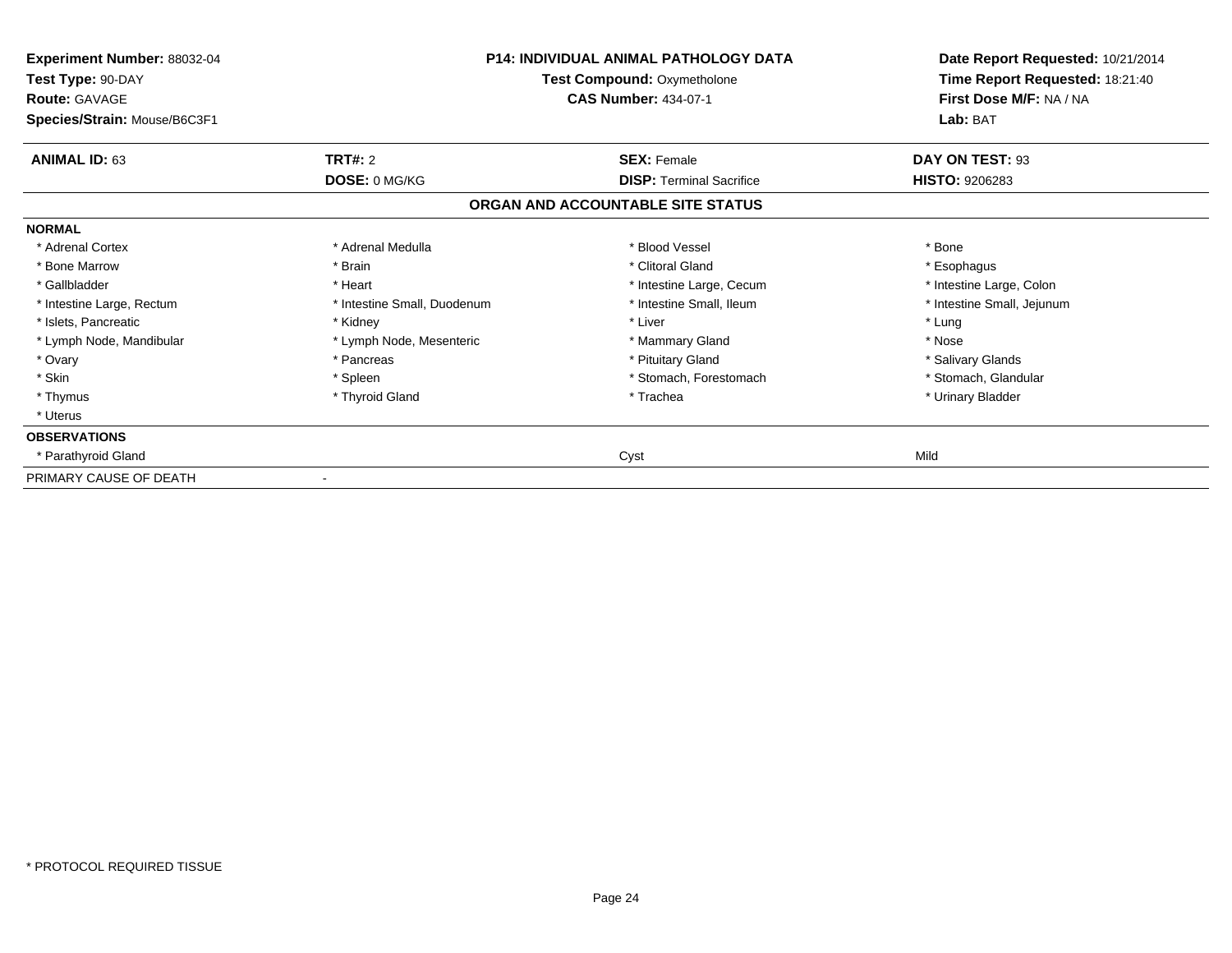| <b>Experiment Number: 88032-04</b><br>Test Type: 90-DAY<br><b>Route: GAVAGE</b> |                             | P14: INDIVIDUAL ANIMAL PATHOLOGY DATA<br><b>Test Compound: Oxymetholone</b><br><b>CAS Number: 434-07-1</b> | Date Report Requested: 10/21/2014<br>Time Report Requested: 18:21:40<br>First Dose M/F: NA / NA |
|---------------------------------------------------------------------------------|-----------------------------|------------------------------------------------------------------------------------------------------------|-------------------------------------------------------------------------------------------------|
| Species/Strain: Mouse/B6C3F1                                                    |                             |                                                                                                            | Lab: BAT                                                                                        |
| <b>ANIMAL ID: 64</b>                                                            | <b>TRT#: 2</b>              | <b>SEX: Female</b>                                                                                         | DAY ON TEST: 93                                                                                 |
|                                                                                 | <b>DOSE: 0 MG/KG</b>        | <b>DISP:</b> Terminal Sacrifice                                                                            | <b>HISTO: 9206284</b>                                                                           |
|                                                                                 |                             | ORGAN AND ACCOUNTABLE SITE STATUS                                                                          |                                                                                                 |
| <b>NORMAL</b>                                                                   |                             |                                                                                                            |                                                                                                 |
| * Adrenal Cortex                                                                | * Adrenal Medulla           | * Blood Vessel                                                                                             | * Bone                                                                                          |
| * Bone Marrow                                                                   | * Brain                     | * Clitoral Gland                                                                                           | * Esophagus                                                                                     |
| * Gallbladder                                                                   | * Heart                     | * Intestine Large, Cecum                                                                                   | * Intestine Large, Colon                                                                        |
| * Intestine Large, Rectum                                                       | * Intestine Small, Duodenum | * Intestine Small, Ileum                                                                                   | * Intestine Small, Jejunum                                                                      |
| * Islets, Pancreatic                                                            | * Kidney                    | * Liver                                                                                                    | * Lung                                                                                          |
| * Lymph Node, Mandibular                                                        | * Lymph Node, Mesenteric    | * Mammary Gland                                                                                            | * Nose                                                                                          |
| * Ovary                                                                         | * Pancreas                  | * Parathyroid Gland                                                                                        | * Pituitary Gland                                                                               |
| * Salivary Glands                                                               | * Skin                      | * Spleen                                                                                                   | * Stomach, Forestomach                                                                          |
| * Stomach, Glandular                                                            | * Thymus                    | * Thyroid Gland                                                                                            | * Trachea                                                                                       |
| * Urinary Bladder                                                               | * Uterus                    |                                                                                                            |                                                                                                 |
| PRIMARY CAUSE OF DEATH                                                          |                             |                                                                                                            |                                                                                                 |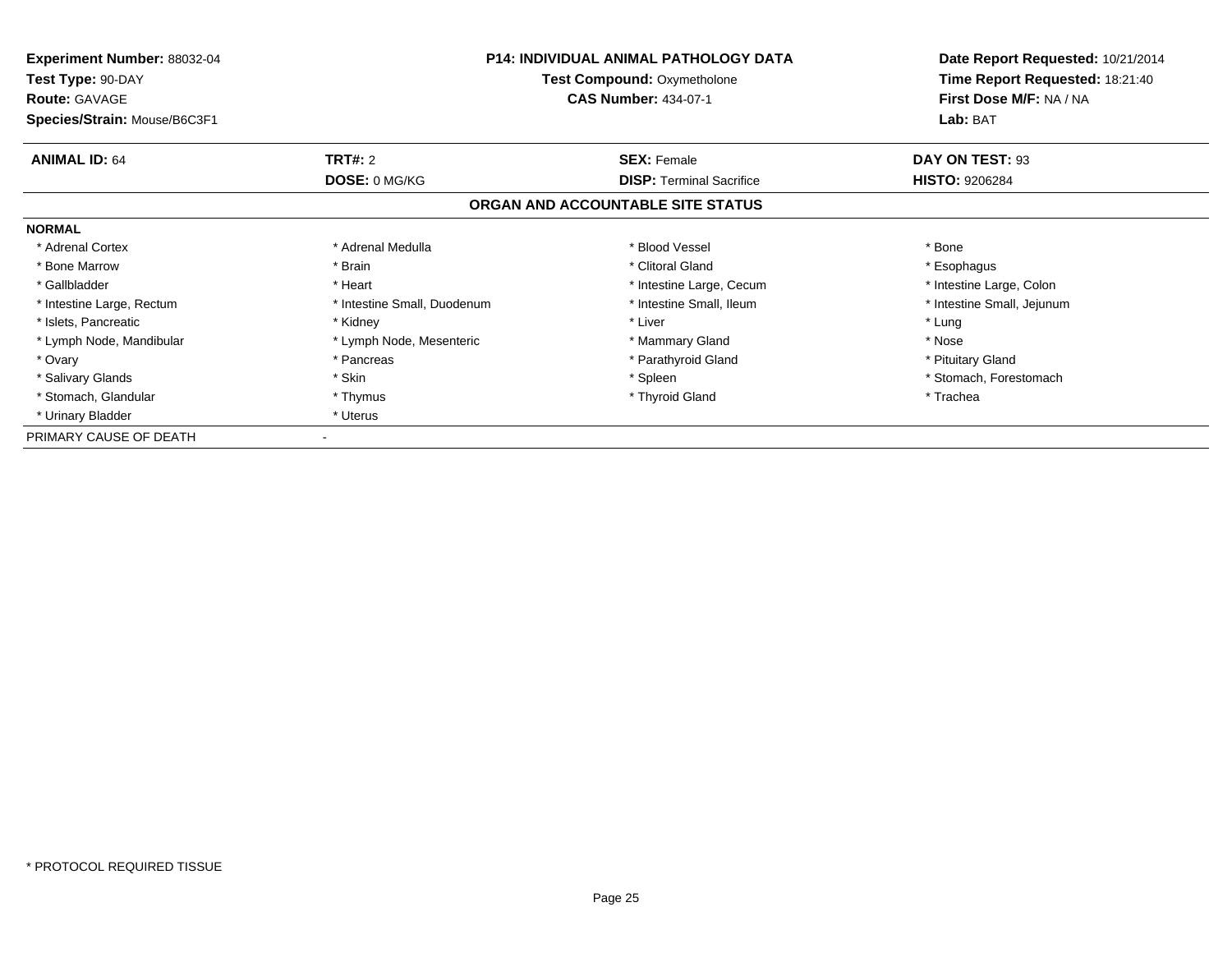| <b>Experiment Number: 88032-04</b><br>Test Type: 90-DAY<br><b>Route: GAVAGE</b> |                             | P14: INDIVIDUAL ANIMAL PATHOLOGY DATA<br><b>Test Compound: Oxymetholone</b><br><b>CAS Number: 434-07-1</b> | Date Report Requested: 10/21/2014<br>Time Report Requested: 18:21:40<br>First Dose M/F: NA / NA |
|---------------------------------------------------------------------------------|-----------------------------|------------------------------------------------------------------------------------------------------------|-------------------------------------------------------------------------------------------------|
| Species/Strain: Mouse/B6C3F1                                                    |                             |                                                                                                            | Lab: BAT                                                                                        |
| <b>ANIMAL ID: 65</b>                                                            | <b>TRT#: 2</b>              | <b>SEX: Female</b>                                                                                         | DAY ON TEST: 93                                                                                 |
|                                                                                 | <b>DOSE: 0 MG/KG</b>        | <b>DISP:</b> Terminal Sacrifice                                                                            | <b>HISTO: 9206285</b>                                                                           |
|                                                                                 |                             | ORGAN AND ACCOUNTABLE SITE STATUS                                                                          |                                                                                                 |
| <b>NORMAL</b>                                                                   |                             |                                                                                                            |                                                                                                 |
| * Adrenal Cortex                                                                | * Adrenal Medulla           | * Blood Vessel                                                                                             | * Bone                                                                                          |
| * Bone Marrow                                                                   | * Brain                     | * Clitoral Gland                                                                                           | * Esophagus                                                                                     |
| * Gallbladder                                                                   | * Heart                     | * Intestine Large, Cecum                                                                                   | * Intestine Large, Colon                                                                        |
| * Intestine Large, Rectum                                                       | * Intestine Small, Duodenum | * Intestine Small, Ileum                                                                                   | * Intestine Small, Jejunum                                                                      |
| * Islets, Pancreatic                                                            | * Kidney                    | * Liver                                                                                                    | * Lung                                                                                          |
| * Lymph Node, Mandibular                                                        | * Lymph Node, Mesenteric    | * Mammary Gland                                                                                            | * Nose                                                                                          |
| * Ovary                                                                         | * Pancreas                  | * Parathyroid Gland                                                                                        | * Pituitary Gland                                                                               |
| * Salivary Glands                                                               | * Skin                      | * Spleen                                                                                                   | * Stomach, Forestomach                                                                          |
| * Stomach, Glandular                                                            | * Thymus                    | * Thyroid Gland                                                                                            | * Trachea                                                                                       |
| * Urinary Bladder                                                               | * Uterus                    |                                                                                                            |                                                                                                 |
| PRIMARY CAUSE OF DEATH                                                          |                             |                                                                                                            |                                                                                                 |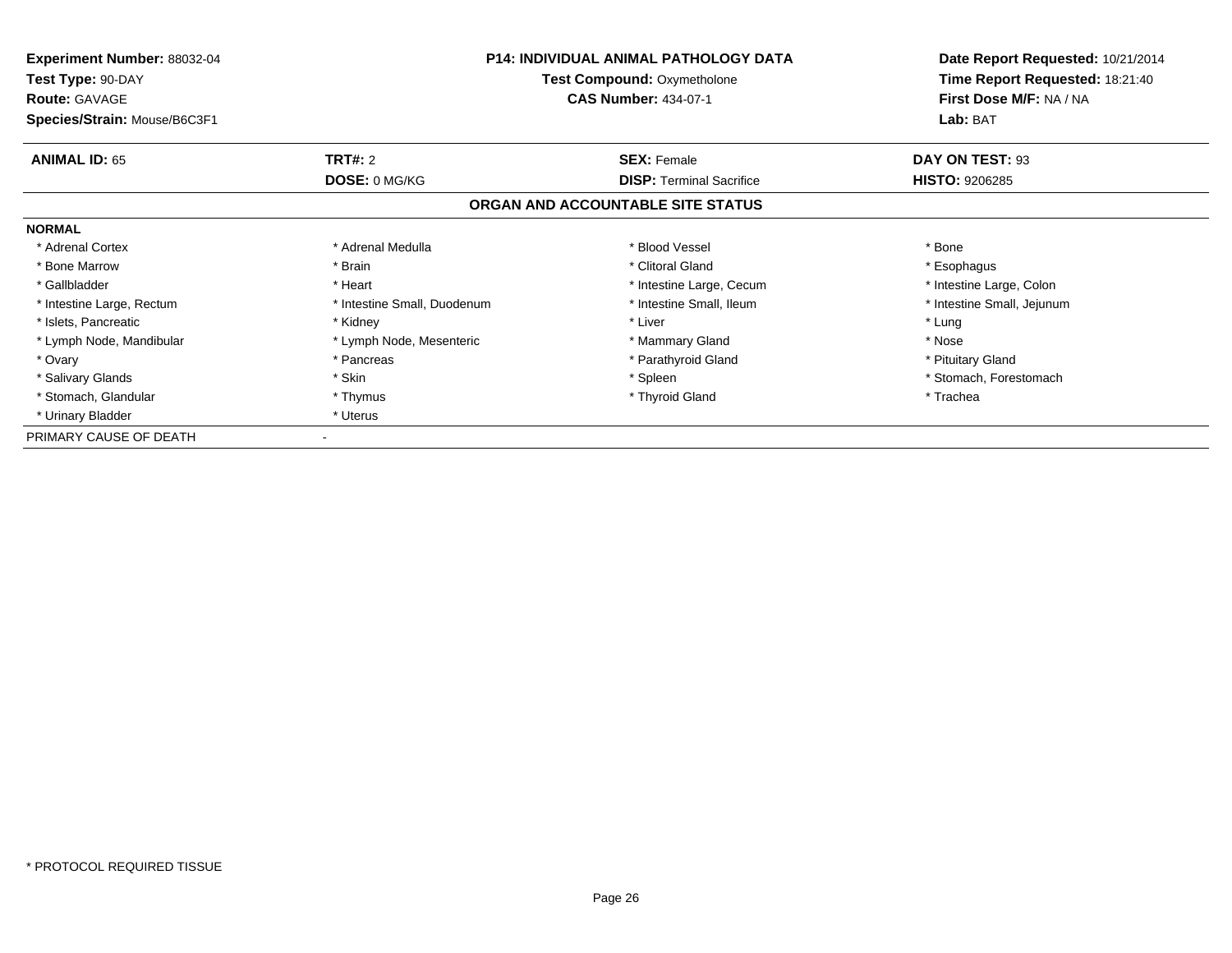| Experiment Number: 88032-04<br>Test Type: 90-DAY<br><b>Route: GAVAGE</b> | <b>P14: INDIVIDUAL ANIMAL PATHOLOGY DATA</b><br><b>Test Compound: Oxymetholone</b><br><b>CAS Number: 434-07-1</b> |                                   | Date Report Requested: 10/21/2014<br>Time Report Requested: 18:21:40<br>First Dose M/F: NA / NA |
|--------------------------------------------------------------------------|-------------------------------------------------------------------------------------------------------------------|-----------------------------------|-------------------------------------------------------------------------------------------------|
| Species/Strain: Mouse/B6C3F1                                             |                                                                                                                   |                                   | Lab: BAT                                                                                        |
| <b>ANIMAL ID: 66</b>                                                     | TRT#: 2                                                                                                           | <b>SEX: Female</b>                | DAY ON TEST: 93                                                                                 |
|                                                                          | DOSE: 0 MG/KG                                                                                                     | <b>DISP:</b> Terminal Sacrifice   | <b>HISTO: 9206286</b>                                                                           |
|                                                                          |                                                                                                                   | ORGAN AND ACCOUNTABLE SITE STATUS |                                                                                                 |
| <b>NORMAL</b>                                                            |                                                                                                                   |                                   |                                                                                                 |
| * Adrenal Cortex                                                         | * Adrenal Medulla                                                                                                 | * Blood Vessel                    | * Bone                                                                                          |
| * Bone Marrow                                                            | * Brain                                                                                                           | * Clitoral Gland                  | * Esophagus                                                                                     |
| * Gallbladder                                                            | * Heart                                                                                                           | * Intestine Large, Cecum          | * Intestine Large, Colon                                                                        |
| * Intestine Large, Rectum                                                | * Intestine Small, Duodenum                                                                                       | * Intestine Small, Ileum          | * Intestine Small, Jejunum                                                                      |
| * Islets, Pancreatic                                                     | * Kidney                                                                                                          | * Liver                           | * Lung                                                                                          |
| * Lymph Node, Mandibular                                                 | * Lymph Node, Mesenteric                                                                                          | * Mammary Gland                   | * Nose                                                                                          |
| * Ovary                                                                  | * Pancreas                                                                                                        | * Pituitary Gland                 | * Salivary Glands                                                                               |
| * Skin                                                                   | * Spleen                                                                                                          | * Stomach, Forestomach            | * Stomach, Glandular                                                                            |
| * Thymus                                                                 | * Thyroid Gland                                                                                                   | * Trachea                         | * Urinary Bladder                                                                               |
| * Uterus                                                                 |                                                                                                                   |                                   |                                                                                                 |
| <b>MISSING</b>                                                           |                                                                                                                   |                                   |                                                                                                 |
| * Parathyroid Gland                                                      |                                                                                                                   |                                   |                                                                                                 |
| PRIMARY CAUSE OF DEATH                                                   |                                                                                                                   |                                   |                                                                                                 |

-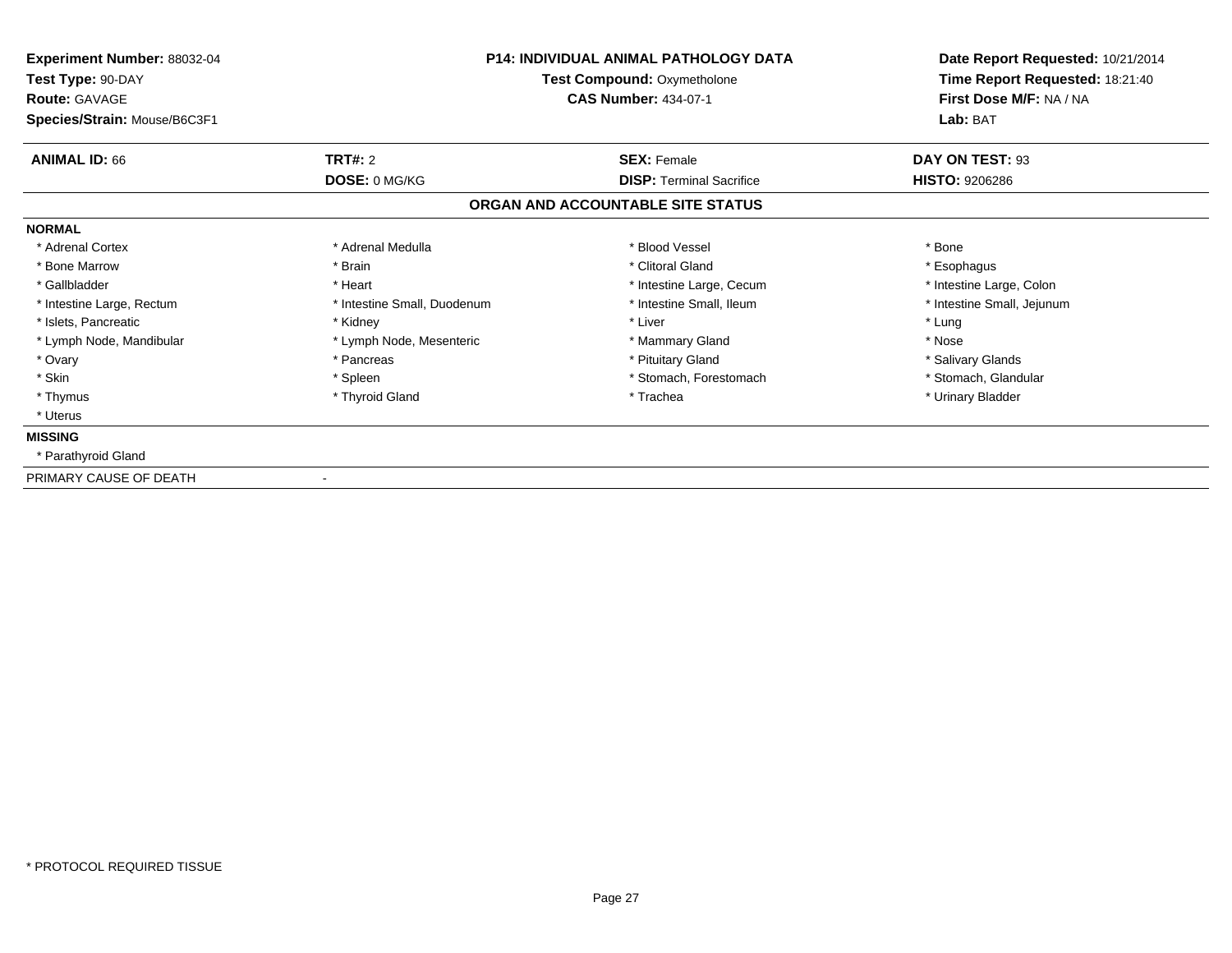| <b>Experiment Number: 88032-04</b><br>Test Type: 90-DAY<br><b>Route: GAVAGE</b><br>Species/Strain: Mouse/B6C3F1 | P14: INDIVIDUAL ANIMAL PATHOLOGY DATA<br>Test Compound: Oxymetholone<br><b>CAS Number: 434-07-1</b> |                                   | Date Report Requested: 10/21/2014<br>Time Report Requested: 18:21:40<br>First Dose M/F: NA / NA<br>Lab: BAT |
|-----------------------------------------------------------------------------------------------------------------|-----------------------------------------------------------------------------------------------------|-----------------------------------|-------------------------------------------------------------------------------------------------------------|
| <b>ANIMAL ID: 67</b>                                                                                            | <b>TRT#: 2</b>                                                                                      | <b>SEX: Female</b>                | DAY ON TEST: 93                                                                                             |
|                                                                                                                 | DOSE: 0 MG/KG                                                                                       | <b>DISP: Terminal Sacrifice</b>   | <b>HISTO: 9206287</b>                                                                                       |
|                                                                                                                 |                                                                                                     | ORGAN AND ACCOUNTABLE SITE STATUS |                                                                                                             |
| <b>NORMAL</b>                                                                                                   |                                                                                                     |                                   |                                                                                                             |
| * Adrenal Cortex                                                                                                | * Adrenal Medulla                                                                                   | * Blood Vessel                    | * Bone                                                                                                      |
| * Bone Marrow                                                                                                   | * Brain                                                                                             | * Esophagus                       | * Gallbladder                                                                                               |
| * Heart                                                                                                         | * Intestine Large, Cecum                                                                            | * Intestine Large, Colon          | * Intestine Large, Rectum                                                                                   |
| * Intestine Small, Duodenum                                                                                     | * Intestine Small, Ileum                                                                            | * Intestine Small, Jejunum        | * Islets, Pancreatic                                                                                        |
| * Kidney                                                                                                        | * Liver                                                                                             | * Lung                            | * Lymph Node, Mandibular                                                                                    |
| * Lymph Node, Mesenteric                                                                                        | * Mammary Gland                                                                                     | * Nose                            | * Ovary                                                                                                     |
| * Pancreas                                                                                                      | * Parathyroid Gland                                                                                 | * Pituitary Gland                 | * Salivary Glands                                                                                           |
| * Skin                                                                                                          | * Spleen                                                                                            | * Stomach, Forestomach            | * Thymus                                                                                                    |
| * Thyroid Gland                                                                                                 | * Trachea                                                                                           | * Urinary Bladder                 | * Uterus                                                                                                    |
| <b>MISSING</b>                                                                                                  |                                                                                                     |                                   |                                                                                                             |
| * Clitoral Gland                                                                                                |                                                                                                     |                                   |                                                                                                             |
| <b>OBSERVATIONS</b>                                                                                             |                                                                                                     |                                   |                                                                                                             |
| * Stomach, Glandular                                                                                            | Epithelium                                                                                          | Mineralization                    | Minimal                                                                                                     |
| PRIMARY CAUSE OF DEATH                                                                                          |                                                                                                     |                                   |                                                                                                             |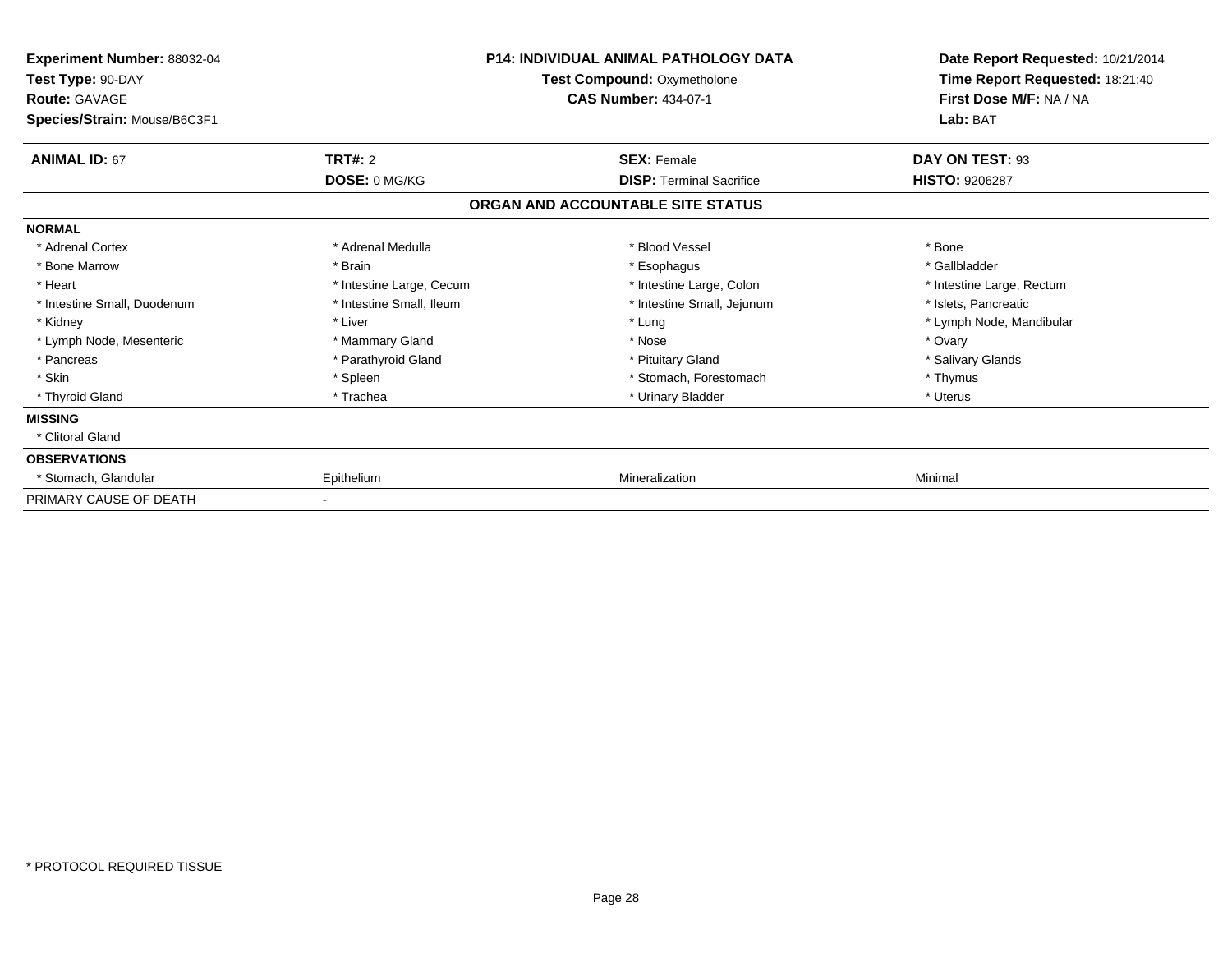| Experiment Number: 88032-04<br>Test Type: 90-DAY<br><b>Route: GAVAGE</b> |                             | <b>P14: INDIVIDUAL ANIMAL PATHOLOGY DATA</b><br><b>Test Compound: Oxymetholone</b><br><b>CAS Number: 434-07-1</b> | Date Report Requested: 10/21/2014<br>Time Report Requested: 18:21:40<br>First Dose M/F: NA / NA |  |
|--------------------------------------------------------------------------|-----------------------------|-------------------------------------------------------------------------------------------------------------------|-------------------------------------------------------------------------------------------------|--|
| Species/Strain: Mouse/B6C3F1                                             |                             |                                                                                                                   | Lab: BAT                                                                                        |  |
| <b>ANIMAL ID: 68</b>                                                     | TRT#: 2                     | <b>SEX: Female</b>                                                                                                | DAY ON TEST: 93                                                                                 |  |
|                                                                          | DOSE: 0 MG/KG               | <b>DISP: Terminal Sacrifice</b>                                                                                   | <b>HISTO: 9206288</b>                                                                           |  |
|                                                                          |                             | ORGAN AND ACCOUNTABLE SITE STATUS                                                                                 |                                                                                                 |  |
| <b>NORMAL</b>                                                            |                             |                                                                                                                   |                                                                                                 |  |
| * Adrenal Cortex                                                         | * Adrenal Medulla           | * Blood Vessel                                                                                                    | * Bone                                                                                          |  |
| * Bone Marrow                                                            | * Brain                     | * Clitoral Gland                                                                                                  | * Esophagus                                                                                     |  |
| * Gallbladder                                                            | * Heart                     | * Intestine Large, Cecum                                                                                          | * Intestine Large, Colon                                                                        |  |
| * Intestine Large, Rectum                                                | * Intestine Small, Duodenum | * Intestine Small, Ileum                                                                                          | * Intestine Small, Jejunum                                                                      |  |
| * Islets, Pancreatic                                                     | * Kidney                    | * Liver                                                                                                           | * Lung                                                                                          |  |
| * Lymph Node, Mesenteric                                                 | * Mammary Gland             | * Nose                                                                                                            | * Ovary                                                                                         |  |
| * Pancreas                                                               | * Parathyroid Gland         | * Pituitary Gland                                                                                                 | * Salivary Glands                                                                               |  |
| * Skin                                                                   | * Spleen                    | * Stomach, Forestomach                                                                                            | * Stomach, Glandular                                                                            |  |
| * Thymus                                                                 | * Thyroid Gland             | * Trachea                                                                                                         | * Urinary Bladder                                                                               |  |
| * Uterus                                                                 |                             |                                                                                                                   |                                                                                                 |  |
| <b>MISSING</b>                                                           |                             |                                                                                                                   |                                                                                                 |  |
| * Lymph Node, Mandibular                                                 |                             |                                                                                                                   |                                                                                                 |  |
| PRIMARY CAUSE OF DEATH                                                   |                             |                                                                                                                   |                                                                                                 |  |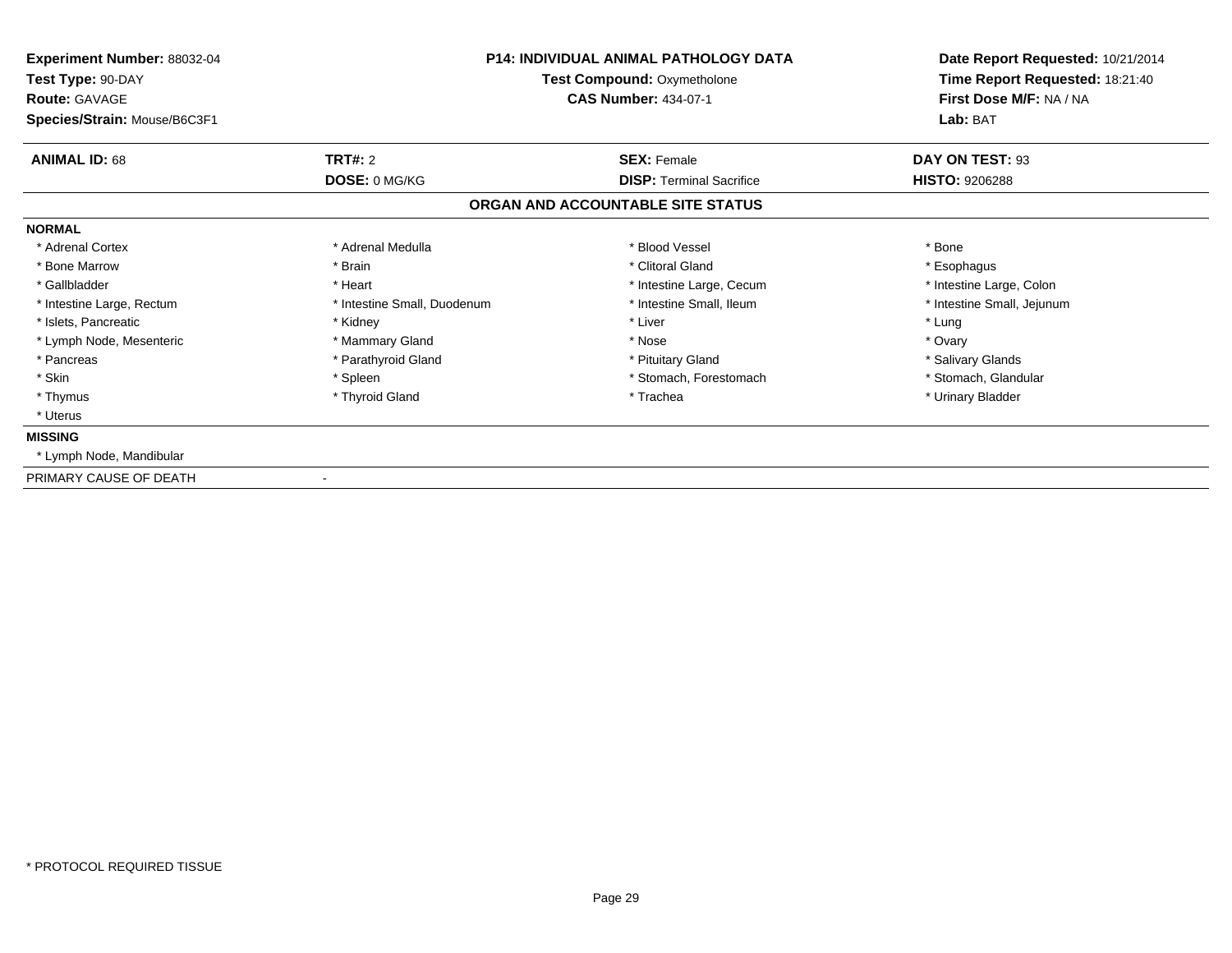| <b>Experiment Number: 88032-04</b><br>Test Type: 90-DAY<br><b>Route: GAVAGE</b> | <b>P14: INDIVIDUAL ANIMAL PATHOLOGY DATA</b><br><b>Test Compound: Oxymetholone</b><br><b>CAS Number: 434-07-1</b> |                                   | Date Report Requested: 10/21/2014<br>Time Report Requested: 18:21:40<br>First Dose M/F: NA / NA |
|---------------------------------------------------------------------------------|-------------------------------------------------------------------------------------------------------------------|-----------------------------------|-------------------------------------------------------------------------------------------------|
| Species/Strain: Mouse/B6C3F1                                                    |                                                                                                                   |                                   | Lab: BAT                                                                                        |
| <b>ANIMAL ID: 69</b>                                                            | <b>TRT#: 2</b>                                                                                                    | <b>SEX: Female</b>                | DAY ON TEST: 93                                                                                 |
|                                                                                 | DOSE: 0 MG/KG                                                                                                     | <b>DISP:</b> Terminal Sacrifice   | <b>HISTO: 9206289</b>                                                                           |
|                                                                                 |                                                                                                                   | ORGAN AND ACCOUNTABLE SITE STATUS |                                                                                                 |
| <b>NORMAL</b>                                                                   |                                                                                                                   |                                   |                                                                                                 |
| * Adrenal Cortex                                                                | * Adrenal Medulla                                                                                                 | * Blood Vessel                    | * Bone                                                                                          |
| * Bone Marrow                                                                   | * Brain                                                                                                           | * Clitoral Gland                  | * Esophagus                                                                                     |
| * Gallbladder                                                                   | * Heart                                                                                                           | * Intestine Large, Cecum          | * Intestine Large, Colon                                                                        |
| * Intestine Large, Rectum                                                       | * Intestine Small, Duodenum                                                                                       | * Intestine Small, Ileum          | * Intestine Small, Jejunum                                                                      |
| * Islets, Pancreatic                                                            | * Kidney                                                                                                          | * Liver                           | * Lung                                                                                          |
| * Lymph Node, Mandibular                                                        | * Lymph Node, Mesenteric                                                                                          | * Mammary Gland                   | * Nose                                                                                          |
| * Ovary                                                                         | * Pancreas                                                                                                        | * Parathyroid Gland               | * Pituitary Gland                                                                               |
| * Salivary Glands                                                               | * Skin                                                                                                            | * Spleen                          | * Stomach, Forestomach                                                                          |
| * Stomach, Glandular                                                            | * Thymus                                                                                                          | * Thyroid Gland                   | * Trachea                                                                                       |
| * Urinary Bladder                                                               | * Uterus                                                                                                          |                                   |                                                                                                 |
| PRIMARY CAUSE OF DEATH                                                          |                                                                                                                   |                                   |                                                                                                 |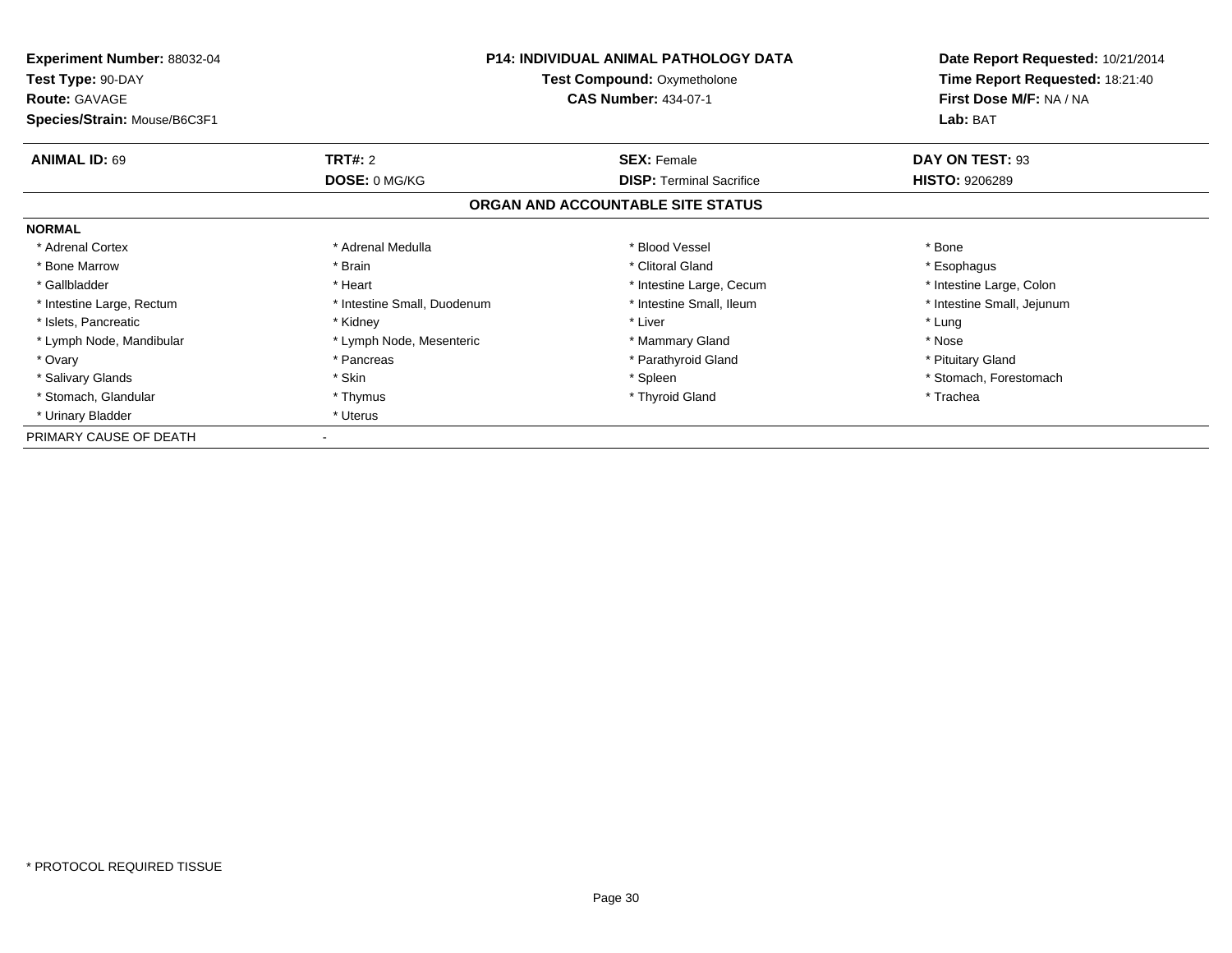| <b>Experiment Number: 88032-04</b><br>Test Type: 90-DAY<br><b>Route: GAVAGE</b> |                             | <b>P14: INDIVIDUAL ANIMAL PATHOLOGY DATA</b><br><b>Test Compound: Oxymetholone</b><br><b>CAS Number: 434-07-1</b>                                                     | Date Report Requested: 10/21/2014<br>Time Report Requested: 18:21:40<br>First Dose M/F: NA / NA |  |
|---------------------------------------------------------------------------------|-----------------------------|-----------------------------------------------------------------------------------------------------------------------------------------------------------------------|-------------------------------------------------------------------------------------------------|--|
| Species/Strain: Mouse/B6C3F1                                                    |                             |                                                                                                                                                                       | Lab: BAT                                                                                        |  |
| <b>ANIMAL ID: 70</b>                                                            | TRT#: 2                     | <b>SEX: Female</b>                                                                                                                                                    | DAY ON TEST: 93                                                                                 |  |
|                                                                                 | DOSE: 0 MG/KG               | <b>DISP: Terminal Sacrifice</b>                                                                                                                                       | <b>HISTO: 9206290</b>                                                                           |  |
|                                                                                 |                             | ORGAN AND ACCOUNTABLE SITE STATUS                                                                                                                                     |                                                                                                 |  |
| <b>NORMAL</b>                                                                   |                             |                                                                                                                                                                       |                                                                                                 |  |
| * Adrenal Cortex                                                                | * Adrenal Medulla           | * Blood Vessel                                                                                                                                                        | * Bone                                                                                          |  |
| * Bone Marrow                                                                   | * Brain                     | * Clitoral Gland                                                                                                                                                      | * Esophagus                                                                                     |  |
| * Gallbladder                                                                   | * Heart                     | * Intestine Large, Cecum                                                                                                                                              | * Intestine Large, Colon                                                                        |  |
| * Intestine Large, Rectum                                                       | * Intestine Small, Duodenum | * Intestine Small, Ileum                                                                                                                                              | * Intestine Small, Jejunum                                                                      |  |
| * Islets, Pancreatic                                                            | * Kidney                    | * Liver                                                                                                                                                               | * Lung                                                                                          |  |
| * Lymph Node, Mandibular                                                        | * Lymph Node, Mesenteric    | * Mammary Gland                                                                                                                                                       | * Ovary                                                                                         |  |
| * Pancreas                                                                      | * Parathyroid Gland         | * Pituitary Gland                                                                                                                                                     | * Salivary Glands                                                                               |  |
| * Skin                                                                          | * Spleen                    | * Stomach, Forestomach                                                                                                                                                | * Stomach, Glandular                                                                            |  |
| * Thymus                                                                        | * Thyroid Gland             | * Trachea                                                                                                                                                             | * Urinary Bladder                                                                               |  |
| * Uterus                                                                        |                             |                                                                                                                                                                       |                                                                                                 |  |
| <b>OBSERVATIONS</b>                                                             |                             |                                                                                                                                                                       |                                                                                                 |  |
| * Nose                                                                          |                             | <b>Infiltration Cellular</b>                                                                                                                                          | Mast Cell, Focal, Minimal                                                                       |  |
|                                                                                 |                             | Note: The mast cell infiltration occurred in the fatty tissue of the cheek rather than in the nasal passages, but "fat" is not available as a site for nasal lesions. |                                                                                                 |  |
| PRIMARY CAUSE OF DEATH                                                          |                             |                                                                                                                                                                       |                                                                                                 |  |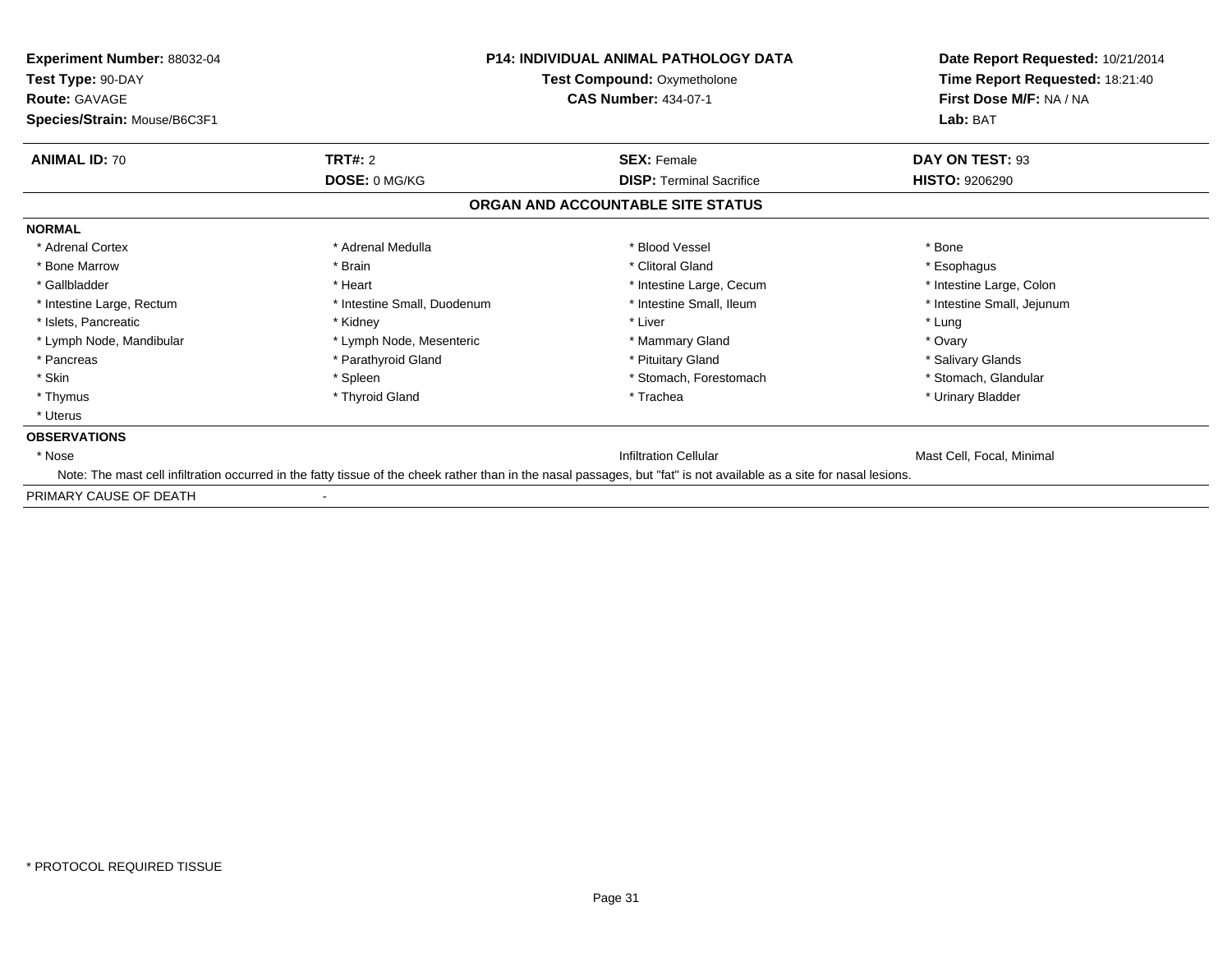| Experiment Number: 88032-04<br>Test Type: 90-DAY |                           | P14: INDIVIDUAL ANIMAL PATHOLOGY DATA | Date Report Requested: 10/21/2014<br>Time Report Requested: 18:21:40 |
|--------------------------------------------------|---------------------------|---------------------------------------|----------------------------------------------------------------------|
|                                                  |                           | <b>Test Compound: Oxymetholone</b>    |                                                                      |
| <b>Route: GAVAGE</b>                             |                           | <b>CAS Number: 434-07-1</b>           | First Dose M/F: NA / NA                                              |
| Species/Strain: Mouse/B6C3F1                     |                           |                                       | Lab: BAT                                                             |
| <b>ANIMAL ID: 71</b>                             | <b>TRT#: 4</b>            | <b>SEX: Female</b>                    | DAY ON TEST: 93                                                      |
|                                                  | <b>DOSE: 160</b><br>MG/KG | <b>DISP:</b> Terminal Sacrifice       | <b>HISTO: 9206381</b>                                                |
|                                                  |                           | ORGAN AND ACCOUNTABLE SITE STATUS     |                                                                      |
| <b>NORMAL</b>                                    |                           |                                       |                                                                      |
| * Ovary                                          |                           |                                       |                                                                      |
| <b>OBSERVATIONS</b>                              |                           |                                       |                                                                      |
| * Clitoral Gland                                 |                           | Hyperplasia                           | Moderate                                                             |
| [Hyperplasia TGLS = $1-6$ ]                      |                           |                                       |                                                                      |
| Kidney                                           | Bow Cap Pari              | Metaplasia                            | Minimal                                                              |
| <b>Salivary Glands</b>                           | Submandibul GI            | Cytoplasmic Alteration                | Minimal                                                              |
| PRIMARY CAUSE OF DEATH                           |                           |                                       |                                                                      |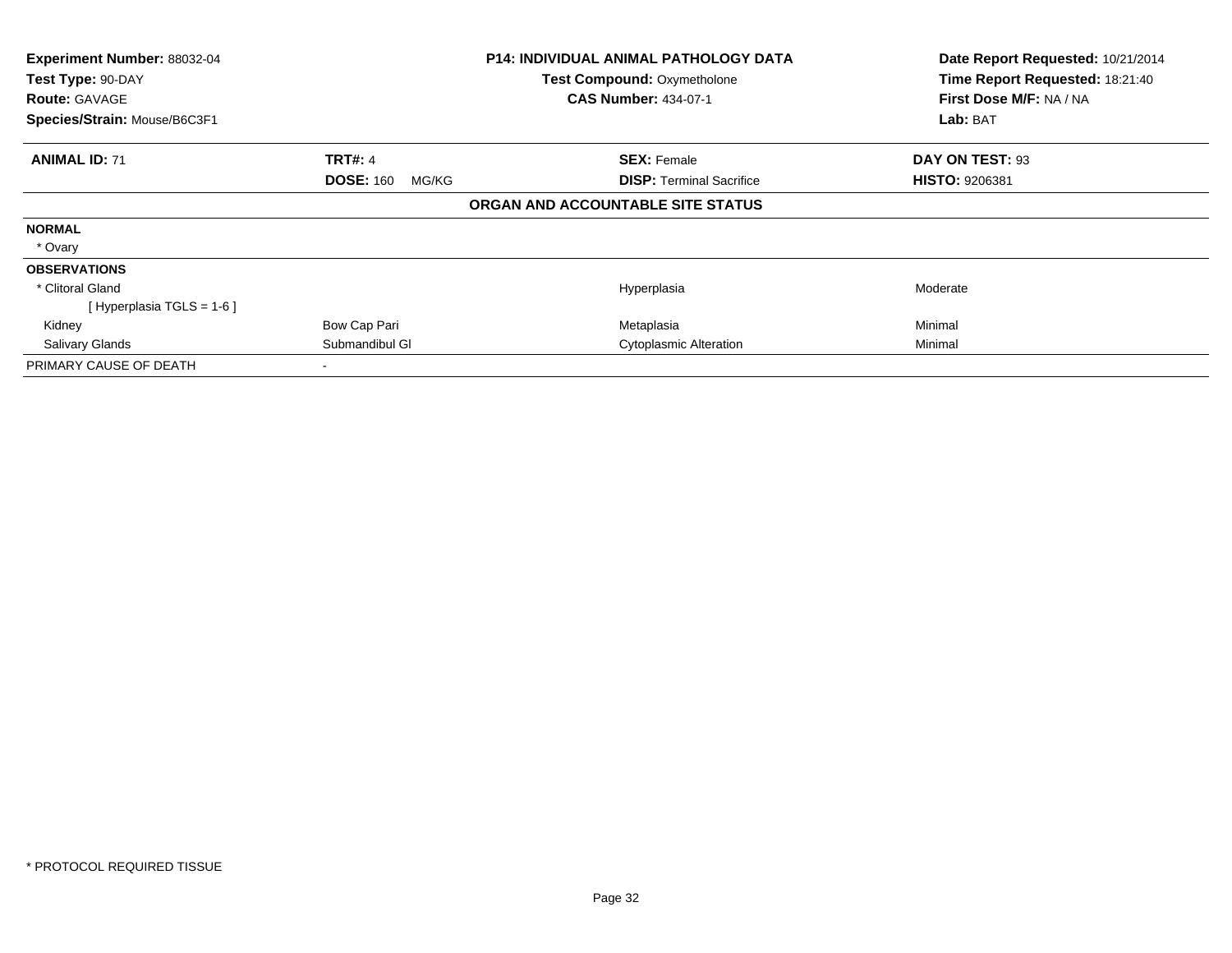| Experiment Number: 88032-04<br>Test Type: 90-DAY |                           | P14: INDIVIDUAL ANIMAL PATHOLOGY DATA | Date Report Requested: 10/21/2014 |
|--------------------------------------------------|---------------------------|---------------------------------------|-----------------------------------|
|                                                  |                           | <b>Test Compound: Oxymetholone</b>    | Time Report Requested: 18:21:40   |
| <b>Route: GAVAGE</b>                             |                           | <b>CAS Number: 434-07-1</b>           | First Dose M/F: NA / NA           |
| Species/Strain: Mouse/B6C3F1                     |                           |                                       | Lab: BAT                          |
| <b>ANIMAL ID: 72</b>                             | <b>TRT#: 4</b>            | <b>SEX: Female</b>                    | DAY ON TEST: 93                   |
|                                                  | <b>DOSE: 160</b><br>MG/KG | <b>DISP:</b> Terminal Sacrifice       | <b>HISTO: 9206382</b>             |
|                                                  |                           | ORGAN AND ACCOUNTABLE SITE STATUS     |                                   |
| <b>NORMAL</b>                                    |                           |                                       |                                   |
| * Ovary                                          |                           |                                       |                                   |
| <b>OBSERVATIONS</b>                              |                           |                                       |                                   |
| * Clitoral Gland                                 |                           | Hyperplasia                           | Moderate                          |
| [Hyperplasia TGLS = $1-6$ ]                      |                           |                                       |                                   |
| Kidney                                           | Bow Cap Pari              | Metaplasia                            | Minimal                           |
| <b>Salivary Glands</b>                           | Submandibul GI            | Cytoplasmic Alteration                | Minimal                           |
| PRIMARY CAUSE OF DEATH                           |                           |                                       |                                   |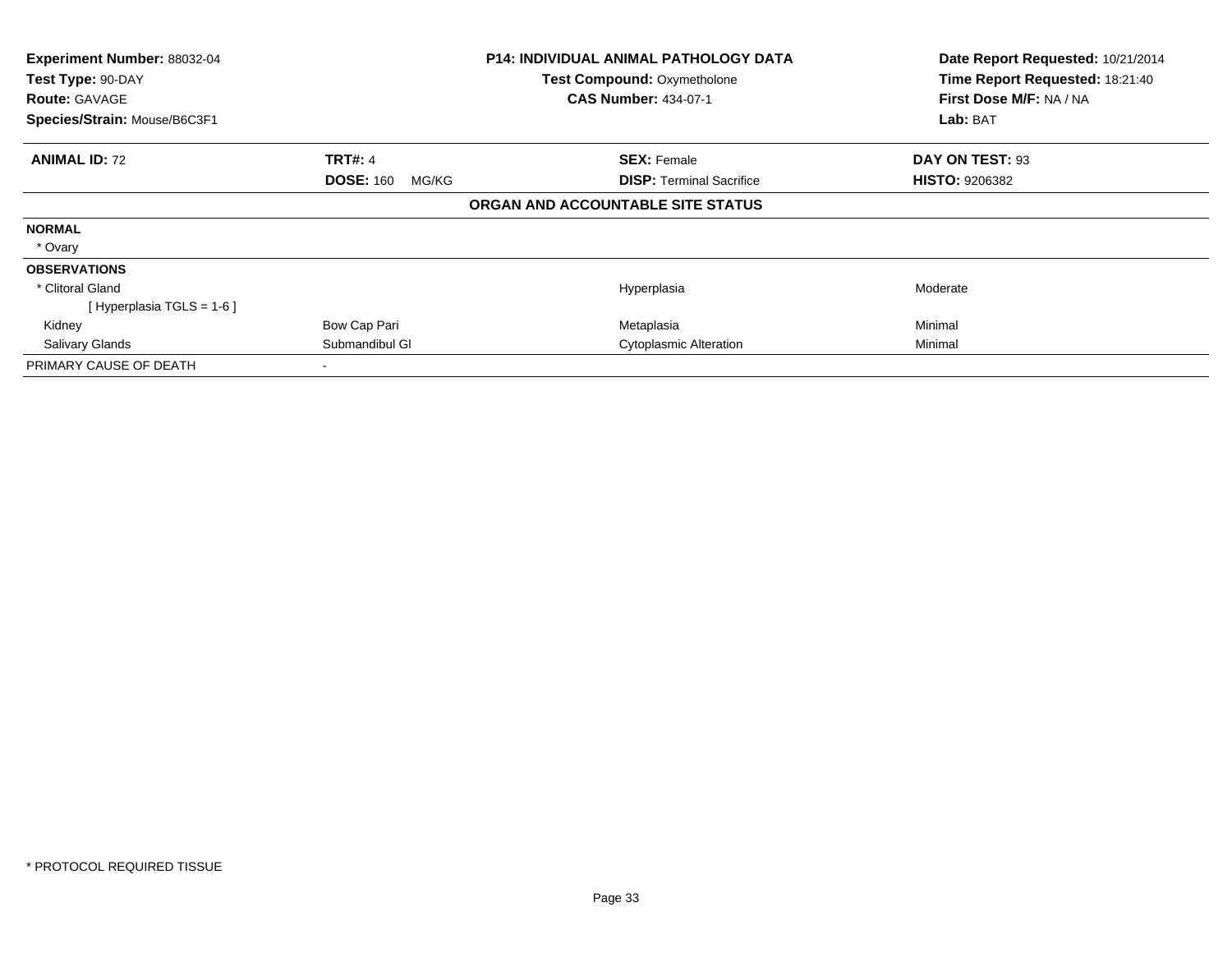| Experiment Number: 88032-04<br>Test Type: 90-DAY |                           | P14: INDIVIDUAL ANIMAL PATHOLOGY DATA | Date Report Requested: 10/21/2014<br>Time Report Requested: 18:21:40 |
|--------------------------------------------------|---------------------------|---------------------------------------|----------------------------------------------------------------------|
|                                                  |                           | <b>Test Compound: Oxymetholone</b>    |                                                                      |
| <b>Route: GAVAGE</b>                             |                           | <b>CAS Number: 434-07-1</b>           | First Dose M/F: NA / NA                                              |
| Species/Strain: Mouse/B6C3F1                     |                           |                                       | Lab: BAT                                                             |
| <b>ANIMAL ID: 73</b>                             | <b>TRT#: 4</b>            | <b>SEX: Female</b>                    | DAY ON TEST: 93                                                      |
|                                                  | <b>DOSE: 160</b><br>MG/KG | <b>DISP:</b> Terminal Sacrifice       | <b>HISTO: 9206383</b>                                                |
|                                                  |                           | ORGAN AND ACCOUNTABLE SITE STATUS     |                                                                      |
| <b>NORMAL</b>                                    |                           |                                       |                                                                      |
| * Ovary                                          |                           |                                       |                                                                      |
| <b>OBSERVATIONS</b>                              |                           |                                       |                                                                      |
| * Clitoral Gland                                 |                           | Hyperplasia                           | Moderate                                                             |
| [Hyperplasia TGLS = $1-6$ ]                      |                           |                                       |                                                                      |
| Kidney                                           | Bow Cap Pari              | Metaplasia                            | Minimal                                                              |
| <b>Salivary Glands</b>                           | Submandibul GI            | Cytoplasmic Alteration                | Minimal                                                              |
| PRIMARY CAUSE OF DEATH                           |                           |                                       |                                                                      |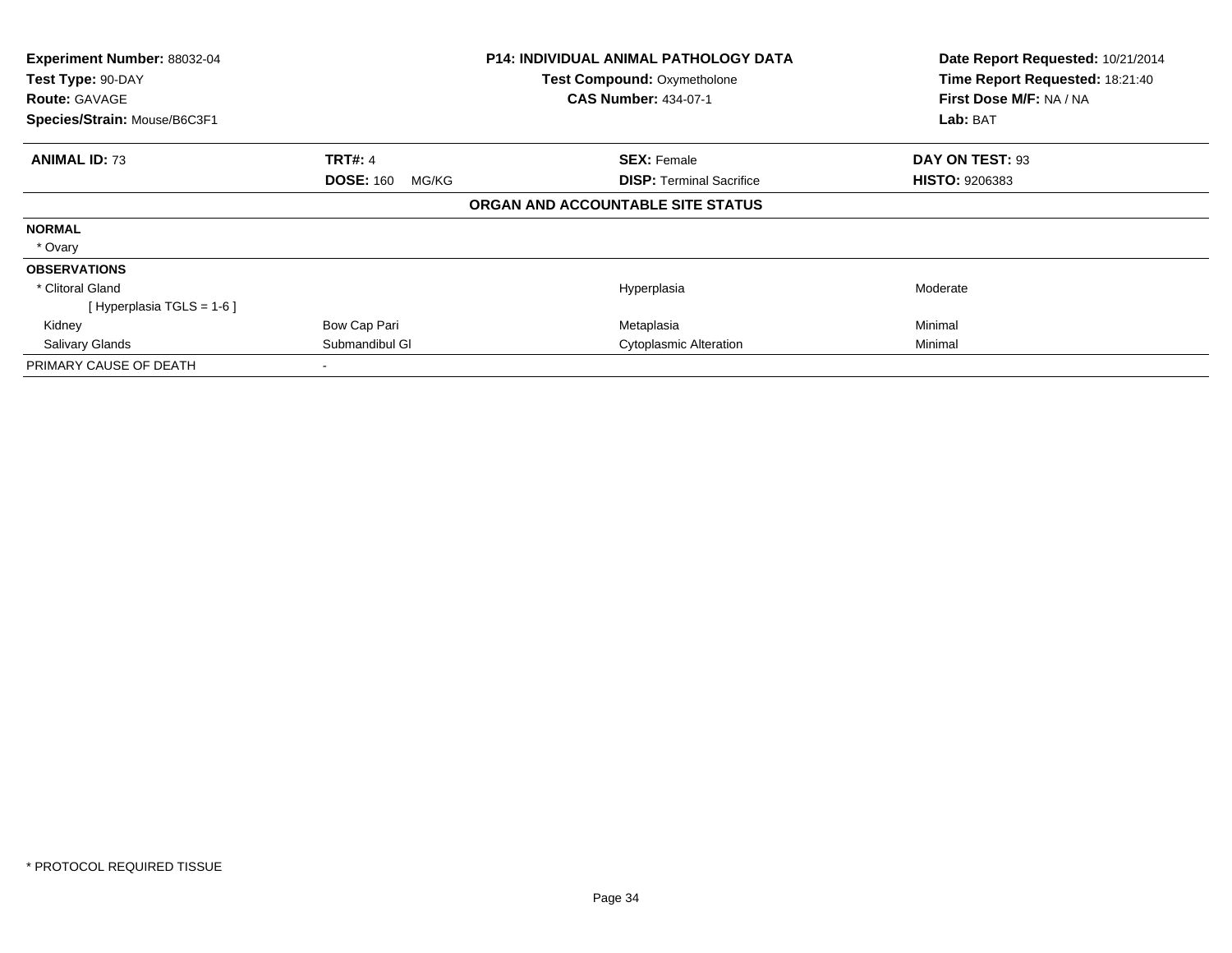| Experiment Number: 88032-04<br>Test Type: 90-DAY |                           | P14: INDIVIDUAL ANIMAL PATHOLOGY DATA | Date Report Requested: 10/21/2014<br>Time Report Requested: 18:21:40 |
|--------------------------------------------------|---------------------------|---------------------------------------|----------------------------------------------------------------------|
|                                                  |                           | <b>Test Compound: Oxymetholone</b>    |                                                                      |
| <b>Route: GAVAGE</b>                             |                           | <b>CAS Number: 434-07-1</b>           | First Dose M/F: NA / NA                                              |
| Species/Strain: Mouse/B6C3F1                     |                           |                                       | Lab: BAT                                                             |
| <b>ANIMAL ID: 74</b>                             | <b>TRT#: 4</b>            | <b>SEX: Female</b>                    | DAY ON TEST: 93                                                      |
|                                                  | <b>DOSE: 160</b><br>MG/KG | <b>DISP:</b> Terminal Sacrifice       | <b>HISTO: 9206384</b>                                                |
|                                                  |                           | ORGAN AND ACCOUNTABLE SITE STATUS     |                                                                      |
| <b>NORMAL</b>                                    |                           |                                       |                                                                      |
| * Ovary                                          |                           |                                       |                                                                      |
| <b>OBSERVATIONS</b>                              |                           |                                       |                                                                      |
| * Clitoral Gland                                 |                           | Hyperplasia                           | Moderate                                                             |
| [Hyperplasia TGLS = $1-6$ ]                      |                           |                                       |                                                                      |
| Kidney                                           | Bow Cap Pari              | Metaplasia                            | Minimal                                                              |
| <b>Salivary Glands</b>                           | Submandibul GI            | Cytoplasmic Alteration                | Minimal                                                              |
| PRIMARY CAUSE OF DEATH                           |                           |                                       |                                                                      |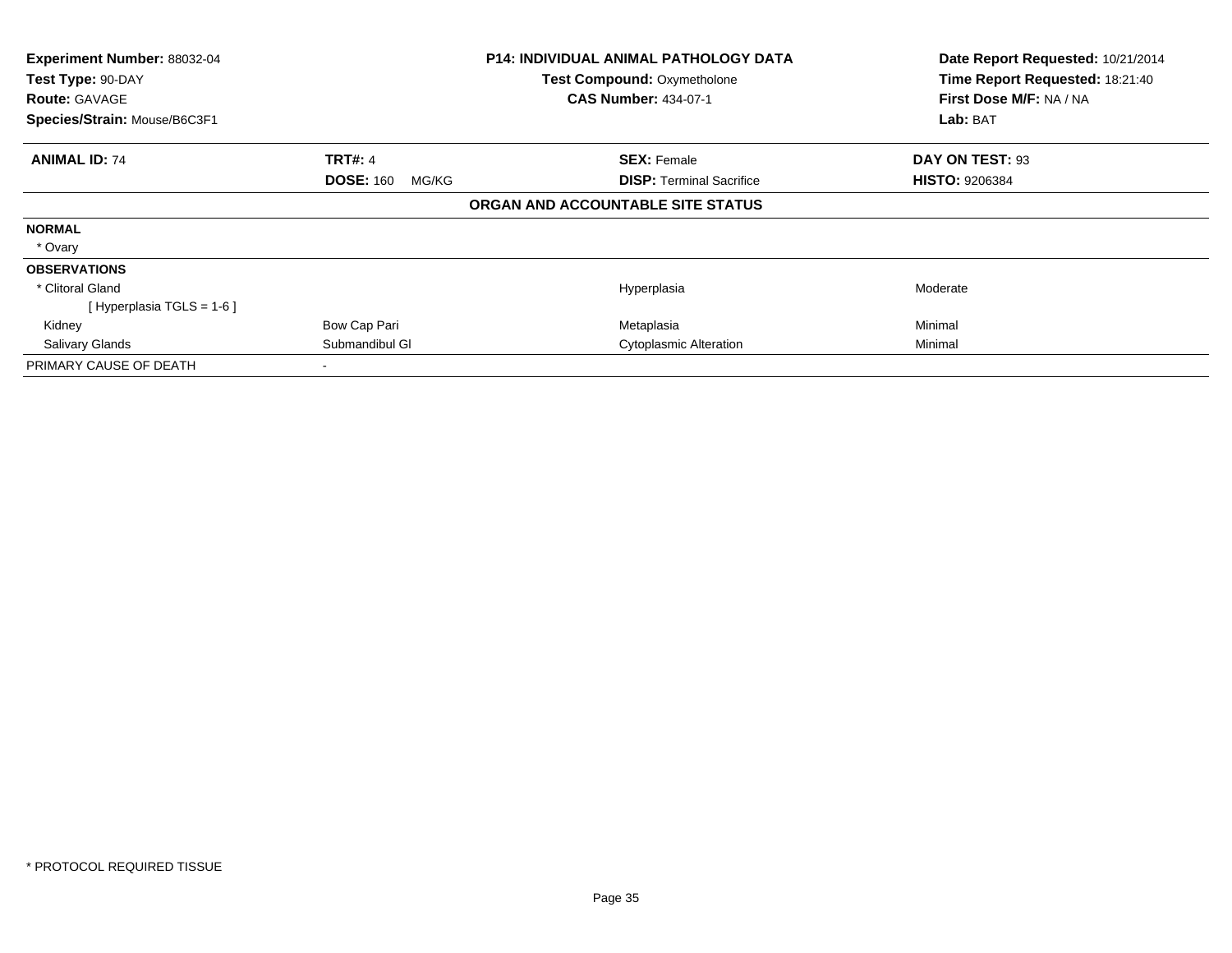| Experiment Number: 88032-04  |                           | P14: INDIVIDUAL ANIMAL PATHOLOGY DATA | Date Report Requested: 10/21/2014 |
|------------------------------|---------------------------|---------------------------------------|-----------------------------------|
| Test Type: 90-DAY            |                           | <b>Test Compound: Oxymetholone</b>    | Time Report Requested: 18:21:40   |
| <b>Route: GAVAGE</b>         |                           | <b>CAS Number: 434-07-1</b>           | First Dose M/F: NA / NA           |
| Species/Strain: Mouse/B6C3F1 |                           |                                       | Lab: BAT                          |
| <b>ANIMAL ID: 75</b>         | <b>TRT#: 4</b>            | <b>SEX: Female</b>                    | DAY ON TEST: 93                   |
|                              | <b>DOSE: 160</b><br>MG/KG | <b>DISP:</b> Terminal Sacrifice       | <b>HISTO: 9206385</b>             |
|                              |                           | ORGAN AND ACCOUNTABLE SITE STATUS     |                                   |
| <b>NORMAL</b>                |                           |                                       |                                   |
| * Ovary                      |                           |                                       |                                   |
| <b>OBSERVATIONS</b>          |                           |                                       |                                   |
| * Clitoral Gland             |                           | Hyperplasia                           | Moderate                          |
| [Hyperplasia TGLS = $1-6$ ]  |                           |                                       |                                   |
| Kidney                       | Bow Cap Pari              | Metaplasia                            | Minimal                           |
| <b>Salivary Glands</b>       | Submandibul GI            | Cytoplasmic Alteration                | Minimal                           |
| PRIMARY CAUSE OF DEATH       |                           |                                       |                                   |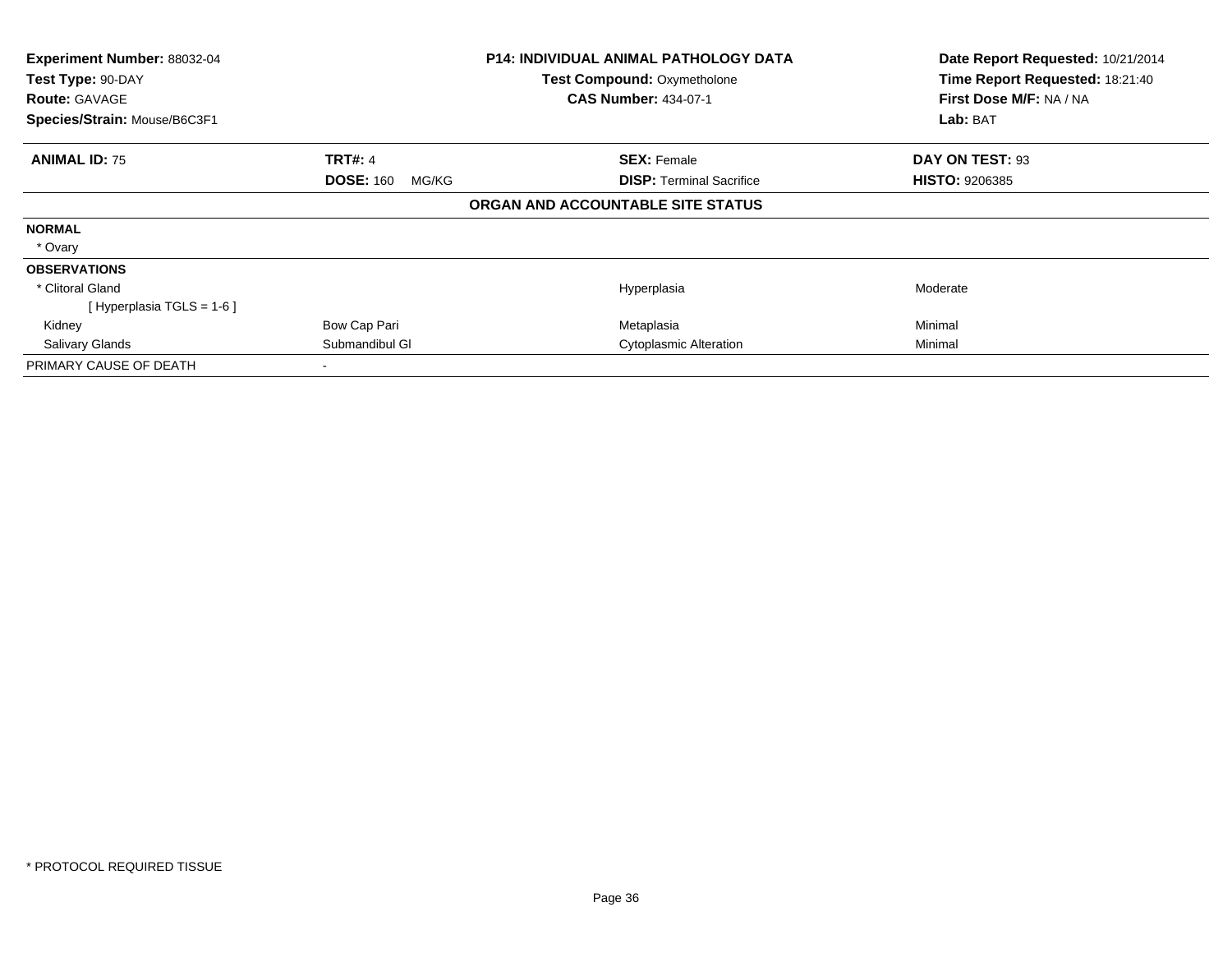| Experiment Number: 88032-04  | P14: INDIVIDUAL ANIMAL PATHOLOGY DATA |                                    | Date Report Requested: 10/21/2014 |
|------------------------------|---------------------------------------|------------------------------------|-----------------------------------|
| Test Type: 90-DAY            |                                       | <b>Test Compound: Oxymetholone</b> | Time Report Requested: 18:21:40   |
| <b>Route: GAVAGE</b>         |                                       | <b>CAS Number: 434-07-1</b>        | First Dose M/F: NA / NA           |
| Species/Strain: Mouse/B6C3F1 |                                       |                                    | Lab: BAT                          |
| <b>ANIMAL ID: 76</b>         | <b>TRT#: 4</b>                        | <b>SEX: Female</b>                 | DAY ON TEST: 93                   |
|                              | <b>DOSE: 160</b><br>MG/KG             | <b>DISP:</b> Terminal Sacrifice    | <b>HISTO: 9206386</b>             |
|                              |                                       | ORGAN AND ACCOUNTABLE SITE STATUS  |                                   |
| <b>NORMAL</b>                |                                       |                                    |                                   |
| * Ovary                      |                                       |                                    |                                   |
| <b>OBSERVATIONS</b>          |                                       |                                    |                                   |
| * Clitoral Gland             |                                       | Hyperplasia                        | Moderate                          |
| [Hyperplasia TGLS = $1-6$ ]  |                                       |                                    |                                   |
| Kidney                       | Bow Cap Pari                          | Metaplasia                         | Minimal                           |
| <b>Salivary Glands</b>       | Submandibul GI                        | Cytoplasmic Alteration             | Minimal                           |
| PRIMARY CAUSE OF DEATH       |                                       |                                    |                                   |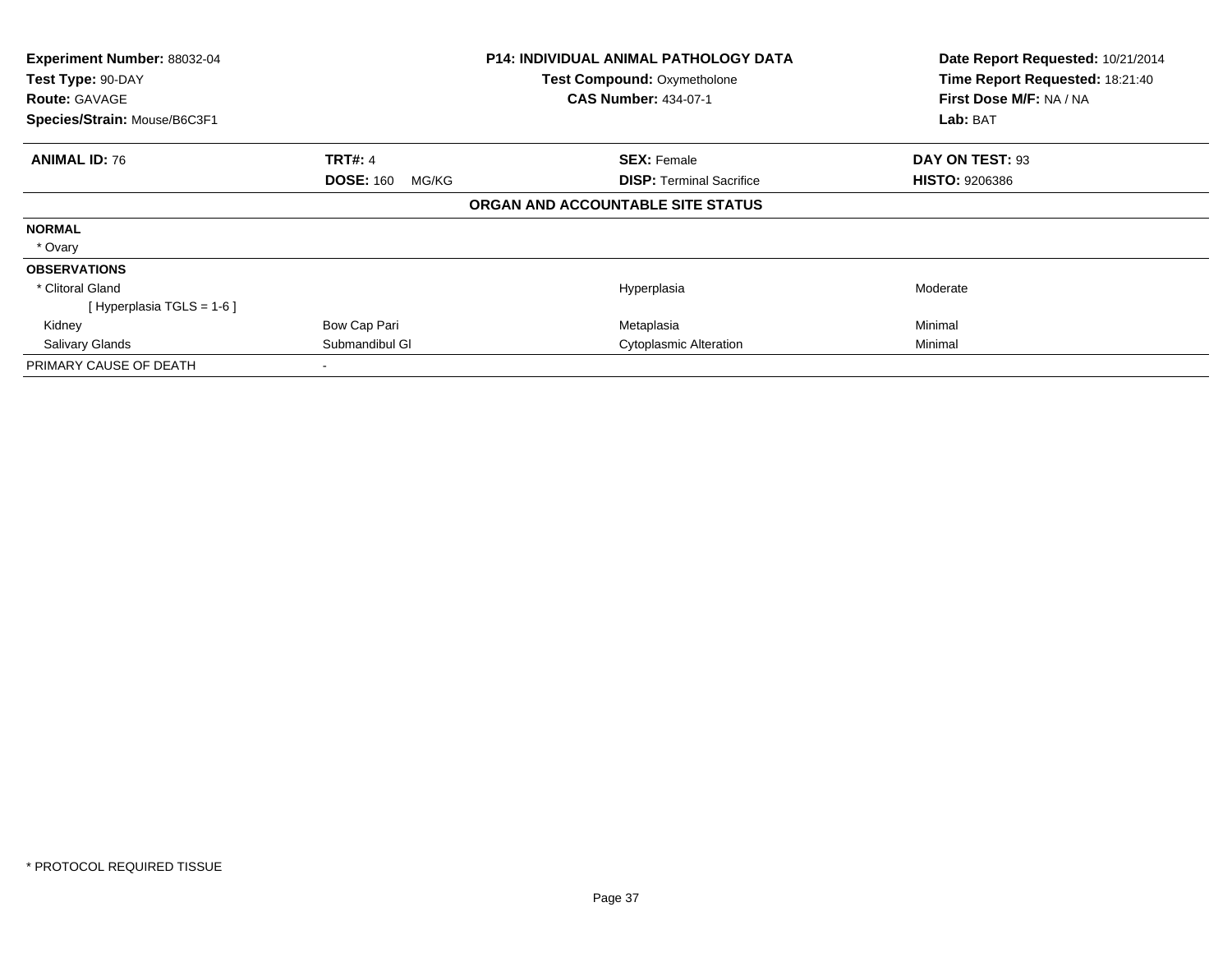| Experiment Number: 88032-04  |                           | P14: INDIVIDUAL ANIMAL PATHOLOGY DATA | Date Report Requested: 10/21/2014 |
|------------------------------|---------------------------|---------------------------------------|-----------------------------------|
| Test Type: 90-DAY            |                           | <b>Test Compound: Oxymetholone</b>    | Time Report Requested: 18:21:40   |
| <b>Route: GAVAGE</b>         |                           | <b>CAS Number: 434-07-1</b>           | First Dose M/F: NA / NA           |
| Species/Strain: Mouse/B6C3F1 |                           |                                       | Lab: BAT                          |
| <b>ANIMAL ID: 77</b>         | <b>TRT#: 4</b>            | <b>SEX: Female</b>                    | DAY ON TEST: 93                   |
|                              | <b>DOSE: 160</b><br>MG/KG | <b>DISP:</b> Terminal Sacrifice       | <b>HISTO: 9206387</b>             |
|                              |                           | ORGAN AND ACCOUNTABLE SITE STATUS     |                                   |
| <b>NORMAL</b>                |                           |                                       |                                   |
| * Ovary                      |                           |                                       |                                   |
| <b>OBSERVATIONS</b>          |                           |                                       |                                   |
| * Clitoral Gland             |                           | Hyperplasia                           | Moderate                          |
| [Hyperplasia TGLS = $1-6$ ]  |                           |                                       |                                   |
| Kidney                       | Bow Cap Pari              | Metaplasia                            | Minimal                           |
| <b>Salivary Glands</b>       | Submandibul GI            | Cytoplasmic Alteration                | Minimal                           |
| PRIMARY CAUSE OF DEATH       |                           |                                       |                                   |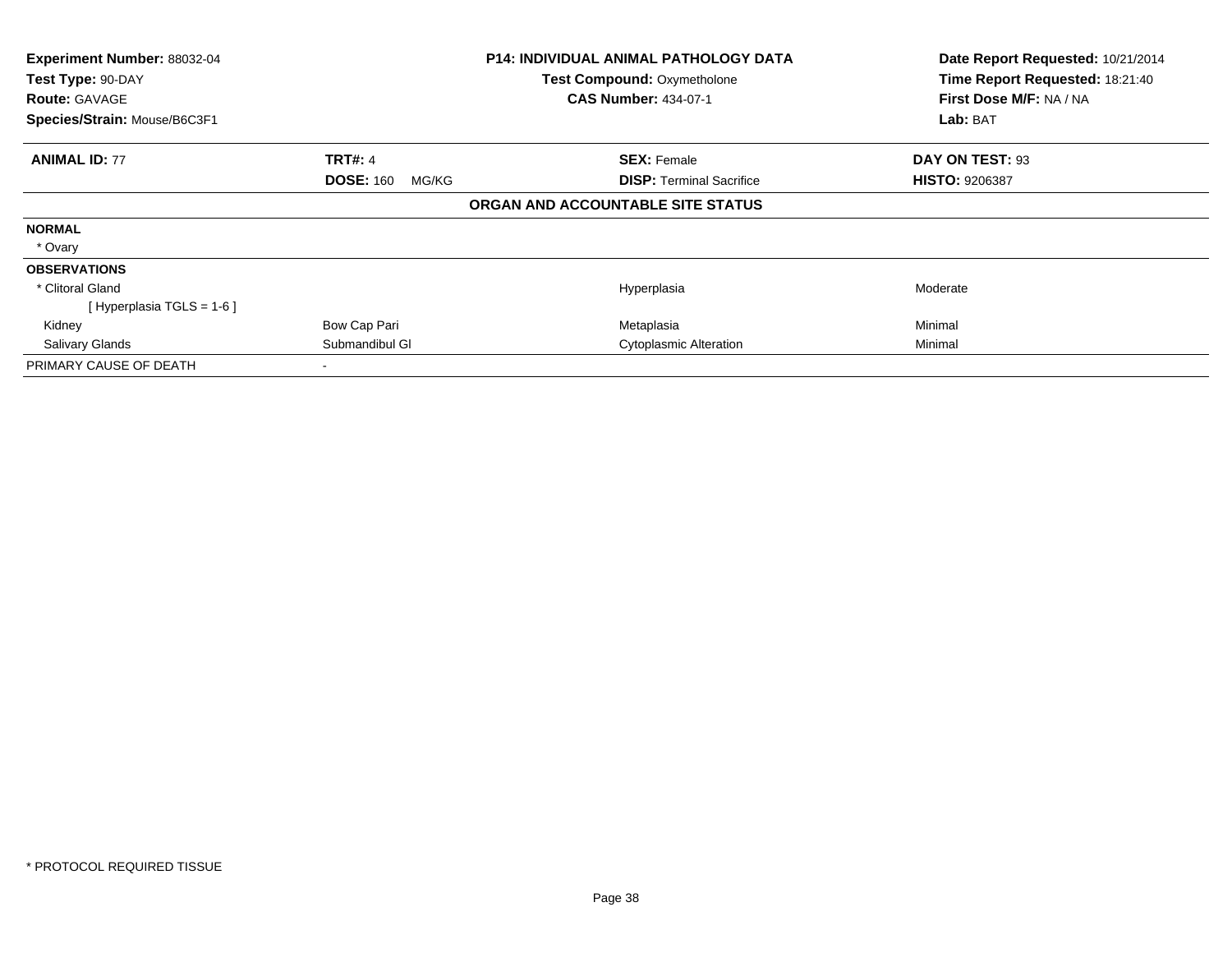| Experiment Number: 88032-04  |                           | P14: INDIVIDUAL ANIMAL PATHOLOGY DATA | Date Report Requested: 10/21/2014 |
|------------------------------|---------------------------|---------------------------------------|-----------------------------------|
| Test Type: 90-DAY            |                           | <b>Test Compound: Oxymetholone</b>    | Time Report Requested: 18:21:40   |
| <b>Route: GAVAGE</b>         |                           | <b>CAS Number: 434-07-1</b>           | First Dose M/F: NA / NA           |
| Species/Strain: Mouse/B6C3F1 |                           |                                       | Lab: BAT                          |
| <b>ANIMAL ID: 78</b>         | <b>TRT#: 4</b>            | <b>SEX: Female</b>                    | DAY ON TEST: 93                   |
|                              | <b>DOSE: 160</b><br>MG/KG | <b>DISP:</b> Terminal Sacrifice       | <b>HISTO: 9206388</b>             |
|                              |                           | ORGAN AND ACCOUNTABLE SITE STATUS     |                                   |
| <b>NORMAL</b>                |                           |                                       |                                   |
| * Ovary                      |                           |                                       |                                   |
| <b>OBSERVATIONS</b>          |                           |                                       |                                   |
| * Clitoral Gland             |                           | Hyperplasia                           | Moderate                          |
| [Hyperplasia TGLS = $1-6$ ]  |                           |                                       |                                   |
| Kidney                       | Bow Cap Pari              | Metaplasia                            | Minimal                           |
| <b>Salivary Glands</b>       | Submandibul GI            | Cytoplasmic Alteration                | Minimal                           |
| PRIMARY CAUSE OF DEATH       |                           |                                       |                                   |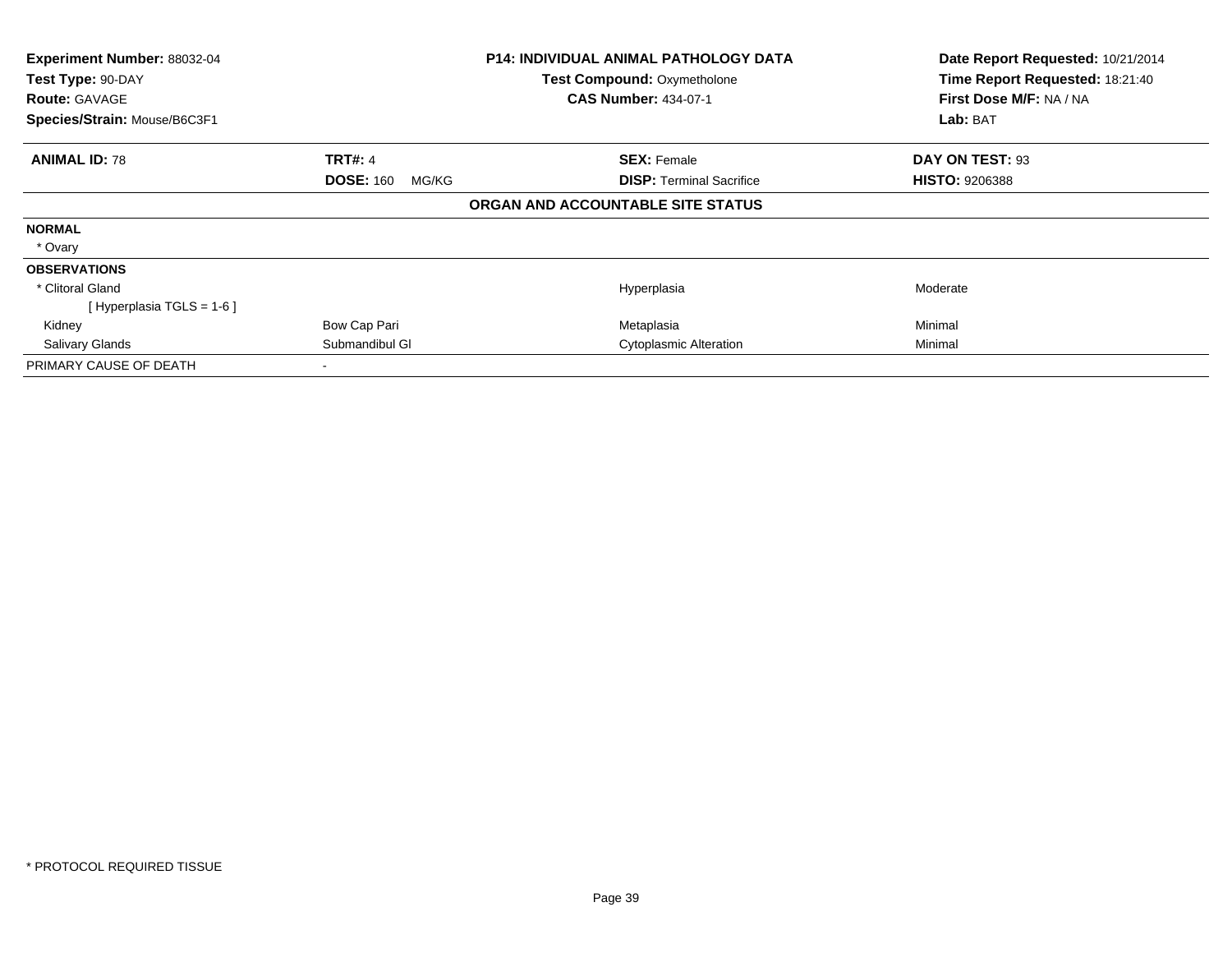| Experiment Number: 88032-04  | P14: INDIVIDUAL ANIMAL PATHOLOGY DATA |                                    | Date Report Requested: 10/21/2014 |
|------------------------------|---------------------------------------|------------------------------------|-----------------------------------|
| Test Type: 90-DAY            |                                       | <b>Test Compound: Oxymetholone</b> | Time Report Requested: 18:21:40   |
| <b>Route: GAVAGE</b>         |                                       | <b>CAS Number: 434-07-1</b>        | First Dose M/F: NA / NA           |
| Species/Strain: Mouse/B6C3F1 |                                       |                                    | Lab: BAT                          |
| <b>ANIMAL ID: 79</b>         | <b>TRT#: 4</b>                        | <b>SEX: Female</b>                 | DAY ON TEST: 93                   |
|                              | <b>DOSE: 160</b><br>MG/KG             | <b>DISP:</b> Terminal Sacrifice    | <b>HISTO: 9206389</b>             |
|                              |                                       | ORGAN AND ACCOUNTABLE SITE STATUS  |                                   |
| <b>NORMAL</b>                |                                       |                                    |                                   |
| * Ovary                      |                                       |                                    |                                   |
| <b>OBSERVATIONS</b>          |                                       |                                    |                                   |
| * Clitoral Gland             |                                       | Hyperplasia                        | Moderate                          |
| [Hyperplasia TGLS = $1-6$ ]  |                                       |                                    |                                   |
| Kidney                       | Bow Cap Pari                          | Metaplasia                         | Minimal                           |
| <b>Salivary Glands</b>       | Submandibul GI                        | Cytoplasmic Alteration             | Minimal                           |
| PRIMARY CAUSE OF DEATH       |                                       |                                    |                                   |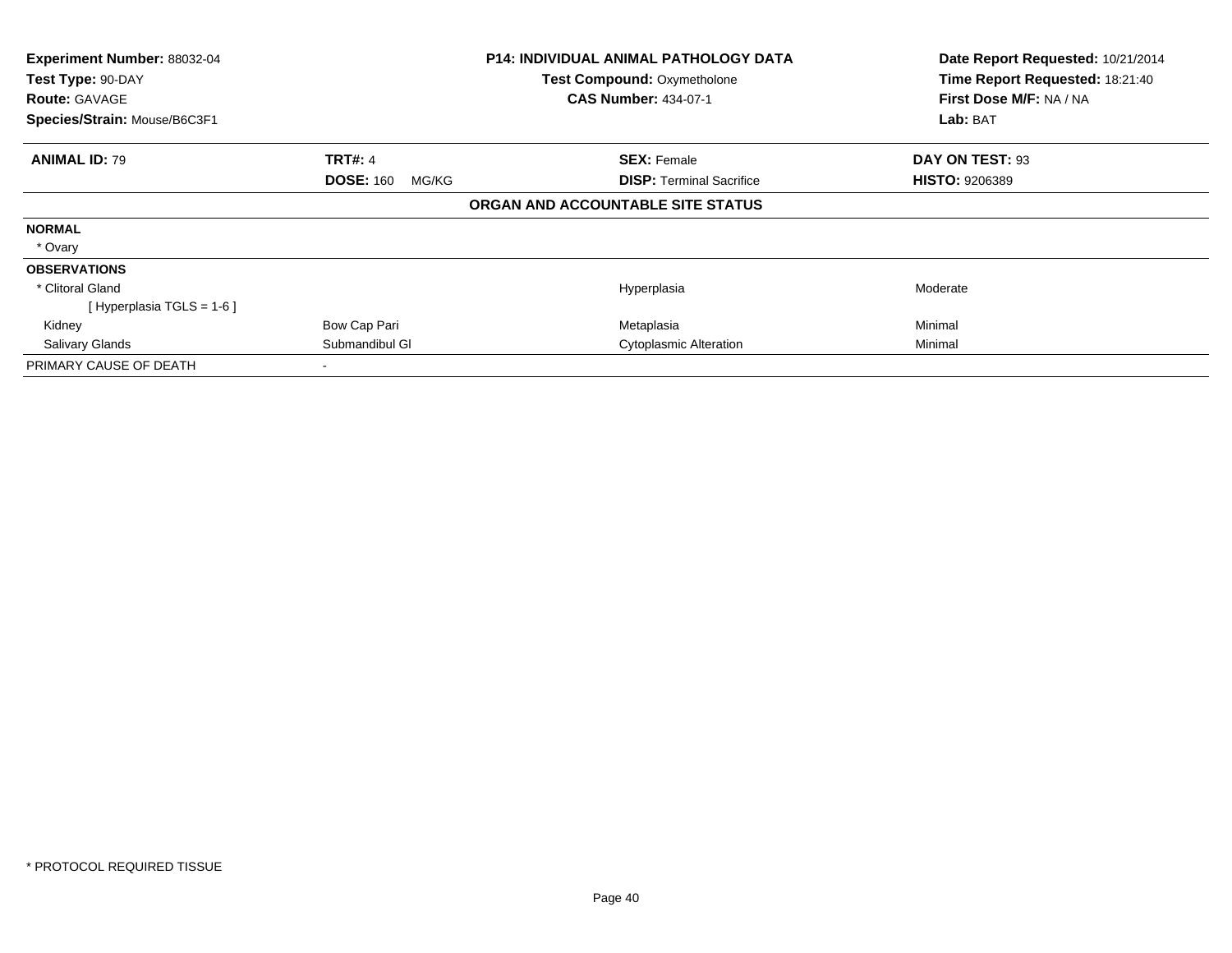| Experiment Number: 88032-04  |                           | P14: INDIVIDUAL ANIMAL PATHOLOGY DATA | Date Report Requested: 10/21/2014 |
|------------------------------|---------------------------|---------------------------------------|-----------------------------------|
| Test Type: 90-DAY            |                           | <b>Test Compound: Oxymetholone</b>    | Time Report Requested: 18:21:40   |
| <b>Route: GAVAGE</b>         |                           | <b>CAS Number: 434-07-1</b>           | First Dose M/F: NA / NA           |
| Species/Strain: Mouse/B6C3F1 |                           |                                       | Lab: BAT                          |
| <b>ANIMAL ID: 80</b>         | <b>TRT#: 4</b>            | <b>SEX: Female</b>                    | DAY ON TEST: 93                   |
|                              | <b>DOSE: 160</b><br>MG/KG | <b>DISP:</b> Terminal Sacrifice       | <b>HISTO: 9206390</b>             |
|                              |                           | ORGAN AND ACCOUNTABLE SITE STATUS     |                                   |
| <b>NORMAL</b>                |                           |                                       |                                   |
| * Ovary                      |                           |                                       |                                   |
| <b>OBSERVATIONS</b>          |                           |                                       |                                   |
| * Clitoral Gland             |                           | Hyperplasia                           | Moderate                          |
| [Hyperplasia TGLS = $1-6$ ]  |                           |                                       |                                   |
| Kidney                       | Bow Cap Pari              | Metaplasia                            | Minimal                           |
| <b>Salivary Glands</b>       | Submandibul GI            | Cytoplasmic Alteration                | Minimal                           |
| PRIMARY CAUSE OF DEATH       |                           |                                       |                                   |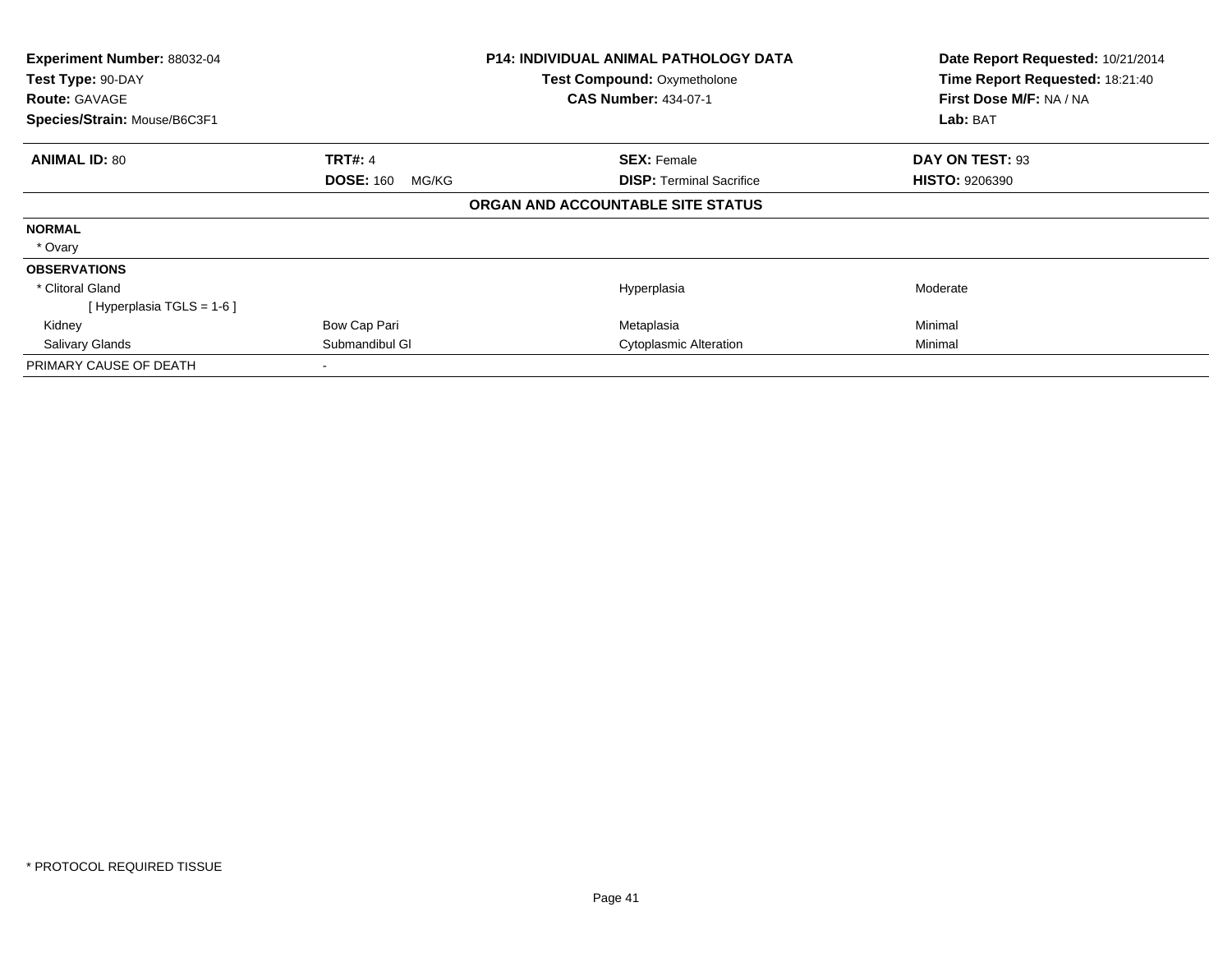| <b>Experiment Number: 88032-04</b><br>Test Type: 90-DAY<br><b>Route: GAVAGE</b><br>Species/Strain: Mouse/B6C3F1 |                           | <b>P14: INDIVIDUAL ANIMAL PATHOLOGY DATA</b><br>Test Compound: Oxymetholone<br><b>CAS Number: 434-07-1</b> | Date Report Requested: 10/21/2014<br>Time Report Requested: 18:21:40<br>First Dose M/F: NA / NA<br>Lab: BAT |
|-----------------------------------------------------------------------------------------------------------------|---------------------------|------------------------------------------------------------------------------------------------------------|-------------------------------------------------------------------------------------------------------------|
| <b>ANIMAL ID: 81</b>                                                                                            | TRT#: 6                   | <b>SEX: Female</b>                                                                                         | DAY ON TEST: 93                                                                                             |
|                                                                                                                 | <b>DOSE: 320</b><br>MG/KG | <b>DISP:</b> Terminal Sacrifice                                                                            | <b>HISTO: 9206361</b>                                                                                       |
| <b>OBSERVATIONS</b>                                                                                             |                           |                                                                                                            |                                                                                                             |
| * Clitoral Gland                                                                                                |                           | Hyperplasia                                                                                                | Moderate                                                                                                    |
| [Hyperplasia TGLS = $1-6$ ]                                                                                     |                           |                                                                                                            |                                                                                                             |
| Kidney                                                                                                          | Bow Cap Pari              | Metaplasia                                                                                                 | Minimal                                                                                                     |
| * Ovary                                                                                                         | Corpus Luteum             | Atrophy                                                                                                    | Minimal                                                                                                     |
|                                                                                                                 | <b>Interstit Cell</b>     | Atrophy                                                                                                    | Minimal                                                                                                     |
| <b>Salivary Glands</b>                                                                                          | Submandibul GI            | <b>Cytoplasmic Alteration</b>                                                                              | Mild                                                                                                        |
| PRIMARY CAUSE OF DEATH                                                                                          |                           |                                                                                                            |                                                                                                             |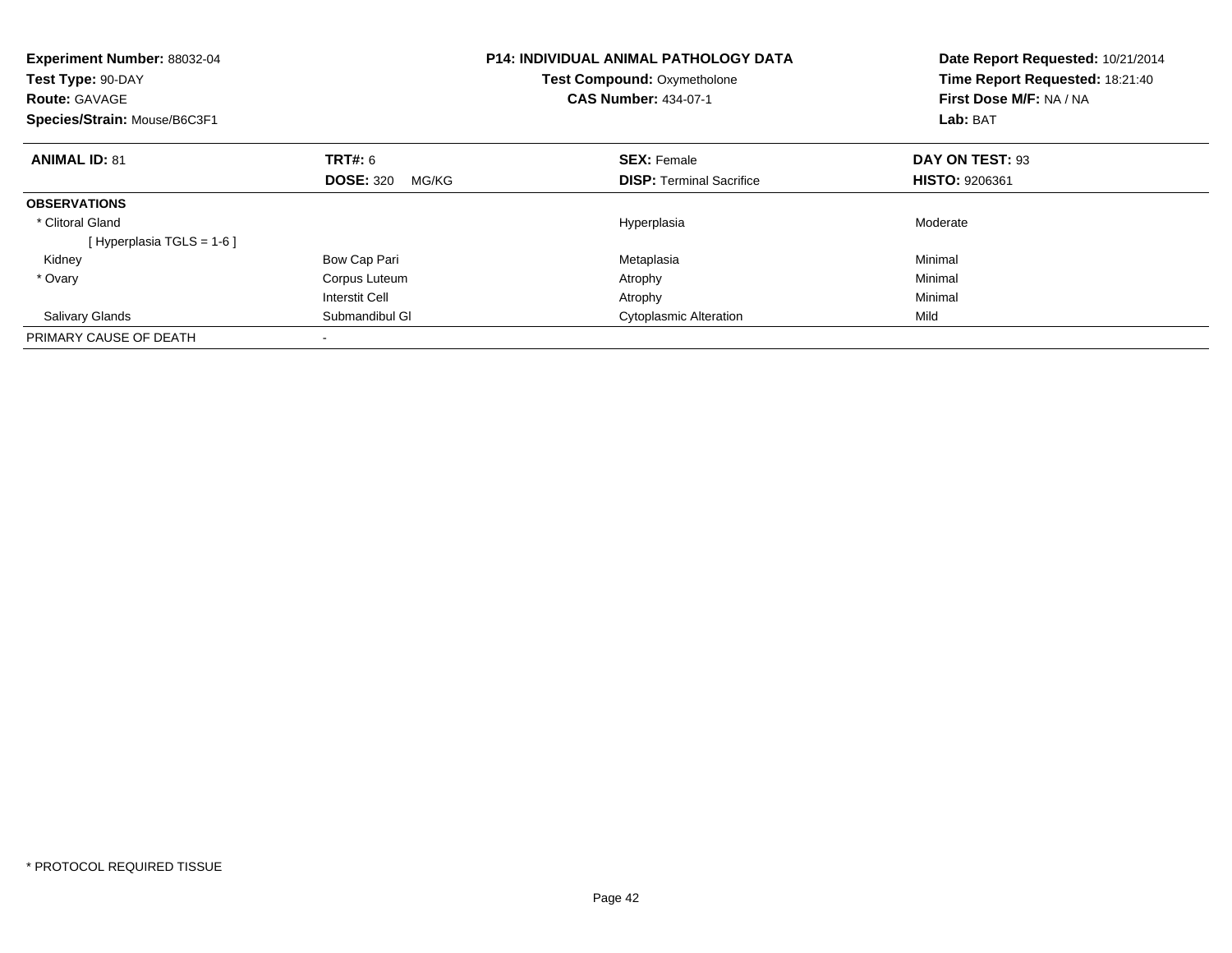| Experiment Number: 88032-04<br>Test Type: 90-DAY<br><b>Route: GAVAGE</b><br>Species/Strain: Mouse/B6C3F1 |                           | <b>P14: INDIVIDUAL ANIMAL PATHOLOGY DATA</b><br>Test Compound: Oxymetholone<br><b>CAS Number: 434-07-1</b> | Date Report Requested: 10/21/2014<br>Time Report Requested: 18:21:40<br>First Dose M/F: NA / NA<br>Lab: BAT |
|----------------------------------------------------------------------------------------------------------|---------------------------|------------------------------------------------------------------------------------------------------------|-------------------------------------------------------------------------------------------------------------|
| <b>ANIMAL ID: 82</b>                                                                                     | TRT#: 6                   | <b>SEX: Female</b>                                                                                         | DAY ON TEST: 93                                                                                             |
|                                                                                                          | <b>DOSE: 320</b><br>MG/KG | <b>DISP:</b> Terminal Sacrifice                                                                            | <b>HISTO: 9206362</b>                                                                                       |
| <b>OBSERVATIONS</b>                                                                                      |                           |                                                                                                            |                                                                                                             |
| * Clitoral Gland                                                                                         |                           | Hyperplasia                                                                                                | Moderate                                                                                                    |
| [Hyperplasia TGLS = $1-6$ ]                                                                              |                           |                                                                                                            |                                                                                                             |
| Kidney                                                                                                   | Bow Cap Pari              | Metaplasia                                                                                                 | Minimal                                                                                                     |
| * Ovary                                                                                                  | <b>Interstit Cell</b>     | Atrophy                                                                                                    | Minimal                                                                                                     |
| <b>Salivary Glands</b>                                                                                   | Submandibul GI            | <b>Cytoplasmic Alteration</b>                                                                              | Minimal                                                                                                     |
| PRIMARY CAUSE OF DEATH                                                                                   |                           |                                                                                                            |                                                                                                             |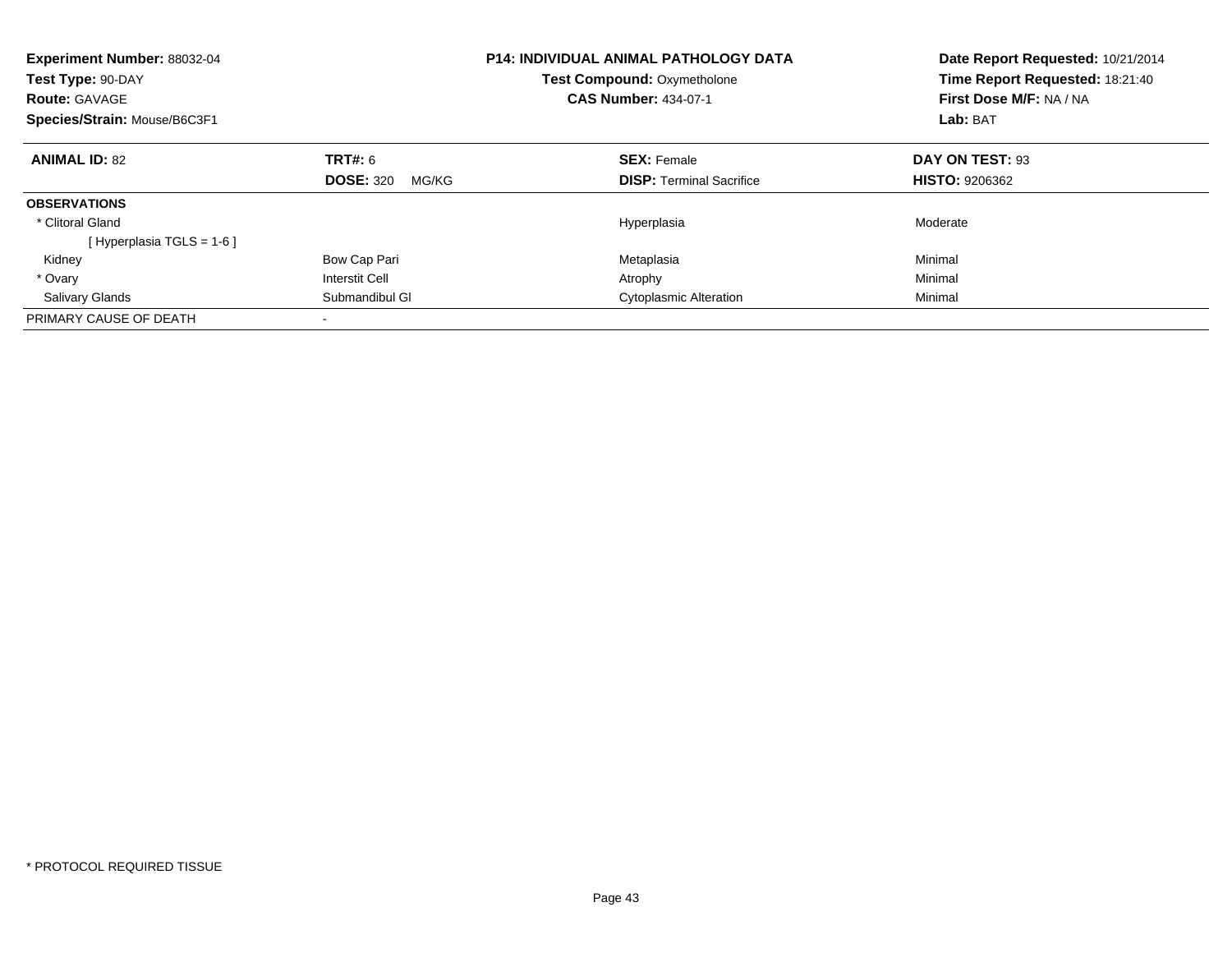| <b>Experiment Number: 88032-04</b><br>Test Type: 90-DAY<br><b>Route: GAVAGE</b><br>Species/Strain: Mouse/B6C3F1 |                           | <b>P14: INDIVIDUAL ANIMAL PATHOLOGY DATA</b><br>Test Compound: Oxymetholone<br><b>CAS Number: 434-07-1</b> | Date Report Requested: 10/21/2014<br>Time Report Requested: 18:21:40<br>First Dose M/F: NA / NA<br>Lab: BAT |
|-----------------------------------------------------------------------------------------------------------------|---------------------------|------------------------------------------------------------------------------------------------------------|-------------------------------------------------------------------------------------------------------------|
| <b>ANIMAL ID: 83</b>                                                                                            | TRT#: 6                   | <b>SEX: Female</b>                                                                                         | DAY ON TEST: 93                                                                                             |
|                                                                                                                 | <b>DOSE: 320</b><br>MG/KG | <b>DISP:</b> Terminal Sacrifice                                                                            | <b>HISTO: 9206363</b>                                                                                       |
| <b>OBSERVATIONS</b>                                                                                             |                           |                                                                                                            |                                                                                                             |
| * Clitoral Gland                                                                                                |                           | Hyperplasia                                                                                                | Moderate                                                                                                    |
| [Hyperplasia TGLS = $1-6$ ]                                                                                     |                           |                                                                                                            |                                                                                                             |
| Kidney                                                                                                          | Bow Cap Pari              | Metaplasia                                                                                                 | Minimal                                                                                                     |
| * Ovary                                                                                                         | Corpus Luteum             | Atrophy                                                                                                    | Minimal                                                                                                     |
|                                                                                                                 | <b>Interstit Cell</b>     | Atrophy                                                                                                    | Minimal                                                                                                     |
| <b>Salivary Glands</b>                                                                                          | Submandibul GI            | <b>Cytoplasmic Alteration</b>                                                                              | Minimal                                                                                                     |
| PRIMARY CAUSE OF DEATH                                                                                          |                           |                                                                                                            |                                                                                                             |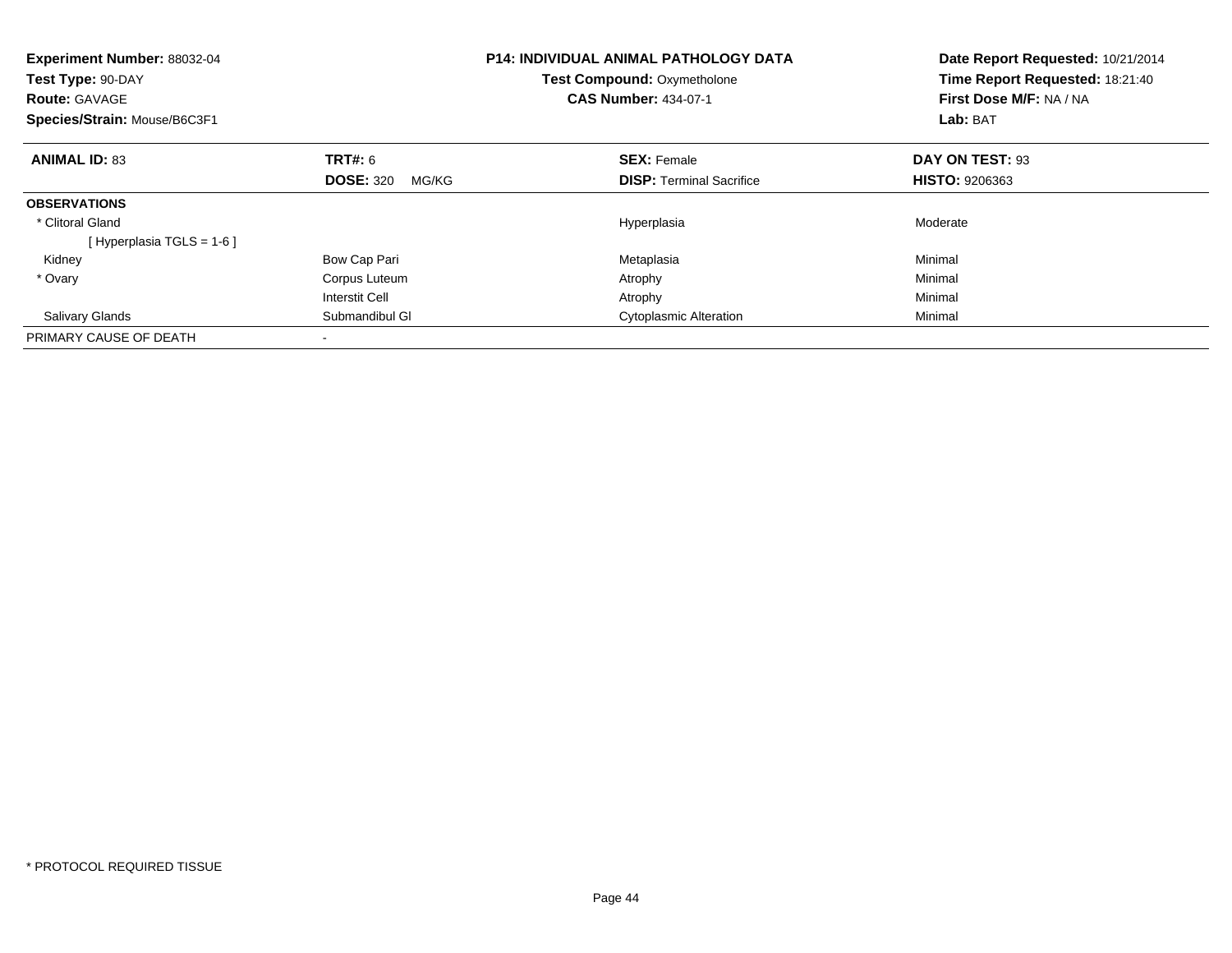| Experiment Number: 88032-04<br>Test Type: 90-DAY<br><b>Route: GAVAGE</b><br>Species/Strain: Mouse/B6C3F1 |                           | <b>P14: INDIVIDUAL ANIMAL PATHOLOGY DATA</b><br><b>Test Compound: Oxymetholone</b><br><b>CAS Number: 434-07-1</b> | Date Report Requested: 10/21/2014<br>Time Report Requested: 18:21:40<br>First Dose M/F: NA / NA<br>Lab: BAT |
|----------------------------------------------------------------------------------------------------------|---------------------------|-------------------------------------------------------------------------------------------------------------------|-------------------------------------------------------------------------------------------------------------|
| <b>ANIMAL ID: 84</b>                                                                                     | <b>TRT#: 6</b>            | <b>SEX: Female</b>                                                                                                | DAY ON TEST: 93                                                                                             |
|                                                                                                          | <b>DOSE: 320</b><br>MG/KG | <b>DISP:</b> Terminal Sacrifice                                                                                   | <b>HISTO: 9206364</b>                                                                                       |
| <b>OBSERVATIONS</b>                                                                                      |                           |                                                                                                                   |                                                                                                             |
| * Clitoral Gland                                                                                         |                           | Hyperplasia                                                                                                       | Moderate                                                                                                    |
| [Hyperplasia TGLS = $1-6$ ]                                                                              |                           |                                                                                                                   |                                                                                                             |
| Kidney                                                                                                   | Bow Cap Pari              | Metaplasia                                                                                                        | Minimal                                                                                                     |
| * Ovary                                                                                                  | <b>Interstit Cell</b>     | Atrophy                                                                                                           | Minimal                                                                                                     |
| <b>Salivary Glands</b>                                                                                   | Submandibul GI            | <b>Cytoplasmic Alteration</b>                                                                                     | Mild                                                                                                        |
| PRIMARY CAUSE OF DEATH                                                                                   |                           |                                                                                                                   |                                                                                                             |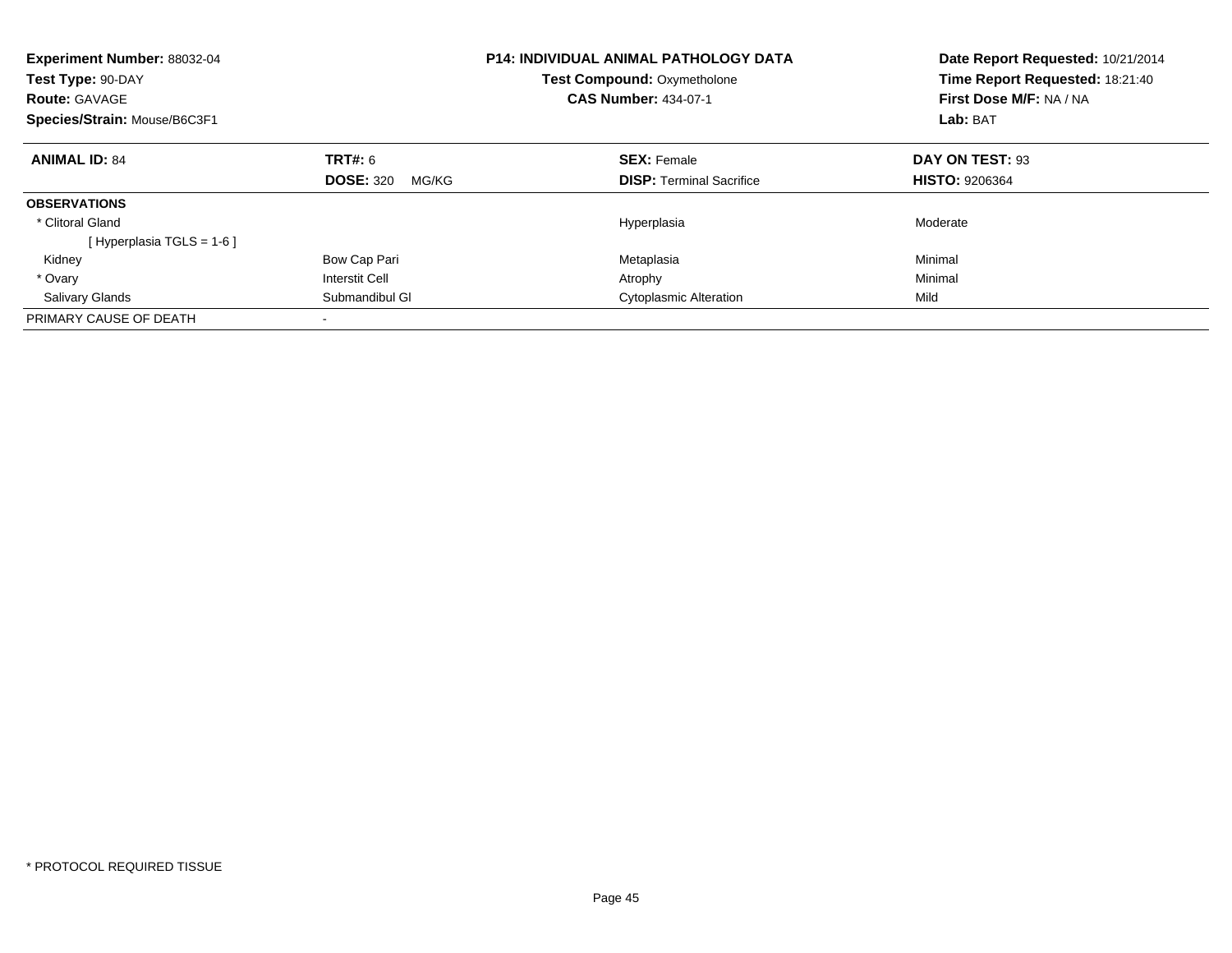| Experiment Number: 88032-04<br>Test Type: 90-DAY<br><b>Route: GAVAGE</b><br>Species/Strain: Mouse/B6C3F1 |                           | <b>P14: INDIVIDUAL ANIMAL PATHOLOGY DATA</b><br>Test Compound: Oxymetholone<br><b>CAS Number: 434-07-1</b> | Date Report Requested: 10/21/2014<br>Time Report Requested: 18:21:40<br>First Dose M/F: NA / NA<br>Lab: BAT |
|----------------------------------------------------------------------------------------------------------|---------------------------|------------------------------------------------------------------------------------------------------------|-------------------------------------------------------------------------------------------------------------|
| <b>ANIMAL ID: 85</b>                                                                                     | TRT#: 6                   | <b>SEX: Female</b>                                                                                         | DAY ON TEST: 93                                                                                             |
|                                                                                                          | <b>DOSE: 320</b><br>MG/KG | <b>DISP:</b> Terminal Sacrifice                                                                            | <b>HISTO: 9206365</b>                                                                                       |
| <b>OBSERVATIONS</b>                                                                                      |                           |                                                                                                            |                                                                                                             |
| * Clitoral Gland                                                                                         |                           | Hyperplasia                                                                                                | Moderate                                                                                                    |
| [Hyperplasia TGLS = $1-6$ ]                                                                              |                           |                                                                                                            |                                                                                                             |
| Kidney                                                                                                   | Bow Cap Pari              | Metaplasia                                                                                                 | Minimal                                                                                                     |
| * Ovary                                                                                                  | <b>Interstit Cell</b>     | Atrophy                                                                                                    | Minimal                                                                                                     |
| <b>Salivary Glands</b>                                                                                   | Submandibul GI            | <b>Cytoplasmic Alteration</b>                                                                              | Mild                                                                                                        |
| PRIMARY CAUSE OF DEATH                                                                                   |                           |                                                                                                            |                                                                                                             |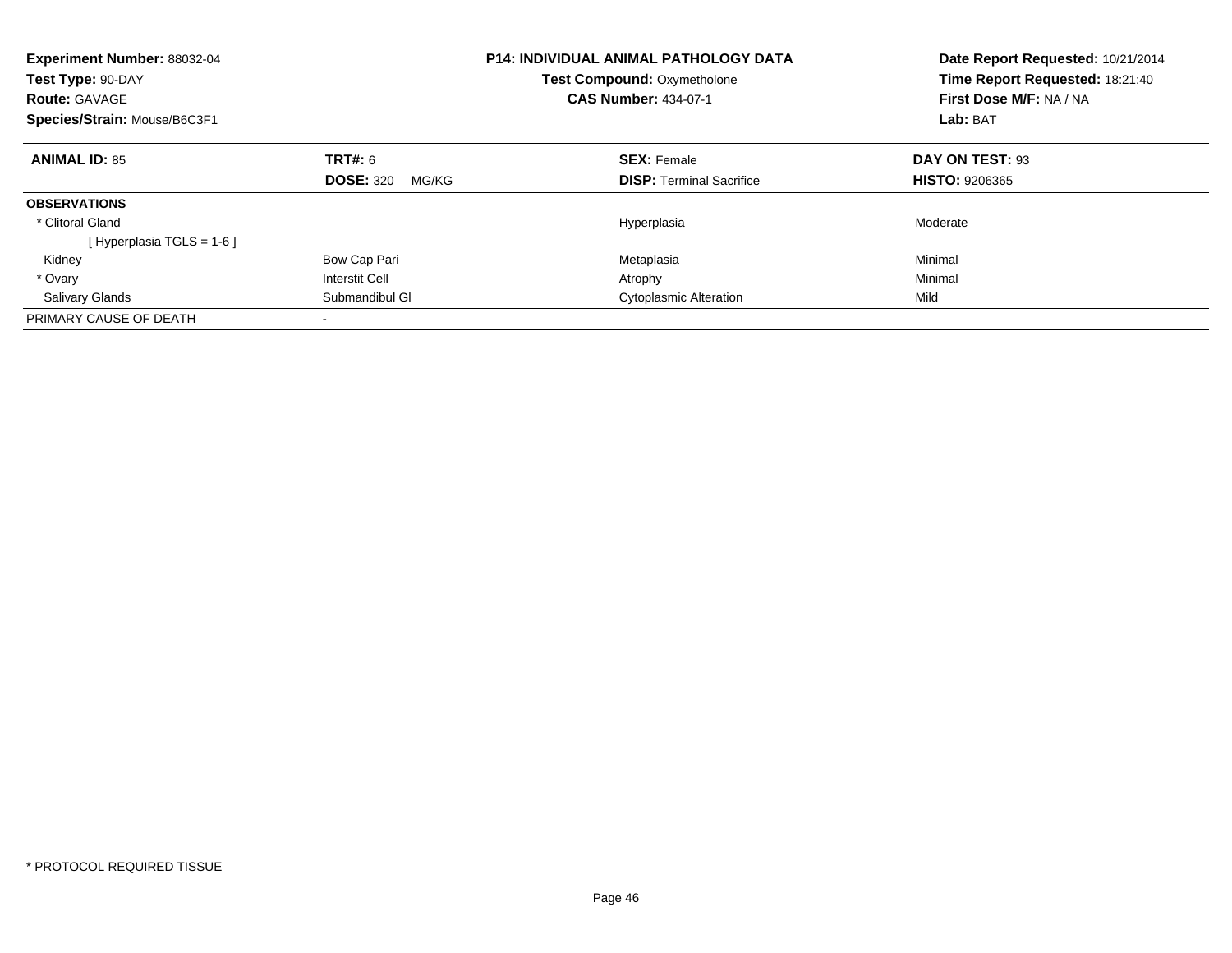| <b>Experiment Number: 88032-04</b><br>Test Type: 90-DAY<br><b>Route: GAVAGE</b><br>Species/Strain: Mouse/B6C3F1 |                           | <b>P14: INDIVIDUAL ANIMAL PATHOLOGY DATA</b><br>Test Compound: Oxymetholone<br><b>CAS Number: 434-07-1</b> | Date Report Requested: 10/21/2014<br>Time Report Requested: 18:21:40<br>First Dose M/F: NA / NA<br>Lab: BAT |
|-----------------------------------------------------------------------------------------------------------------|---------------------------|------------------------------------------------------------------------------------------------------------|-------------------------------------------------------------------------------------------------------------|
| <b>ANIMAL ID: 86</b>                                                                                            | TRT#: 6                   | <b>SEX: Female</b>                                                                                         | DAY ON TEST: 93                                                                                             |
|                                                                                                                 | <b>DOSE: 320</b><br>MG/KG | <b>DISP:</b> Terminal Sacrifice                                                                            | <b>HISTO: 9206366</b>                                                                                       |
| <b>OBSERVATIONS</b>                                                                                             |                           |                                                                                                            |                                                                                                             |
| * Clitoral Gland                                                                                                |                           | Hyperplasia                                                                                                | Moderate                                                                                                    |
| [Hyperplasia TGLS = $1-6$ ]                                                                                     |                           |                                                                                                            |                                                                                                             |
| Kidney                                                                                                          | Bow Cap Pari              | Metaplasia                                                                                                 | Minimal                                                                                                     |
| * Ovary                                                                                                         | Corpus Luteum             | Atrophy                                                                                                    | Minimal                                                                                                     |
|                                                                                                                 | <b>Interstit Cell</b>     | Atrophy                                                                                                    | Minimal                                                                                                     |
| <b>Salivary Glands</b>                                                                                          | Submandibul GI            | <b>Cytoplasmic Alteration</b>                                                                              | Mild                                                                                                        |
| PRIMARY CAUSE OF DEATH                                                                                          |                           |                                                                                                            |                                                                                                             |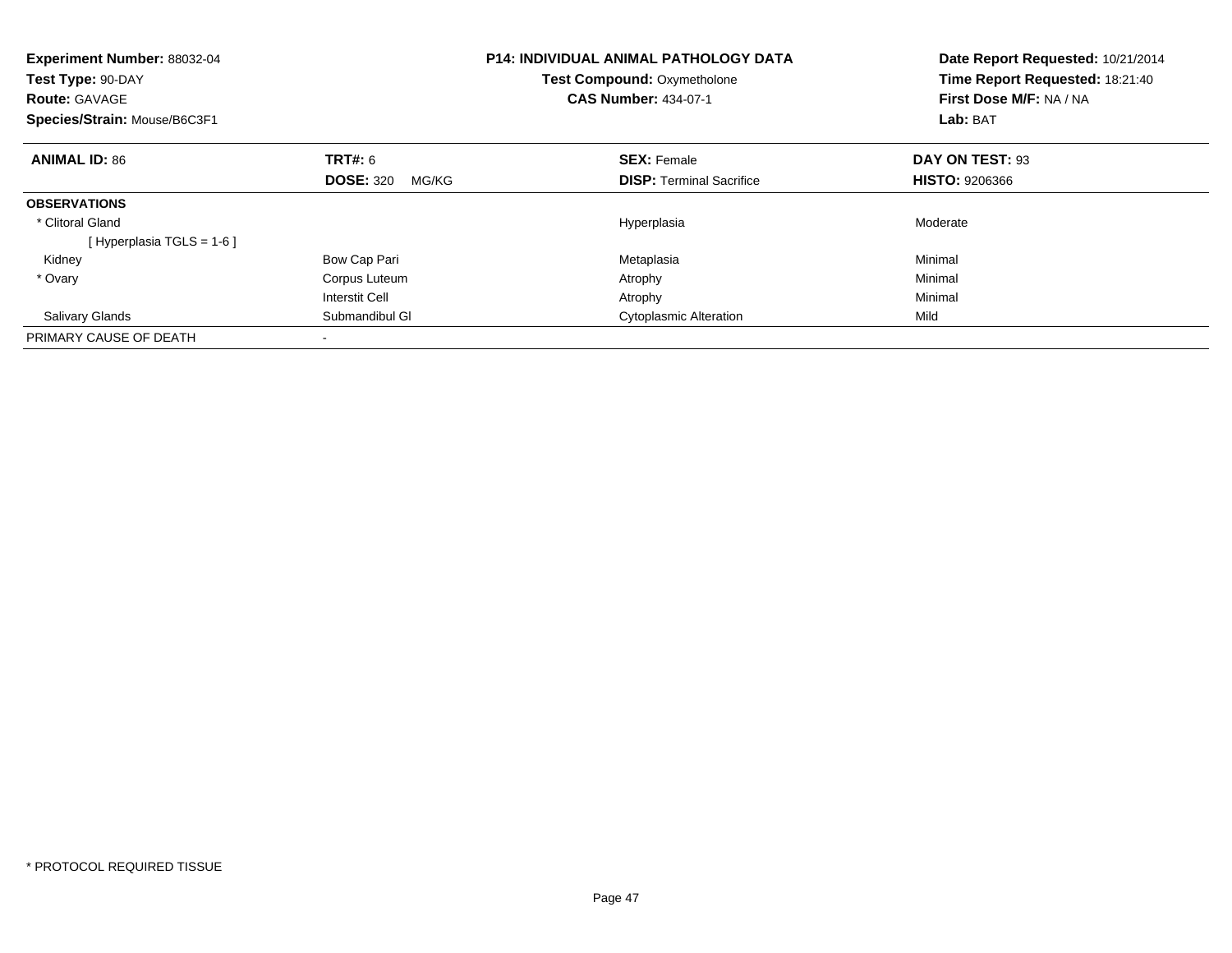| <b>Experiment Number: 88032-04</b><br>Test Type: 90-DAY<br><b>Route: GAVAGE</b><br>Species/Strain: Mouse/B6C3F1 |                           | <b>P14: INDIVIDUAL ANIMAL PATHOLOGY DATA</b><br>Test Compound: Oxymetholone<br><b>CAS Number: 434-07-1</b> | Date Report Requested: 10/21/2014<br>Time Report Requested: 18:21:40<br>First Dose M/F: NA / NA<br>Lab: BAT |
|-----------------------------------------------------------------------------------------------------------------|---------------------------|------------------------------------------------------------------------------------------------------------|-------------------------------------------------------------------------------------------------------------|
| <b>ANIMAL ID: 87</b>                                                                                            | TRT#: 6                   | <b>SEX: Female</b>                                                                                         | DAY ON TEST: 93                                                                                             |
|                                                                                                                 | <b>DOSE: 320</b><br>MG/KG | <b>DISP:</b> Terminal Sacrifice                                                                            | <b>HISTO: 9206367</b>                                                                                       |
| <b>OBSERVATIONS</b>                                                                                             |                           |                                                                                                            |                                                                                                             |
| * Clitoral Gland                                                                                                |                           | Hyperplasia                                                                                                | Moderate                                                                                                    |
| [Hyperplasia TGLS = $1-6$ ]                                                                                     |                           |                                                                                                            |                                                                                                             |
| Kidney                                                                                                          | Bow Cap Pari              | Metaplasia                                                                                                 | Minimal                                                                                                     |
| * Ovary                                                                                                         | Corpus Luteum             | Atrophy                                                                                                    | Minimal                                                                                                     |
|                                                                                                                 | <b>Interstit Cell</b>     | Atrophy                                                                                                    | Minimal                                                                                                     |
| <b>Salivary Glands</b>                                                                                          | Submandibul GI            | <b>Cytoplasmic Alteration</b>                                                                              | Mild                                                                                                        |
| PRIMARY CAUSE OF DEATH                                                                                          |                           |                                                                                                            |                                                                                                             |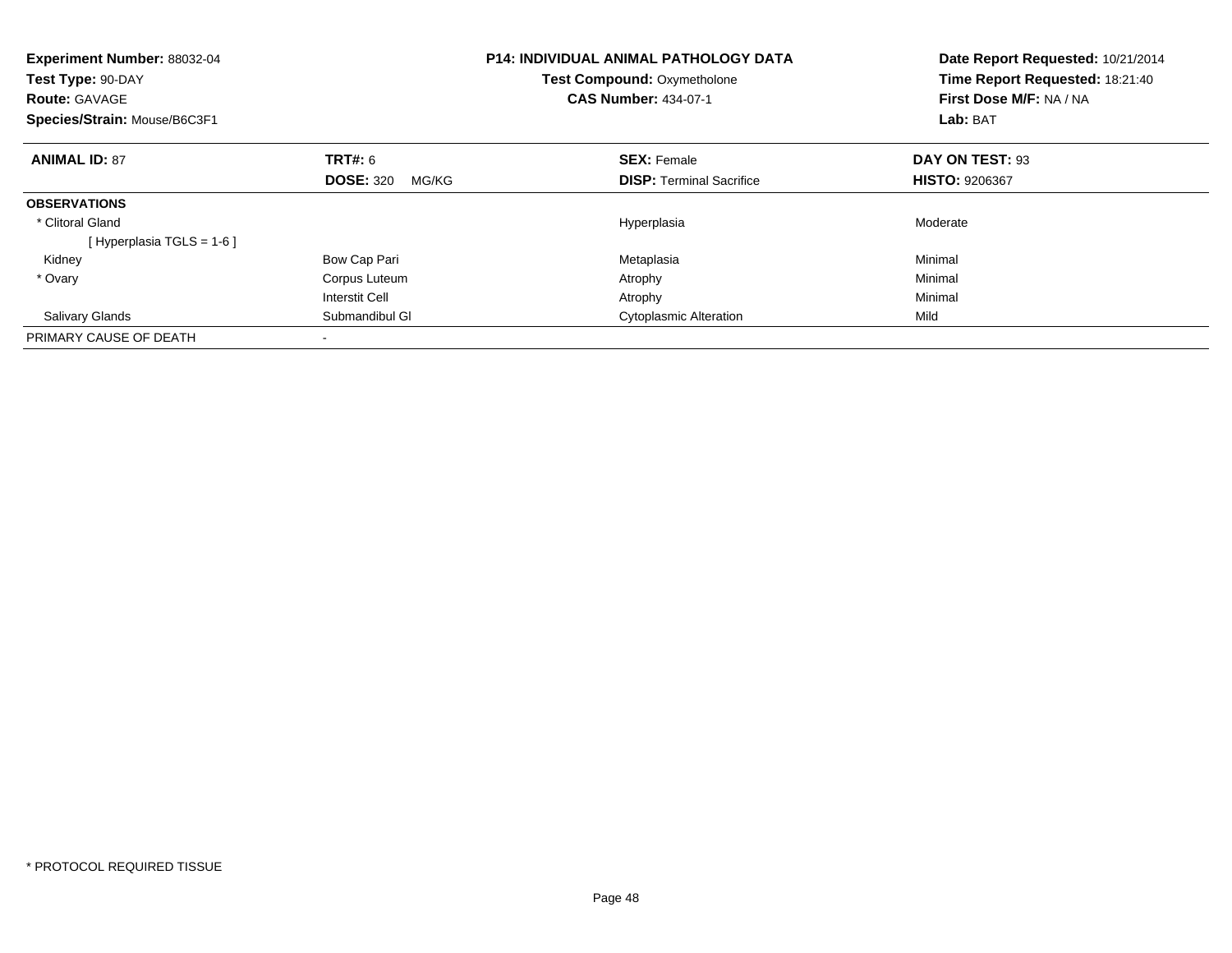| <b>Experiment Number: 88032-04</b><br>Test Type: 90-DAY<br><b>Route: GAVAGE</b><br>Species/Strain: Mouse/B6C3F1 |                           | <b>P14: INDIVIDUAL ANIMAL PATHOLOGY DATA</b><br>Test Compound: Oxymetholone<br><b>CAS Number: 434-07-1</b> | Date Report Requested: 10/21/2014<br>Time Report Requested: 18:21:40<br>First Dose M/F: NA / NA<br>Lab: BAT |
|-----------------------------------------------------------------------------------------------------------------|---------------------------|------------------------------------------------------------------------------------------------------------|-------------------------------------------------------------------------------------------------------------|
| <b>ANIMAL ID: 88</b>                                                                                            | TRT#: 6                   | <b>SEX: Female</b>                                                                                         | DAY ON TEST: 93                                                                                             |
|                                                                                                                 | <b>DOSE: 320</b><br>MG/KG | <b>DISP:</b> Terminal Sacrifice                                                                            | <b>HISTO: 9206368</b>                                                                                       |
| <b>OBSERVATIONS</b>                                                                                             |                           |                                                                                                            |                                                                                                             |
| * Clitoral Gland                                                                                                |                           | Hyperplasia                                                                                                | Moderate                                                                                                    |
| [Hyperplasia TGLS = $1-6$ ]                                                                                     |                           |                                                                                                            |                                                                                                             |
| Kidney                                                                                                          | Bow Cap Pari              | Metaplasia                                                                                                 | Minimal                                                                                                     |
| * Ovary                                                                                                         | Corpus Luteum             | Atrophy                                                                                                    | Minimal                                                                                                     |
|                                                                                                                 | <b>Interstit Cell</b>     | Atrophy                                                                                                    | Minimal                                                                                                     |
| <b>Salivary Glands</b>                                                                                          | Submandibul GI            | <b>Cytoplasmic Alteration</b>                                                                              | Mild                                                                                                        |
| PRIMARY CAUSE OF DEATH                                                                                          |                           |                                                                                                            |                                                                                                             |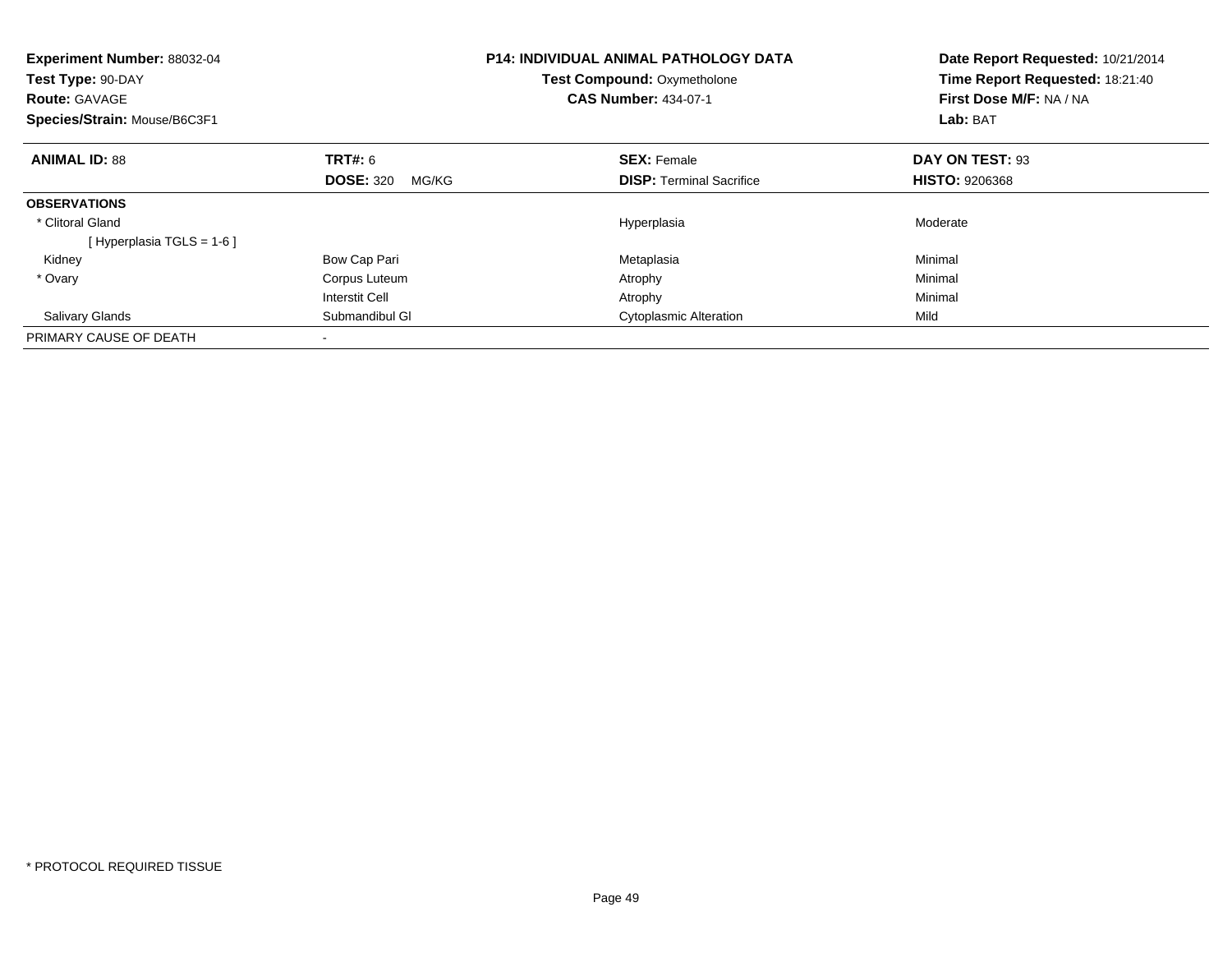| <b>Experiment Number: 88032-04</b><br>Test Type: 90-DAY<br><b>Route: GAVAGE</b><br>Species/Strain: Mouse/B6C3F1 |                           | <b>P14: INDIVIDUAL ANIMAL PATHOLOGY DATA</b><br>Test Compound: Oxymetholone<br><b>CAS Number: 434-07-1</b> | Date Report Requested: 10/21/2014<br>Time Report Requested: 18:21:40<br>First Dose M/F: NA / NA<br>Lab: BAT |
|-----------------------------------------------------------------------------------------------------------------|---------------------------|------------------------------------------------------------------------------------------------------------|-------------------------------------------------------------------------------------------------------------|
| <b>ANIMAL ID: 89</b>                                                                                            | TRT#: 6                   | <b>SEX: Female</b>                                                                                         | DAY ON TEST: 93                                                                                             |
|                                                                                                                 | <b>DOSE: 320</b><br>MG/KG | <b>DISP:</b> Terminal Sacrifice                                                                            | <b>HISTO: 9206369</b>                                                                                       |
| <b>OBSERVATIONS</b>                                                                                             |                           |                                                                                                            |                                                                                                             |
| * Clitoral Gland                                                                                                |                           | Hyperplasia                                                                                                | Moderate                                                                                                    |
| [Hyperplasia TGLS = $1-6$ ]                                                                                     |                           |                                                                                                            |                                                                                                             |
| Kidney                                                                                                          | Bow Cap Pari              | Metaplasia                                                                                                 | Minimal                                                                                                     |
| * Ovary                                                                                                         | Corpus Luteum             | Atrophy                                                                                                    | Minimal                                                                                                     |
|                                                                                                                 | <b>Interstit Cell</b>     | Atrophy                                                                                                    | Minimal                                                                                                     |
| <b>Salivary Glands</b>                                                                                          | Submandibul GI            | <b>Cytoplasmic Alteration</b>                                                                              | Mild                                                                                                        |
| PRIMARY CAUSE OF DEATH                                                                                          |                           |                                                                                                            |                                                                                                             |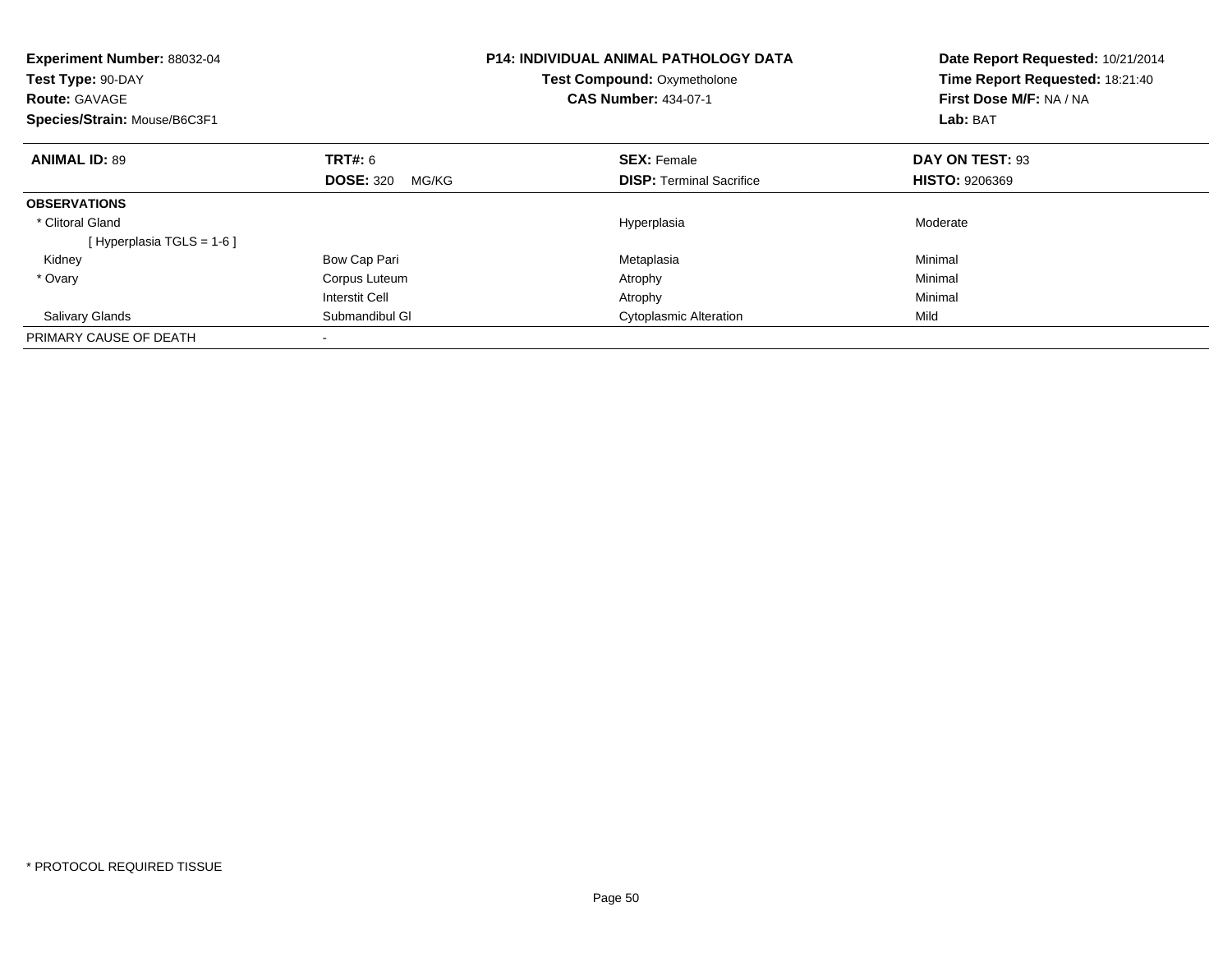| <b>Experiment Number: 88032-04</b><br>Test Type: 90-DAY<br><b>Route: GAVAGE</b><br>Species/Strain: Mouse/B6C3F1 |                           | <b>P14: INDIVIDUAL ANIMAL PATHOLOGY DATA</b><br>Test Compound: Oxymetholone<br><b>CAS Number: 434-07-1</b> | Date Report Requested: 10/21/2014<br>Time Report Requested: 18:21:40<br>First Dose M/F: NA / NA<br>Lab: BAT |
|-----------------------------------------------------------------------------------------------------------------|---------------------------|------------------------------------------------------------------------------------------------------------|-------------------------------------------------------------------------------------------------------------|
| <b>ANIMAL ID: 90</b>                                                                                            | TRT#: 6                   | <b>SEX: Female</b>                                                                                         | DAY ON TEST: 93                                                                                             |
|                                                                                                                 | <b>DOSE: 320</b><br>MG/KG | <b>DISP:</b> Terminal Sacrifice                                                                            | <b>HISTO: 9206370</b>                                                                                       |
| <b>OBSERVATIONS</b>                                                                                             |                           |                                                                                                            |                                                                                                             |
| * Clitoral Gland                                                                                                |                           | Hyperplasia                                                                                                | Moderate                                                                                                    |
| [Hyperplasia TGLS = $1-6$ ]                                                                                     |                           |                                                                                                            |                                                                                                             |
| Kidney                                                                                                          | Bow Cap Pari              | Metaplasia                                                                                                 | Minimal                                                                                                     |
| * Ovary                                                                                                         | Corpus Luteum             | Atrophy                                                                                                    | Minimal                                                                                                     |
|                                                                                                                 | <b>Interstit Cell</b>     | Atrophy                                                                                                    | Minimal                                                                                                     |
| <b>Salivary Glands</b>                                                                                          | Submandibul GI            | <b>Cytoplasmic Alteration</b>                                                                              | Mild                                                                                                        |
| PRIMARY CAUSE OF DEATH                                                                                          |                           |                                                                                                            |                                                                                                             |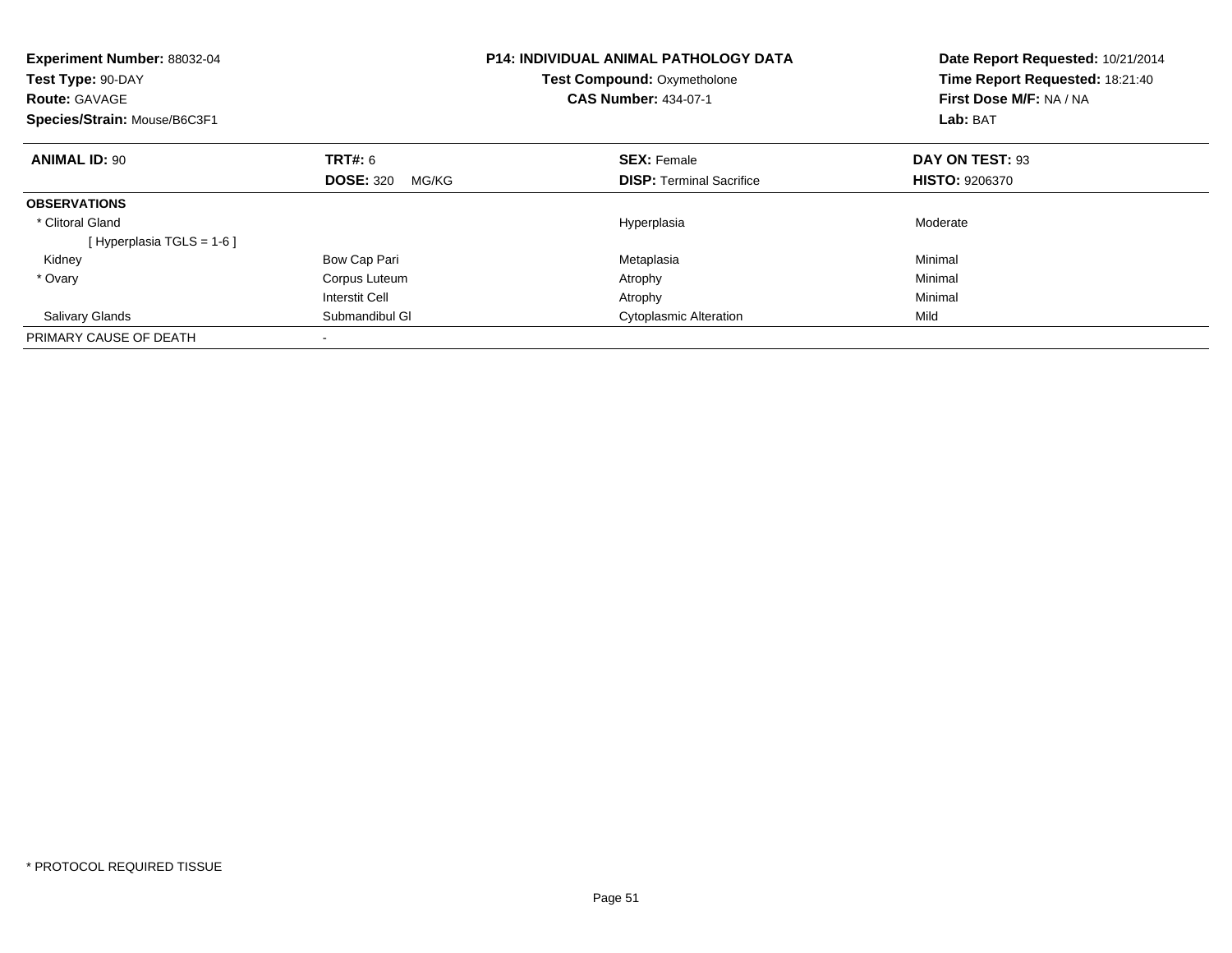| <b>Experiment Number: 88032-04</b><br>Test Type: 90-DAY<br><b>Route: GAVAGE</b><br>Species/Strain: Mouse/B6C3F1 |                           | <b>P14: INDIVIDUAL ANIMAL PATHOLOGY DATA</b><br>Test Compound: Oxymetholone<br><b>CAS Number: 434-07-1</b> | Date Report Requested: 10/21/2014<br>Time Report Requested: 18:21:40<br>First Dose M/F: NA / NA<br>Lab: BAT |
|-----------------------------------------------------------------------------------------------------------------|---------------------------|------------------------------------------------------------------------------------------------------------|-------------------------------------------------------------------------------------------------------------|
| <b>ANIMAL ID: 91</b>                                                                                            | TRT#: 8                   | <b>SEX: Female</b>                                                                                         | DAY ON TEST: 93                                                                                             |
|                                                                                                                 | <b>DOSE: 630</b><br>MG/KG | <b>DISP:</b> Terminal Sacrifice                                                                            | <b>HISTO: 9206341</b>                                                                                       |
| <b>OBSERVATIONS</b>                                                                                             |                           |                                                                                                            |                                                                                                             |
| * Clitoral Gland                                                                                                |                           | Hyperplasia                                                                                                | Moderate                                                                                                    |
| [Hyperplasia TGLS = $1-6$ ]                                                                                     |                           |                                                                                                            |                                                                                                             |
| Kidney                                                                                                          | Bow Cap Pari              | Metaplasia                                                                                                 | Minimal                                                                                                     |
| * Ovary                                                                                                         | Corpus Luteum             | Atrophy                                                                                                    | Minimal                                                                                                     |
|                                                                                                                 | <b>Interstit Cell</b>     | Atrophy                                                                                                    | Minimal                                                                                                     |
| <b>Salivary Glands</b>                                                                                          | Submandibul GI            | <b>Cytoplasmic Alteration</b>                                                                              | Mild                                                                                                        |
| PRIMARY CAUSE OF DEATH                                                                                          |                           |                                                                                                            |                                                                                                             |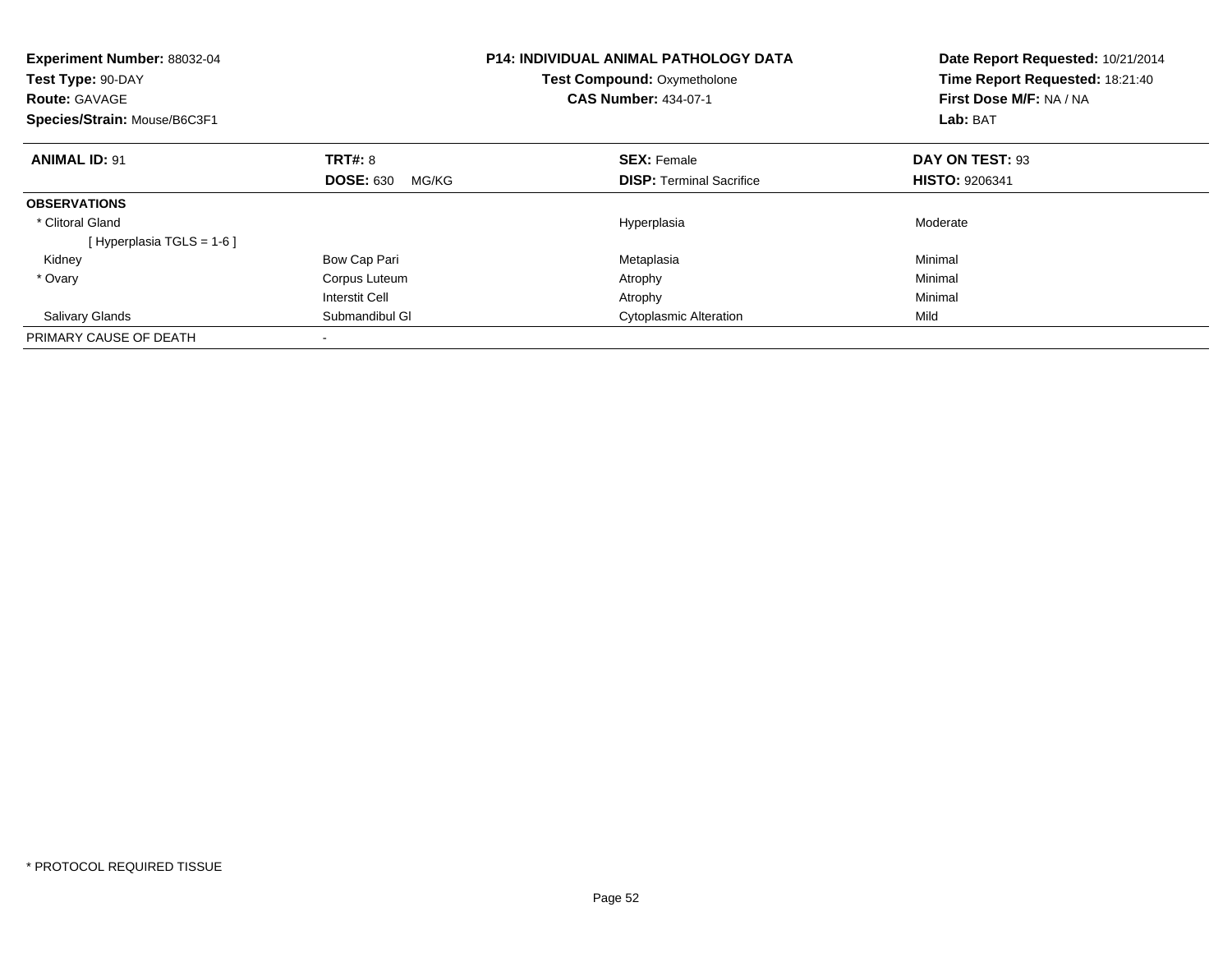| <b>Experiment Number: 88032-04</b><br>Test Type: 90-DAY<br><b>Route: GAVAGE</b><br>Species/Strain: Mouse/B6C3F1 |                           | <b>P14: INDIVIDUAL ANIMAL PATHOLOGY DATA</b><br>Test Compound: Oxymetholone<br><b>CAS Number: 434-07-1</b> | Date Report Requested: 10/21/2014<br>Time Report Requested: 18:21:40<br>First Dose M/F: NA / NA<br>Lab: BAT |
|-----------------------------------------------------------------------------------------------------------------|---------------------------|------------------------------------------------------------------------------------------------------------|-------------------------------------------------------------------------------------------------------------|
| <b>ANIMAL ID: 92</b>                                                                                            | TRT#: 8                   | <b>SEX: Female</b>                                                                                         | DAY ON TEST: 93                                                                                             |
|                                                                                                                 | <b>DOSE: 630</b><br>MG/KG | <b>DISP:</b> Terminal Sacrifice                                                                            | <b>HISTO: 9206342</b>                                                                                       |
| <b>OBSERVATIONS</b>                                                                                             |                           |                                                                                                            |                                                                                                             |
| * Clitoral Gland                                                                                                |                           | Hyperplasia                                                                                                | Moderate                                                                                                    |
| [Hyperplasia TGLS = $1-6$ ]                                                                                     |                           |                                                                                                            |                                                                                                             |
| Kidney                                                                                                          | Bow Cap Pari              | Metaplasia                                                                                                 | Minimal                                                                                                     |
| * Ovary                                                                                                         | Corpus Luteum             | Atrophy                                                                                                    | Minimal                                                                                                     |
|                                                                                                                 | <b>Interstit Cell</b>     | Atrophy                                                                                                    | Minimal                                                                                                     |
| <b>Salivary Glands</b>                                                                                          | Submandibul GI            | <b>Cytoplasmic Alteration</b>                                                                              | Mild                                                                                                        |
| PRIMARY CAUSE OF DEATH                                                                                          |                           |                                                                                                            |                                                                                                             |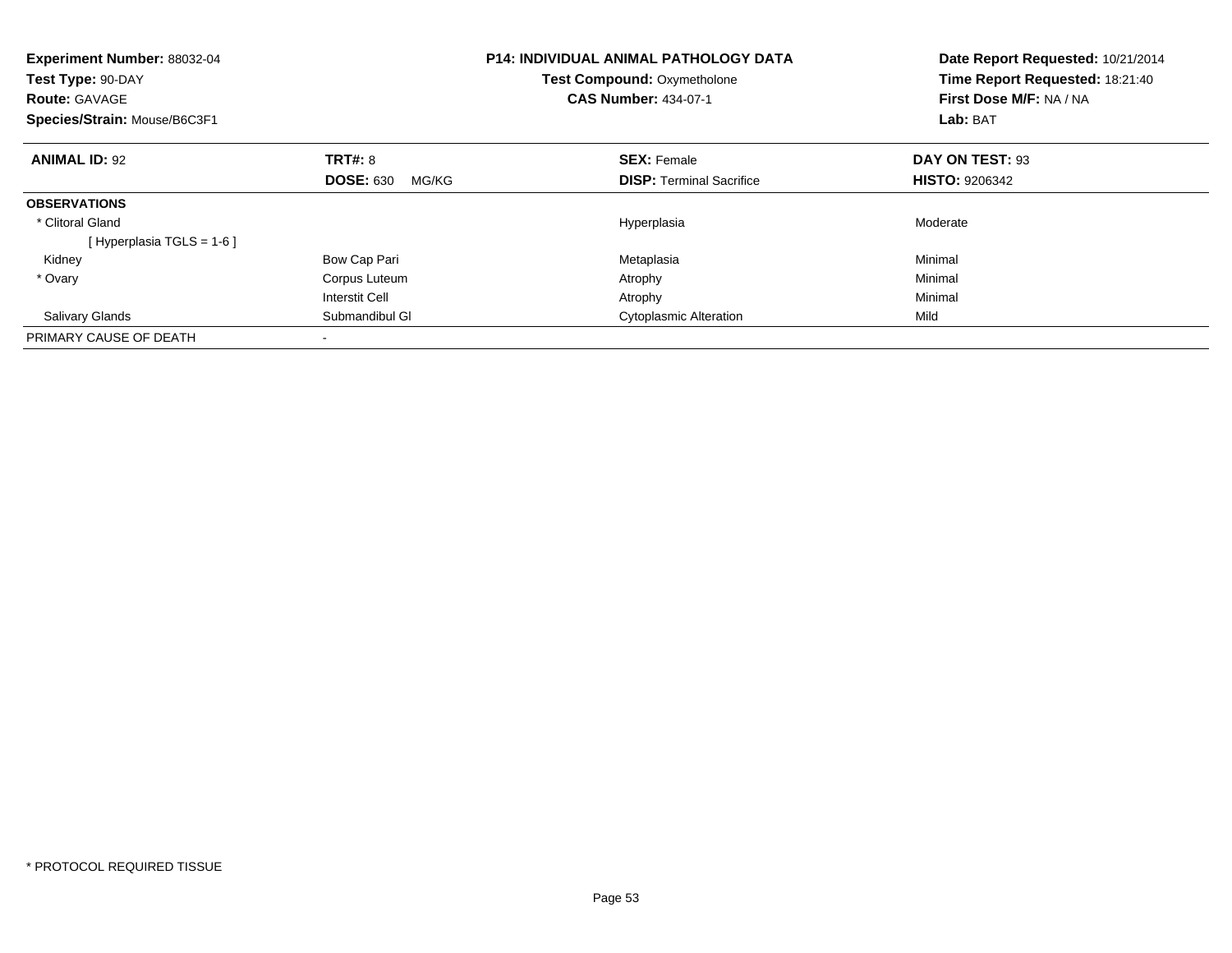| <b>Experiment Number: 88032-04</b><br>Test Type: 90-DAY<br><b>Route: GAVAGE</b><br>Species/Strain: Mouse/B6C3F1 |                           | <b>P14: INDIVIDUAL ANIMAL PATHOLOGY DATA</b><br>Test Compound: Oxymetholone<br><b>CAS Number: 434-07-1</b> | Date Report Requested: 10/21/2014<br>Time Report Requested: 18:21:40<br>First Dose M/F: NA / NA<br>Lab: BAT |
|-----------------------------------------------------------------------------------------------------------------|---------------------------|------------------------------------------------------------------------------------------------------------|-------------------------------------------------------------------------------------------------------------|
| <b>ANIMAL ID: 93</b>                                                                                            | TRT#: 8                   | <b>SEX: Female</b>                                                                                         | DAY ON TEST: 93                                                                                             |
|                                                                                                                 | <b>DOSE: 630</b><br>MG/KG | <b>DISP:</b> Terminal Sacrifice                                                                            | <b>HISTO: 9206343</b>                                                                                       |
| <b>OBSERVATIONS</b>                                                                                             |                           |                                                                                                            |                                                                                                             |
| * Clitoral Gland                                                                                                |                           | Hyperplasia                                                                                                | Moderate                                                                                                    |
| [Hyperplasia TGLS = $1-6$ ]                                                                                     |                           |                                                                                                            |                                                                                                             |
| Kidney                                                                                                          | Bow Cap Pari              | Metaplasia                                                                                                 | Minimal                                                                                                     |
| * Ovary                                                                                                         | Corpus Luteum             | Atrophy                                                                                                    | Minimal                                                                                                     |
|                                                                                                                 | <b>Interstit Cell</b>     | Atrophy                                                                                                    | Minimal                                                                                                     |
| <b>Salivary Glands</b>                                                                                          | Submandibul GI            | <b>Cytoplasmic Alteration</b>                                                                              | Mild                                                                                                        |
| PRIMARY CAUSE OF DEATH                                                                                          |                           |                                                                                                            |                                                                                                             |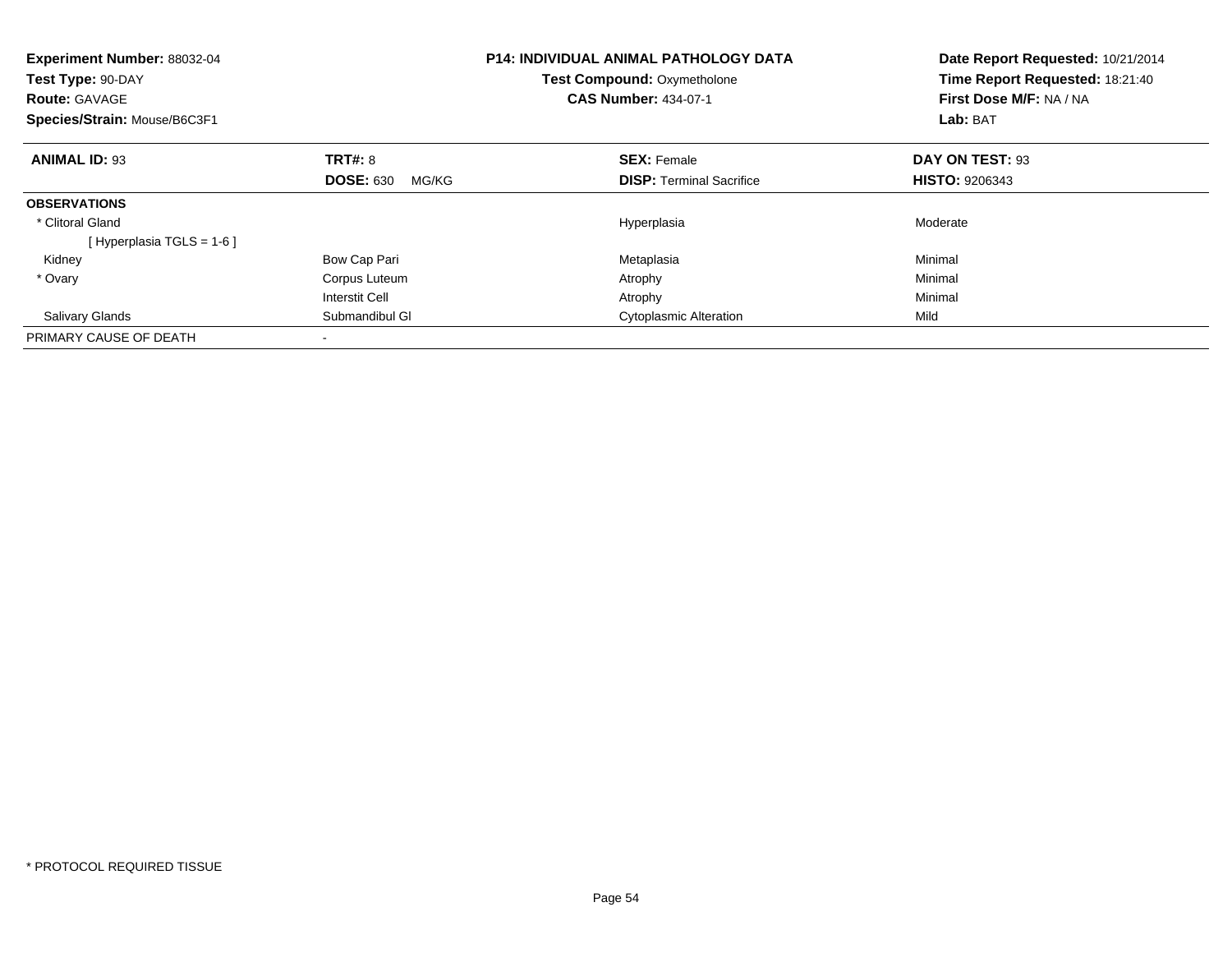| <b>Experiment Number: 88032-04</b><br>Test Type: 90-DAY<br><b>Route: GAVAGE</b><br>Species/Strain: Mouse/B6C3F1 |                           | <b>P14: INDIVIDUAL ANIMAL PATHOLOGY DATA</b><br>Test Compound: Oxymetholone<br><b>CAS Number: 434-07-1</b> | Date Report Requested: 10/21/2014<br>Time Report Requested: 18:21:40<br>First Dose M/F: NA / NA<br>Lab: BAT |
|-----------------------------------------------------------------------------------------------------------------|---------------------------|------------------------------------------------------------------------------------------------------------|-------------------------------------------------------------------------------------------------------------|
| <b>ANIMAL ID: 94</b>                                                                                            | TRT#: 8                   | <b>SEX: Female</b>                                                                                         | DAY ON TEST: 93                                                                                             |
|                                                                                                                 | <b>DOSE: 630</b><br>MG/KG | <b>DISP:</b> Terminal Sacrifice                                                                            | <b>HISTO: 9206344</b>                                                                                       |
| <b>OBSERVATIONS</b>                                                                                             |                           |                                                                                                            |                                                                                                             |
| * Clitoral Gland                                                                                                |                           | Hyperplasia                                                                                                | Moderate                                                                                                    |
| [Hyperplasia TGLS = $1-6$ ]                                                                                     |                           |                                                                                                            |                                                                                                             |
| Kidney                                                                                                          | Bow Cap Pari              | Metaplasia                                                                                                 | Minimal                                                                                                     |
| * Ovary                                                                                                         | Corpus Luteum             | Atrophy                                                                                                    | Minimal                                                                                                     |
|                                                                                                                 | <b>Interstit Cell</b>     | Atrophy                                                                                                    | Minimal                                                                                                     |
| <b>Salivary Glands</b>                                                                                          | Submandibul GI            | <b>Cytoplasmic Alteration</b>                                                                              | Mild                                                                                                        |
| PRIMARY CAUSE OF DEATH                                                                                          |                           |                                                                                                            |                                                                                                             |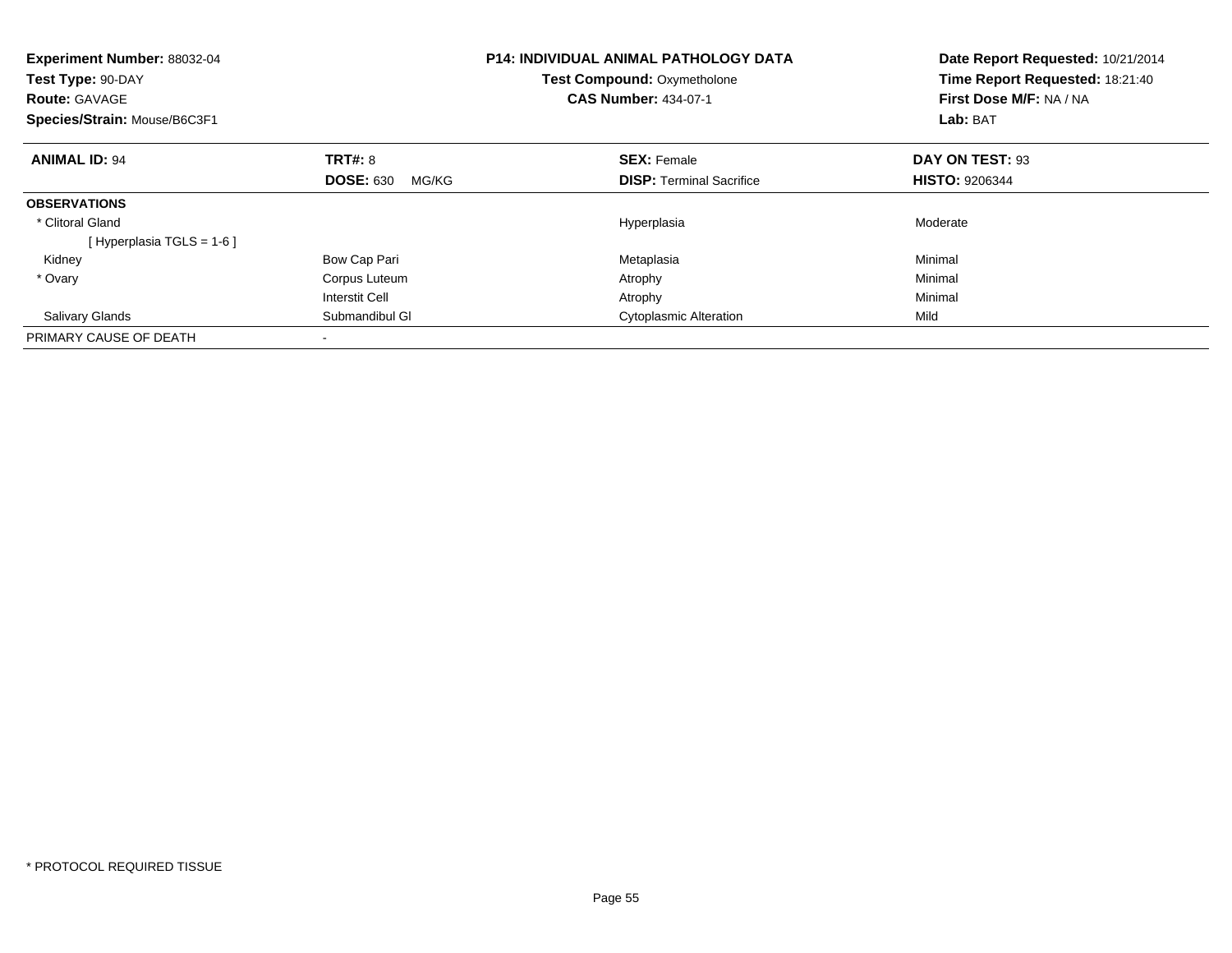| <b>Experiment Number: 88032-04</b><br>Test Type: 90-DAY<br><b>Route: GAVAGE</b><br>Species/Strain: Mouse/B6C3F1 |                           | <b>P14: INDIVIDUAL ANIMAL PATHOLOGY DATA</b><br>Test Compound: Oxymetholone<br><b>CAS Number: 434-07-1</b> | Date Report Requested: 10/21/2014<br>Time Report Requested: 18:21:40<br>First Dose M/F: NA / NA<br>Lab: BAT |
|-----------------------------------------------------------------------------------------------------------------|---------------------------|------------------------------------------------------------------------------------------------------------|-------------------------------------------------------------------------------------------------------------|
| <b>ANIMAL ID: 95</b>                                                                                            | TRT#: 8                   | <b>SEX: Female</b>                                                                                         | DAY ON TEST: 93                                                                                             |
|                                                                                                                 | <b>DOSE: 630</b><br>MG/KG | <b>DISP:</b> Terminal Sacrifice                                                                            | <b>HISTO: 9206345</b>                                                                                       |
| <b>OBSERVATIONS</b>                                                                                             |                           |                                                                                                            |                                                                                                             |
| * Clitoral Gland                                                                                                |                           | Hyperplasia                                                                                                | Moderate                                                                                                    |
| [Hyperplasia TGLS = $1-6$ ]                                                                                     |                           |                                                                                                            |                                                                                                             |
| Kidney                                                                                                          | Bow Cap Pari              | Metaplasia                                                                                                 | Minimal                                                                                                     |
| * Ovary                                                                                                         | Corpus Luteum             | Atrophy                                                                                                    | Minimal                                                                                                     |
|                                                                                                                 | <b>Interstit Cell</b>     | Atrophy                                                                                                    | Minimal                                                                                                     |
| <b>Salivary Glands</b>                                                                                          | Submandibul GI            | <b>Cytoplasmic Alteration</b>                                                                              | Mild                                                                                                        |
| PRIMARY CAUSE OF DEATH                                                                                          |                           |                                                                                                            |                                                                                                             |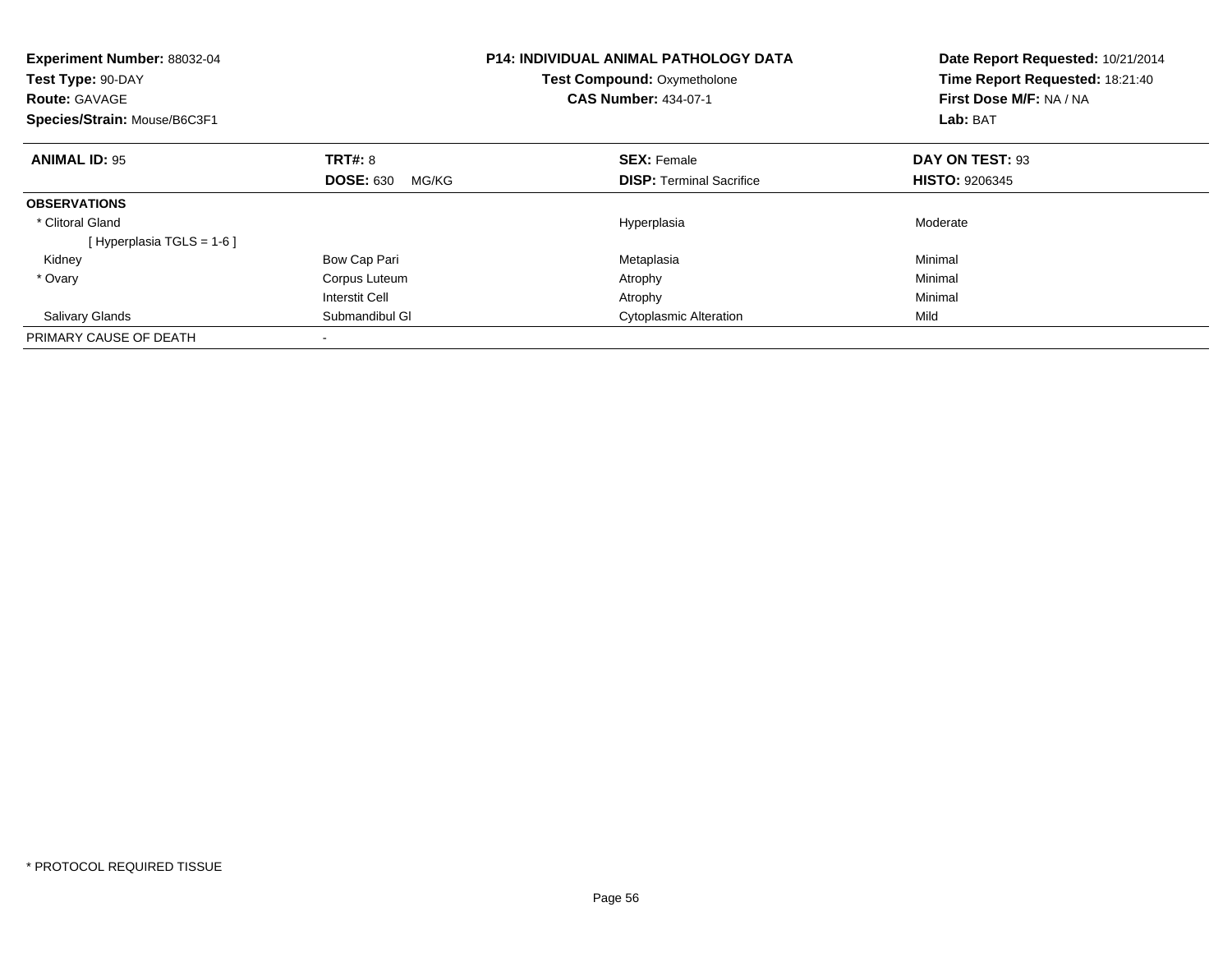| <b>Experiment Number: 88032-04</b><br>Test Type: 90-DAY<br><b>Route: GAVAGE</b><br>Species/Strain: Mouse/B6C3F1 |                           | <b>P14: INDIVIDUAL ANIMAL PATHOLOGY DATA</b><br>Test Compound: Oxymetholone<br><b>CAS Number: 434-07-1</b> | Date Report Requested: 10/21/2014<br>Time Report Requested: 18:21:40<br>First Dose M/F: NA / NA<br>Lab: BAT |
|-----------------------------------------------------------------------------------------------------------------|---------------------------|------------------------------------------------------------------------------------------------------------|-------------------------------------------------------------------------------------------------------------|
| <b>ANIMAL ID: 96</b>                                                                                            | TRT#: 8                   | <b>SEX: Female</b>                                                                                         | DAY ON TEST: 93                                                                                             |
|                                                                                                                 | <b>DOSE: 630</b><br>MG/KG | <b>DISP:</b> Terminal Sacrifice                                                                            | <b>HISTO: 9206346</b>                                                                                       |
| <b>OBSERVATIONS</b>                                                                                             |                           |                                                                                                            |                                                                                                             |
| * Clitoral Gland                                                                                                |                           | Hyperplasia                                                                                                | Moderate                                                                                                    |
| [Hyperplasia TGLS = $1-6$ ]                                                                                     |                           |                                                                                                            |                                                                                                             |
| Kidney                                                                                                          | Bow Cap Pari              | Metaplasia                                                                                                 | Minimal                                                                                                     |
| * Ovary                                                                                                         | Corpus Luteum             | Atrophy                                                                                                    | Minimal                                                                                                     |
|                                                                                                                 | <b>Interstit Cell</b>     | Atrophy                                                                                                    | Minimal                                                                                                     |
| <b>Salivary Glands</b>                                                                                          | Submandibul GI            | <b>Cytoplasmic Alteration</b>                                                                              | Mild                                                                                                        |
| PRIMARY CAUSE OF DEATH                                                                                          |                           |                                                                                                            |                                                                                                             |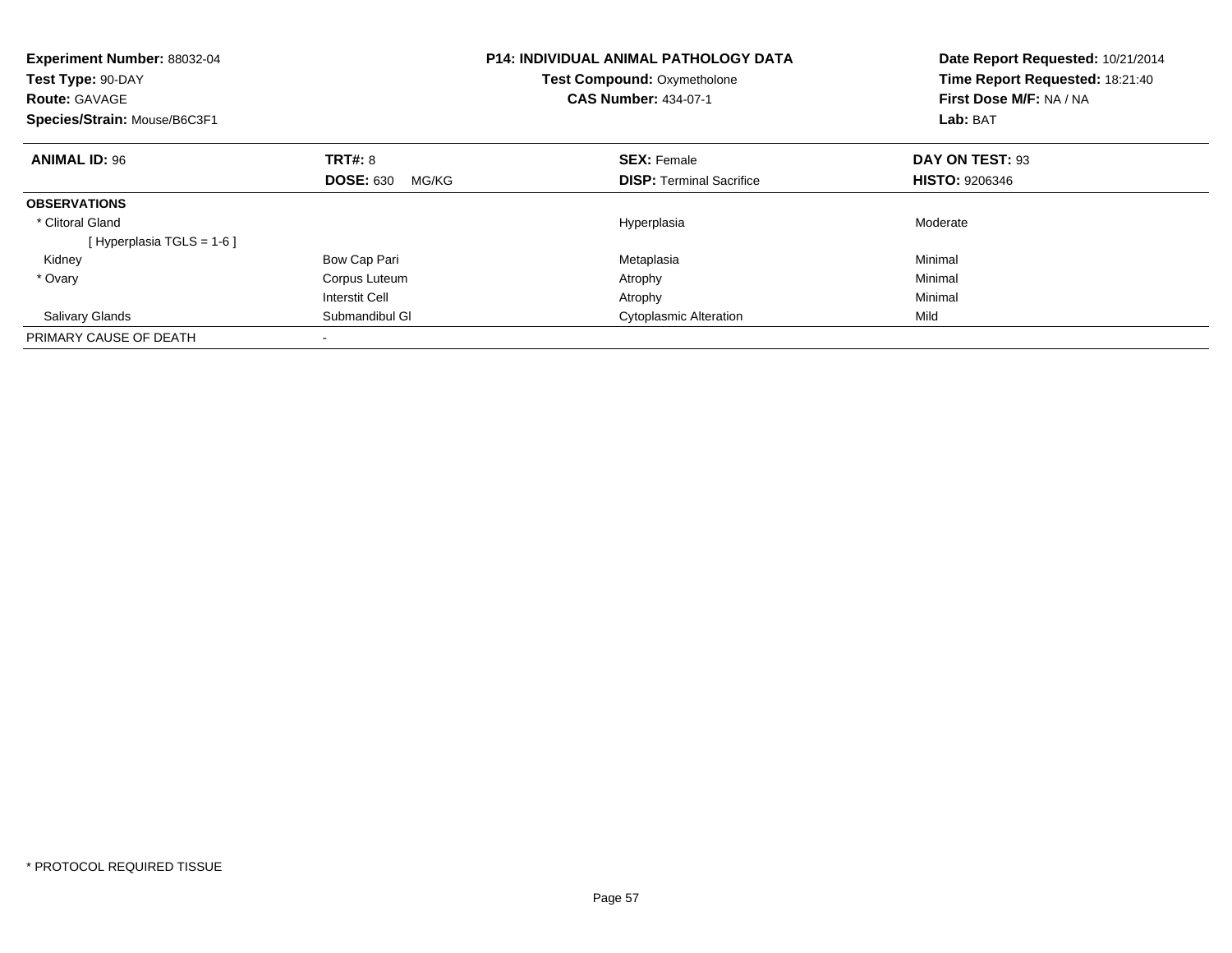| <b>Experiment Number: 88032-04</b><br>Test Type: 90-DAY<br><b>Route: GAVAGE</b><br>Species/Strain: Mouse/B6C3F1 |                           | <b>P14: INDIVIDUAL ANIMAL PATHOLOGY DATA</b><br>Test Compound: Oxymetholone<br><b>CAS Number: 434-07-1</b> | Date Report Requested: 10/21/2014<br>Time Report Requested: 18:21:40<br>First Dose M/F: NA / NA<br>Lab: BAT |
|-----------------------------------------------------------------------------------------------------------------|---------------------------|------------------------------------------------------------------------------------------------------------|-------------------------------------------------------------------------------------------------------------|
| <b>ANIMAL ID: 97</b>                                                                                            | TRT#: 8                   | <b>SEX: Female</b>                                                                                         | DAY ON TEST: 93                                                                                             |
|                                                                                                                 | <b>DOSE: 630</b><br>MG/KG | <b>DISP:</b> Terminal Sacrifice                                                                            | <b>HISTO: 9206347</b>                                                                                       |
| <b>OBSERVATIONS</b>                                                                                             |                           |                                                                                                            |                                                                                                             |
| * Clitoral Gland                                                                                                |                           | Hyperplasia                                                                                                | Moderate                                                                                                    |
| [Hyperplasia TGLS = $1-6$ ]                                                                                     |                           |                                                                                                            |                                                                                                             |
| Kidney                                                                                                          | Bow Cap Pari              | Metaplasia                                                                                                 | Minimal                                                                                                     |
| * Ovary                                                                                                         | Corpus Luteum             | Atrophy                                                                                                    | Minimal                                                                                                     |
|                                                                                                                 | <b>Interstit Cell</b>     | Atrophy                                                                                                    | Minimal                                                                                                     |
| <b>Salivary Glands</b>                                                                                          | Submandibul GI            | <b>Cytoplasmic Alteration</b>                                                                              | Mild                                                                                                        |
| PRIMARY CAUSE OF DEATH                                                                                          |                           |                                                                                                            |                                                                                                             |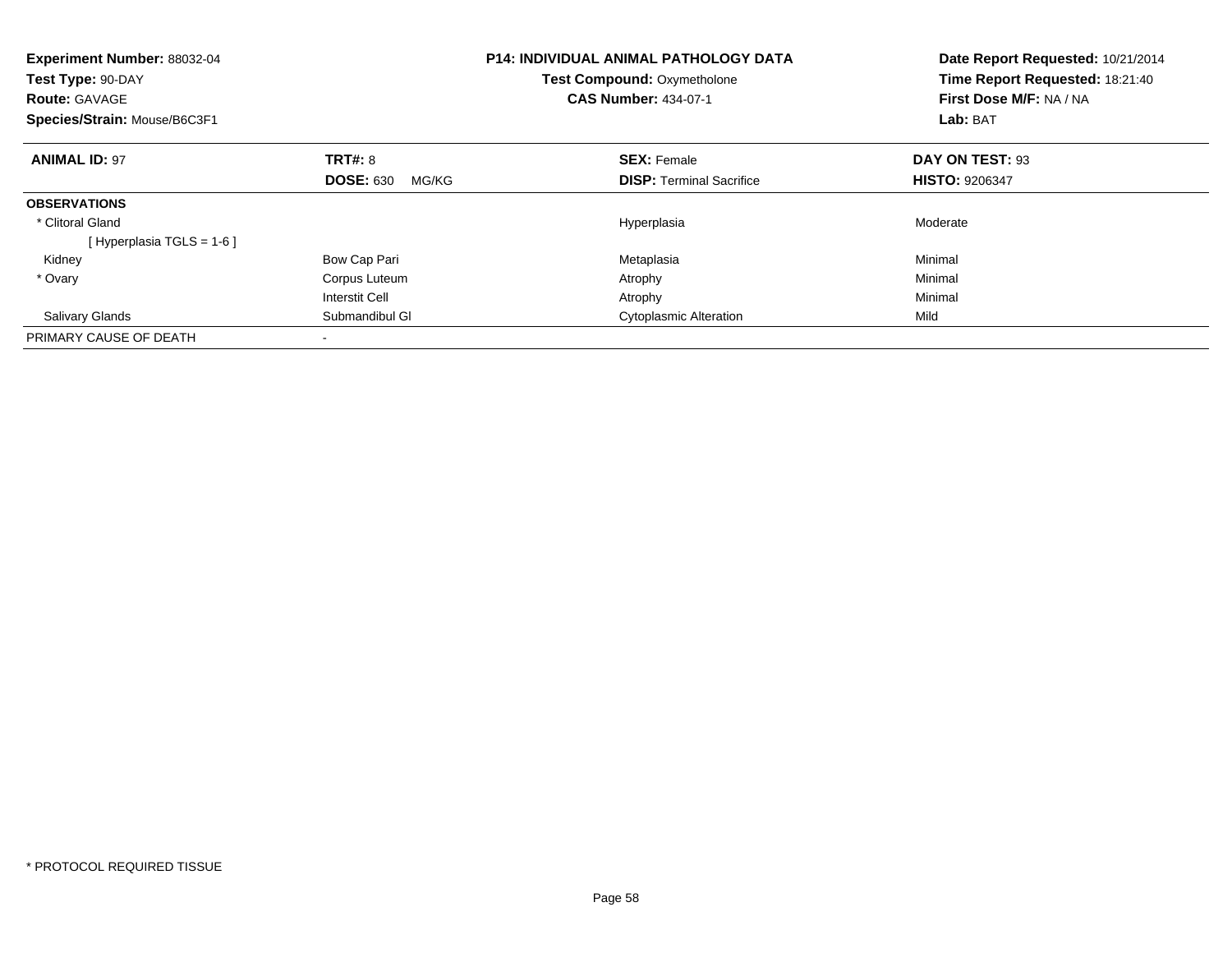| <b>Experiment Number: 88032-04</b><br>Test Type: 90-DAY<br><b>Route: GAVAGE</b><br>Species/Strain: Mouse/B6C3F1 |                           | <b>P14: INDIVIDUAL ANIMAL PATHOLOGY DATA</b><br>Test Compound: Oxymetholone<br><b>CAS Number: 434-07-1</b> | Date Report Requested: 10/21/2014<br>Time Report Requested: 18:21:40<br>First Dose M/F: NA / NA<br>Lab: BAT |
|-----------------------------------------------------------------------------------------------------------------|---------------------------|------------------------------------------------------------------------------------------------------------|-------------------------------------------------------------------------------------------------------------|
| <b>ANIMAL ID: 98</b>                                                                                            | TRT#: 8                   | <b>SEX: Female</b>                                                                                         | DAY ON TEST: 93                                                                                             |
|                                                                                                                 | <b>DOSE: 630</b><br>MG/KG | <b>DISP:</b> Terminal Sacrifice                                                                            | <b>HISTO: 9206348</b>                                                                                       |
| <b>OBSERVATIONS</b>                                                                                             |                           |                                                                                                            |                                                                                                             |
| * Clitoral Gland                                                                                                |                           | Hyperplasia                                                                                                | Moderate                                                                                                    |
| [Hyperplasia TGLS = $1-6$ ]                                                                                     |                           |                                                                                                            |                                                                                                             |
| Kidney                                                                                                          | Bow Cap Pari              | Metaplasia                                                                                                 | Minimal                                                                                                     |
| * Ovary                                                                                                         | Corpus Luteum             | Atrophy                                                                                                    | Minimal                                                                                                     |
|                                                                                                                 | <b>Interstit Cell</b>     | Atrophy                                                                                                    | Minimal                                                                                                     |
| <b>Salivary Glands</b>                                                                                          | Submandibul GI            | <b>Cytoplasmic Alteration</b>                                                                              | Mild                                                                                                        |
| PRIMARY CAUSE OF DEATH                                                                                          |                           |                                                                                                            |                                                                                                             |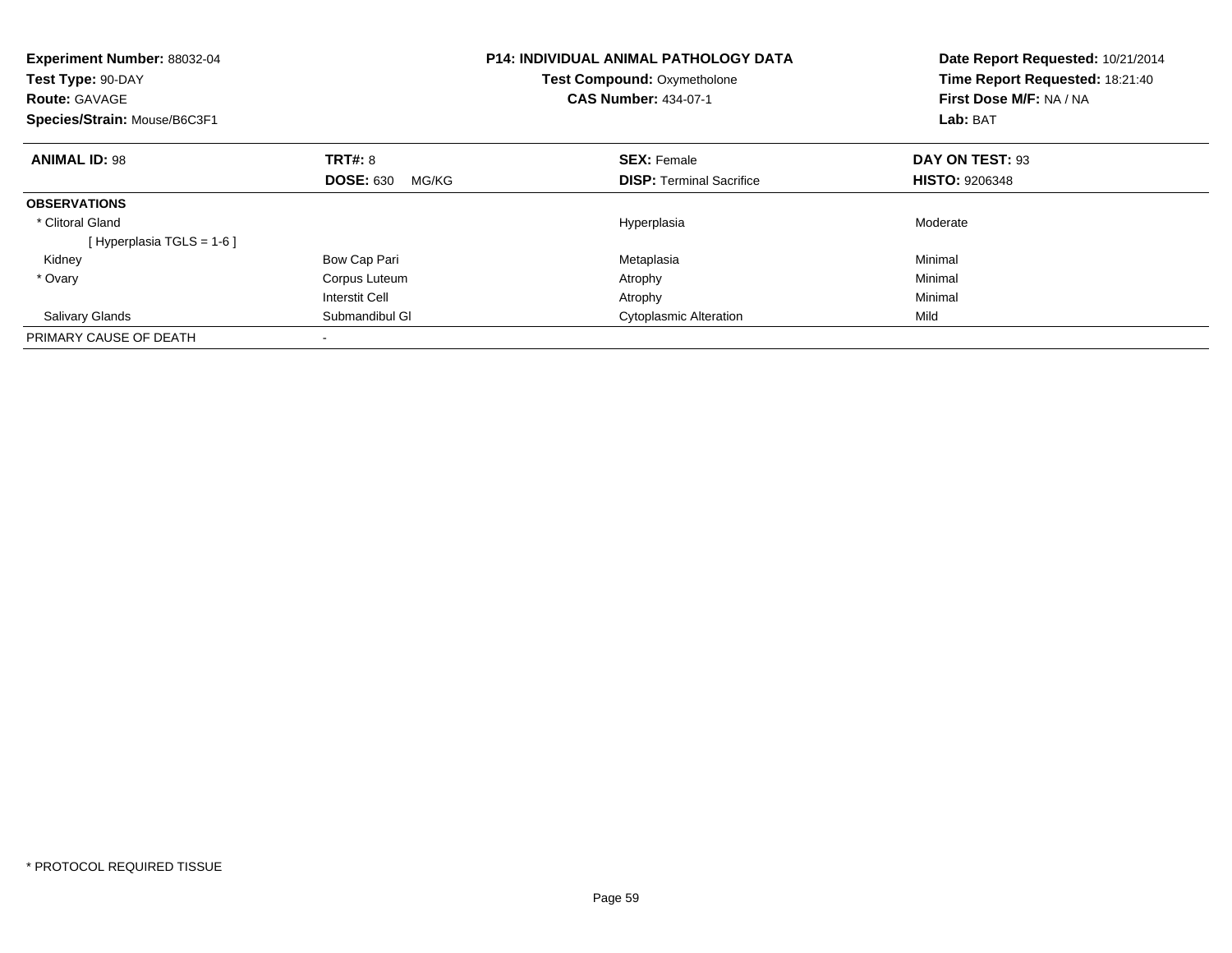| <b>Experiment Number: 88032-04</b><br>Test Type: 90-DAY<br><b>Route: GAVAGE</b><br>Species/Strain: Mouse/B6C3F1 |                           | <b>P14: INDIVIDUAL ANIMAL PATHOLOGY DATA</b><br>Test Compound: Oxymetholone<br><b>CAS Number: 434-07-1</b> | Date Report Requested: 10/21/2014<br>Time Report Requested: 18:21:40<br>First Dose M/F: NA / NA<br>Lab: BAT |
|-----------------------------------------------------------------------------------------------------------------|---------------------------|------------------------------------------------------------------------------------------------------------|-------------------------------------------------------------------------------------------------------------|
| <b>ANIMAL ID: 99</b>                                                                                            | TRT#: 8                   | <b>SEX: Female</b>                                                                                         | DAY ON TEST: 93                                                                                             |
|                                                                                                                 | <b>DOSE: 630</b><br>MG/KG | <b>DISP:</b> Terminal Sacrifice                                                                            | <b>HISTO: 9206349</b>                                                                                       |
| <b>OBSERVATIONS</b>                                                                                             |                           |                                                                                                            |                                                                                                             |
| * Clitoral Gland                                                                                                |                           | Hyperplasia                                                                                                | Moderate                                                                                                    |
| [Hyperplasia TGLS = $1-6$ ]                                                                                     |                           |                                                                                                            |                                                                                                             |
| Kidney                                                                                                          | Bow Cap Pari              | Metaplasia                                                                                                 | Minimal                                                                                                     |
| * Ovary                                                                                                         | Corpus Luteum             | Atrophy                                                                                                    | Minimal                                                                                                     |
|                                                                                                                 | <b>Interstit Cell</b>     | Atrophy                                                                                                    | Minimal                                                                                                     |
| <b>Salivary Glands</b>                                                                                          | Submandibul GI            | <b>Cytoplasmic Alteration</b>                                                                              | Mild                                                                                                        |
| PRIMARY CAUSE OF DEATH                                                                                          |                           |                                                                                                            |                                                                                                             |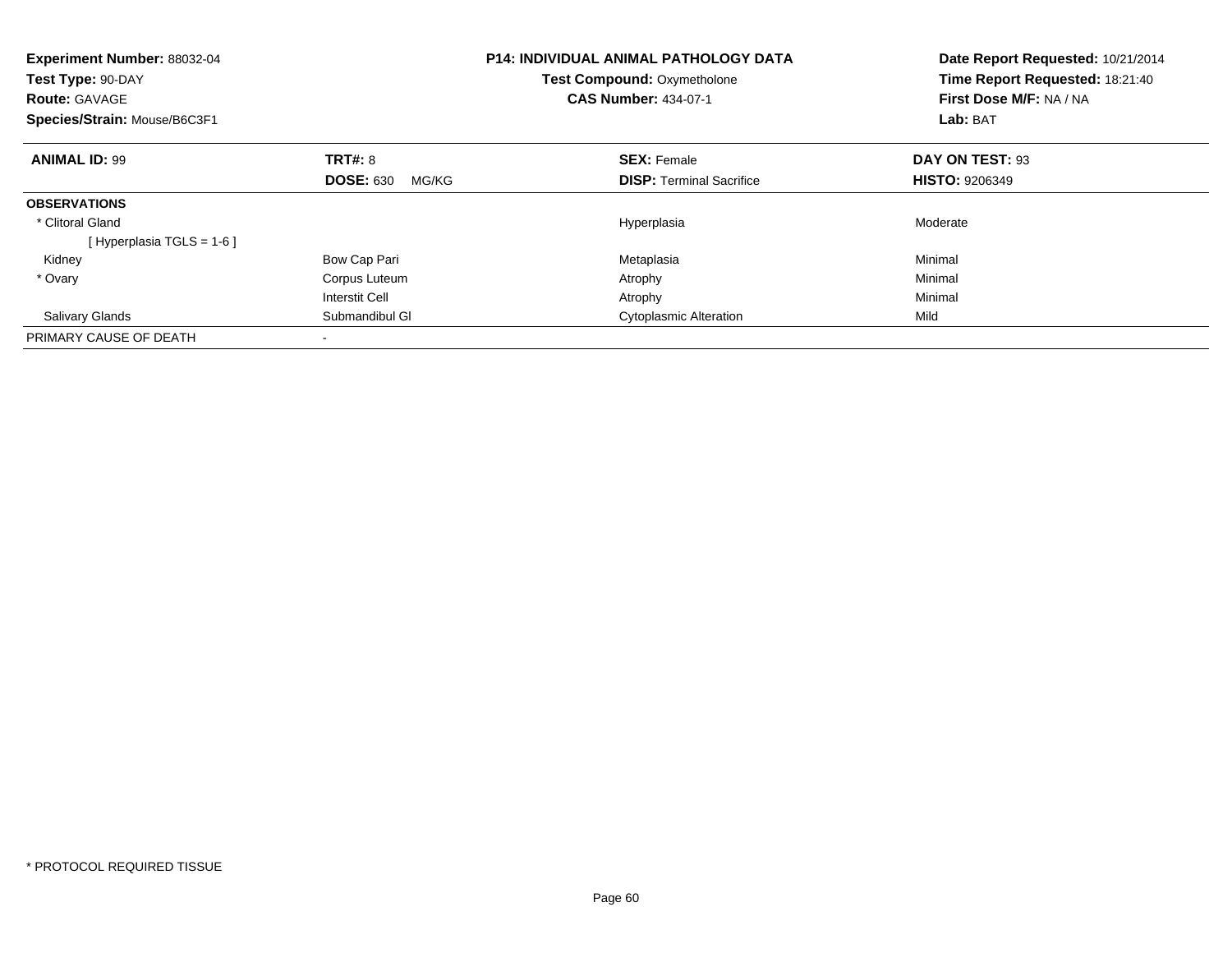| <b>Experiment Number: 88032-04</b><br>Test Type: 90-DAY<br><b>Route: GAVAGE</b><br>Species/Strain: Mouse/B6C3F1 | <b>P14: INDIVIDUAL ANIMAL PATHOLOGY DATA</b><br>Test Compound: Oxymetholone<br><b>CAS Number: 434-07-1</b> |                                 | Date Report Requested: 10/21/2014<br>Time Report Requested: 18:21:40<br>First Dose M/F: NA / NA<br>Lab: BAT |
|-----------------------------------------------------------------------------------------------------------------|------------------------------------------------------------------------------------------------------------|---------------------------------|-------------------------------------------------------------------------------------------------------------|
| <b>ANIMAL ID: 100</b>                                                                                           | TRT#: 8                                                                                                    | <b>SEX: Female</b>              | DAY ON TEST: 93                                                                                             |
|                                                                                                                 | <b>DOSE: 630</b><br>MG/KG                                                                                  | <b>DISP:</b> Terminal Sacrifice | <b>HISTO: 9206350</b>                                                                                       |
| <b>OBSERVATIONS</b>                                                                                             |                                                                                                            |                                 |                                                                                                             |
| * Clitoral Gland                                                                                                |                                                                                                            | Hyperplasia                     | Moderate                                                                                                    |
| [Hyperplasia TGLS = $1-6$ ]                                                                                     |                                                                                                            |                                 |                                                                                                             |
| Kidney                                                                                                          | Bow Cap Pari                                                                                               | Metaplasia                      | Minimal                                                                                                     |
| * Ovary                                                                                                         | Corpus Luteum                                                                                              | Atrophy                         | Mild                                                                                                        |
|                                                                                                                 | <b>Interstit Cell</b>                                                                                      | Atrophy                         | Minimal                                                                                                     |
| <b>Salivary Glands</b>                                                                                          | Submandibul GI                                                                                             | <b>Cytoplasmic Alteration</b>   | Mild                                                                                                        |
| PRIMARY CAUSE OF DEATH                                                                                          |                                                                                                            |                                 |                                                                                                             |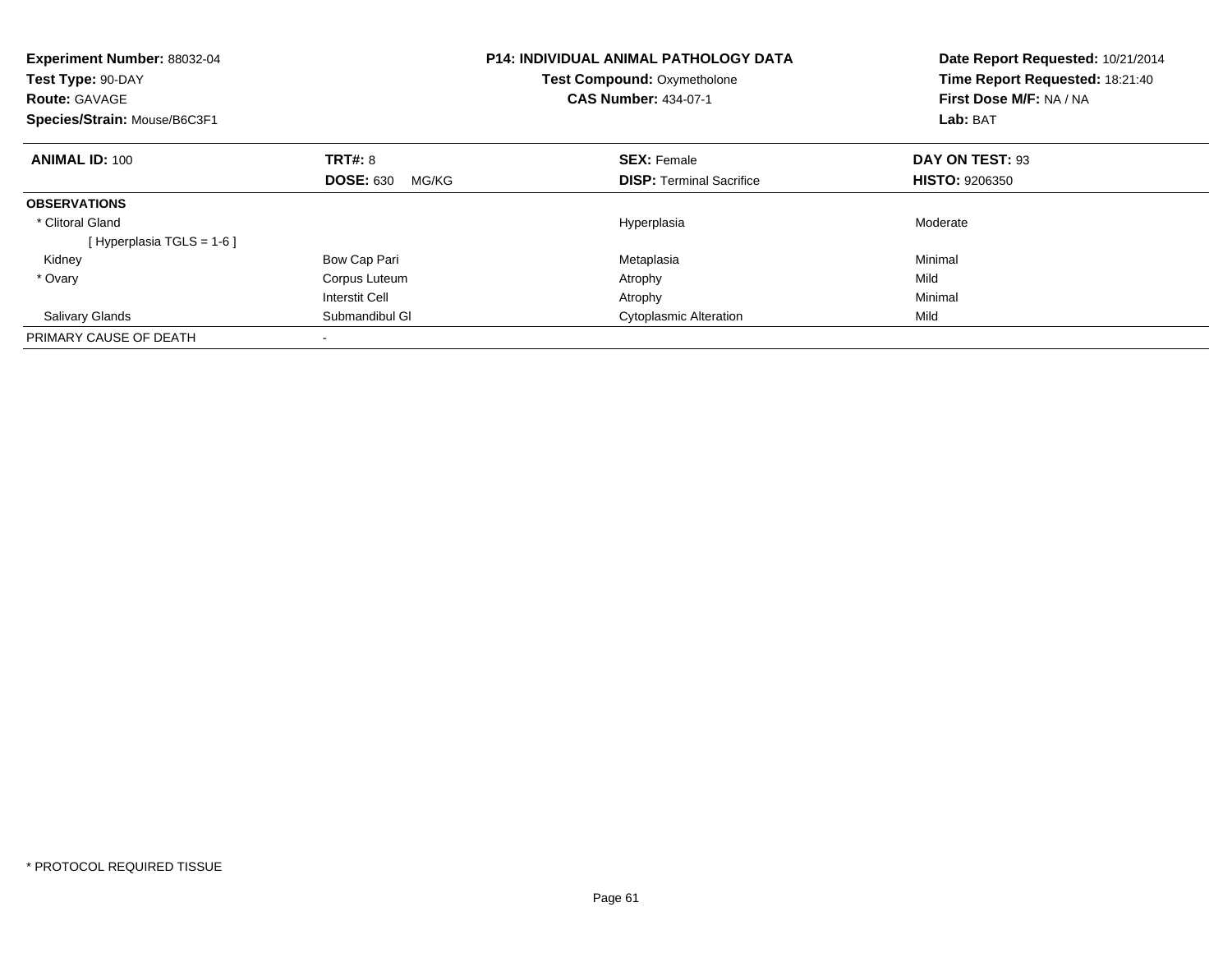| Experiment Number: 88032-04<br>Test Type: 90-DAY<br><b>Route: GAVAGE</b><br>Species/Strain: Mouse/B6C3F1 |                            | <b>P14: INDIVIDUAL ANIMAL PATHOLOGY DATA</b><br><b>Test Compound: Oxymetholone</b><br><b>CAS Number: 434-07-1</b> | Date Report Requested: 10/21/2014<br>Time Report Requested: 18:21:40<br>First Dose M/F: NA / NA<br>Lab: BAT |
|----------------------------------------------------------------------------------------------------------|----------------------------|-------------------------------------------------------------------------------------------------------------------|-------------------------------------------------------------------------------------------------------------|
| <b>ANIMAL ID: 101</b>                                                                                    | <b>TRT#: 10</b>            | <b>SEX: Female</b>                                                                                                | DAY ON TEST: 93                                                                                             |
|                                                                                                          | <b>DOSE: 1250</b><br>MG/KG | <b>DISP:</b> Terminal Sacrifice                                                                                   | <b>HISTO: 9206321</b>                                                                                       |
| <b>OBSERVATIONS</b>                                                                                      |                            |                                                                                                                   |                                                                                                             |
| * Clitoral Gland                                                                                         |                            | Hyperplasia                                                                                                       | Moderate                                                                                                    |
| [Hyperplasia TGLS = $1-6$ ]                                                                              |                            |                                                                                                                   |                                                                                                             |
| Kidney                                                                                                   | Bow Cap Pari               | Metaplasia                                                                                                        | Mild                                                                                                        |
| * Ovary                                                                                                  | Corpus Luteum              | Atrophy                                                                                                           | Mild                                                                                                        |
|                                                                                                          | <b>Interstit Cell</b>      | Atrophy                                                                                                           | Mild                                                                                                        |
| <b>Salivary Glands</b>                                                                                   | Submandibul GI             | <b>Cytoplasmic Alteration</b>                                                                                     | Mild                                                                                                        |
| PRIMARY CAUSE OF DEATH                                                                                   |                            |                                                                                                                   |                                                                                                             |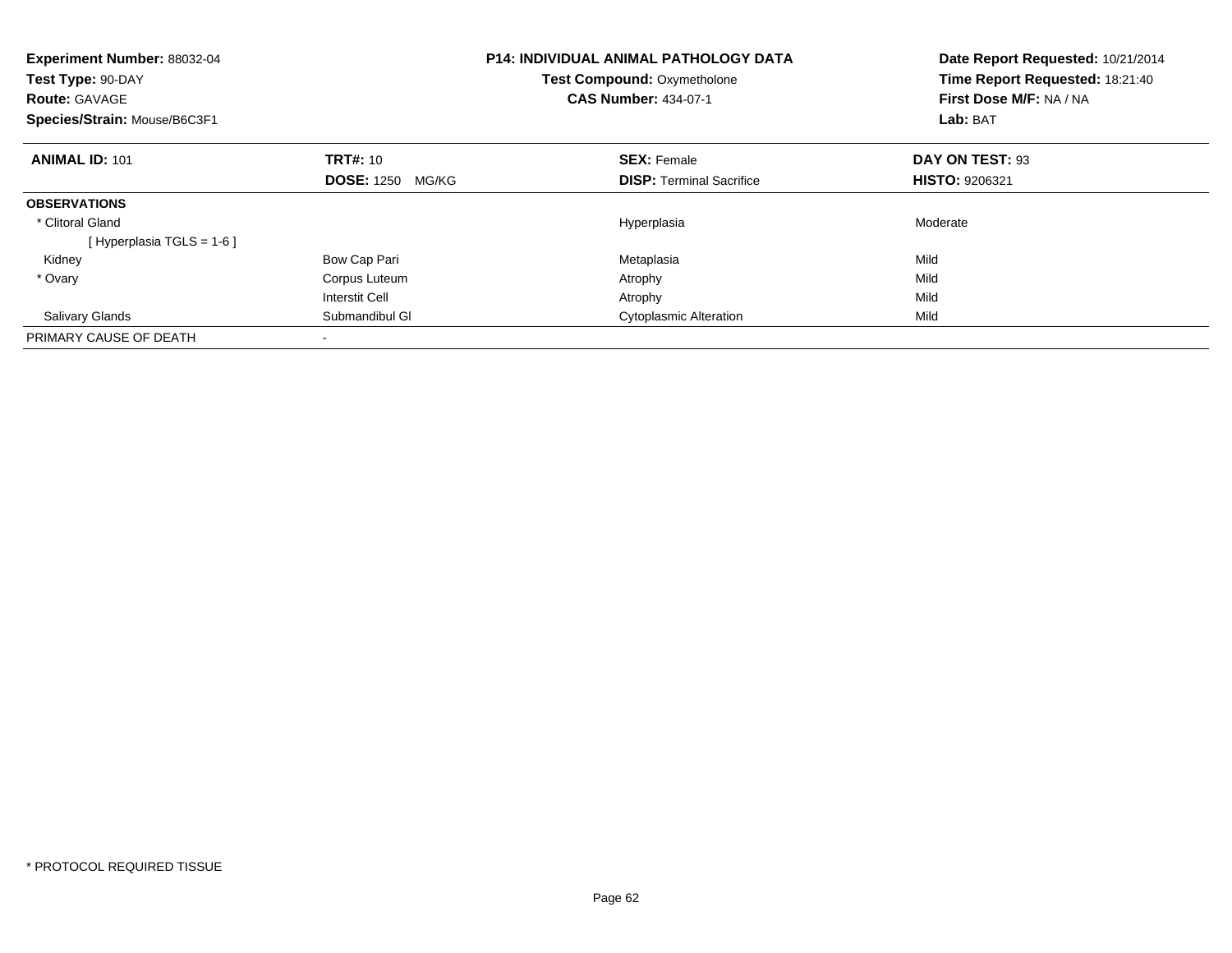| <b>Experiment Number: 88032-04</b><br>Test Type: 90-DAY<br><b>Route: GAVAGE</b><br>Species/Strain: Mouse/B6C3F1 |                            | <b>P14: INDIVIDUAL ANIMAL PATHOLOGY DATA</b><br><b>Test Compound: Oxymetholone</b><br><b>CAS Number: 434-07-1</b> |                                 | Date Report Requested: 10/21/2014<br>Time Report Requested: 18:21:40<br>First Dose M/F: NA / NA<br>Lab: BAT |  |
|-----------------------------------------------------------------------------------------------------------------|----------------------------|-------------------------------------------------------------------------------------------------------------------|---------------------------------|-------------------------------------------------------------------------------------------------------------|--|
| <b>ANIMAL ID: 102</b>                                                                                           | <b>TRT#: 10</b>            |                                                                                                                   | <b>SEX: Female</b>              | DAY ON TEST: 93                                                                                             |  |
|                                                                                                                 | <b>DOSE: 1250</b><br>MG/KG |                                                                                                                   | <b>DISP:</b> Terminal Sacrifice | <b>HISTO: 9206322</b>                                                                                       |  |
| <b>OBSERVATIONS</b>                                                                                             |                            |                                                                                                                   |                                 |                                                                                                             |  |
| * Clitoral Gland                                                                                                |                            |                                                                                                                   | Hyperplasia                     | Moderate                                                                                                    |  |
| [Hyperplasia TGLS = $1-6$ ]                                                                                     |                            |                                                                                                                   |                                 |                                                                                                             |  |
| Kidney                                                                                                          | Bow Cap Pari               |                                                                                                                   | Metaplasia                      | Mild                                                                                                        |  |
| * Ovary                                                                                                         | Corpus Luteum              |                                                                                                                   | Atrophy                         | Minimal                                                                                                     |  |
|                                                                                                                 | Interstit Cell             |                                                                                                                   | Atrophy                         | Mild                                                                                                        |  |
| <b>Salivary Glands</b>                                                                                          | Parotid GI                 |                                                                                                                   | Atrophy                         | Minimal                                                                                                     |  |
|                                                                                                                 | Submandibul GI             |                                                                                                                   | <b>Cytoplasmic Alteration</b>   | Mild                                                                                                        |  |
| PRIMARY CAUSE OF DEATH                                                                                          |                            |                                                                                                                   |                                 |                                                                                                             |  |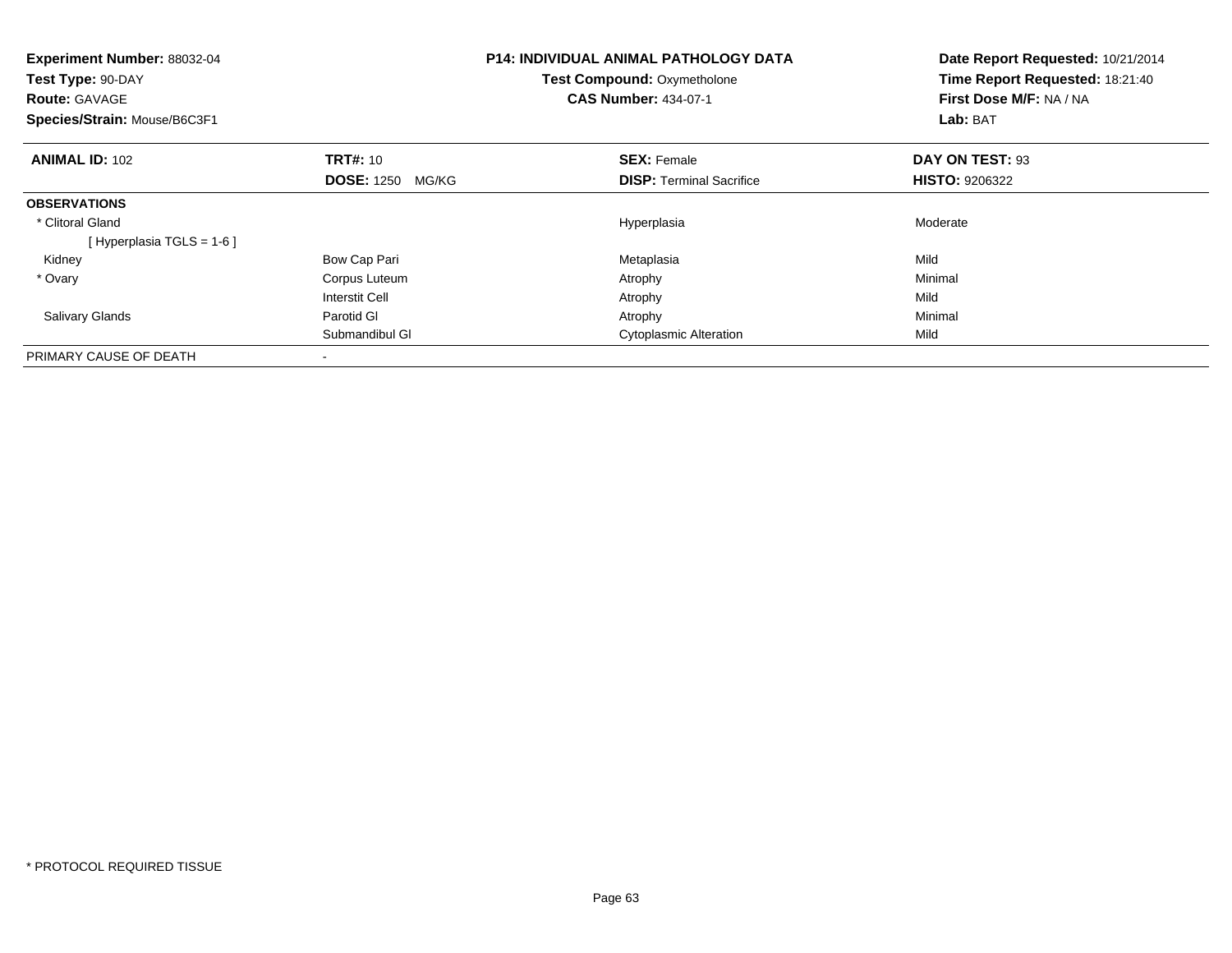| Experiment Number: 88032-04<br>Test Type: 90-DAY<br><b>Route: GAVAGE</b><br>Species/Strain: Mouse/B6C3F1 |                            | <b>P14: INDIVIDUAL ANIMAL PATHOLOGY DATA</b><br><b>Test Compound: Oxymetholone</b><br><b>CAS Number: 434-07-1</b> | Date Report Requested: 10/21/2014<br>Time Report Requested: 18:21:40<br>First Dose M/F: NA / NA<br>Lab: BAT |  |
|----------------------------------------------------------------------------------------------------------|----------------------------|-------------------------------------------------------------------------------------------------------------------|-------------------------------------------------------------------------------------------------------------|--|
| <b>ANIMAL ID: 103</b>                                                                                    | <b>TRT#: 10</b>            | <b>SEX: Female</b>                                                                                                | DAY ON TEST: 93                                                                                             |  |
|                                                                                                          | <b>DOSE: 1250</b><br>MG/KG | <b>DISP:</b> Terminal Sacrifice                                                                                   | <b>HISTO: 9206323</b>                                                                                       |  |
| <b>OBSERVATIONS</b>                                                                                      |                            |                                                                                                                   |                                                                                                             |  |
| * Clitoral Gland                                                                                         |                            | Hyperplasia                                                                                                       | Moderate                                                                                                    |  |
| [Hyperplasia TGLS = $1-6$ ]                                                                              |                            |                                                                                                                   |                                                                                                             |  |
| Kidney                                                                                                   | Bow Cap Pari               | Metaplasia                                                                                                        | Mild                                                                                                        |  |
| * Ovary                                                                                                  | Corpus Luteum              | Atrophy                                                                                                           | Moderate                                                                                                    |  |
|                                                                                                          | <b>Interstit Cell</b>      | Atrophy                                                                                                           | Mild                                                                                                        |  |
| <b>Salivary Glands</b>                                                                                   | Submandibul GI             | <b>Cytoplasmic Alteration</b>                                                                                     | Mild                                                                                                        |  |
| PRIMARY CAUSE OF DEATH                                                                                   |                            |                                                                                                                   |                                                                                                             |  |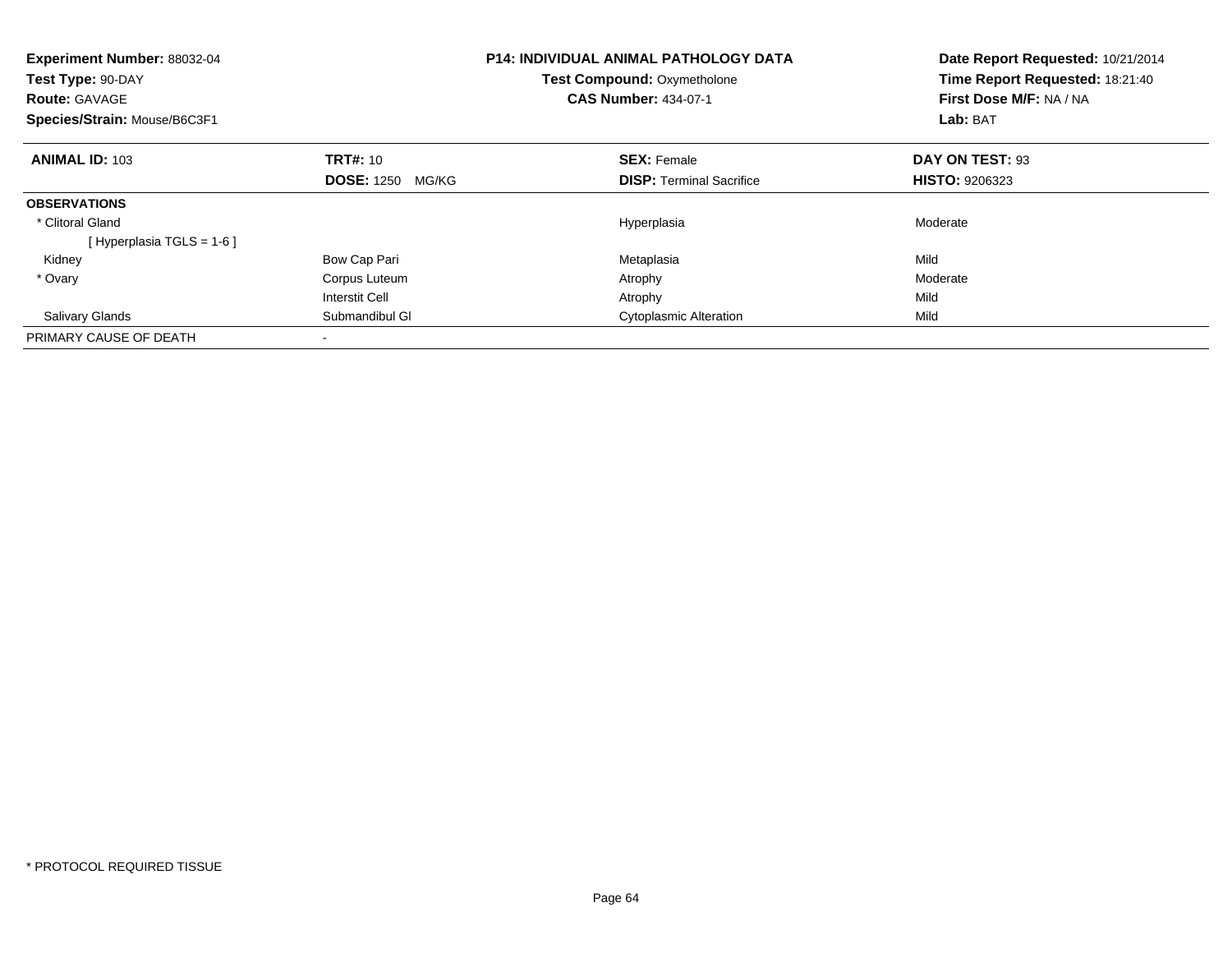| <b>Experiment Number: 88032-04</b><br>Test Type: 90-DAY<br><b>Route: GAVAGE</b><br>Species/Strain: Mouse/B6C3F1 |                            | <b>P14: INDIVIDUAL ANIMAL PATHOLOGY DATA</b><br><b>Test Compound: Oxymetholone</b><br><b>CAS Number: 434-07-1</b> |                                 | Date Report Requested: 10/21/2014<br>Time Report Requested: 18:21:40<br>First Dose M/F: NA / NA<br>Lab: BAT |  |
|-----------------------------------------------------------------------------------------------------------------|----------------------------|-------------------------------------------------------------------------------------------------------------------|---------------------------------|-------------------------------------------------------------------------------------------------------------|--|
| <b>ANIMAL ID: 104</b>                                                                                           | <b>TRT#: 10</b>            |                                                                                                                   | <b>SEX: Female</b>              | DAY ON TEST: 93                                                                                             |  |
|                                                                                                                 | <b>DOSE: 1250</b><br>MG/KG |                                                                                                                   | <b>DISP:</b> Terminal Sacrifice | <b>HISTO: 9206324</b>                                                                                       |  |
| <b>OBSERVATIONS</b>                                                                                             |                            |                                                                                                                   |                                 |                                                                                                             |  |
| * Clitoral Gland                                                                                                |                            |                                                                                                                   | Hyperplasia                     | Moderate                                                                                                    |  |
| [Hyperplasia TGLS = $1-6$ ]                                                                                     |                            |                                                                                                                   |                                 |                                                                                                             |  |
| Kidney                                                                                                          | Bow Cap Pari               |                                                                                                                   | Metaplasia                      | Mild                                                                                                        |  |
| * Ovary                                                                                                         | Corpus Luteum              |                                                                                                                   | Atrophy                         | Minimal                                                                                                     |  |
|                                                                                                                 | Interstit Cell             |                                                                                                                   | Atrophy                         | Minimal                                                                                                     |  |
| <b>Salivary Glands</b>                                                                                          | Parotid GI                 |                                                                                                                   | Atrophy                         | Minimal                                                                                                     |  |
|                                                                                                                 | Submandibul GI             |                                                                                                                   | <b>Cytoplasmic Alteration</b>   | Mild                                                                                                        |  |
| PRIMARY CAUSE OF DEATH                                                                                          |                            |                                                                                                                   |                                 |                                                                                                             |  |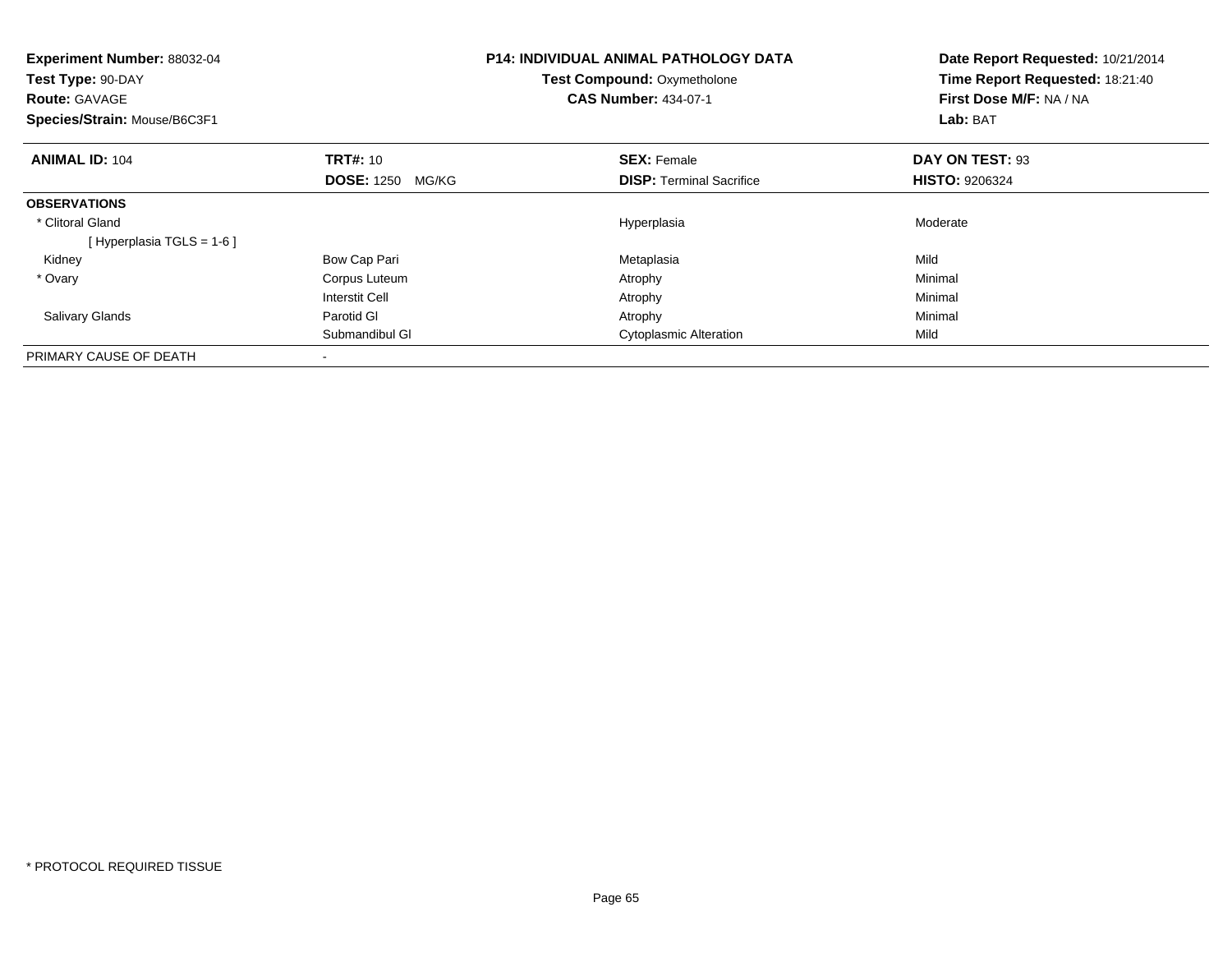| <b>Experiment Number: 88032-04</b><br>Test Type: 90-DAY<br><b>Route: GAVAGE</b><br>Species/Strain: Mouse/B6C3F1 |                            | <b>P14: INDIVIDUAL ANIMAL PATHOLOGY DATA</b><br><b>Test Compound: Oxymetholone</b><br><b>CAS Number: 434-07-1</b> |                                 | Date Report Requested: 10/21/2014<br>Time Report Requested: 18:21:40<br>First Dose M/F: NA / NA<br>Lab: BAT |  |
|-----------------------------------------------------------------------------------------------------------------|----------------------------|-------------------------------------------------------------------------------------------------------------------|---------------------------------|-------------------------------------------------------------------------------------------------------------|--|
| <b>ANIMAL ID: 105</b>                                                                                           | <b>TRT#: 10</b>            |                                                                                                                   | <b>SEX: Female</b>              | DAY ON TEST: 93                                                                                             |  |
|                                                                                                                 | <b>DOSE: 1250</b><br>MG/KG |                                                                                                                   | <b>DISP:</b> Terminal Sacrifice | <b>HISTO: 9206325</b>                                                                                       |  |
| <b>OBSERVATIONS</b>                                                                                             |                            |                                                                                                                   |                                 |                                                                                                             |  |
| * Clitoral Gland                                                                                                |                            |                                                                                                                   | Hyperplasia                     | Moderate                                                                                                    |  |
| [Hyperplasia TGLS = $1-6$ ]                                                                                     |                            |                                                                                                                   |                                 |                                                                                                             |  |
| Kidney                                                                                                          | Bow Cap Pari               |                                                                                                                   | Metaplasia                      | Mild                                                                                                        |  |
| * Ovary                                                                                                         | Corpus Luteum              |                                                                                                                   | Atrophy                         | Minimal                                                                                                     |  |
|                                                                                                                 | Interstit Cell             |                                                                                                                   | Atrophy                         | Minimal                                                                                                     |  |
| <b>Salivary Glands</b>                                                                                          | Parotid GI                 |                                                                                                                   | Atrophy                         | Minimal                                                                                                     |  |
|                                                                                                                 | Submandibul GI             |                                                                                                                   | <b>Cytoplasmic Alteration</b>   | Mild                                                                                                        |  |
| PRIMARY CAUSE OF DEATH                                                                                          |                            |                                                                                                                   |                                 |                                                                                                             |  |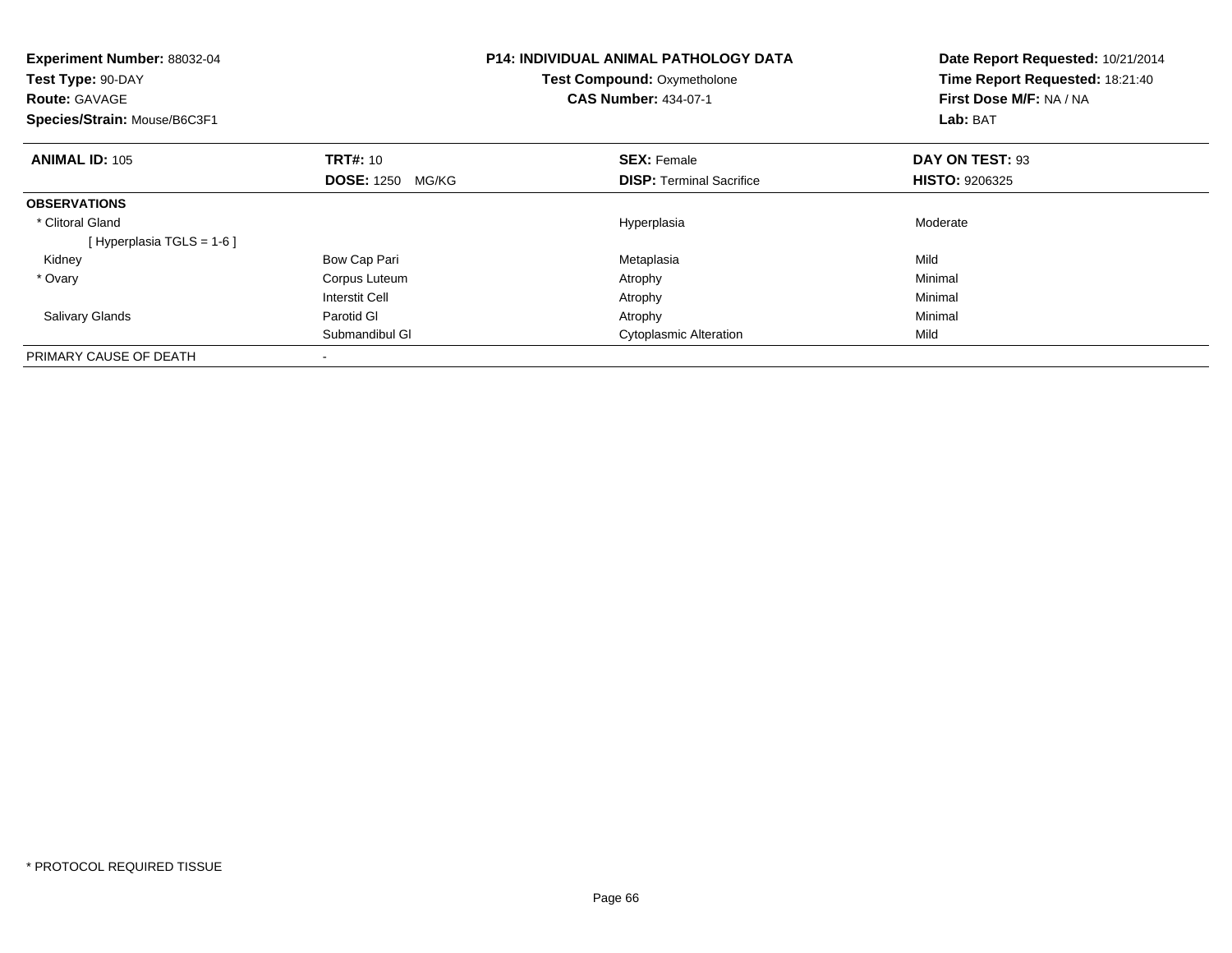| Experiment Number: 88032-04<br>Test Type: 90-DAY<br><b>Route: GAVAGE</b><br>Species/Strain: Mouse/B6C3F1 |                            | <b>P14: INDIVIDUAL ANIMAL PATHOLOGY DATA</b><br><b>Test Compound: Oxymetholone</b><br><b>CAS Number: 434-07-1</b> | Date Report Requested: 10/21/2014<br>Time Report Requested: 18:21:40<br>First Dose M/F: NA / NA<br>Lab: BAT |
|----------------------------------------------------------------------------------------------------------|----------------------------|-------------------------------------------------------------------------------------------------------------------|-------------------------------------------------------------------------------------------------------------|
| <b>ANIMAL ID: 106</b>                                                                                    | <b>TRT#: 10</b>            | <b>SEX: Female</b>                                                                                                | DAY ON TEST: 93                                                                                             |
|                                                                                                          | <b>DOSE: 1250</b><br>MG/KG | <b>DISP:</b> Terminal Sacrifice                                                                                   | <b>HISTO: 9206326</b>                                                                                       |
| <b>OBSERVATIONS</b>                                                                                      |                            |                                                                                                                   |                                                                                                             |
| * Clitoral Gland                                                                                         |                            | Hyperplasia                                                                                                       | Moderate                                                                                                    |
| [Hyperplasia TGLS = $1-6$ ]                                                                              |                            |                                                                                                                   |                                                                                                             |
| Kidney                                                                                                   | Bow Cap Pari               | Metaplasia                                                                                                        | Mild                                                                                                        |
| * Ovary                                                                                                  | Corpus Luteum              | Atrophy                                                                                                           | Minimal                                                                                                     |
|                                                                                                          | <b>Interstit Cell</b>      | Atrophy                                                                                                           | Mild                                                                                                        |
| <b>Salivary Glands</b>                                                                                   | Submandibul GI             | <b>Cytoplasmic Alteration</b>                                                                                     | Mild                                                                                                        |
| PRIMARY CAUSE OF DEATH                                                                                   |                            |                                                                                                                   |                                                                                                             |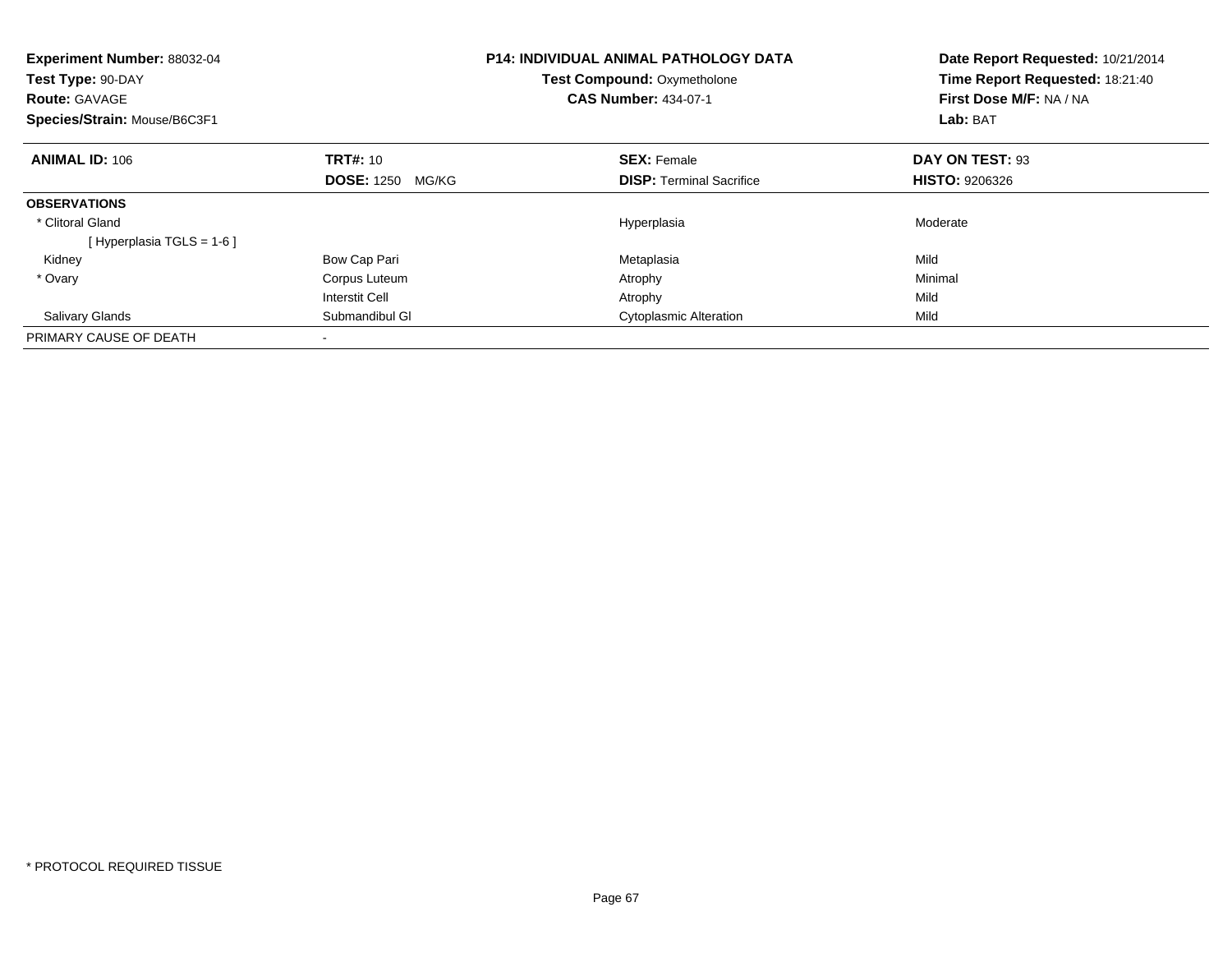| Experiment Number: 88032-04<br>Test Type: 90-DAY<br><b>Route: GAVAGE</b><br>Species/Strain: Mouse/B6C3F1 |                            | <b>P14: INDIVIDUAL ANIMAL PATHOLOGY DATA</b><br><b>Test Compound: Oxymetholone</b><br><b>CAS Number: 434-07-1</b> | Date Report Requested: 10/21/2014<br>Time Report Requested: 18:21:40<br>First Dose M/F: NA / NA<br>Lab: BAT |
|----------------------------------------------------------------------------------------------------------|----------------------------|-------------------------------------------------------------------------------------------------------------------|-------------------------------------------------------------------------------------------------------------|
| <b>ANIMAL ID: 107</b>                                                                                    | <b>TRT#: 10</b>            | <b>SEX: Female</b>                                                                                                | DAY ON TEST: 93                                                                                             |
|                                                                                                          | <b>DOSE: 1250</b><br>MG/KG | <b>DISP:</b> Terminal Sacrifice                                                                                   | <b>HISTO: 9206327</b>                                                                                       |
| <b>OBSERVATIONS</b>                                                                                      |                            |                                                                                                                   |                                                                                                             |
| * Clitoral Gland                                                                                         |                            | Hyperplasia                                                                                                       | Moderate                                                                                                    |
| [Hyperplasia TGLS = $1-6$ ]                                                                              |                            |                                                                                                                   |                                                                                                             |
| Kidney                                                                                                   | Bow Cap Pari               | Metaplasia                                                                                                        | Mild                                                                                                        |
| * Ovary                                                                                                  | Corpus Luteum              | Atrophy                                                                                                           | Moderate                                                                                                    |
|                                                                                                          | <b>Interstit Cell</b>      | Atrophy                                                                                                           | Minimal                                                                                                     |
| <b>Salivary Glands</b>                                                                                   | Submandibul GI             | <b>Cytoplasmic Alteration</b>                                                                                     | Mild                                                                                                        |
| PRIMARY CAUSE OF DEATH                                                                                   |                            |                                                                                                                   |                                                                                                             |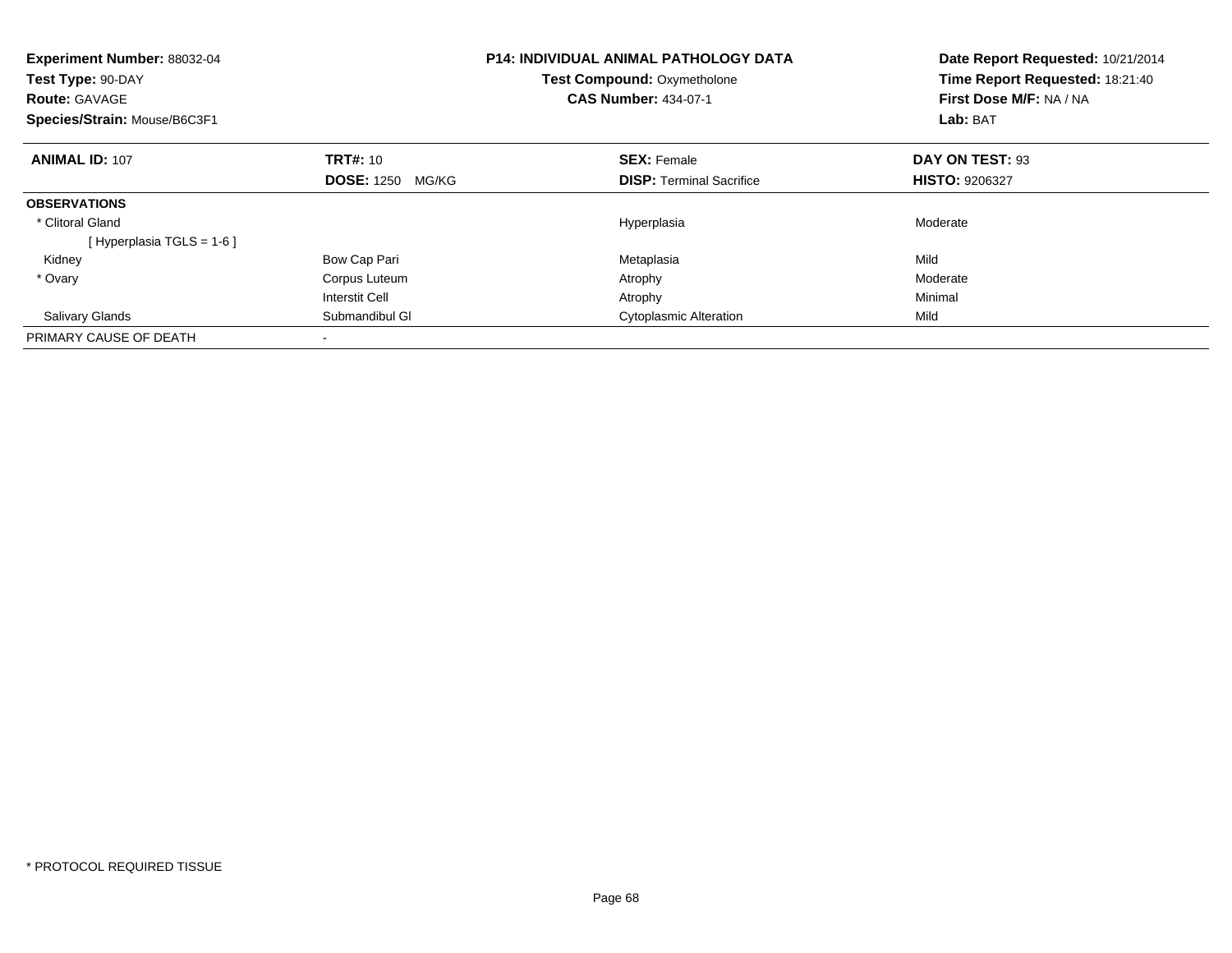| Experiment Number: 88032-04<br>Test Type: 90-DAY<br><b>Route: GAVAGE</b><br>Species/Strain: Mouse/B6C3F1 |                            | <b>P14: INDIVIDUAL ANIMAL PATHOLOGY DATA</b><br><b>Test Compound: Oxymetholone</b><br><b>CAS Number: 434-07-1</b> | Date Report Requested: 10/21/2014<br>Time Report Requested: 18:21:40<br>First Dose M/F: NA / NA<br>Lab: BAT |
|----------------------------------------------------------------------------------------------------------|----------------------------|-------------------------------------------------------------------------------------------------------------------|-------------------------------------------------------------------------------------------------------------|
| <b>ANIMAL ID: 108</b>                                                                                    | <b>TRT#: 10</b>            | <b>SEX: Female</b>                                                                                                | DAY ON TEST: 93                                                                                             |
|                                                                                                          | <b>DOSE: 1250</b><br>MG/KG | <b>DISP:</b> Terminal Sacrifice                                                                                   | <b>HISTO: 9206328</b>                                                                                       |
| <b>OBSERVATIONS</b>                                                                                      |                            |                                                                                                                   |                                                                                                             |
| * Clitoral Gland                                                                                         |                            | Hyperplasia                                                                                                       | Moderate                                                                                                    |
| [Hyperplasia TGLS = $1-6$ ]                                                                              |                            |                                                                                                                   |                                                                                                             |
| Kidney                                                                                                   | Bow Cap Pari               | Metaplasia                                                                                                        | Mild                                                                                                        |
| * Ovary                                                                                                  | Corpus Luteum              | Atrophy                                                                                                           | Moderate                                                                                                    |
|                                                                                                          | <b>Interstit Cell</b>      | Atrophy                                                                                                           | Minimal                                                                                                     |
| <b>Salivary Glands</b>                                                                                   | Submandibul GI             | <b>Cytoplasmic Alteration</b>                                                                                     | Mild                                                                                                        |
| PRIMARY CAUSE OF DEATH                                                                                   |                            |                                                                                                                   |                                                                                                             |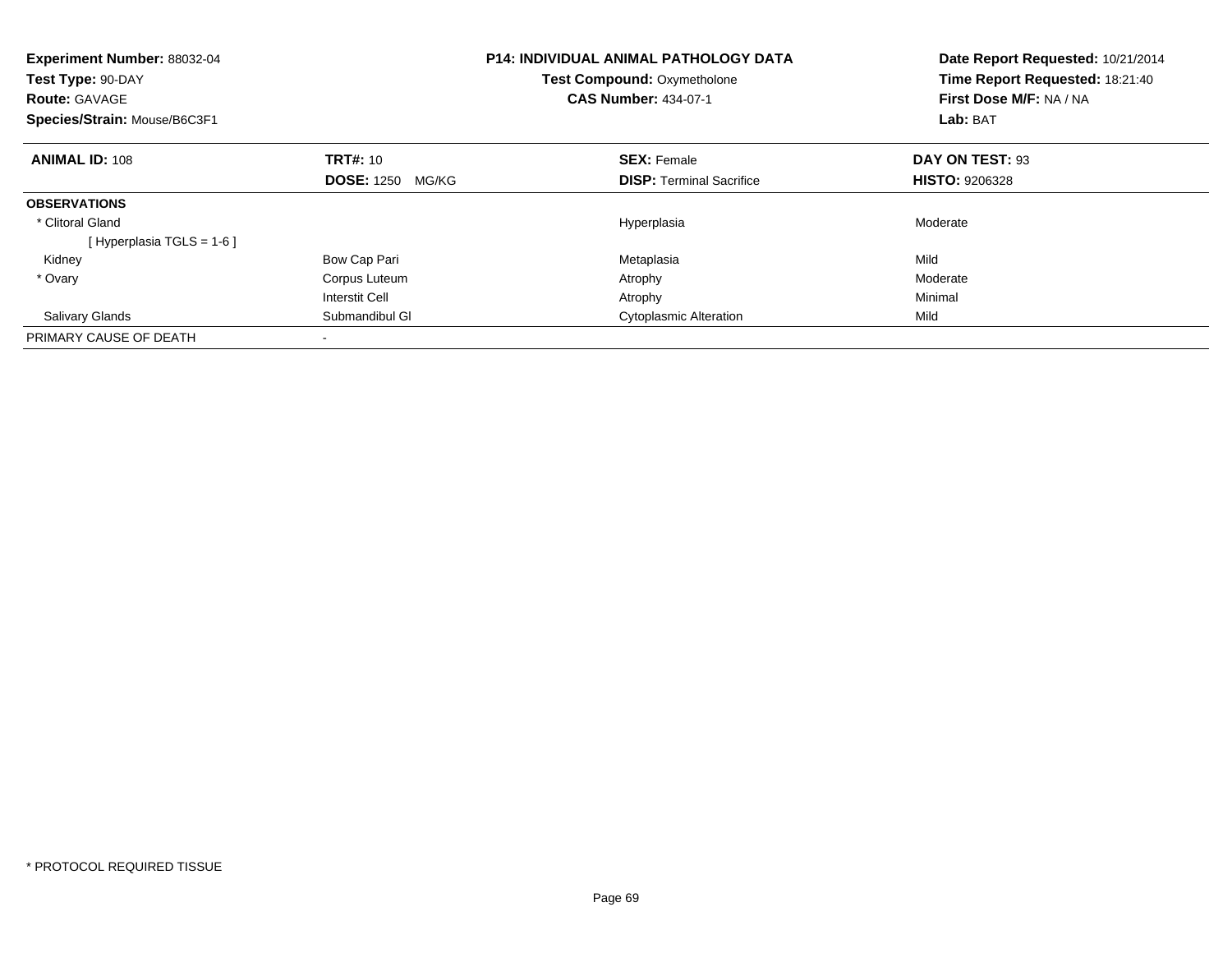| Experiment Number: 88032-04<br>Test Type: 90-DAY<br><b>Route: GAVAGE</b><br>Species/Strain: Mouse/B6C3F1 |                            | <b>P14: INDIVIDUAL ANIMAL PATHOLOGY DATA</b><br><b>Test Compound: Oxymetholone</b><br><b>CAS Number: 434-07-1</b> | Date Report Requested: 10/21/2014<br>Time Report Requested: 18:21:40<br>First Dose M/F: NA / NA<br>Lab: BAT |
|----------------------------------------------------------------------------------------------------------|----------------------------|-------------------------------------------------------------------------------------------------------------------|-------------------------------------------------------------------------------------------------------------|
| <b>ANIMAL ID: 109</b>                                                                                    | <b>TRT#: 10</b>            | <b>SEX: Female</b>                                                                                                | DAY ON TEST: 93                                                                                             |
|                                                                                                          | <b>DOSE: 1250</b><br>MG/KG | <b>DISP:</b> Terminal Sacrifice                                                                                   | <b>HISTO: 9206329</b>                                                                                       |
| <b>OBSERVATIONS</b>                                                                                      |                            |                                                                                                                   |                                                                                                             |
| * Clitoral Gland                                                                                         |                            | Hyperplasia                                                                                                       | Moderate                                                                                                    |
| [Hyperplasia TGLS = $1-6$ ]                                                                              |                            |                                                                                                                   |                                                                                                             |
| Kidney                                                                                                   | Bow Cap Pari               | Metaplasia                                                                                                        | Mild                                                                                                        |
| * Ovary                                                                                                  | Corpus Luteum              | Atrophy                                                                                                           | Minimal                                                                                                     |
|                                                                                                          | <b>Interstit Cell</b>      | Atrophy                                                                                                           | Minimal                                                                                                     |
| <b>Salivary Glands</b>                                                                                   | Submandibul GI             | <b>Cytoplasmic Alteration</b>                                                                                     | Mild                                                                                                        |
| PRIMARY CAUSE OF DEATH                                                                                   |                            |                                                                                                                   |                                                                                                             |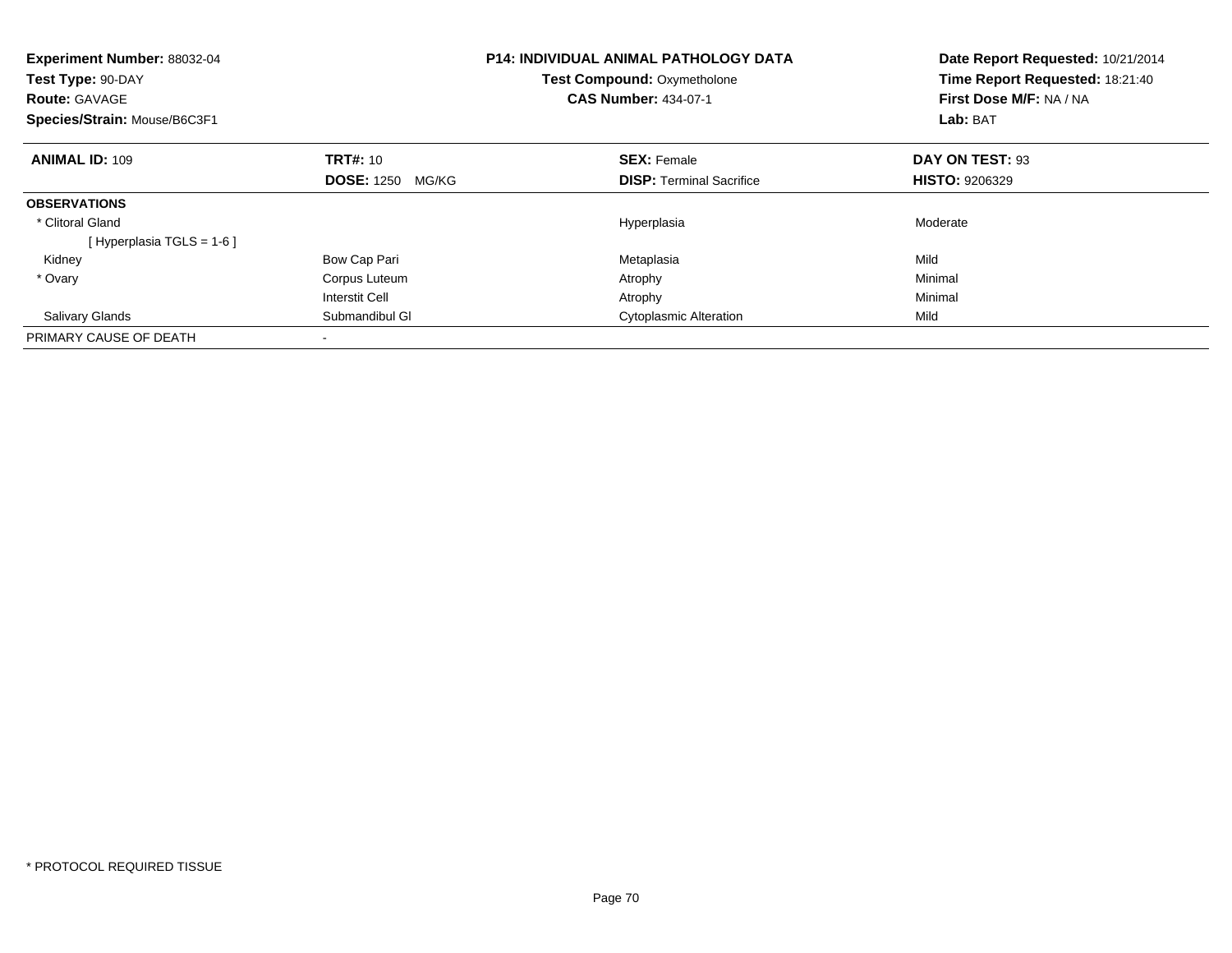| <b>Experiment Number: 88032-04</b><br>Test Type: 90-DAY<br><b>Route: GAVAGE</b><br>Species/Strain: Mouse/B6C3F1 |                            | <b>P14: INDIVIDUAL ANIMAL PATHOLOGY DATA</b><br><b>Test Compound: Oxymetholone</b><br><b>CAS Number: 434-07-1</b> |                                 | Date Report Requested: 10/21/2014<br>Time Report Requested: 18:21:40<br>First Dose M/F: NA / NA<br>Lab: BAT |  |
|-----------------------------------------------------------------------------------------------------------------|----------------------------|-------------------------------------------------------------------------------------------------------------------|---------------------------------|-------------------------------------------------------------------------------------------------------------|--|
| <b>ANIMAL ID: 110</b>                                                                                           | <b>TRT#: 10</b>            |                                                                                                                   | <b>SEX: Female</b>              | DAY ON TEST: 93                                                                                             |  |
|                                                                                                                 | <b>DOSE: 1250</b><br>MG/KG |                                                                                                                   | <b>DISP:</b> Terminal Sacrifice | <b>HISTO: 9206330</b>                                                                                       |  |
| <b>OBSERVATIONS</b>                                                                                             |                            |                                                                                                                   |                                 |                                                                                                             |  |
| * Clitoral Gland                                                                                                |                            |                                                                                                                   | Hyperplasia                     | Moderate                                                                                                    |  |
| [Hyperplasia TGLS = $1-6$ ]                                                                                     |                            |                                                                                                                   |                                 |                                                                                                             |  |
| Kidney                                                                                                          | Bow Cap Pari               |                                                                                                                   | Metaplasia                      | Mild                                                                                                        |  |
| * Ovary                                                                                                         | Corpus Luteum              |                                                                                                                   | Atrophy                         | Minimal                                                                                                     |  |
|                                                                                                                 | Interstit Cell             |                                                                                                                   | Atrophy                         | Minimal                                                                                                     |  |
| <b>Salivary Glands</b>                                                                                          | Parotid GI                 |                                                                                                                   | Atrophy                         | Minimal                                                                                                     |  |
|                                                                                                                 | Submandibul GI             |                                                                                                                   | <b>Cytoplasmic Alteration</b>   | Mild                                                                                                        |  |
| PRIMARY CAUSE OF DEATH                                                                                          |                            |                                                                                                                   |                                 |                                                                                                             |  |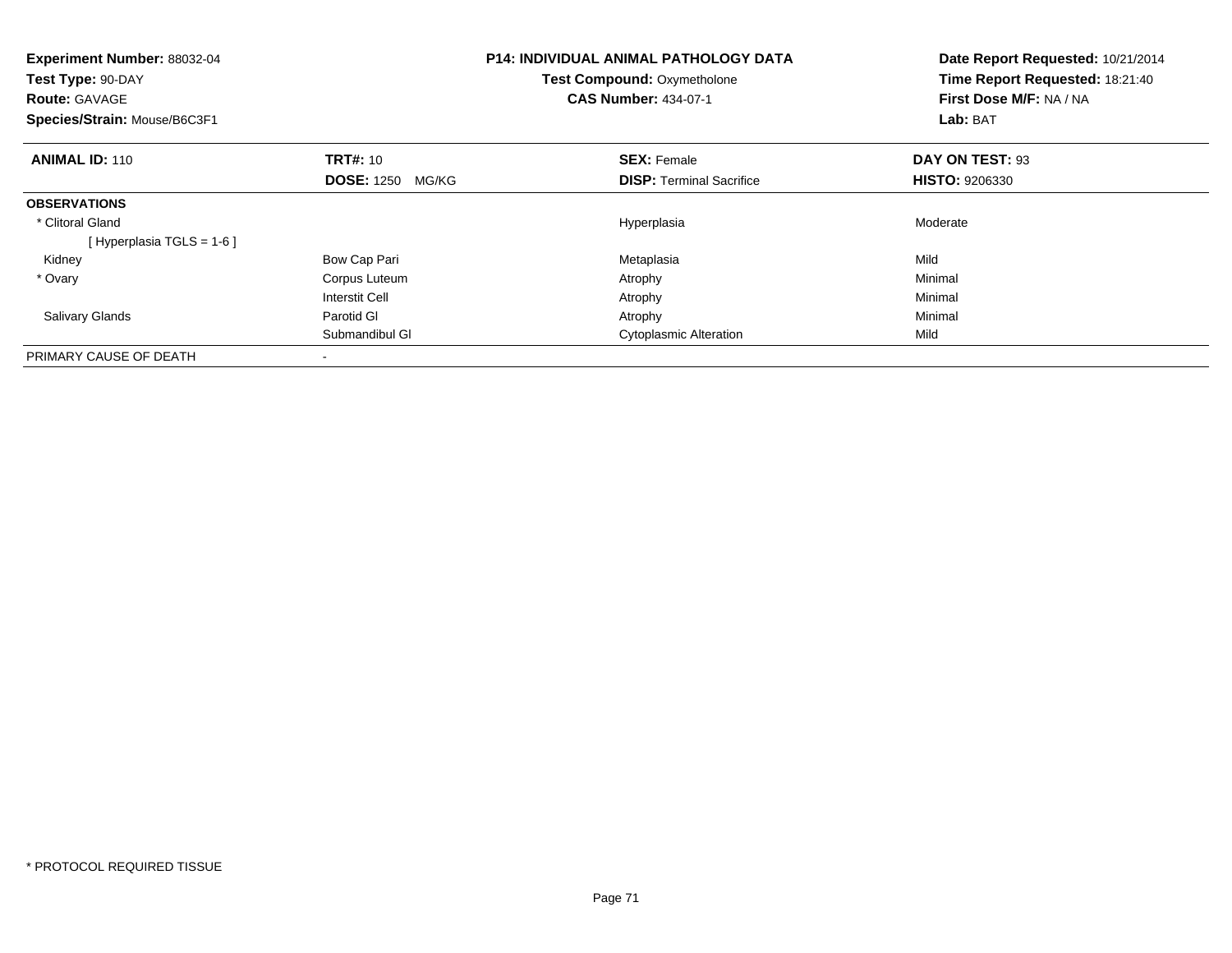| Experiment Number: 88032-04<br>Test Type: 90-DAY<br>Route: GAVAGE |                            | <b>P14: INDIVIDUAL ANIMAL PATHOLOGY DATA</b><br>Test Compound: Oxymetholone<br><b>CAS Number: 434-07-1</b> | Date Report Requested: 10/21/2014<br>Time Report Requested: 18:21:40<br>First Dose M/F: NA / NA |
|-------------------------------------------------------------------|----------------------------|------------------------------------------------------------------------------------------------------------|-------------------------------------------------------------------------------------------------|
| Species/Strain: Mouse/B6C3F1                                      |                            |                                                                                                            | Lab: BAT                                                                                        |
| <b>ANIMAL ID: 111</b>                                             | <b>TRT#: 12</b>            | <b>SEX: Female</b>                                                                                         | DAY ON TEST: 93                                                                                 |
|                                                                   | <b>DOSE: 2500</b><br>MG/KG | <b>DISP: Terminal Sacrifice</b>                                                                            | <b>HISTO: 9206301</b>                                                                           |
|                                                                   |                            | ORGAN AND ACCOUNTABLE SITE STATUS                                                                          |                                                                                                 |
| <b>NORMAL</b>                                                     |                            |                                                                                                            |                                                                                                 |
| * Adrenal Cortex                                                  | * Adrenal Medulla          | * Blood Vessel                                                                                             | * Bone                                                                                          |
| * Bone Marrow                                                     | * Brain                    | * Esophagus                                                                                                | * Gallbladder                                                                                   |
| * Heart                                                           | * Intestine Large, Cecum   | * Intestine Large, Colon                                                                                   | * Intestine Large, Rectum                                                                       |
| * Intestine Small, Duodenum                                       | * Intestine Small. Ileum   | * Intestine Small, Jejunum                                                                                 | * Islets, Pancreatic                                                                            |
| * Liver                                                           | * Lung                     | * Lymph Node, Mandibular                                                                                   | * Lymph Node, Mesenteric                                                                        |
| * Mammary Gland                                                   | * Nose                     | * Pancreas                                                                                                 | * Parathyroid Gland                                                                             |
| * Pituitary Gland                                                 | * Skin                     | * Spleen                                                                                                   | * Stomach, Forestomach                                                                          |
| * Stomach, Glandular                                              | * Thymus                   | * Thyroid Gland                                                                                            | * Trachea                                                                                       |
| * Urinary Bladder                                                 | * Uterus                   |                                                                                                            |                                                                                                 |
| <b>OBSERVATIONS</b>                                               |                            |                                                                                                            |                                                                                                 |
| * Clitoral Gland                                                  |                            | Hyperplasia                                                                                                | Moderate                                                                                        |
| [Hyperplasia TGLS = 1-6]                                          |                            |                                                                                                            |                                                                                                 |
| * Kidney                                                          | Bow Cap Pari               | Metaplasia                                                                                                 | Mild                                                                                            |
| * Ovary                                                           | Corpus Luteum              | Atrophy                                                                                                    | Moderate                                                                                        |
|                                                                   | <b>Interstit Cell</b>      | Atrophy                                                                                                    | Moderate                                                                                        |
| * Salivary Glands                                                 | Parotid GI                 | Atrophy                                                                                                    | Mild                                                                                            |
|                                                                   | Submandibul GI             | <b>Cytoplasmic Alteration</b>                                                                              | Mild                                                                                            |
| PRIMARY CAUSE OF DEATH                                            |                            |                                                                                                            |                                                                                                 |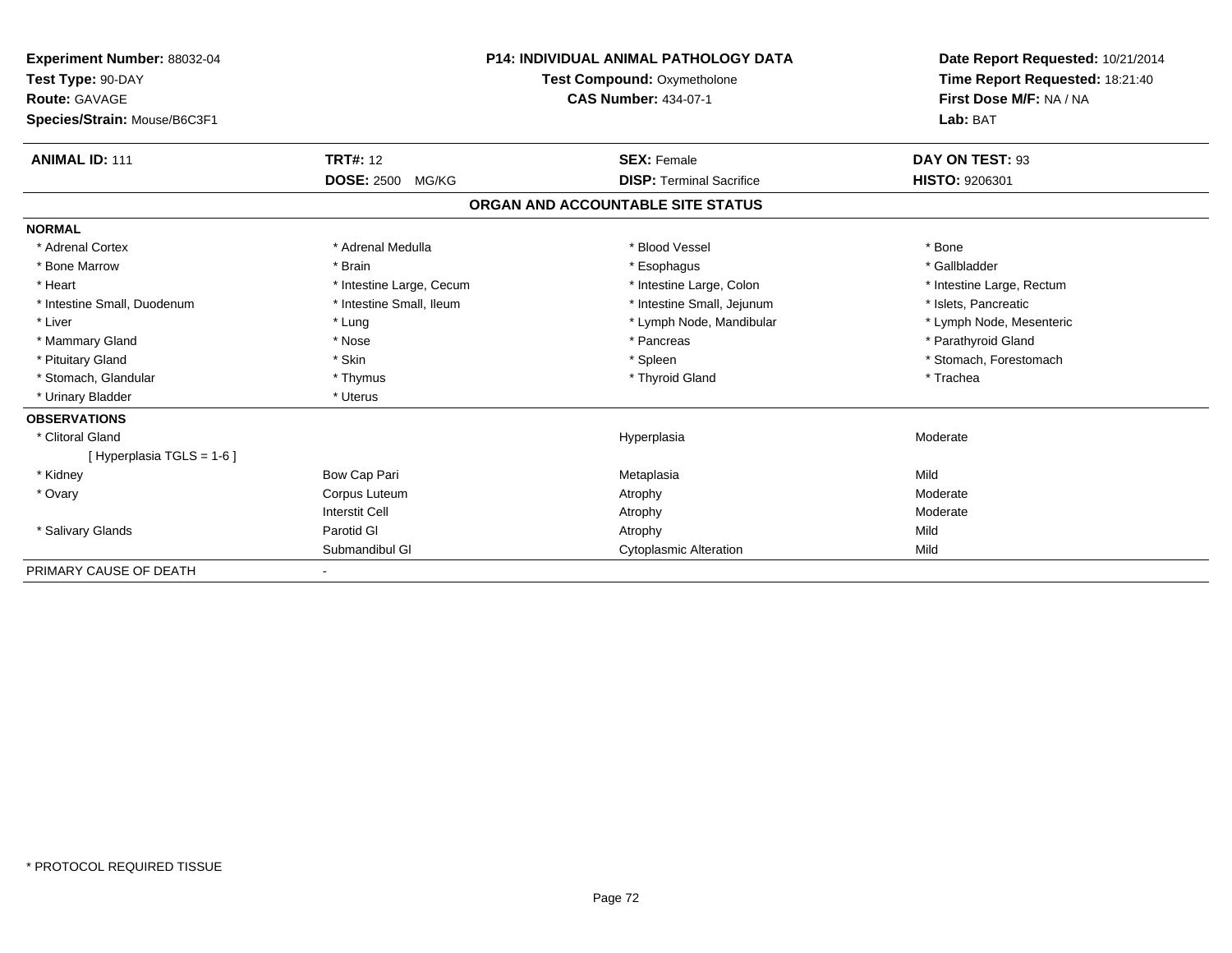| Experiment Number: 88032-04<br>Test Type: 90-DAY<br>Route: GAVAGE<br>Species/Strain: Mouse/B6C3F1 |                                               | <b>P14: INDIVIDUAL ANIMAL PATHOLOGY DATA</b><br>Test Compound: Oxymetholone<br><b>CAS Number: 434-07-1</b> | Date Report Requested: 10/21/2014<br>Time Report Requested: 18:21:40<br>First Dose M/F: NA / NA<br>Lab: BAT |
|---------------------------------------------------------------------------------------------------|-----------------------------------------------|------------------------------------------------------------------------------------------------------------|-------------------------------------------------------------------------------------------------------------|
|                                                                                                   |                                               |                                                                                                            |                                                                                                             |
| <b>ANIMAL ID: 112</b>                                                                             | <b>TRT#: 12</b><br><b>DOSE: 2500</b><br>MG/KG | <b>SEX: Female</b><br><b>DISP: Terminal Sacrifice</b>                                                      | DAY ON TEST: 93<br><b>HISTO: 9206302</b>                                                                    |
|                                                                                                   |                                               | ORGAN AND ACCOUNTABLE SITE STATUS                                                                          |                                                                                                             |
| <b>NORMAL</b>                                                                                     |                                               |                                                                                                            |                                                                                                             |
| * Adrenal Cortex                                                                                  | * Adrenal Medulla                             | * Blood Vessel                                                                                             | * Bone                                                                                                      |
| * Bone Marrow                                                                                     | * Brain                                       | * Esophagus                                                                                                | * Gallbladder                                                                                               |
| * Heart                                                                                           | * Intestine Large, Cecum                      | * Intestine Large, Colon                                                                                   | * Intestine Large, Rectum                                                                                   |
| * Intestine Small, Duodenum                                                                       | * Intestine Small. Ileum                      | * Intestine Small, Jejunum                                                                                 | * Islets, Pancreatic                                                                                        |
| * Liver                                                                                           | * Lung                                        | * Lymph Node, Mandibular                                                                                   | * Lymph Node, Mesenteric                                                                                    |
| * Mammary Gland                                                                                   | * Nose                                        | * Pancreas                                                                                                 | * Parathyroid Gland                                                                                         |
| * Pituitary Gland                                                                                 | * Skin                                        | * Spleen                                                                                                   | * Stomach, Forestomach                                                                                      |
| * Stomach, Glandular                                                                              | * Thymus                                      | * Thyroid Gland                                                                                            | * Trachea                                                                                                   |
| * Urinary Bladder                                                                                 | * Uterus                                      |                                                                                                            |                                                                                                             |
| <b>OBSERVATIONS</b>                                                                               |                                               |                                                                                                            |                                                                                                             |
| * Clitoral Gland                                                                                  |                                               | Hyperplasia                                                                                                | Moderate                                                                                                    |
| [Hyperplasia TGLS = 1-6]                                                                          |                                               |                                                                                                            |                                                                                                             |
| * Kidney                                                                                          | Bow Cap Pari                                  | Metaplasia                                                                                                 | Mild                                                                                                        |
| * Ovary                                                                                           | Corpus Luteum                                 | Atrophy                                                                                                    | Moderate                                                                                                    |
|                                                                                                   | <b>Interstit Cell</b>                         | Atrophy                                                                                                    | Moderate                                                                                                    |
| * Salivary Glands                                                                                 | Parotid GI                                    | Atrophy                                                                                                    | Minimal                                                                                                     |
|                                                                                                   | Submandibul GI                                | <b>Cytoplasmic Alteration</b>                                                                              | Mild                                                                                                        |
| PRIMARY CAUSE OF DEATH                                                                            |                                               |                                                                                                            |                                                                                                             |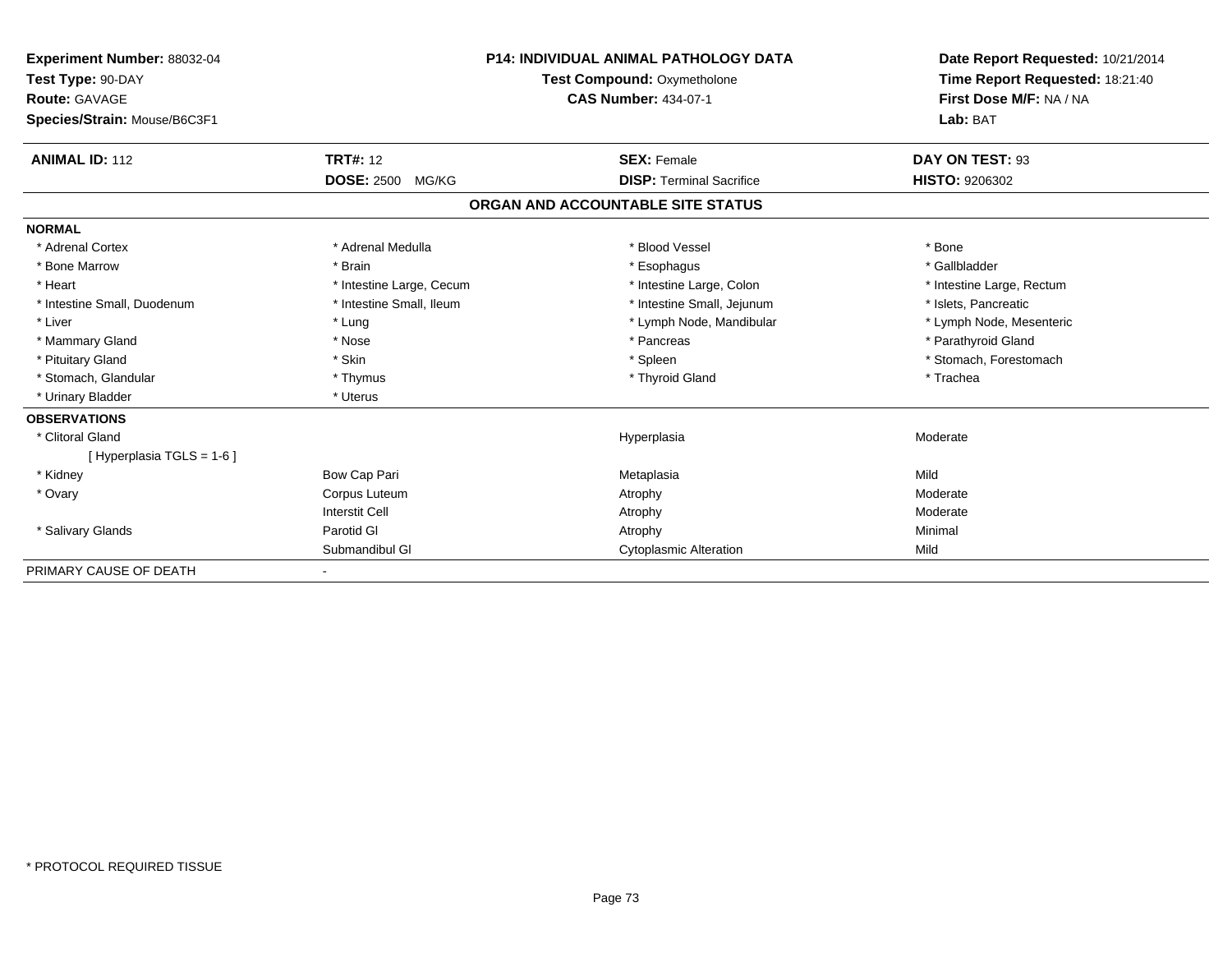| Experiment Number: 88032-04<br>Test Type: 90-DAY<br><b>Route: GAVAGE</b><br>Species/Strain: Mouse/B6C3F1 |                            | <b>P14: INDIVIDUAL ANIMAL PATHOLOGY DATA</b><br>Test Compound: Oxymetholone<br><b>CAS Number: 434-07-1</b> | Date Report Requested: 10/21/2014<br>Time Report Requested: 18:21:40<br>First Dose M/F: NA / NA<br>Lab: BAT |
|----------------------------------------------------------------------------------------------------------|----------------------------|------------------------------------------------------------------------------------------------------------|-------------------------------------------------------------------------------------------------------------|
|                                                                                                          |                            |                                                                                                            |                                                                                                             |
| <b>ANIMAL ID: 113</b>                                                                                    | <b>TRT#: 12</b>            | <b>SEX: Female</b>                                                                                         | DAY ON TEST: 93                                                                                             |
|                                                                                                          | <b>DOSE: 2500</b><br>MG/KG | <b>DISP: Terminal Sacrifice</b>                                                                            | <b>HISTO: 9206303</b>                                                                                       |
|                                                                                                          |                            | ORGAN AND ACCOUNTABLE SITE STATUS                                                                          |                                                                                                             |
| <b>NORMAL</b>                                                                                            |                            |                                                                                                            |                                                                                                             |
| * Adrenal Cortex                                                                                         | * Adrenal Medulla          | * Blood Vessel                                                                                             | * Bone                                                                                                      |
| * Bone Marrow                                                                                            | * Brain                    | * Esophagus                                                                                                | * Gallbladder                                                                                               |
| * Heart                                                                                                  | * Intestine Large, Cecum   | * Intestine Large, Colon                                                                                   | * Intestine Large, Rectum                                                                                   |
| * Intestine Small, Duodenum                                                                              | * Intestine Small. Ileum   | * Intestine Small, Jejunum                                                                                 | * Islets, Pancreatic                                                                                        |
| * Liver                                                                                                  | * Lung                     | * Lymph Node, Mandibular                                                                                   | * Lymph Node, Mesenteric                                                                                    |
| * Mammary Gland                                                                                          | * Nose                     | * Pancreas                                                                                                 | * Parathyroid Gland                                                                                         |
| * Pituitary Gland                                                                                        | * Skin                     | * Spleen                                                                                                   | * Stomach, Forestomach                                                                                      |
| * Stomach, Glandular                                                                                     | * Thymus                   | * Thyroid Gland                                                                                            | * Trachea                                                                                                   |
| * Urinary Bladder                                                                                        | * Uterus                   |                                                                                                            |                                                                                                             |
| <b>OBSERVATIONS</b>                                                                                      |                            |                                                                                                            |                                                                                                             |
| * Clitoral Gland                                                                                         |                            | Hyperplasia                                                                                                | Moderate                                                                                                    |
| [Hyperplasia TGLS = 1-6]                                                                                 |                            |                                                                                                            |                                                                                                             |
| * Kidney                                                                                                 | Bow Cap Pari               | Metaplasia                                                                                                 | Mild                                                                                                        |
| * Ovary                                                                                                  | Corpus Luteum              | Atrophy                                                                                                    | Moderate                                                                                                    |
|                                                                                                          | <b>Interstit Cell</b>      | Atrophy                                                                                                    | Moderate                                                                                                    |
| * Salivary Glands                                                                                        | Parotid GI                 | Atrophy                                                                                                    | Mild                                                                                                        |
|                                                                                                          | Submandibul GI             | <b>Cytoplasmic Alteration</b>                                                                              | Mild                                                                                                        |
| PRIMARY CAUSE OF DEATH                                                                                   |                            |                                                                                                            |                                                                                                             |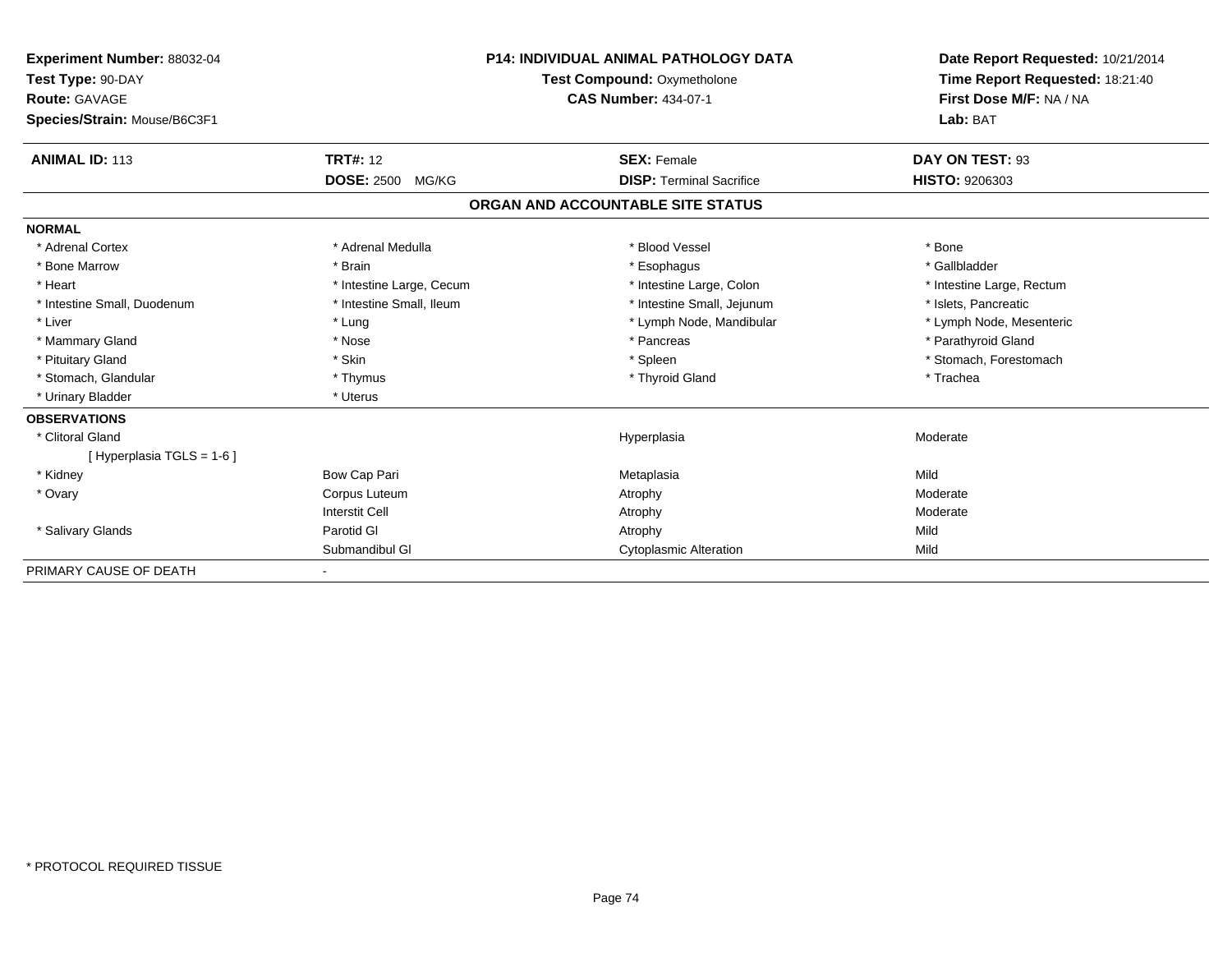| Experiment Number: 88032-04<br>Test Type: 90-DAY<br><b>Route: GAVAGE</b> |                            | <b>P14: INDIVIDUAL ANIMAL PATHOLOGY DATA</b><br>Test Compound: Oxymetholone<br><b>CAS Number: 434-07-1</b> | Date Report Requested: 10/21/2014<br>Time Report Requested: 18:21:40<br>First Dose M/F: NA / NA |
|--------------------------------------------------------------------------|----------------------------|------------------------------------------------------------------------------------------------------------|-------------------------------------------------------------------------------------------------|
| Species/Strain: Mouse/B6C3F1                                             |                            |                                                                                                            | Lab: BAT                                                                                        |
| <b>ANIMAL ID: 114</b>                                                    | <b>TRT#: 12</b>            | <b>SEX: Female</b>                                                                                         | DAY ON TEST: 93                                                                                 |
|                                                                          | <b>DOSE: 2500</b><br>MG/KG | <b>DISP: Terminal Sacrifice</b>                                                                            | <b>HISTO: 9206304</b>                                                                           |
|                                                                          |                            | ORGAN AND ACCOUNTABLE SITE STATUS                                                                          |                                                                                                 |
| <b>NORMAL</b>                                                            |                            |                                                                                                            |                                                                                                 |
| * Adrenal Cortex                                                         | * Adrenal Medulla          | * Blood Vessel                                                                                             | * Bone                                                                                          |
| * Bone Marrow                                                            | * Brain                    | * Esophagus                                                                                                | * Gallbladder                                                                                   |
| * Heart                                                                  | * Intestine Large, Cecum   | * Intestine Large, Colon                                                                                   | * Intestine Large, Rectum                                                                       |
| * Intestine Small, Duodenum                                              | * Intestine Small. Ileum   | * Intestine Small, Jejunum                                                                                 | * Islets, Pancreatic                                                                            |
| * Liver                                                                  | * Lung                     | * Lymph Node, Mandibular                                                                                   | * Lymph Node, Mesenteric                                                                        |
| * Mammary Gland                                                          | * Nose                     | * Pancreas                                                                                                 | * Parathyroid Gland                                                                             |
| * Pituitary Gland                                                        | * Skin                     | * Spleen                                                                                                   | * Stomach, Forestomach                                                                          |
| * Stomach, Glandular                                                     | * Thymus                   | * Thyroid Gland                                                                                            | * Trachea                                                                                       |
| * Urinary Bladder                                                        | * Uterus                   |                                                                                                            |                                                                                                 |
| <b>OBSERVATIONS</b>                                                      |                            |                                                                                                            |                                                                                                 |
| * Clitoral Gland                                                         |                            | Hyperplasia                                                                                                | Moderate                                                                                        |
| [Hyperplasia TGLS = 1-6]                                                 |                            |                                                                                                            |                                                                                                 |
| * Kidney                                                                 | Bow Cap Pari               | Metaplasia                                                                                                 | Mild                                                                                            |
| * Ovary                                                                  | Corpus Luteum              | Atrophy                                                                                                    | Moderate                                                                                        |
|                                                                          | <b>Interstit Cell</b>      | Atrophy                                                                                                    | Moderate                                                                                        |
| * Salivary Glands                                                        | Parotid GI                 | Atrophy                                                                                                    | Mild                                                                                            |
|                                                                          | Submandibul GI             | <b>Cytoplasmic Alteration</b>                                                                              | Mild                                                                                            |
| PRIMARY CAUSE OF DEATH                                                   |                            |                                                                                                            |                                                                                                 |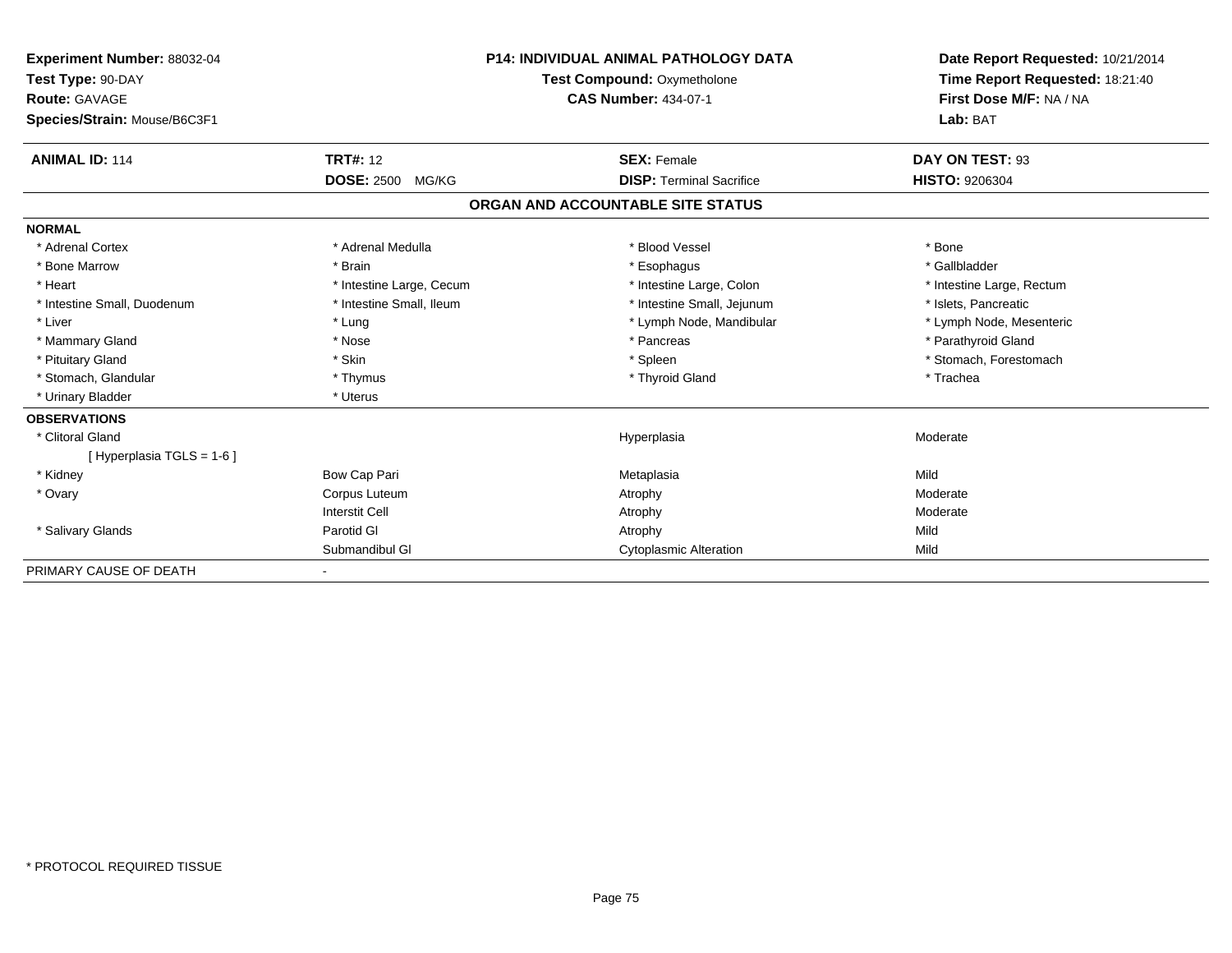| Experiment Number: 88032-04<br>Test Type: 90-DAY<br><b>Route: GAVAGE</b><br>Species/Strain: Mouse/B6C3F1 |                            | <b>P14: INDIVIDUAL ANIMAL PATHOLOGY DATA</b><br>Test Compound: Oxymetholone<br><b>CAS Number: 434-07-1</b> | Date Report Requested: 10/21/2014<br>Time Report Requested: 18:21:40<br>First Dose M/F: NA / NA<br>Lab: BAT |
|----------------------------------------------------------------------------------------------------------|----------------------------|------------------------------------------------------------------------------------------------------------|-------------------------------------------------------------------------------------------------------------|
| <b>ANIMAL ID: 115</b>                                                                                    | <b>TRT#: 12</b>            | <b>SEX: Female</b>                                                                                         | DAY ON TEST: 93                                                                                             |
|                                                                                                          | <b>DOSE: 2500</b><br>MG/KG | <b>DISP: Terminal Sacrifice</b>                                                                            | <b>HISTO: 9206305</b>                                                                                       |
|                                                                                                          |                            | ORGAN AND ACCOUNTABLE SITE STATUS                                                                          |                                                                                                             |
| <b>NORMAL</b>                                                                                            |                            |                                                                                                            |                                                                                                             |
| * Adrenal Cortex                                                                                         | * Adrenal Medulla          | * Blood Vessel                                                                                             | * Bone                                                                                                      |
| * Bone Marrow                                                                                            | * Brain                    | * Esophagus                                                                                                | * Gallbladder                                                                                               |
| * Heart                                                                                                  | * Intestine Large, Cecum   | * Intestine Large, Colon                                                                                   | * Intestine Large, Rectum                                                                                   |
| * Intestine Small, Duodenum                                                                              | * Intestine Small. Ileum   | * Intestine Small, Jejunum                                                                                 | * Islets, Pancreatic                                                                                        |
| * Liver                                                                                                  | * Lung                     | * Lymph Node, Mandibular                                                                                   | * Lymph Node, Mesenteric                                                                                    |
| * Mammary Gland                                                                                          | * Nose                     | * Pancreas                                                                                                 | * Parathyroid Gland                                                                                         |
| * Pituitary Gland                                                                                        | * Skin                     | * Spleen                                                                                                   | * Stomach, Forestomach                                                                                      |
| * Stomach, Glandular                                                                                     | * Thymus                   | * Thyroid Gland                                                                                            | * Trachea                                                                                                   |
| * Urinary Bladder                                                                                        | * Uterus                   |                                                                                                            |                                                                                                             |
| <b>OBSERVATIONS</b>                                                                                      |                            |                                                                                                            |                                                                                                             |
| * Clitoral Gland                                                                                         |                            | Hyperplasia                                                                                                | Moderate                                                                                                    |
| [Hyperplasia TGLS = 1-6]                                                                                 |                            |                                                                                                            |                                                                                                             |
| * Kidney                                                                                                 | Bow Cap Pari               | Metaplasia                                                                                                 | Mild                                                                                                        |
| * Ovary                                                                                                  | Corpus Luteum              | Atrophy                                                                                                    | Moderate                                                                                                    |
|                                                                                                          | <b>Interstit Cell</b>      | Atrophy                                                                                                    | Moderate                                                                                                    |
| * Salivary Glands                                                                                        | Parotid GI                 | Atrophy                                                                                                    | Mild                                                                                                        |
|                                                                                                          | Submandibul GI             | <b>Cytoplasmic Alteration</b>                                                                              | Mild                                                                                                        |
| PRIMARY CAUSE OF DEATH                                                                                   |                            |                                                                                                            |                                                                                                             |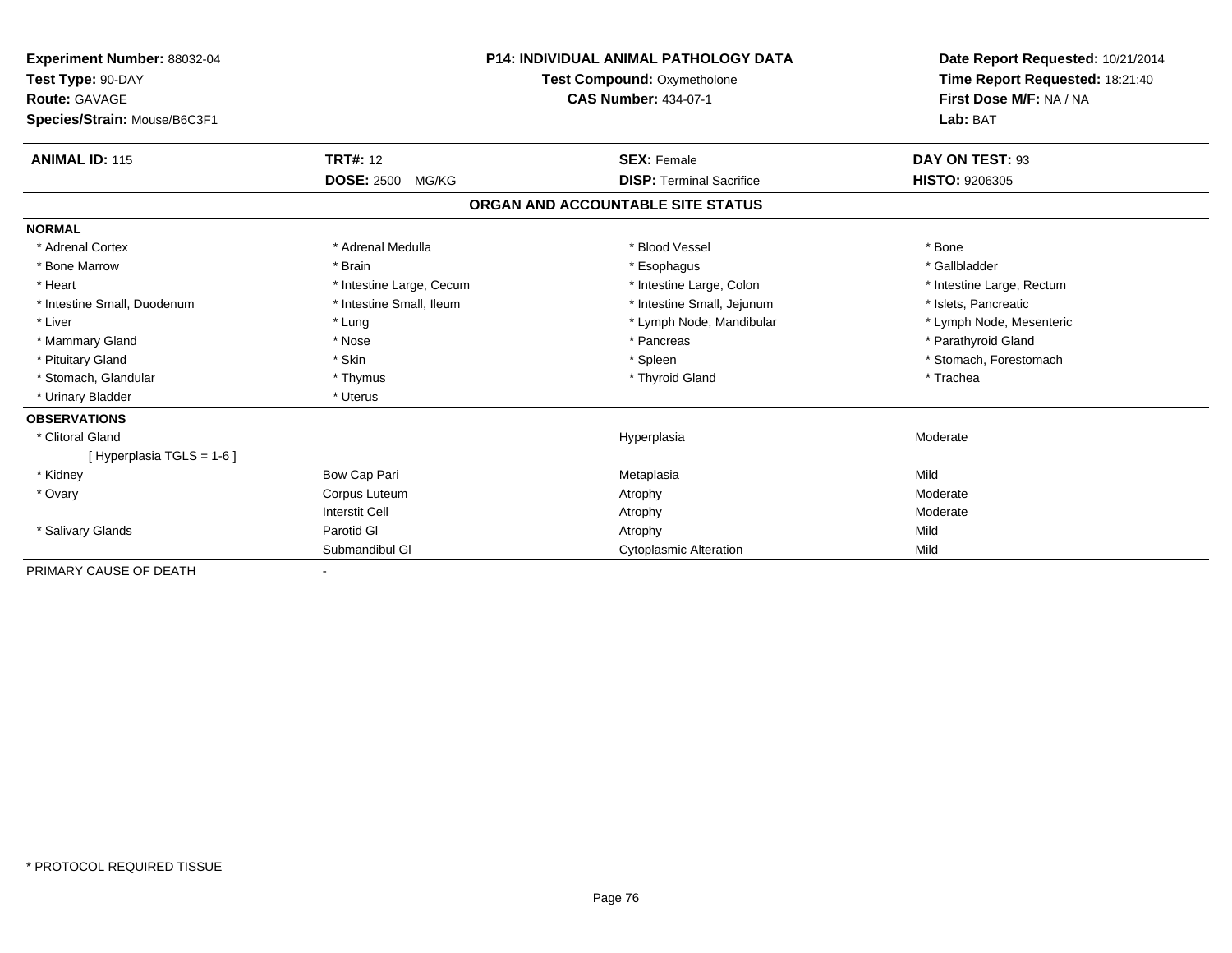| Experiment Number: 88032-04<br>Test Type: 90-DAY<br><b>Route: GAVAGE</b><br>Species/Strain: Mouse/B6C3F1 |                            | <b>P14: INDIVIDUAL ANIMAL PATHOLOGY DATA</b><br>Test Compound: Oxymetholone<br><b>CAS Number: 434-07-1</b> | Date Report Requested: 10/21/2014<br>Time Report Requested: 18:21:40<br>First Dose M/F: NA / NA<br>Lab: BAT |
|----------------------------------------------------------------------------------------------------------|----------------------------|------------------------------------------------------------------------------------------------------------|-------------------------------------------------------------------------------------------------------------|
|                                                                                                          |                            |                                                                                                            |                                                                                                             |
| <b>ANIMAL ID: 116</b>                                                                                    | <b>TRT#: 12</b>            | <b>SEX: Female</b>                                                                                         | DAY ON TEST: 93                                                                                             |
|                                                                                                          | <b>DOSE: 2500</b><br>MG/KG | <b>DISP: Terminal Sacrifice</b>                                                                            | <b>HISTO: 9206306</b>                                                                                       |
|                                                                                                          |                            | ORGAN AND ACCOUNTABLE SITE STATUS                                                                          |                                                                                                             |
| <b>NORMAL</b>                                                                                            |                            |                                                                                                            |                                                                                                             |
| * Adrenal Cortex                                                                                         | * Adrenal Medulla          | * Blood Vessel                                                                                             | * Bone                                                                                                      |
| * Bone Marrow                                                                                            | * Brain                    | * Esophagus                                                                                                | * Gallbladder                                                                                               |
| * Heart                                                                                                  | * Intestine Large, Cecum   | * Intestine Large, Colon                                                                                   | * Intestine Large, Rectum                                                                                   |
| * Intestine Small, Duodenum                                                                              | * Intestine Small. Ileum   | * Intestine Small, Jejunum                                                                                 | * Islets, Pancreatic                                                                                        |
| * Liver                                                                                                  | * Lung                     | * Lymph Node, Mandibular                                                                                   | * Lymph Node, Mesenteric                                                                                    |
| * Mammary Gland                                                                                          | * Nose                     | * Pancreas                                                                                                 | * Parathyroid Gland                                                                                         |
| * Pituitary Gland                                                                                        | * Skin                     | * Spleen                                                                                                   | * Stomach, Forestomach                                                                                      |
| * Stomach, Glandular                                                                                     | * Thymus                   | * Thyroid Gland                                                                                            | * Trachea                                                                                                   |
| * Urinary Bladder                                                                                        | * Uterus                   |                                                                                                            |                                                                                                             |
| <b>OBSERVATIONS</b>                                                                                      |                            |                                                                                                            |                                                                                                             |
| * Clitoral Gland                                                                                         |                            | Hyperplasia                                                                                                | Moderate                                                                                                    |
| [Hyperplasia TGLS = 1-6]                                                                                 |                            |                                                                                                            |                                                                                                             |
| * Kidney                                                                                                 | Bow Cap Pari               | Metaplasia                                                                                                 | Mild                                                                                                        |
| * Ovary                                                                                                  | Corpus Luteum              | Atrophy                                                                                                    | Moderate                                                                                                    |
|                                                                                                          | <b>Interstit Cell</b>      | Atrophy                                                                                                    | Moderate                                                                                                    |
| * Salivary Glands                                                                                        | Parotid GI                 | Atrophy                                                                                                    | Mild                                                                                                        |
|                                                                                                          | Submandibul GI             | <b>Cytoplasmic Alteration</b>                                                                              | Mild                                                                                                        |
| PRIMARY CAUSE OF DEATH                                                                                   |                            |                                                                                                            |                                                                                                             |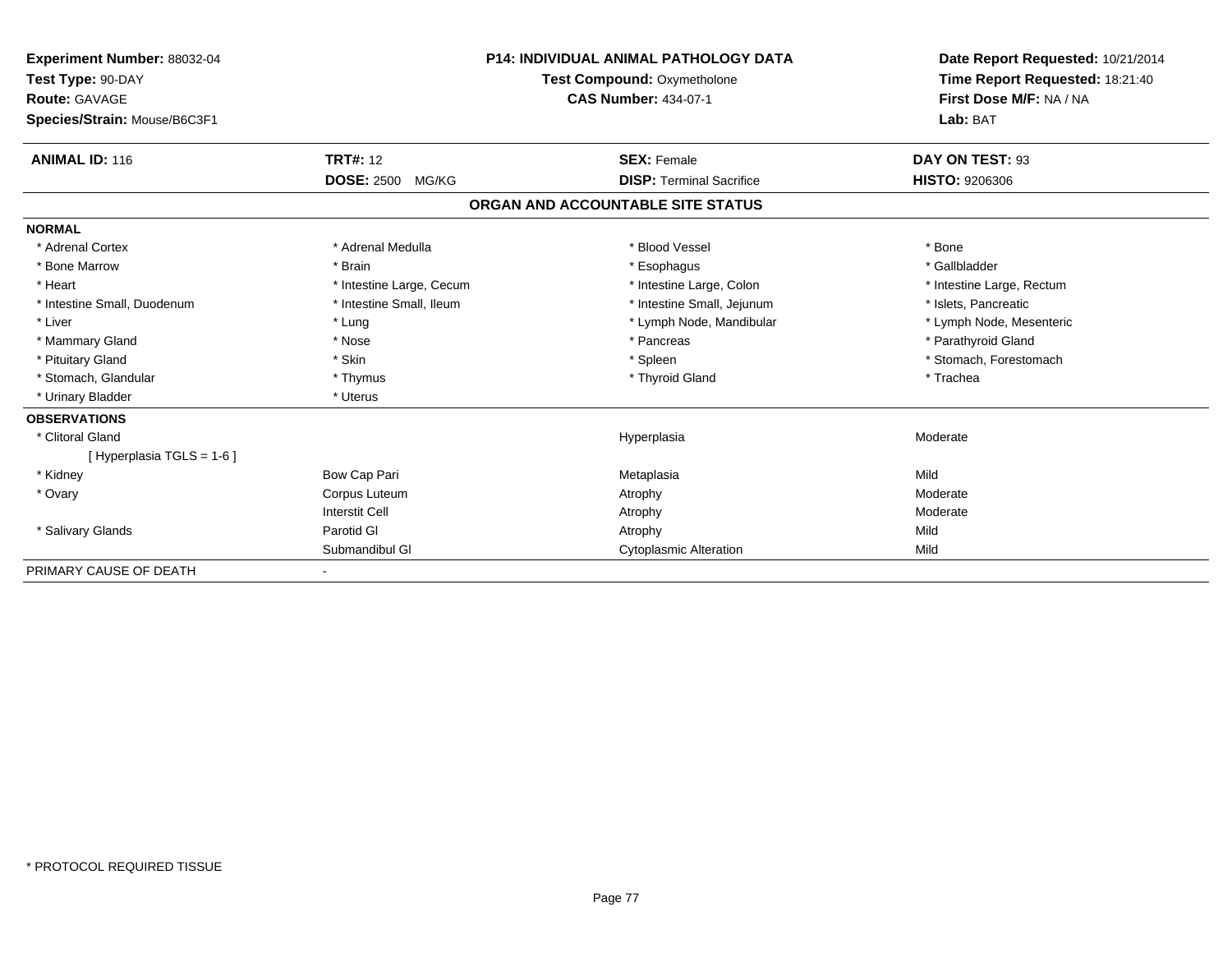| Experiment Number: 88032-04<br>Test Type: 90-DAY<br>Route: GAVAGE<br>Species/Strain: Mouse/B6C3F1 |                            | <b>P14: INDIVIDUAL ANIMAL PATHOLOGY DATA</b><br>Test Compound: Oxymetholone<br><b>CAS Number: 434-07-1</b> | Date Report Requested: 10/21/2014<br>Time Report Requested: 18:21:40<br>First Dose M/F: NA / NA<br>Lab: BAT |
|---------------------------------------------------------------------------------------------------|----------------------------|------------------------------------------------------------------------------------------------------------|-------------------------------------------------------------------------------------------------------------|
| <b>ANIMAL ID: 117</b>                                                                             | <b>TRT#: 12</b>            | <b>SEX: Female</b>                                                                                         | DAY ON TEST: 93                                                                                             |
|                                                                                                   | <b>DOSE: 2500</b><br>MG/KG | <b>DISP: Terminal Sacrifice</b>                                                                            | <b>HISTO: 9206307</b>                                                                                       |
|                                                                                                   |                            | ORGAN AND ACCOUNTABLE SITE STATUS                                                                          |                                                                                                             |
| <b>NORMAL</b>                                                                                     |                            |                                                                                                            |                                                                                                             |
| * Adrenal Cortex                                                                                  | * Adrenal Medulla          | * Blood Vessel                                                                                             | * Bone                                                                                                      |
| * Bone Marrow                                                                                     | * Brain                    | * Esophagus                                                                                                | * Gallbladder                                                                                               |
| * Heart                                                                                           | * Intestine Large, Cecum   | * Intestine Large, Colon                                                                                   | * Intestine Large, Rectum                                                                                   |
| * Intestine Small, Duodenum                                                                       | * Intestine Small, Ileum   | * Intestine Small, Jejunum                                                                                 | * Islets, Pancreatic                                                                                        |
| * Liver                                                                                           | * Lung                     | * Lymph Node, Mandibular                                                                                   | * Lymph Node, Mesenteric                                                                                    |
| * Mammary Gland                                                                                   | * Nose                     | * Pancreas                                                                                                 | * Parathyroid Gland                                                                                         |
| * Skin                                                                                            | * Spleen                   | * Stomach, Forestomach                                                                                     | * Stomach, Glandular                                                                                        |
| * Thymus                                                                                          | * Thyroid Gland            | * Trachea                                                                                                  | * Urinary Bladder                                                                                           |
| * Uterus                                                                                          |                            |                                                                                                            |                                                                                                             |
| <b>MISSING</b>                                                                                    |                            |                                                                                                            |                                                                                                             |
| * Pituitary Gland                                                                                 |                            |                                                                                                            |                                                                                                             |
| <b>OBSERVATIONS</b>                                                                               |                            |                                                                                                            |                                                                                                             |
| * Clitoral Gland                                                                                  |                            | Hyperplasia                                                                                                | Moderate                                                                                                    |
| [ Hyperplasia TGLS = 1-6 ]                                                                        |                            |                                                                                                            |                                                                                                             |
| * Kidney                                                                                          | Bow Cap Pari               | Metaplasia                                                                                                 | Mild                                                                                                        |
| * Ovary                                                                                           | Corpus Luteum              | Atrophy                                                                                                    | Moderate                                                                                                    |
|                                                                                                   | <b>Interstit Cell</b>      | Atrophy                                                                                                    | Moderate                                                                                                    |
| * Salivary Glands                                                                                 | Parotid GI                 | Atrophy                                                                                                    | Mild                                                                                                        |
|                                                                                                   | Submandibul GI             | <b>Cytoplasmic Alteration</b>                                                                              | Mild                                                                                                        |
| PRIMARY CAUSE OF DEATH                                                                            |                            |                                                                                                            |                                                                                                             |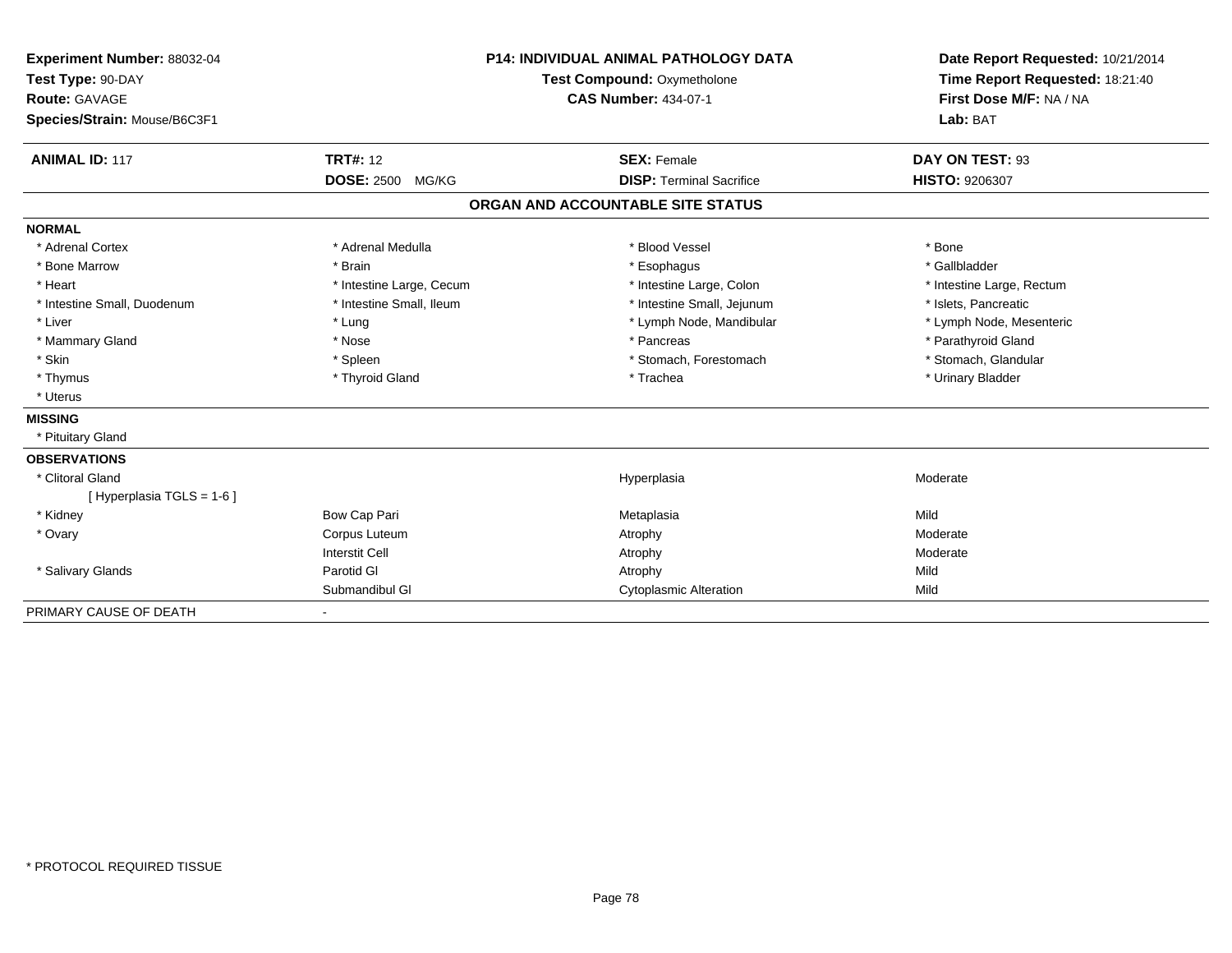| <b>Experiment Number: 88032-04</b> |                            | <b>P14: INDIVIDUAL ANIMAL PATHOLOGY DATA</b> | Date Report Requested: 10/21/2014 |
|------------------------------------|----------------------------|----------------------------------------------|-----------------------------------|
| Test Type: 90-DAY                  |                            | <b>Test Compound: Oxymetholone</b>           | Time Report Requested: 18:21:40   |
| <b>Route: GAVAGE</b>               |                            | <b>CAS Number: 434-07-1</b>                  | First Dose M/F: NA / NA           |
| Species/Strain: Mouse/B6C3F1       |                            |                                              | Lab: BAT                          |
| <b>ANIMAL ID: 118</b>              | <b>TRT#: 12</b>            | <b>SEX: Female</b>                           | DAY ON TEST: 93                   |
|                                    | <b>DOSE: 2500</b><br>MG/KG | <b>DISP: Terminal Sacrifice</b>              | HISTO: 9206308                    |
|                                    |                            | ORGAN AND ACCOUNTABLE SITE STATUS            |                                   |
| <b>NORMAL</b>                      |                            |                                              |                                   |
| * Adrenal Cortex                   | * Adrenal Medulla          | * Blood Vessel                               | * Bone                            |
| * Bone Marrow                      | * Brain                    | * Esophagus                                  | * Gallbladder                     |
| * Heart                            | * Intestine Large, Cecum   | * Intestine Large, Colon                     | * Intestine Large, Rectum         |
| * Intestine Small, Duodenum        | * Intestine Small, Ileum   | * Intestine Small, Jejunum                   | * Islets, Pancreatic              |
| * Liver                            | * Lung                     | * Lymph Node, Mandibular                     | * Lymph Node, Mesenteric          |
| * Mammary Gland                    | * Nose                     | * Pancreas                                   | * Parathyroid Gland               |
| * Pituitary Gland                  | * Skin                     | * Spleen                                     | * Stomach, Forestomach            |
| * Stomach, Glandular               | * Thymus                   | * Thyroid Gland                              | * Trachea                         |
| * Urinary Bladder                  | * Uterus                   |                                              |                                   |
| <b>OBSERVATIONS</b>                |                            |                                              |                                   |
| * Clitoral Gland                   |                            | Hyperplasia                                  | Moderate                          |
| [Hyperplasia TGLS = 1-6]           |                            |                                              |                                   |
| * Kidney                           | Bow Cap Pari               | Metaplasia                                   | Mild                              |
| * Ovary                            | Corpus Luteum              | Atrophy                                      | Mild                              |
|                                    | <b>Interstit Cell</b>      | Atrophy                                      | Moderate                          |
| * Salivary Glands                  | Parotid GI                 | Atrophy                                      | Mild                              |
|                                    | Submandibul GI             | <b>Cytoplasmic Alteration</b>                | Mild                              |
| PRIMARY CAUSE OF DEATH             |                            |                                              |                                   |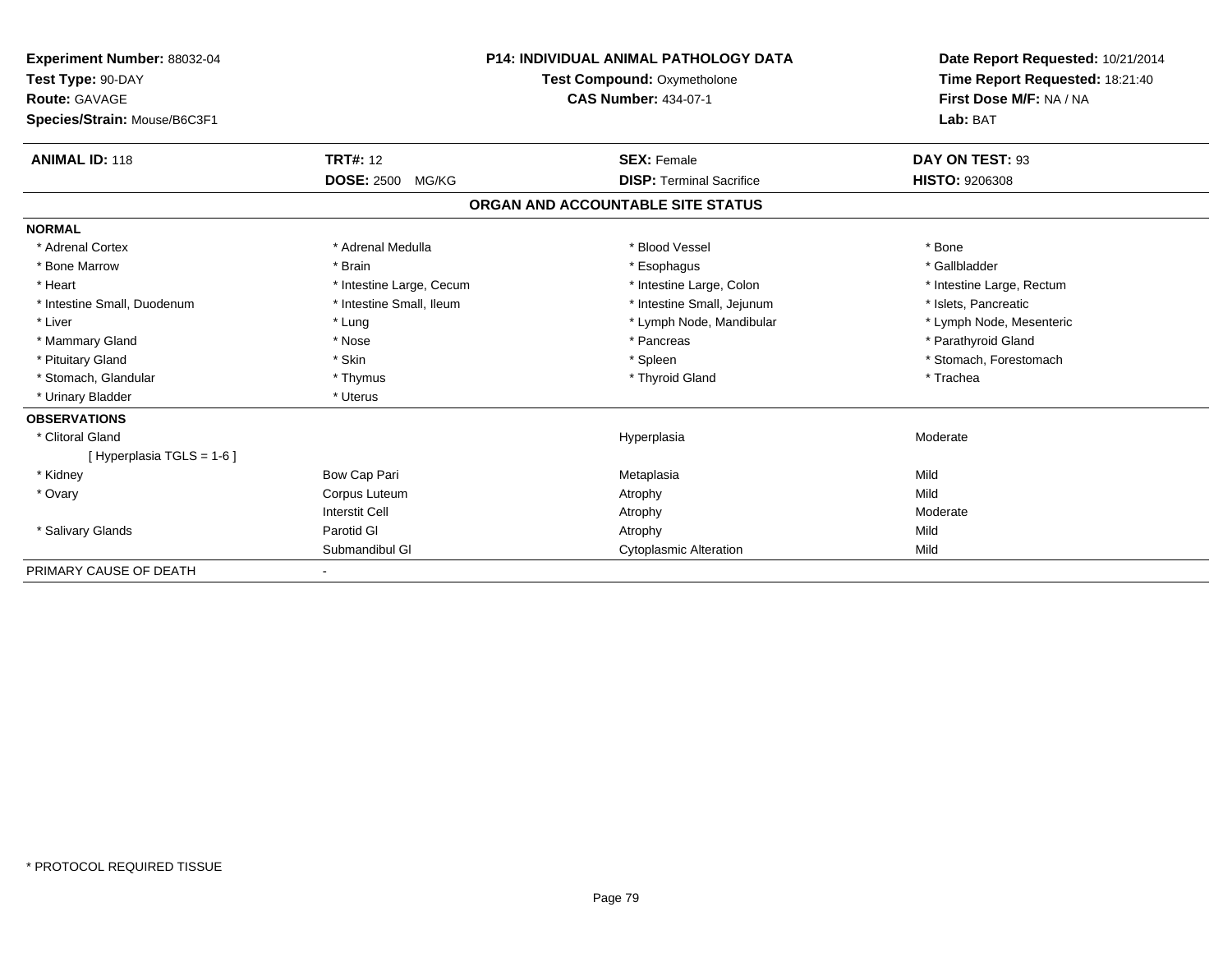| <b>Experiment Number: 88032-04</b> |                            | <b>P14: INDIVIDUAL ANIMAL PATHOLOGY DATA</b> | Date Report Requested: 10/21/2014 |
|------------------------------------|----------------------------|----------------------------------------------|-----------------------------------|
| Test Type: 90-DAY                  |                            | <b>Test Compound: Oxymetholone</b>           | Time Report Requested: 18:21:40   |
| <b>Route: GAVAGE</b>               |                            | <b>CAS Number: 434-07-1</b>                  | First Dose M/F: NA / NA           |
| Species/Strain: Mouse/B6C3F1       |                            |                                              | Lab: BAT                          |
| <b>ANIMAL ID: 119</b>              | <b>TRT#: 12</b>            | <b>SEX: Female</b>                           | DAY ON TEST: 93                   |
|                                    | <b>DOSE: 2500</b><br>MG/KG | <b>DISP: Terminal Sacrifice</b>              | <b>HISTO: 9206309</b>             |
|                                    |                            | ORGAN AND ACCOUNTABLE SITE STATUS            |                                   |
| <b>NORMAL</b>                      |                            |                                              |                                   |
| * Adrenal Cortex                   | * Adrenal Medulla          | * Blood Vessel                               | * Bone                            |
| * Bone Marrow                      | * Brain                    | * Esophagus                                  | * Gallbladder                     |
| * Heart                            | * Intestine Large, Cecum   | * Intestine Large, Colon                     | * Intestine Large, Rectum         |
| * Intestine Small, Duodenum        | * Intestine Small, Ileum   | * Intestine Small, Jejunum                   | * Islets, Pancreatic              |
| * Liver                            | * Lung                     | * Lymph Node, Mandibular                     | * Lymph Node, Mesenteric          |
| * Mammary Gland                    | * Nose                     | * Pancreas                                   | * Parathyroid Gland               |
| * Pituitary Gland                  | * Skin                     | * Spleen                                     | * Stomach, Forestomach            |
| * Stomach, Glandular               | * Thymus                   | * Thyroid Gland                              | * Trachea                         |
| * Urinary Bladder                  | * Uterus                   |                                              |                                   |
| <b>OBSERVATIONS</b>                |                            |                                              |                                   |
| * Clitoral Gland                   |                            | Hyperplasia                                  | Moderate                          |
| [Hyperplasia TGLS = 1-6]           |                            |                                              |                                   |
| * Kidney                           | Bow Cap Pari               | Metaplasia                                   | Minimal                           |
| * Ovary                            | Corpus Luteum              | Atrophy                                      | Moderate                          |
|                                    | <b>Interstit Cell</b>      | Atrophy                                      | Moderate                          |
| * Salivary Glands                  | Parotid GI                 | Atrophy                                      | Minimal                           |
|                                    | Submandibul GI             | <b>Cytoplasmic Alteration</b>                | Mild                              |
| PRIMARY CAUSE OF DEATH             |                            |                                              |                                   |